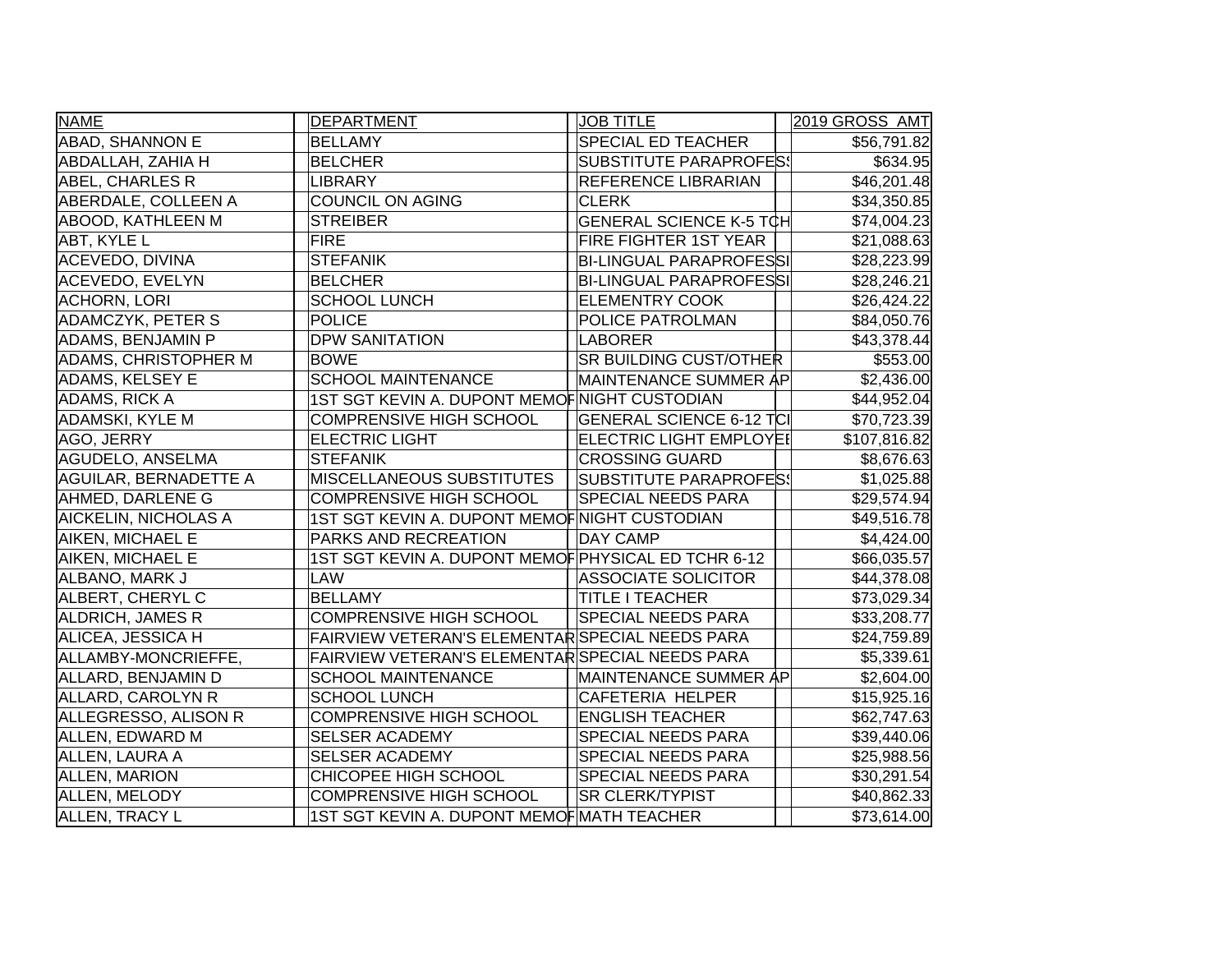| ALMEIDA, SHERI                  | <b>BOWE</b>                                           | <b>GRADE 3 TEACHER</b>         | \$73,163.76            |
|---------------------------------|-------------------------------------------------------|--------------------------------|------------------------|
| ALTAMEENI, FARAH Q              | <b>MISCELLANEOUS SUBSTITUTES</b>                      | <b>SUBSTITUTE PARAPROFES!</b>  | \$2,285.82             |
| ALVARADO, IVONNE                | <b>BOWE</b>                                           | <b>EARLY CHILDHOOD PARA</b>    | \$32,622.02            |
| ALVARADO, JESSENIA M            | <b>SCHOOL LUNCH</b>                                   | <b>CAFETERIA HELPER</b>        | \$4,374.25             |
| ALVARADO, MARIA                 | <b>STEFANIK</b>                                       | <b>BI-LINGUAL PARAPROFESSI</b> | \$27,297.10            |
| ALVAREZ, WANDA I                | <b>SCHOOL LUNCH</b>                                   | <b>SUB CAFETERIA WORKER</b>    | \$5,889.50             |
| ALVES, ADAM E                   | <b>COMPRENSIVE HIGH SCHOOL</b>                        | <b>AFTER SCHOOL</b>            | \$534.33               |
| AMADEI, KIM                     | <b>BOWE</b>                                           | <b>SPECIAL ED TEACHER</b>      | \$74,029.25            |
| AMARAL, SARAH R                 | <b>LAMBERT LAVOIE</b>                                 | <b>GRADE I TEACHER</b>         | \$31,260.48            |
| AMARAL, SUSAN L                 | <b>COMPRENSIVE HIGH SCHOOL</b>                        | <b>SPECIAL ED TEACHER</b>      | \$138.40               |
| AMAZEEN, SUZANNE M              | <b>STREIBER</b>                                       | <b>SUB NOON ATTEND/CROSS</b>   | \$3,415.04             |
| AMELL, DAWN M                   | <b>BOWE</b>                                           | KINDERGARTEN TEACHER           | \$73,022.56            |
| ANDERSEN, ROBERT K JR           | <b>FIRE</b>                                           | <b>FIRE CAPTAIN</b>            | \$101,434.46           |
| ANDERSON, CARL E                | <b>FIRE</b>                                           | FIRE FIGHTER 2ND YEAR          | \$57,555.92            |
| <b>ANDERSON, SHEREE N</b>       | <b>LITWIN</b>                                         | NOON ATTEND/CROSS GUA          | \$318.01               |
| <b>ANDERSON, TIMOTHY A</b>      | <b>COMPRENSIVE HIGH SCHOOL</b>                        | <b>SPECIAL ED TEACHER</b>      | \$68,915.65            |
| <b>ANDERSON, WILLIAM W</b>      | FIRE                                                  | <b>FIRE LIEUTENANT</b>         | \$99,189.94            |
| ANDINO, IHSAAK J                | <b>CAREER TECHNICAL EDUCATION</b>                     | MAINTENANCE SUMMER AP          | \$2,152.75             |
| ANDRADE, JOAQUIM M              | <b>DPW HIGHWAY</b>                                    | <b>HEAVY MOTOR EQUIP OPEF</b>  | \$67,507.63            |
| <b>ANDRUSS, TONY R</b>          | <b>BARRY</b>                                          | <b>REGULAR ED PARAPROFĖS</b>   | \$17,376.09            |
| ANGELO, HOLLY                   | <b>COUNCIL ON AGING</b>                               | <b>ASSISTANT DIRECTOR</b>      | \$56,786.04            |
| ANISCHIK, ADAM J                | <b>FIRE</b>                                           | FIRE FIGHTER 2ND YEAR          | \$79,127.46            |
| <b>ANISCHIK, KODY M</b>         | <b>FIRE</b>                                           | <b>FIRE FIGHTER 1ST YEAR</b>   | \$20,993.29            |
| ANOP, VICTOR M                  | <b>ASSESSORS</b>                                      | ASSESSOR                       | \$60,138.62            |
| <b>ANZALOTTI, SALVATORE A</b>   | ADMINISTRATION BUILDING                               | CONSULTANT                     | \$900.80               |
| ANZIANO, CHERYL                 | FAIRVIEW VETERAN'S ELEMENTAR CROSSING GUARD           |                                | \$8,665.74             |
| APONTE, KAYLEEN E               | 1ST SGT KEVIN A. DUPONT MEMOFSPECIAL NEEDS PARA       |                                | \$23,398.10            |
| APONTE-JUSINO, ELIZABETH        | <b>BOWE</b>                                           | <b>REGULAR ED PARAPROFES</b>   | \$26,248.81            |
| ARBUZOV, IGOR                   | <b>POLICE</b>                                         | <b>SPECIAL POLICE OFFICER</b>  | \$510.00               |
| <b>ARCHAMBAULT, ROBERT E JR</b> | POLICE                                                | POLICE PATROLMAN               | \$71,414.17            |
| <b>ARCHAMBAULT, RONALD H</b>    | <b>SCHOOL MAINTENANCE</b>                             | <b>CRAFTSMAN</b>               | \$68,253.39            |
| <b>ARCHAMBAULT, RONALD L</b>    | <b>DPW WWTP</b>                                       | <b>ATTENDANT</b>               | \$52,065.91            |
| <b>ARMITAGE, JEREMY S</b>       | <b>POLICE</b>                                         | <b>POLICE PATROLMAN</b>        | \$54,143.85            |
| ARNOLD, DOUGLAS G               | 1ST SGT KEVIN A. DUPONT MEMOFSPECIAL ED INCLUSION TEA |                                | \$70,429.49            |
| ASHE, STEPHEN                   | <b>COUNCIL ON AGING</b>                               | <b>TEMPORARY CLERK</b>         | $\overline{$6,686.56}$ |
| ASSAF, AMENA                    | <b>ADMINISTRATION BUILDING</b>                        | <b>SUPERVISOR OF NURSES</b>    | \$79,340.36            |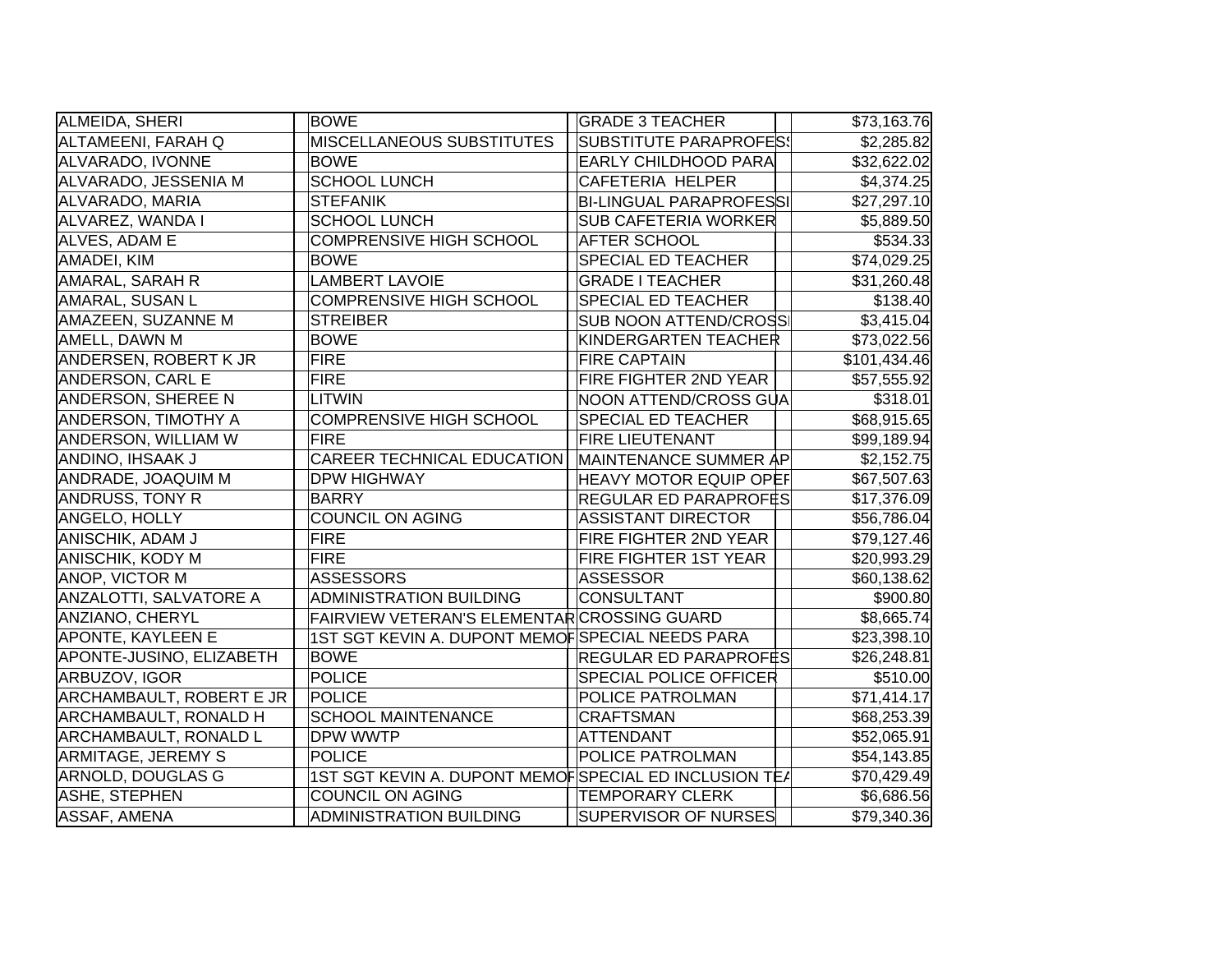| ASSELIN, DANIEL G           | CHICOPEE HIGH SCHOOL                                  | <b>COACHES</b>                  | \$1,765.41  |
|-----------------------------|-------------------------------------------------------|---------------------------------|-------------|
| <b>ASSELIN, PHILIP R</b>    | MISCELLANEOUS SUBSTITUTES                             | <b>SUB CROSSING GUARD</b>       | \$4,557.06  |
| ASSELIN, ROBIN L            | <b>BARRY</b>                                          | SPECIAL ED INCLUSION TE/        | \$72,997.40 |
| <b>ASTIN, MARY A</b>        | <b>STREIBER</b>                                       | <b>SUB NOON ATTEND/CROSS</b>    | \$700.92    |
| <b>ATHAS, MICHAEL J</b>     | FAIRVIEW VETERAN'S ELEMENTAR SPECIAL ED INCLUSION TEA |                                 | \$29,250.00 |
| AUBE, JENNY L               | <b>STREIBER</b>                                       | KINDERGARTEN PARA               | \$20,478.52 |
| <b>AUBREY, LAURIE L</b>     | <b>STREIBER</b>                                       | <b>SUB NOON ATTEND/CROSS</b>    | \$38.94     |
| <b>AUCLAIR, HEATHER A</b>   | LITWIN                                                | <b>ELEMENTRY VICE PRIN</b>      | \$87,069.86 |
| <b>AUCLAIR, JASON</b>       | <b>CHICOPEE HIGH SCHOOL</b>                           | <b>SOCIAL STUDIES TEACHER</b>   | \$73,154.32 |
| <b>AUCLAIR, SARAH</b>       | CHICOPEE HIGH SCHOOL                                  | ART 6-12 TEACHER                | \$73,379.32 |
| <b>AUGUST, NICOLE M</b>     | <b>COMPRENSIVE HIGH SCHOOL</b>                        | <b>GENERAL SCIENCE 6-12 TCI</b> | \$27,949.86 |
| <b>AUSTIN, BENJAMIN</b>     | <b>POLICE</b>                                         | POLICE PATROLMAN                | \$78,021.84 |
| <b>AVERY, CHRISTINE</b>     | <b>BOWE</b>                                           | <b>REGULAR ED PARAPROFĖS</b>    | \$38,646.28 |
| <b>AVERY, JUDITH</b>        | CHICOPEE HIGH SCHOOL                                  | <b>SPECIAL NEEDS PARA</b>       | \$28,071.22 |
| AVEZZIE, CHERYL A           | 1ST SGT KEVIN A. DUPONT MEMOFSPECIAL NEEDS PARA       |                                 | \$17,767.99 |
| AYALA-MUNDO, LUZ M          | <b>ADMINISTRATION BUILDING</b>                        | SIMS DATA TECHNOLOGI\$T         | \$51,377.84 |
| AYALA-SANCHEZ, NATHAN D     | PARKS AND RECREATION                                  | <b>SOCCER REFS</b>              | \$224.00    |
| <b>AYERS, EMILY V</b>       | <b>LIBRARY</b>                                        | <b>LIBRARY CATALOGER</b>        | \$45,733.97 |
| <b>AYERS, ROBERT W</b>      | <b>MISCELLANEOUS SUBSTITUTES</b>                      | <b>SUBSTITUTE PARAPROFES!</b>   | \$0.00      |
| <b>AYERS, WILLIAM J JR</b>  | <b>MISCELLANEOUS SUBSTITUTES</b>                      | <b>CROSSING GUARD</b>           | \$7,811.00  |
| <b>AYOTTE, CHANTAL A</b>    | CHICOPEE HIGH SCHOOL                                  | <b>MATH TEACHER</b>             | \$31,055.56 |
| <b>BADGER, DEBRA L</b>      | <b>SCHOOL LUNCH</b>                                   | <b>ELEMENTRY COOK</b>           | \$27,989.47 |
| <b>BAE, JINHEE</b>          | <b>SCHOOL LUNCH</b>                                   | <b>CAFETERIA HELPER</b>         | \$7,654.39  |
| <b>BAER, ERIKA L</b>        | <b>BELLAMY</b>                                        | ELA 6-12 TEACHER                | \$77,025.64 |
| <b>BAEZ, SUSAN M</b>        | <b>FIRE</b>                                           | <b>PRINCIPAL CLERK</b>          | \$45,098.86 |
| <b>BAGGE, JEFFREY R</b>     | <b>ELECTRIC LIGHT</b>                                 | <b>ELECTRIC LIGHT EMPLOYEI</b>  | \$77,515.80 |
| <b>BAGLEY, CAROL</b>        | <b>LIBRARY</b>                                        | SENIOR REFERENCE LIBRA          | \$54,014.55 |
| <b>BAILEY, PRESTON</b>      | <b>FIRE</b>                                           | FIRE FIGHTER 1ST YEAR           | \$74,433.03 |
| <b>BAJEK, DENNIS J</b>      | <b>FIRE</b>                                           | <b>FIRE FIGHTER 2ND YEAR</b>    | \$30,146.70 |
| <b>BAK, CHARLENE J</b>      | FAIRVIEW VETERAN'S ELEMENTAR SPECIAL NEEDS PARA       |                                 | \$34,874.46 |
| <b>BAKER, AMANDA M</b>      | CHICOPEE HIGH SCHOOL                                  | <b>COACHES</b>                  | \$4,167.99  |
| <b>BAKER, NANNETTE J</b>    | <b>SCHOOL LUNCH</b>                                   | CAFETERIA HELPER                | \$22,903.38 |
| <b>BAKOWSKI, SHAWN</b>      | PARKS AND RECREATION                                  | <b>UMPIRE</b>                   | \$827.00    |
| <b>BALAKIER, GEORGE A</b>   | <b>CITY COUNCIL</b>                                   | <b>CITY COUNCILOR</b>           | \$12,000.00 |
| <b>BALBONI, ALYSSA M</b>    | <b>BOWIE</b>                                          | REGULAR ED PARAPROFES           | \$7,825.52  |
| <b>BALBONI, SUSAN MARIE</b> | <b>BOWIE</b>                                          | SPECIAL NEEDS PARA              | \$34,000.75 |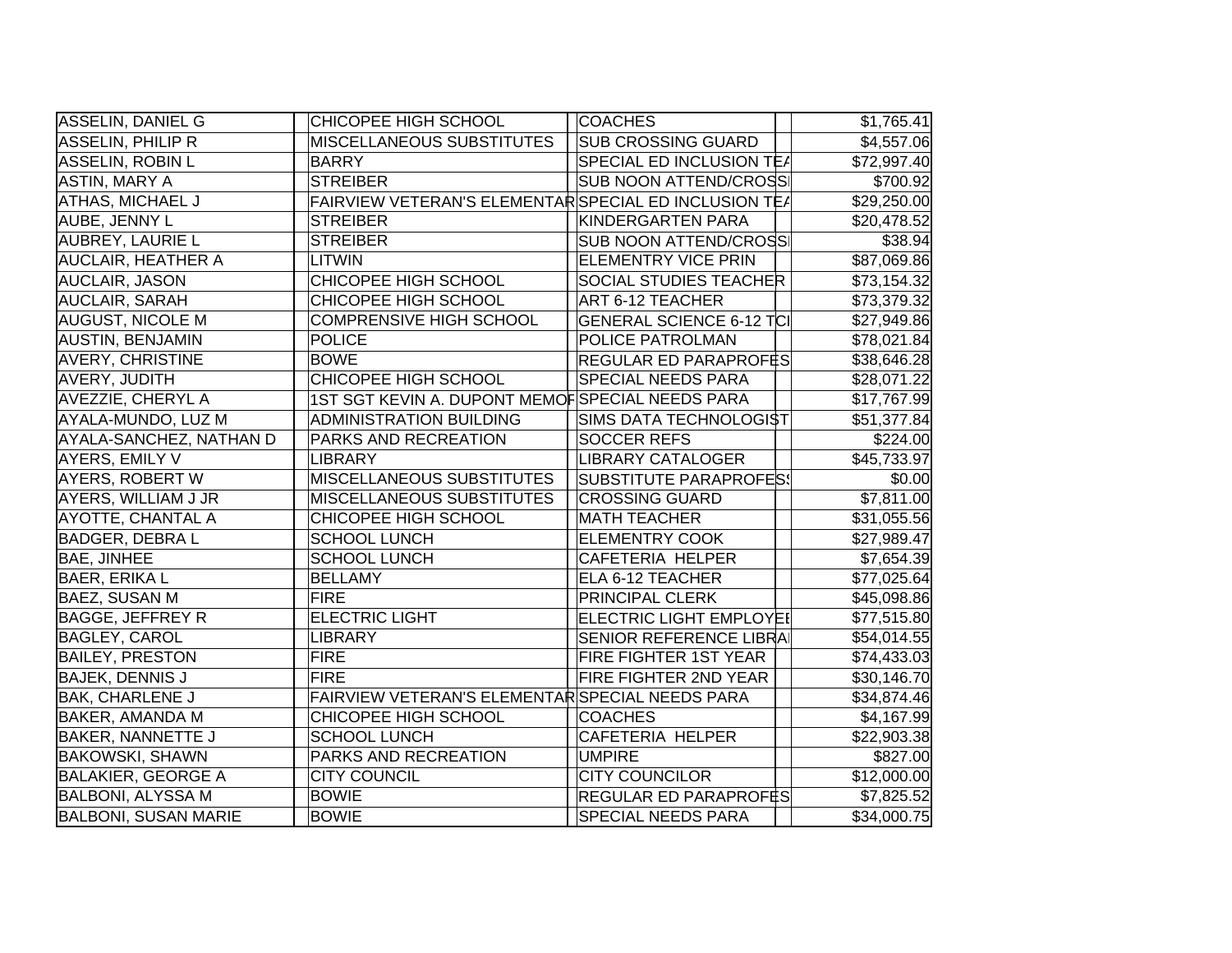| <b>BALBONY, DANIEL T</b>         | CHICOPEE HIGH SCHOOL                              | <b>COACHES</b>                 | \$5,049.00  |
|----------------------------------|---------------------------------------------------|--------------------------------|-------------|
| <b>BALUT, JASON S</b>            | <b>FIRE</b>                                       | <b>FIRE FIGHTER 2ND YEAR</b>   | \$72,966.90 |
| BANFIELD-RIVERA, AVERY R         | FAIRVIEW VETERAN'S ELEMENTARGRADE 2 TEACHER       |                                | \$61,551.75 |
| <b>BANNISTER, SHARON A</b>       | ADMINISTRATION BUILDING                           | CONSULTANT                     | \$1,949.39  |
| <b>BARABANI, DIANA L</b>         | <b>SCHOOL LUNCH</b>                               | CAFETERIA HELPER               | \$21,732.72 |
| <b>BARGALLA, ERIN</b>            | <b>BARRY</b>                                      | <b>GRADE 2 TEACHER</b>         | \$45,820.75 |
| <b>BARNES, AMANDA R</b>          | 1ST SGT KEVIN A. DUPONT MEMOFSR CLERK/TYPIST      |                                | \$36,652.88 |
| <b>BARNES, MELISSA M</b>         | <b>SELSER ACADEMY</b>                             | <b>SPECIAL NEEDS PARA</b>      | \$34,209.12 |
| <b>BARNES, NANCY D</b>           | 1ST SGT KEVIN A. DUPONT MEMOFSR CLERK/TYPIST      |                                | \$43,829.31 |
| <b>BARNES, SANDRA A</b>          | <b>BELCHER</b>                                    | <b>TILE I PARAPROFESSIONAL</b> | \$29,772.63 |
| <b>BARON, ANNE</b>               | <b>BELCHER</b>                                    | <b>SR CLERK/TYPIST</b>         | \$42,680.05 |
| <b>BARON, AVA C</b>              | <b>SCHOOL MAINTENANCE</b>                         | MAINTENANCE SUMMER AP          | \$2,118.00  |
| <b>BARREE, CHARLENE M</b>        | <b>BELCHER</b>                                    | <b>GRADE I TEACHER</b>         | \$74,454.65 |
| BARRETO-HERNANDEZ, JUAN          | <b>BOWE</b>                                       | <b>CROSSING GUARD</b>          | \$3,916.80  |
| BARRETO-NIEVES, MELISSA          | MISCELLANEOUS SUBSTITUTES                         | <b>SUBSTITUTE PARAPROFES!</b>  | \$8,721.05  |
| <b>BARRETT, ASHLEY B</b>         | <b>COMPRENSIVE HIGH SCHOOL</b>                    | <b>COACHES</b>                 | \$1,884.99  |
| <b>BARRETT, JEREMIAH J</b>       | 1ST SGT KEVIN A. DUPONT MEMOF MATH TEACHER        |                                | \$71,920.79 |
| <b>BARRETT, MICHAEL</b>          | <b>MGT INFORMATION SYSTEMS</b>                    | <b>SR SYSTEMS ENGINEER</b>     | \$60,750.72 |
| <b>BARRETT, REBECCA</b>          | <b>SCHOOL LUNCH</b>                               | ELEM COOK W/ ELDERLY PF        | \$32,514.08 |
| <b>BARRETT, SANDRA</b>           | <b>COMPRENSIVE HIGH SCHOOL</b>                    | <b>COACHES</b>                 | \$5,208.99  |
| <b>BARROSO, SARAH M</b>          | <b>SZETELA</b>                                    | <b>TEAM CHAIRPERSON</b>        | \$74,060.57 |
| <b>BARRY, AMY M</b>              | <b>BARRY</b>                                      | <b>AUTISM TEACHER</b>          | \$73,029.36 |
| <b>BARRY, KIMBERLY A</b>         | <b>BELCHER</b>                                    | <b>CROSSING GUARD</b>          | \$8,465.51  |
| <b>BARRY, TIMOTHY S</b>          | <b>FIRE</b>                                       | <b>FIRE FIGHTER 2ND YEAR</b>   | \$83,062.64 |
| <b>BARSALOU, DAVID G</b>         | <b>ADMINISTRATION BUILDING</b>                    | <b>SCHOOL COMMITTEE</b>        | \$6,350.00  |
| <b>BARSALOU, ELIZABETH E</b>     | <b>BOWE</b>                                       | <b>AUTISM TEACHER</b>          | \$79,397.69 |
| <b>BARTNICKI-FLAGG, JENNIFER</b> | <b>SCHOOL LUNCH</b>                               | ASSISTANT COOK/ALL OTHE        | \$22,963.59 |
| <b>BARTOSZ, DENISE E</b>         | FAIRVIEW VETERAN'S ELEMENTARSUB NOON ATTEND/CROSS |                                | \$6,144.14  |
| <b>BARTULA, TRACEY A</b>         | <b>SCHOOL LUNCH</b>                               | ASSISTANT COOK/ALL OTHE        | \$27,701.94 |
| <b>BARU, JONATHAN L</b>          | CHICOPEE HIGH SCHOOL                              | <b>GUIDANCE 6-12</b>           | \$49,467.31 |
| <b>BASILE, GIOVANNI</b>          | <b>WATER</b>                                      | <b>BILLING COORDINATOR</b>     | \$48,802.57 |
| <b>BASSETT, KAITLYN A</b>        | <b>COMPRENSIVE HIGH SCHOOL</b>                    | CONSULTANT                     | \$6,304.48  |
| <b>BATCHELOR, DOREEN E</b>       | <b>SCHOOL LUNCH</b>                               | ELEM COOK W/ ELDERLY PF        | \$40,158.75 |
| <b>BATCHELOR, ROBERT</b>         | <b>SELSER ACADEMY</b>                             | <b>NIGHT CUSTODIAN</b>         | \$48,500.95 |
| <b>BATE, KYLE C</b>              | CHICOPEE HIGH SCHOOL                              | AIR FORCE JR ROTC TEACH        | \$77,838.93 |
| <b>BATES, CHEYENNE E</b>         | <b>SCHOOL LUNCH</b>                               | NOON ATTEND/CROSS GUA          | \$389.52    |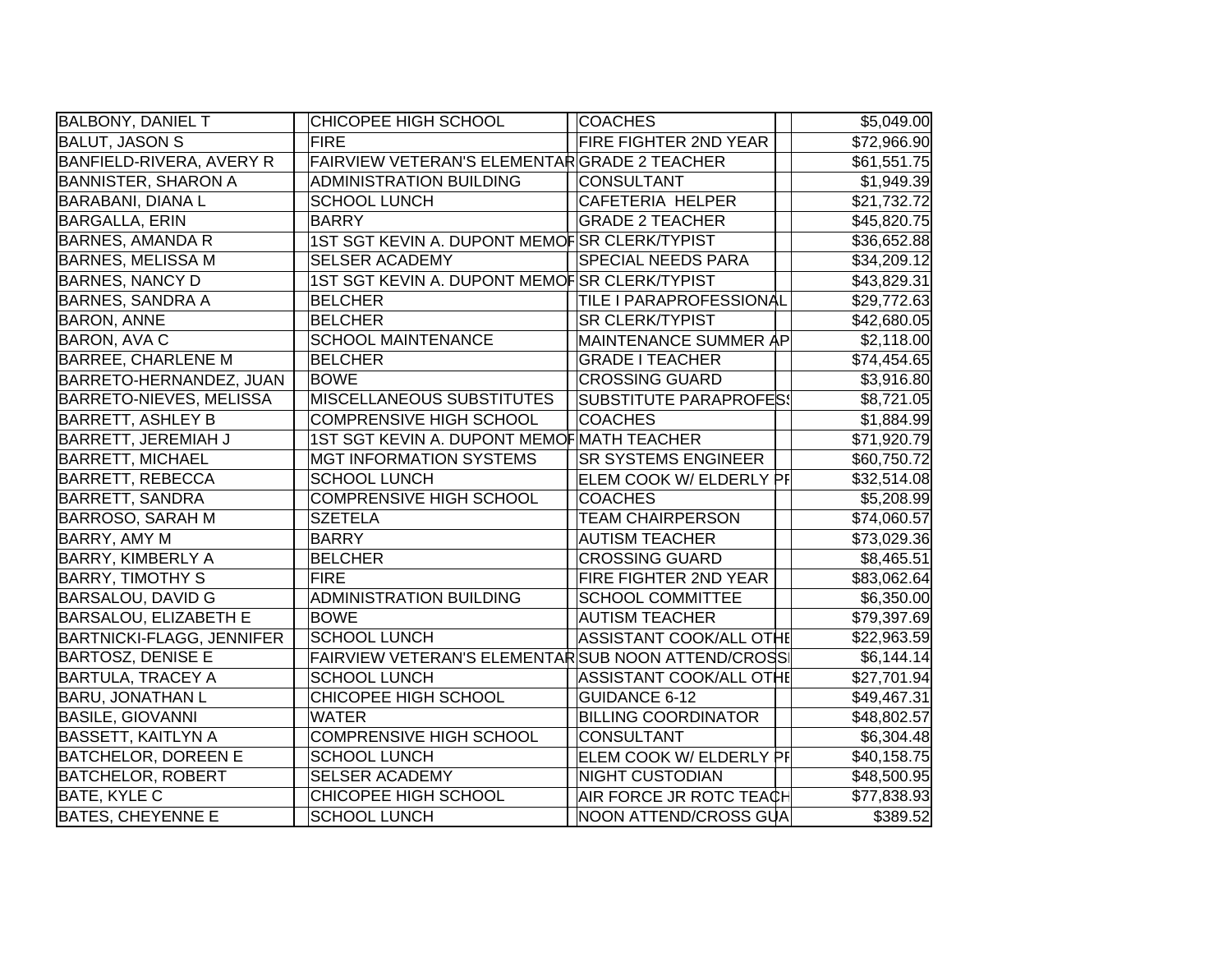| <b>BATES, EDRIE</b>            | <b>SCHOOL LUNCH</b>                               | ELEM COOK W/ ELDERLY PF         | \$36,565.55  |
|--------------------------------|---------------------------------------------------|---------------------------------|--------------|
| <b>BATISTA, NATASHA</b>        | <b>SCHOOL LUNCH</b>                               | <b>CAFETERIA HELPER</b>         | \$12,085.41  |
| <b>BATOR, MATTHEW</b>          | <b>POLICE</b>                                     | POLICE PATROLMAN                | \$39,703.36  |
| <b>BAUSH, MARIANNE</b>         | <b>SELSER ACADEMY</b>                             | SPECIAL ED ALTERNATIVE          | \$65,850.88  |
| <b>BAYEUR, HOLLY M</b>         | <b>ADMINISTRATION BUILDING</b>                    | <b>SR CLERK/TYPIST</b>          | \$25,817.81  |
| <b>BEACH, JOANNE M</b>         | <b>BOWE</b>                                       | <b>CROSSING GUARD</b>           | \$11,655.44  |
| <b>BEAN, JENNA M</b>           | <b>BOWIE</b>                                      | <b>GRADE 2 TEACHER</b>          | \$77,997.21  |
| <b>BEAN, NATHAN</b>            | <b>DPW PARKS</b>                                  | <b>WORKING FOREMAN MEO</b>      | \$53,441.30  |
| <b>BEAUDREAULT, PATRICIA J</b> | <b>SCHOOL LUNCH</b>                               | <b>CAFETERIA HELPER</b>         | \$19,811.26  |
| <b>BEAUDRY, DARRYN G</b>       | <b>ELECTRIC LIGHT</b>                             | ELECTRIC LIGHT EMPLOYEI         | \$64,620.81  |
| <b>BEAUDRY, DOUGLAS</b>        | FAIRVIEW VETERAN'S ELEMENTAR DAY CUSTODIAN        |                                 | \$47,367.34  |
| <b>BEAUDRY, HEDY</b>           | <b>LAMBERT LAVOIE</b>                             | <b>GRADE 5 TEACHER</b>          | \$50,451.72  |
| <b>BEAUDRY, HOWARD P</b>       | <b>FIRE</b>                                       | <b>FIRE FIGHTER 2ND YEAR</b>    | \$79,098.61  |
| <b>BEAULIEU, JANET</b>         | <b>BOWIE</b>                                      | <b>COMPUTER PARAPROFESS</b>     | \$30,304.48  |
| <b>BEAULIEU, JOHN R</b>        | <b>MAYOR OFFICE</b>                               | CHIEF OF STAFF                  | \$66,218.58  |
| BEAULIEU, JULIANNA A           | PARKS AND RECREATION                              | SCORE/KEEPER 9/10               | \$677.00     |
| <b>BEAULIEU, NATHAN</b>        | <b>POLICE</b>                                     | <b>SPECIAL POLICE OFFICER</b>   | \$585.00     |
| <b>BEAULIEU, NICHOLAS</b>      | <b>WATER</b>                                      | <b>TEMP LABORER</b>             | \$2,832.00   |
| <b>BEAULIEU, RACHEL A</b>      | TELECOMMUNICATIONS BUILDING TELCOM PRODUCER/DIREC |                                 | \$265.94     |
| BEAUREGARD, COURTNEY L         | PARKS AND RECREATION                              | <b>DAY CAMP</b>                 | \$2,999.44   |
| BEAUREGARD, DANIELLE C         | <b>ADMINISTRATION BUILDING</b>                    | <b>SR CLERK/TYPIST</b>          | \$657.30     |
| <b>BEAUREGARD, DAVID D</b>     | <b>FIRE</b>                                       | <b>FIRE DEPUTY CHIEF</b>        | \$116,266.65 |
| <b>BEAUREGARD, DIANE M</b>     | <b>WATER</b>                                      | <b>PRINCIPAL CLERK</b>          | \$51,793.76  |
| <b>BEAUREGARD, MARIE H</b>     | MISCELLANEOUS SUBSTITUTES                         | <b>SUBSTITUTE PARAPROFES!</b>   | \$12,444.20  |
| <b>BECK, GERIANNA</b>          | COMPRENSIVE HIGH SCHOOL                           | <b>COACHES</b>                  | \$2,295.99   |
| <b>BEDNARZ, CORRINE B</b>      | <b>STEFANIK</b>                                   | <b>SR BUILDING CUST/OTHER</b>   | \$50,922.28  |
| <b>BEDNARZ, DEBRA</b>          | <b>SELSER ACADEMY</b>                             | <b>SR CLERK/TYPIST</b>          | \$42,529.36  |
| <b>BEEM, LAURIE</b>            | <b>BOWE</b>                                       | <b>COMPUTER K-5 TEACHER</b>     | \$75,487.66  |
| <b>BELAIR, DIANE R</b>         | <b>BARRY</b>                                      | <b>KINDERGARTEN PARA</b>        | \$41,187.72  |
| BELANGER, JENNIFER E           | <b>BELCHER</b>                                    | <b>SPECIAL ED TEACHER</b>       | \$47,554.98  |
| BELANGER, MEAGHAN              | PARKS AND RECREATION                              | <b>ASST RECREATIONAL LEAD</b>   | \$2,884.69   |
| BELANGER, WENDY A              | SELSER ACADEMY                                    | ART 6-12 TEACHER                | \$73,154.29  |
| <b>BELISLE, LINDA M</b>        | <b>STEFANIK</b>                                   | SPECIAL NEEDS PARA              | \$27,141.13  |
| <b>BELIVEAU, MICHAEL P</b>     | <b>WATER</b>                                      | <b>JR CIVIL ENGINEER/DRAFTS</b> | \$58,018.55  |
| BELLIVEAU, NORBERT A           | <b>SZETELA</b>                                    | <b>INTERVENTION TEACHER</b>     | \$73,185.84  |
| <b>BELLO CARRO, JOAQUIN</b>    | <b>COMPRENSIVE HIGH SCHOOL</b>                    | <b>SPANISH TEACHER</b>          | \$64,953.68  |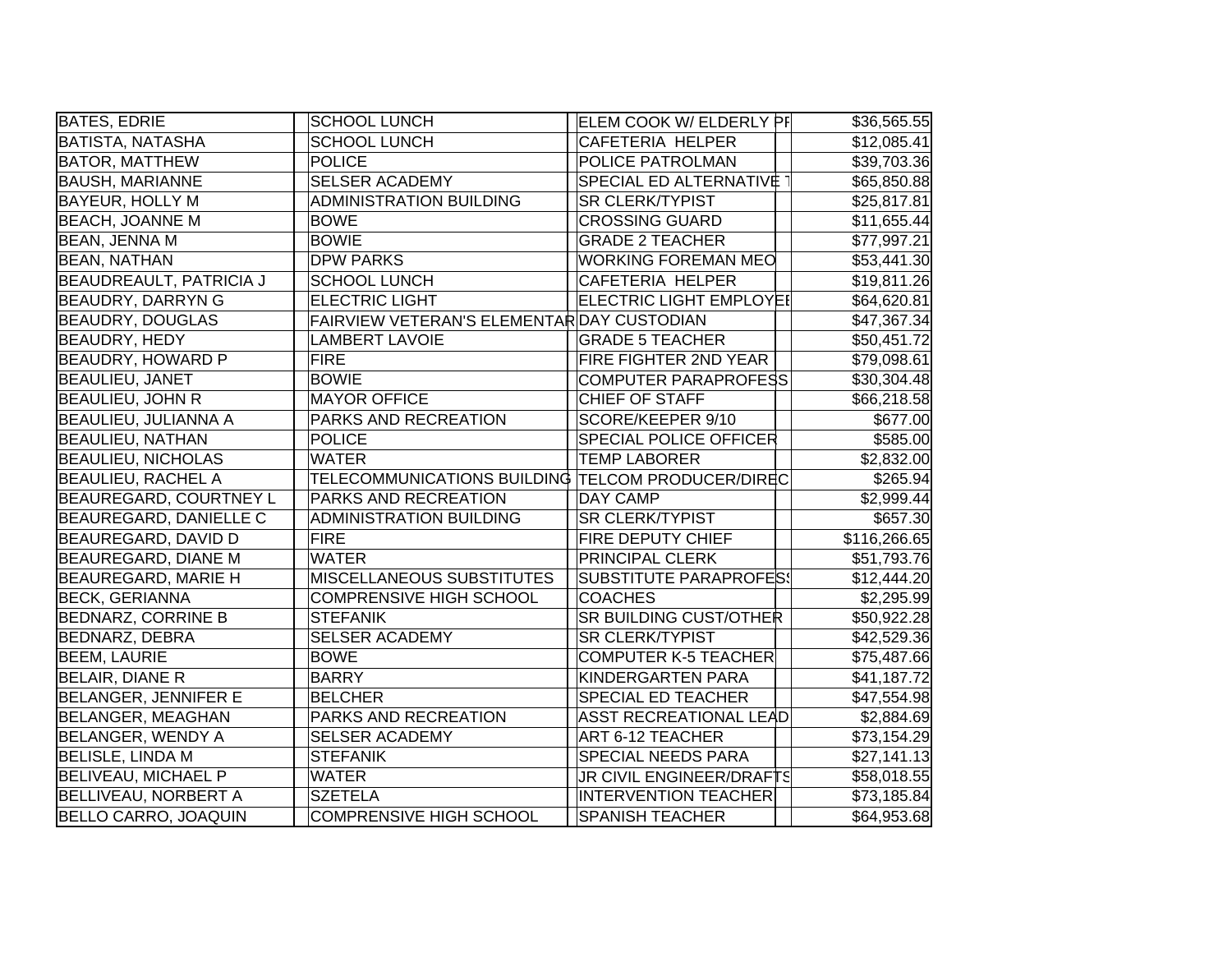| <b>BELLO, BETHANY A</b>     | CHICOPEE HIGH SCHOOL                                  | <b>SPANISH TEACHER</b>         | \$70,448.65 |
|-----------------------------|-------------------------------------------------------|--------------------------------|-------------|
| <b>BENARD, DALE</b>         | <b>COMPRENSIVE HIGH SCHOOL</b>                        | <b>SR CLERK/TYPIST</b>         | \$44,207.48 |
| BENARD, JEFFREY A           | 1ST SGT KEVIN A. DUPONT MEMOFSPECIAL NEEDS PARA       |                                | \$22,186.18 |
| BENARD, RONALD J            | 1ST SGT KEVIN A. DUPONT MEMOFSOCIAL STUDIES TEACHER   |                                | \$78,299.82 |
| <b>BENDIKSEN, LAURA J</b>   | <b>LAMBERT LAVOIE</b>                                 | <b>SPEECH THERAPIST</b>        | \$72,691.65 |
| <b>BENOIT, JORDAN R</b>     | <b>SCHOOL MAINTENANCE</b>                             | MAINTENANCE SUMMER AP          | \$2,081.25  |
| <b>BENOIT, KATHERINE M</b>  | <b>ADMINISTRATION BUILDING</b>                        | <b>VISION/HEARING TESTER</b>   | \$34,429.17 |
| <b>BENOIT, KEITH</b>        | PLANNING DEPT                                         | <b>INTERN</b>                  | \$6,461.90  |
| <b>BENOIT, LAURIE M</b>     | <b>DPW ENGINEERING</b>                                | JR ENGINEER AIDE/TRAN\$IT      | \$70,558.10 |
| <b>BENOIT, SUSAN M</b>      | <b>BOWIE</b>                                          | KINDERGARTEN PARA              | \$36,256.92 |
| <b>BENTON, KATHERINE A</b>  | 1ST SGT KEVIN A. DUPONT MEMOFELA 6-12 TEACHER         |                                | \$80,219.65 |
| <b>BERGE, JOSEPH W</b>      | <b>FIRE</b>                                           | FIRE FIGHTER 2ND YEAR          | \$77,161.64 |
| <b>BERGE, LISA H</b>        | <b>BARRY</b>                                          | SPECIAL NEEDS PARA             | \$27,936.72 |
| <b>BERGE, WILLIAM E</b>     | <b>FIRE</b>                                           | FIRE FIGHTER 2ND YEAR          | \$80,665.43 |
| <b>BERGERON, ANNE D</b>     | <b>BARRY</b>                                          | KINDERGARTEN TEACHER           | \$73,254.53 |
| <b>BERGERON, STEPHEN</b>    | <b>ELECTRIC LIGHT</b>                                 | <b>ELECTRIC LIGHT EMPLOYEI</b> | \$87,815.65 |
| <b>BERGERON, WHITEY A</b>   | <b>SCHOOL LUNCH</b>                                   | STOREKEEPER HELPER             | \$25,169.14 |
| BERNARD, RICHARD R III      | LITWIN                                                | PHYSICAL ED K-5 TEACHER        | \$52,717.32 |
| <b>BERNARDI, CHRISTEN A</b> | LITWIN                                                | SPECIAL NEEDS PARA             | \$29,993.72 |
| BERNAT, ROMAN T             | <b>DPW HIGHWAY</b>                                    | <b>SPECIAL MEO</b>             | \$60,429.42 |
| BERNECHE, EVAN T            | <b>COMPRENSIVE HIGH SCHOOL</b>                        | SPECIAL ED TEACHER             | \$67,794.01 |
| <b>BERNIER, SHERRI L</b>    | <b>ELECTRIC LIGHT</b>                                 | <b>ELECTRIC LIGHT EMPLOYEI</b> | \$54,332.82 |
| <b>BERRIMAN, JACILYN C</b>  | <b>BARRY</b>                                          | <b>TEAM CHAIRPERSON</b>        | \$80,611.17 |
| <b>BERTRAND, LAUREEN A</b>  | 1ST SGT KEVIN A. DUPONT MEMOFSPECIAL ED INCLUSION TEA |                                | \$77,394.47 |
| <b>BERTRAND, TAYLOR M</b>   | <b>SCHOOL MAINTENANCE</b>                             | MAINTENANCE SUMMER AP          | \$2,887.50  |
| BERUBE, AIDAN               | PARKS AND RECREATION                                  | SCORE/KEEPER 9/10              | \$4,008.75  |
| <b>BESHARA, LINDSEY</b>     | <b>POLICE</b>                                         | POLICE PATROLMAN               | \$1,728.06  |
| <b>BESSER, MARY G</b>       | <b>ADMINISTRATION BUILDING</b>                        | <b>SCHOOL NURSES</b>           | \$76,193.98 |
| <b>BETOURNAY, GLENN</b>     | <b>ELECTRIC LIGHT</b>                                 | ELECTRIC LIGHT EMPLOYEI        | \$28,168.79 |
| <b>BETOURNAY, LORI A</b>    | <b>SCHOOL LUNCH</b>                                   | CAFETERIA HELPER               | \$13,146.70 |
| <b>BEWSEE, JAMES SCOTT</b>  | <b>COMPRENSIVE HIGH SCHOOL</b>                        | <b>DAY CUSTODIAN</b>           | \$50,702.11 |
| BEWSEE-PRICE, JENNIFER L    | LITWIN                                                | TILE I PARAPROFESSIONAL        | \$39,626.57 |
| <b>BIEDA, PATRICIA</b>      | <b>SZETELA</b>                                        | <b>SR CLERK/TYPIST</b>         | \$42,554.35 |
| <b>BIELA, CRAIG C</b>       | DPW WWTP                                              | PUMPING STATION OPERAT         | \$73,702.06 |
| <b>BIELAWA, BRIDGET A</b>   | ADMINISTRATION BUILDING                               | <b>CONSULTANT</b>              | \$478.55    |
| <b>BIELAWA, HOLLY</b>       | <b>ADMINISTRATION BUILDING</b>                        | <b>SR CLERK/TYPIST</b>         | \$37,796.47 |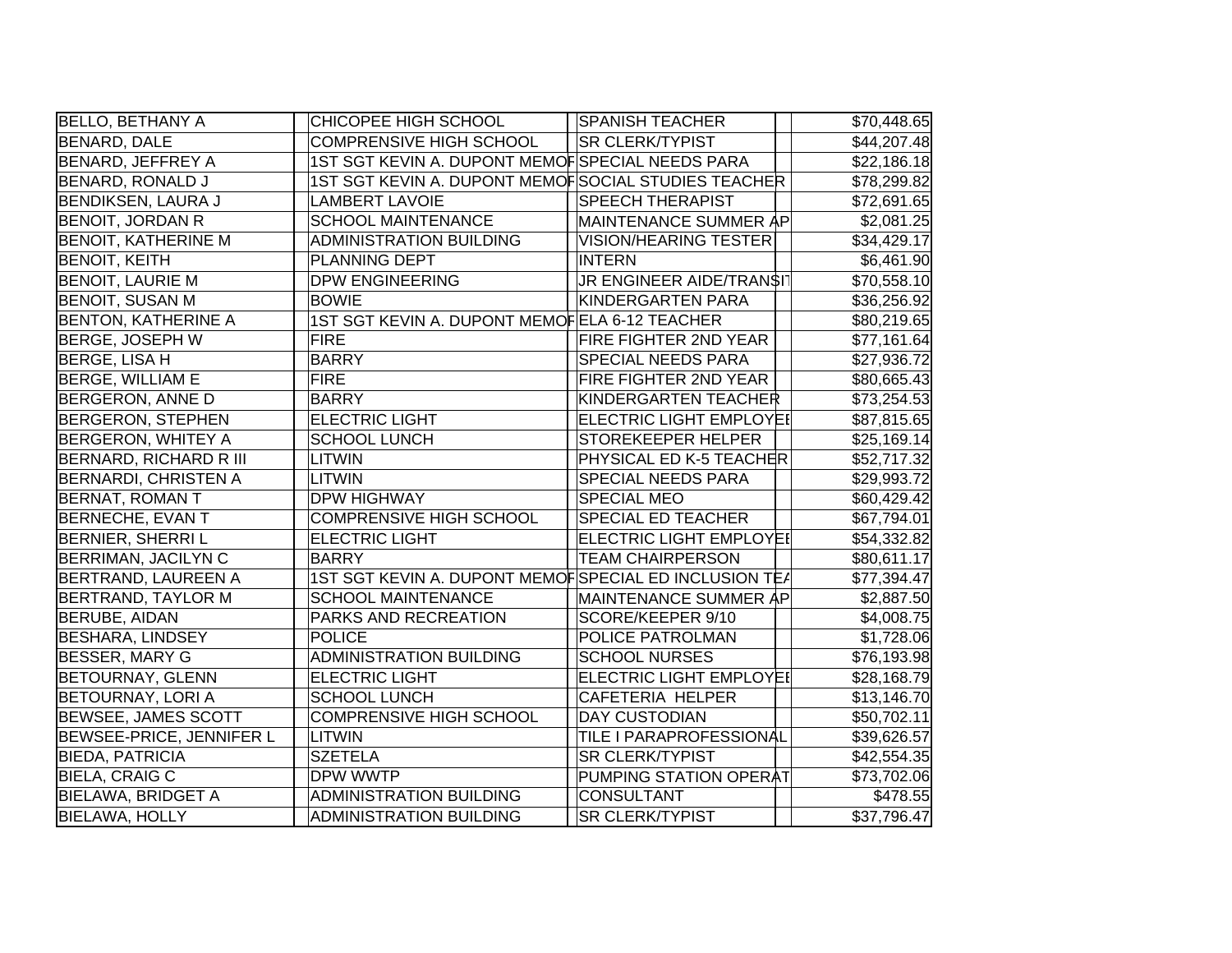| <b>BIELECH, ELZBIETAK</b>        | <b>COMPRENSIVE HIGH SCHOOL</b>                        | <b>MATH TEACHER</b>               | \$79,912.55  |
|----------------------------------|-------------------------------------------------------|-----------------------------------|--------------|
| <b>BIENVENUE, KRISTEN F</b>      | <b>BELCHER</b>                                        | CERTIFIED OCC THERAPY A           | \$38,768.22  |
| <b>BIENVENUE, LAURA J</b>        | <b>ELECTRIC LIGHT</b>                                 | ELECTRIC LIGHT EMPLOYEI           | \$43,695.23  |
| BIENVENUE, SHERRY                | <b>BOWE</b>                                           | <b>SPECIAL NEEDS PARA</b>         | \$30,008.33  |
| <b>BIGELOW, ALLISON E</b>        | LITWIN                                                | <b>GRADE 4 TEACHER</b>            | \$29,869.79  |
| <b>BIGLIN, HELEN</b>             | <b>COUNCIL ON AGING</b>                               | <b>WELLNESS HEALTH NURSE</b>      | \$30,911.38  |
| <b>BILLETER, FALLON M</b>        | <b>SZETELA</b>                                        | <b>SPEECH THERAPY ASST</b>        | \$46,419.60  |
| <b>BILLIG, ANDREW G</b>          | CHICOPEE HIGH SCHOOL                                  | <b>BIOLOGY TEACHER</b>            | \$71,957.91  |
| <b>BILLIPS, KIMBERLY J</b>       | DPW WWTP                                              | PRINCIPAL CLERK                   | \$53,609.20  |
| <b>BINEAULT, KATHLEEN P</b>      | <b>DPW PARKS</b>                                      | <b>SENIOR CLERK</b>               | \$20,663.82  |
| BINEAULT, RYAN J                 | <b>DPW FORESTRY</b>                                   | <b>WORKING FOREMAN LABOF</b>      | \$64,053.70  |
| <b>BIRKS, JOHN J</b>             | <b>POLICE</b>                                         | POLICE PATROLMAN                  | \$109,798.76 |
| <b>BISAILLON, BRIGITTE M</b>     | LIBRARY                                               | <b>REFERENCE LIBRARIAN</b>        | \$48,150.55  |
| <b>BISHOP, LAUREN E</b>          | 1ST SGT KEVIN A. DUPONT MEMOFENGLISH LAN ARTS K-5 TCH |                                   | \$62,812.63  |
| <b>BISSON, CLAUDE R</b>          | <b>COMPRENSIVE HIGH SCHOOL</b>                        | <b>AFTER SCHOOL</b>               | \$5,348.50   |
| <b>BISSONNETTE, ALBERT C</b>     | <b>COMPRENSIVE HIGH SCHOOL</b>                        | <b>DAY CUSTODIAN</b>              | \$47,345.09  |
| <b>BISSONNETTE, JEREMY J</b>     | FAIRVIEW VETERAN'S ELEMENTARSR CUST HIGH/MIDDLOE      |                                   | \$54,311.84  |
| <b>BIZON, JOANN</b>              | <b>ADMINISTRATION BUILDING</b>                        | CONSULTANT                        | \$2,336.45   |
| <b>BIZON, WALTER A</b>           | CHICOPEE HIGH SCHOOL                                  | <b>GENERAL SCIENCE 6-12 TCI</b>   | \$80,205.36  |
| BLAIN, RYAN J                    | <b>COMPRENSIVE HIGH SCHOOL</b>                        | PHYSICAL ED TCHR 6-12             | \$52,017.54  |
| <b>BLAINE SKIPTON, DESIREE A</b> | 1ST SGT KEVIN A. DUPONT MEMOF TEAM CHAIRPERSON        |                                   | \$79,591.18  |
| <b>BLAIS, CAROL A</b>            | <b>SCHOOL LUNCH</b>                                   | ASSISTANT COOK HIGH & M           | \$22,652.63  |
| <b>BLAIS, ERICKA F</b>           | <b>STEFANIK</b>                                       | <b>RESOURCE &amp; MONITOR TCH</b> | \$61,068.79  |
| <b>BLAIS, MIRIAM P</b>           | <b>STREIBER</b>                                       | LIBRARY MEDIA TECHNICIAI          | \$28,655.92  |
| <b>BLAIS, ROSE Y</b>             | TELECOMMUNICATIONS BUILDING CONSULTANT                |                                   | \$66,138.69  |
| <b>BLAKE, AMANDA L</b>           | <b>LAMBERT LAVOIE</b>                                 | <b>REGULAR ED PARAPROFES</b>      | \$23,314.09  |
| <b>BLANCHARD, DEBRA</b>          | <b>BOWIE</b>                                          | <b>CROSSING GUARD</b>             | \$6,680.42   |
| <b>BLANCHARD, KARA M</b>         | <b>CAREER TECHNICAL EDUCATION</b>                     | <b>STUDENT WORK FORCE DE</b>      | \$84,919.59  |
| <b>BLANCHARD, KATHLEEN L</b>     | FAIRVIEW VETERAN'S ELEMENTAR SPECIAL NEEDS PARA       |                                   | \$28,442.88  |
| <b>BLANCHARD, WENDY L</b>        | CHICOPEE HIGH SCHOOL                                  | <b>GENERAL SCIENCE 6-12 TCI</b>   | \$73,029.31  |
| <b>BLANEY, MICHELLE A</b>        | <b>COUNCIL ON AGING</b>                               | <b>OFFICE MANAGER</b>             | \$35,913.84  |
| <b>BLANKENSHIP, ALAN R</b>       | <b>POLICE</b>                                         | POLICE PATROLMAN                  | \$79,900.91  |
| <b>BLANTON, JORDAN K</b>         | PARKS AND RECREATION                                  | <b>ASST RECREATIONAL LEAD</b>     | \$2,142.00   |
| <b>BLONDEK, DEBRA A</b>          | <b>BOWIE</b>                                          | <b>GRADE I TEACHER</b>            | \$78,331.86  |
| <b>BLOUIN, LISA A</b>            | <b>BELLAMY</b>                                        | <b>GENERAL SCIENCE 6-12 TCI</b>   | \$31,080.58  |
| <b>BOHLKE, BENJAMIN H</b>        | <b>SELSER ACADEMY</b>                                 | PHYSICAL ED TCHR 6-12             | \$21,206.97  |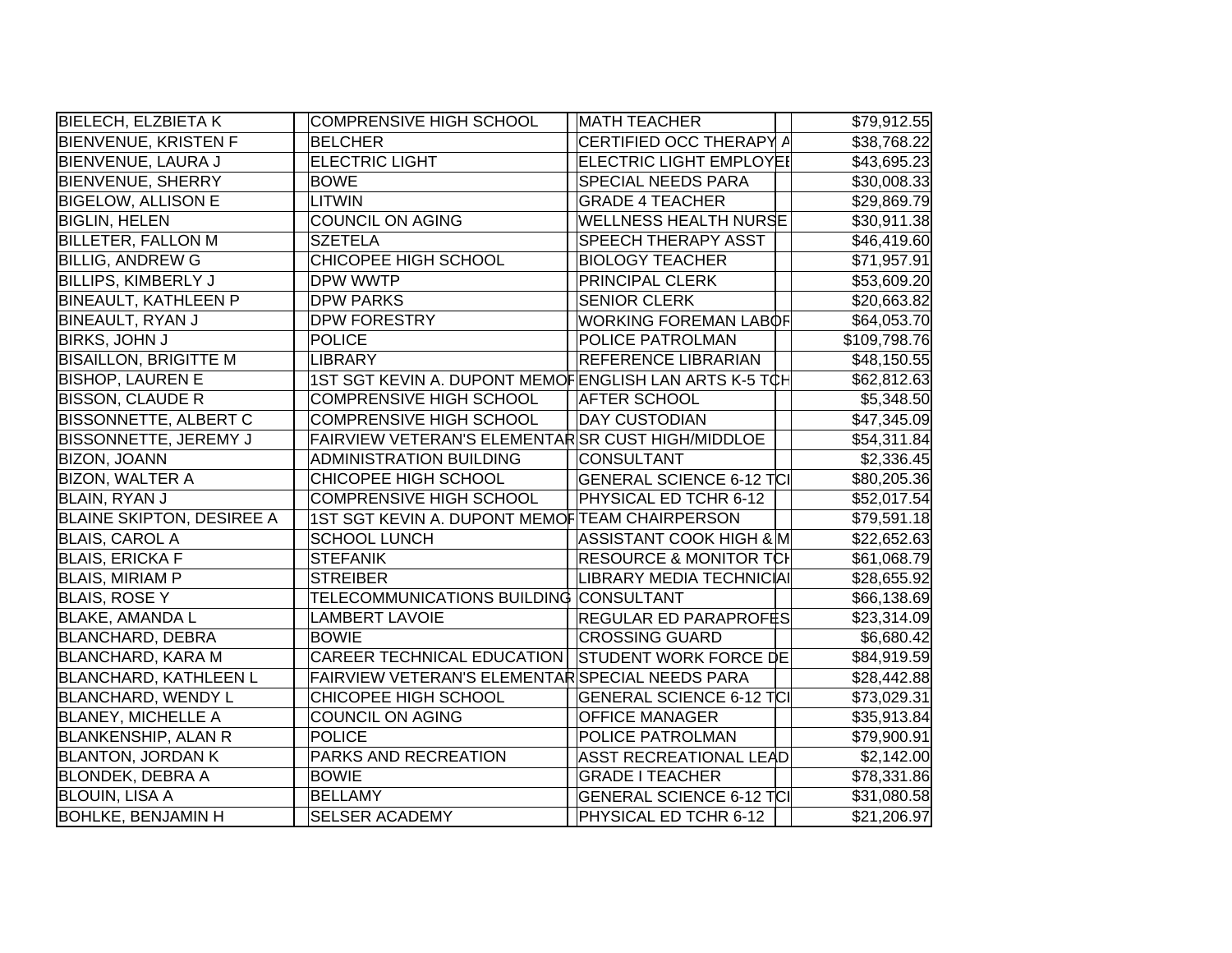| <b>BOISVERE, LISA A</b>       | <b>SCHOOL LUNCH</b>                               | ASSISTANT COOK/ALL OTHE             | \$20,982.36  |
|-------------------------------|---------------------------------------------------|-------------------------------------|--------------|
| <b>BOISVERT, JOHN PAUL</b>    | MISCELLANEOUS SUBSTITUTES                         | <b>SUBSTITUTE PARAPROFES!</b>       | \$10,327.15  |
| <b>BOISVERT, TIMOTHY C</b>    | MISCELLANEOUS SUBSTITUTES                         | <b>SUBSTITUTE PARAPROFES!</b>       | \$423.30     |
| BOIVIN, SHERRI A              | 1ST SGT KEVIN A. DUPONT MEMOFINTERVENTION TEACHER |                                     | \$67,445.00  |
| <b>BOMBARDIER, PATRICIA O</b> | <b>STREIBER</b>                                   | <b>GRADE 3 TEACHER</b>              | \$65,675.90  |
| <b>BONES, AMANDA N</b>        | <b>STREIBER</b>                                   | SPECIAL ED TEACHER                  | \$19,336.55  |
| <b>BONGIOVANNI, CORINNE R</b> | <b>BELLAMY</b>                                    | SPECIAL ED TEACHER                  | \$74,808.91  |
| <b>BONO, ZACHARY T</b>        | <b>BELLAMY</b>                                    | <b>SOCIAL STUDIES TEACHER</b>       | \$58,639.28  |
| <b>BOONE, JESSICA L</b>       | <b>STEFANIK</b>                                   | TITLE I TEACHER                     | \$79,589.73  |
| <b>BOREN, TRENT E</b>         | <b>SCHOOL MAINTENANCE</b>                         | MAINTENANCE SUMMER AP               | \$2,012.50   |
| <b>BORGES, CHRISTINA M</b>    | <b>LITWIN</b>                                     | <b>GRADE 3 TEACHER</b>              | \$47,129.72  |
| <b>BORKOSKY, CHRISTINE</b>    | <b>SZETELA</b>                                    | SPECIAL NEEDS PARA                  | \$2,541.83   |
| <b>BORON, FRANK P</b>         | <b>HEALTH</b>                                     | <b>CODE ENFORCEMENT INSP</b>        | \$28,935.32  |
| <b>BORON, FRANK P III</b>     | <b>BUILDING</b>                                   | ASSISTANT BUILDING COMM             | \$68,988.52  |
| <b>BORONSKI, DEBRA A</b>      | CONTRIBUTORY RETIREMENT                           | <b>RETIREMENT BOARD MEMB</b>        | \$4,500.00   |
| <b>BOROWIEC, JOANNE M</b>     | <b>SELSER ACADEMY</b>                             | <b>ENGLISH TEACHER</b>              | \$77,683.14  |
| <b>BOROWIEC, NATALIA V</b>    | <b>COMPRENSIVE HIGH SCHOOL</b>                    | MUSIC 6-12 TEACHER                  | \$76,614.31  |
| BOROWIECKI, WALTER J JR.      | <b>CITY HALL MAINTENANCE</b>                      | JR BUILDING CUSTODIAN               | \$20,165.26  |
| BORYCZKA, JOHN C              | CENTRAL MAINTENANCE GARAGE MOTOR EQUIPMENT REPAIF |                                     | \$51,693.17  |
| <b>BOSAK, VICTORIA A</b>      | <b>SCHOOL LUNCH</b>                               | <b>CAFETERIA HELPER</b>             | \$8,634.50   |
| <b>BOTELHO, ELIZABETTE F</b>  | DPW ADMINISTRATION                                | <b>SUPT OF HIGHWAY</b>              | \$102,880.06 |
| <b>BOTTA, KRISTEN M</b>       | <b>BARRY</b>                                      | <b>GRADE I TEACHER</b>              | \$73,029.32  |
| <b>BOTTESINI, ERIC K</b>      | <b>SCHOOL MAINTENANCE</b>                         | <b>DAY CUSTODIAN</b>                | \$49,565.04  |
| <b>BOUCHARD, DANIEL</b>       | <b>WATER</b>                                      | <b>SPECIAL MEO</b>                  | \$60,003.79  |
| <b>BOUCHARD, DARLENE A</b>    | <b>SCHOOL LUNCH</b>                               | CAFETERIA HELPER                    | \$10,148.65  |
| <b>BOUCHARD, DONALD</b>       | <b>STEFANIK</b>                                   | NOON ATTEND/CROSS GUA               | \$5,097.97   |
| <b>BOUCHARD, KERRY A</b>      | <b>STREIBER</b>                                   | SPECIAL NEEDS PARA                  | \$17,872.48  |
| <b>BOUCHARD, LORI</b>         | <b>STEFANIK</b>                                   | NOON ATTEND/CROSS GUA               | \$5,348.59   |
| <b>BOUCHARD, REBECCAL</b>     | <b>ADMINISTRATION BUILDING</b>                    | <b>LEGAL COMPLIANCE OFFICI</b>      | \$101,999.26 |
| <b>BOUCHER, ADAM R</b>        | <b>FIRE</b>                                       | <b>FIRE FIGHTER 2ND YEAR</b>        | \$74,001.90  |
| <b>BOUCHER, JULIE N</b>       | CHICOPEE HIGH SCHOOL                              | SPECIAL ED TEACHER                  | \$67,786.93  |
| <b>BOUCHER, LORI A</b>        | <b>ELECTRIC LIGHT</b>                             | <b>ELECTRIC LIGHT EMPLOYEI</b>      | \$48,194.27  |
| <b>BOUCHER, NORMAN R</b>      | <b>CAREER TECHNICAL EDUCATION</b>                 | <b>HOSPITALITY &amp; TOURISM T(</b> | \$76,704.22  |
| <b>BOUDIN, KEVIN</b>          | PARKS AND RECREATION                              | <b>LIFEGUARD</b>                    | \$560.00     |
| <b>BOULANGER, JENNIFER L</b>  | <b>BOWIE</b>                                      | COMPUTER PARAPROFESS                | \$29,175.67  |
| <b>BOULERICE, PAULINE D</b>   | <b>STREIBER</b>                                   | <b>CROSSING GUARD</b>               | \$4,464.31   |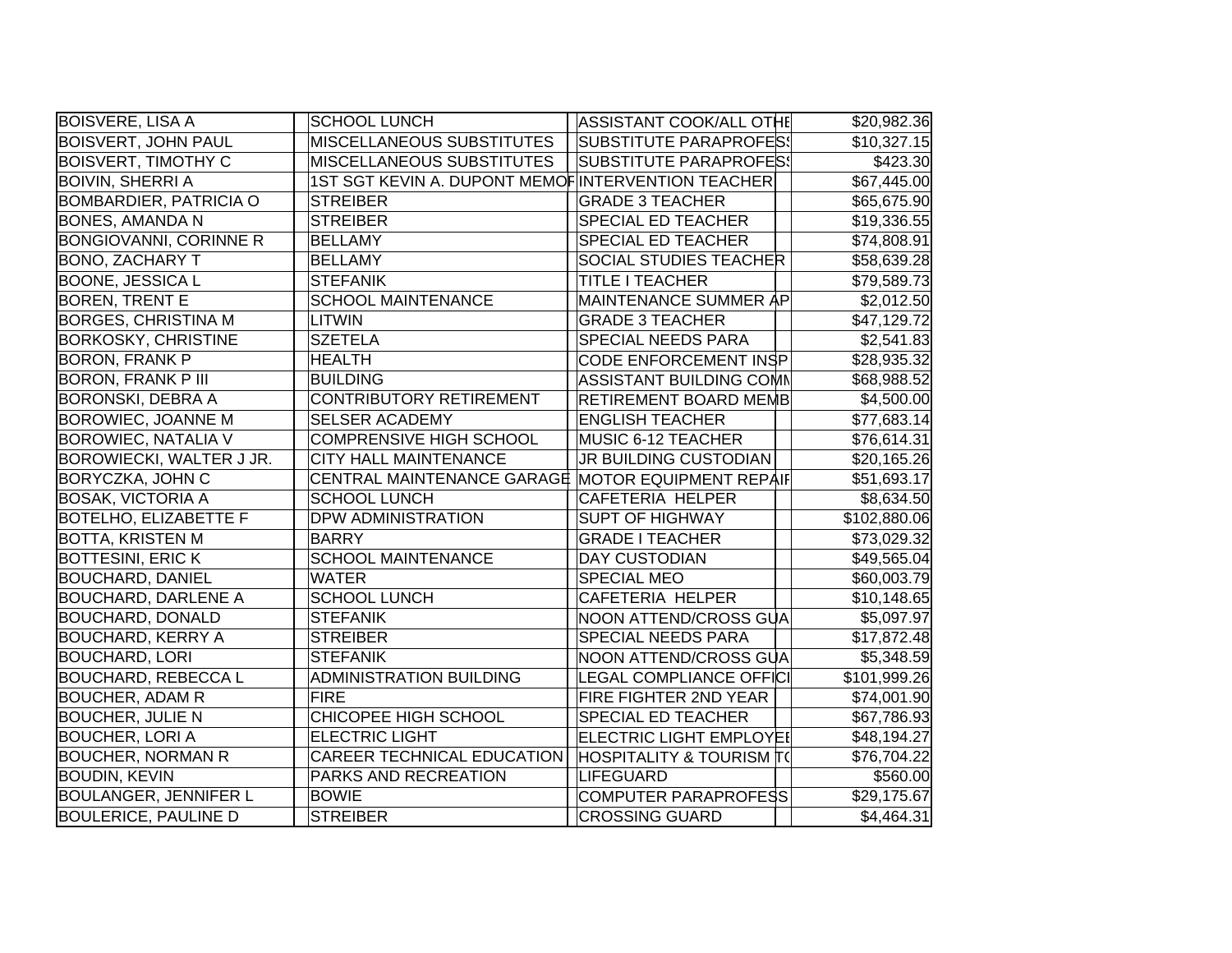| <b>BOULIA, NATALIE</b>      | CHICOPEE HIGH SCHOOL                              | ELL 6-12 TEACHER                | \$73,673.44  |
|-----------------------------|---------------------------------------------------|---------------------------------|--------------|
| <b>BOURGET, CHRISTOPHER</b> | <b>BELLAMY</b>                                    | PHYSICAL ED TCHR 6-12           | \$74,232.48  |
| <b>BOUTHIETTE, KELLY M</b>  | <b>COMPRENSIVE HIGH SCHOOL</b>                    | SPECIAL NEEDS PARA              | \$38,458.90  |
| <b>BOUTIN, ARTHUR W</b>     | <b>ELECTRIC LIGHT</b>                             | <b>ELECTRIC LIGHT EMPLOYEI</b>  | \$121,847.10 |
| <b>BOUTIN, JOSHUA R</b>     | CAREER TECHNICAL EDUCATION                        | MAINTENANCE SUMMER AP           | \$480.00     |
| <b>BOUTIN, KATHERINE</b>    | PARKS AND RECREATION                              | <b>HEAD LIFEGUARD</b>           | \$3,818.00   |
| <b>BOUTIN, LAWRENCE</b>     | <b>COUNCIL ON AGING</b>                           | <b>SUB-TRANS COORD</b>          | \$462.39     |
| <b>BOUTIN, MELANIE C</b>    | <b>BOWE</b>                                       | <b>GRADE 3 TEACHER</b>          | \$72,676.08  |
| <b>BOUTIN, WILLIAM J</b>    | <b>FIRE</b>                                       | <b>FIRE CAPTAIN</b>             | \$108,994.83 |
| <b>BOUYEA, ELIZABETH A</b>  | COMPRENSIVE HIGH SCHOOL                           | LITERACY SPECIALIST K-12        | \$84,254.29  |
| <b>BOUYEA, JEFFREY M</b>    | <b>COMPRENSIVE HIGH SCHOOL</b>                    | <b>SOCIAL STUDIES TEACHER</b>   | \$77,405.00  |
| <b>BOVEE, LAURA H</b>       | <b>LIBRARY</b>                                    | <b>ASSISTANT DIRECTOR</b>       | \$49,082.93  |
| <b>BOWEN, FRANCIS</b>       | PARKS AND RECREATION                              | SCORE/KEEPER 9/10               | \$557.00     |
| <b>BOWLER, GARY M JR</b>    | 1ST SGT KEVIN A. DUPONT MEMOFSCHOOL PSYCHOLOGIST  |                                 | \$77,997.19  |
| <b>BOWSER, ANDRE J</b>      | TELECOMMUNICATIONS BUILDING TELCOM PRODUCER/DIREC |                                 | \$311.11     |
| <b>BOYD, DAMEKA S</b>       | <b>LAMBERT LAVOIE</b>                             | SPECIAL NEEDS PARA              | \$6,114.17   |
| <b>BOYER, ANDREW J</b>      | <b>SCHOOL MAINTENANCE</b>                         | MAINTENANCE SUMMER AP           | \$2,712.50   |
| <b>BOYER, CYNTHIA</b>       | <b>SCHOOL LUNCH</b>                               | <b>SR CLERK/TYPIST</b>          | \$44,013.91  |
| <b>BOYER, TERRENCE</b>      | <b>BARRY</b>                                      | <b>CROSSING GUARD</b>           | \$6,044.41   |
| <b>BOZE, JENNIFER L</b>     | <b>SCHOOL LUNCH</b>                               | <b>ELEMENTRY COOK</b>           | \$31,207.52  |
| <b>BRACETTY, JORGE U</b>    | <b>FIRE</b>                                       | FIRE FIGHTER 2ND YEAR           | \$44,398.35  |
| <b>BRANDT, HARRY C</b>      | <b>BOWE</b>                                       | <b>GRADE 2 TEACHER</b>          | \$73,557.41  |
| <b>BRAULT, SHERIANN</b>     | <b>LAMBERT LAVOIE</b>                             | <b>ASSISTANT TEACHER</b>        | \$28,123.44  |
| <b>BRBOVIC, BEVERLY J</b>   | <b>BARRY</b>                                      | <b>GRADE 3 TEACHER</b>          | \$74,015.05  |
| <b>BREAULT, JENNIFER A</b>  | <b>SCHOOL LUNCH</b>                               | <b>CAFETERIA HELPER</b>         | \$14,347.48  |
| <b>BREELAND, ASJANIA M</b>  | <b>SCHOOL MAINTENANCE</b>                         | MAINTENANCE SUMMER AP           | \$2,352.00   |
| <b>BREELAND, DESHAWN A</b>  | CAREER TECHNICAL EDUCATION                        | MAINTENANCE SUMMER AP           | \$84.00      |
| <b>BREGOLI, KATHRYN B</b>   | CHICOPEE HIGH SCHOOL                              | <b>ENGLISH TEACHER</b>          | \$62,554.26  |
| <b>BRESSETTE, SHARON</b>    | <b>COUNCIL ON AGING</b>                           | <b>TEMPORARY CLERK</b>          | \$9,606.09   |
| <b>BRETON, EDWARD A</b>     | <b>WATER</b>                                      | CROSS CONNECT CNTR INS          | \$63,960.22  |
| <b>BRETON, VICTORIA</b>     | <b>POLICE</b>                                     | <b>ADMINISTRATIVE ASST UNIC</b> | \$55,519.56  |
| <b>BRICE, ERIC J</b>        | <b>POLICE</b>                                     | POLICE PATROLMAN                | \$81,589.86  |
| <b>BRIGGS, GINA</b>         | 1ST SGT KEVIN A. DUPONT MEMOFSPECIAL ED TEACHER   |                                 | \$75,352.46  |
| <b>BRILL, JANICE</b>        | <b>LITWIN</b>                                     | <b>SPEECH THERAPIST</b>         | \$73,029.32  |
| <b>BRODEUR, TIMOTHY L</b>   | <b>POLICE</b>                                     | POLICE PATROLMAN                | \$58,822.57  |
| <b>BROOKS, AMELIA M</b>     | <b>LIBRARY</b>                                    | <b>LIBRARY PAGE</b>             | \$3,564.00   |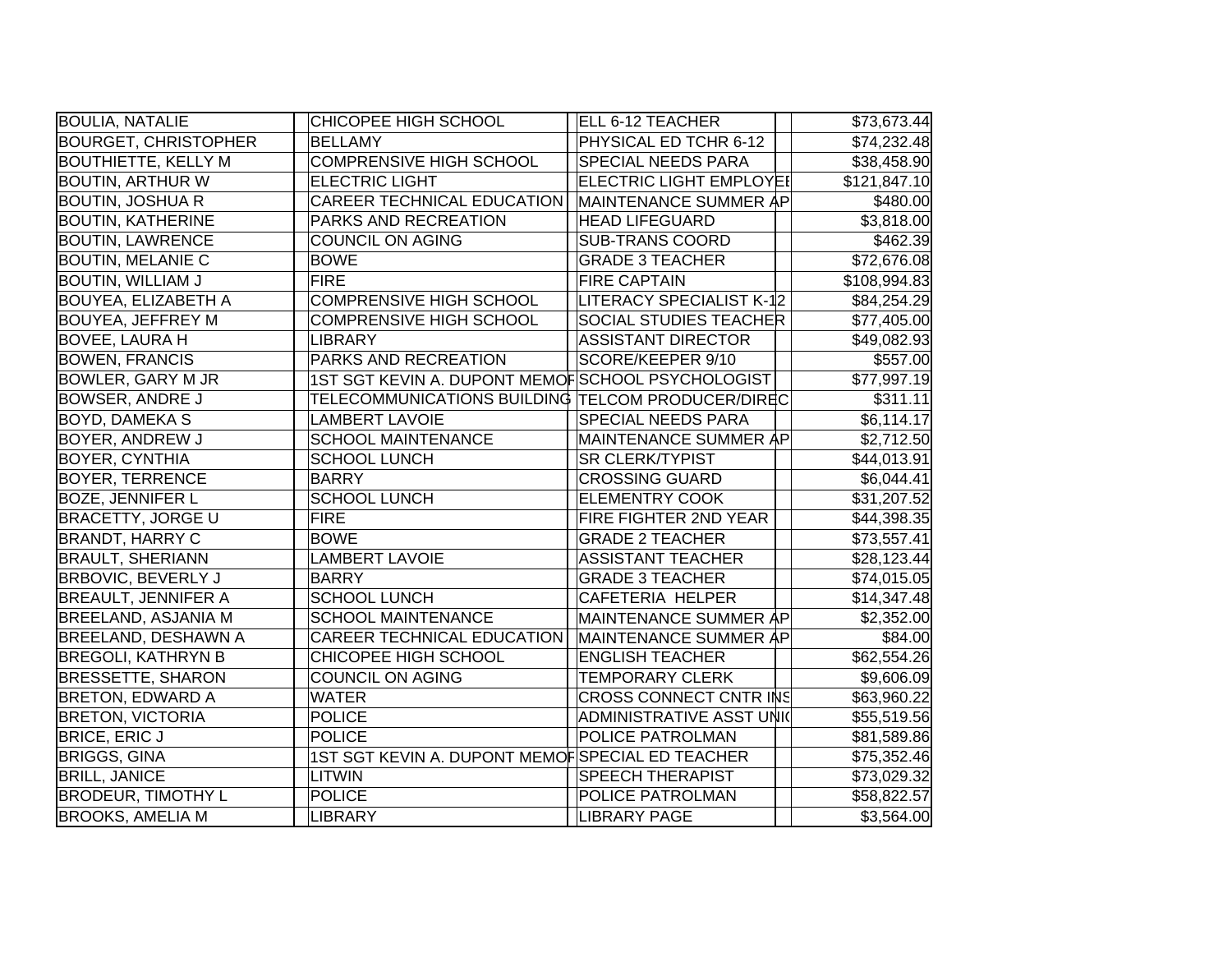| <b>BROOKS, CARLTON</b>      | <b>BELLAMY</b>                                        | <b>DAY CUSTODIAN</b>              | \$4,651.55  |
|-----------------------------|-------------------------------------------------------|-----------------------------------|-------------|
| <b>BROOKS, DANIELLE</b>     | <b>STEFANIK</b>                                       | KINDERGARTEN PARA                 | \$33,268.52 |
| <b>BROOKS, KATHLEEN</b>     | PARKS AND RECREATION                                  | SCORE/KEEPER 9/10                 | \$168.00    |
| <b>BROOKS, KOFI L</b>       | PARKS AND RECREATION                                  | <b>RECREATION LEADER</b>          | \$8,977.50  |
| <b>BROOKS, SHANE</b>        | <b>CITY COUNCIL</b>                                   | <b>CITY COUNCILOR</b>             | \$12,400.00 |
| <b>BROSKA, MICHAEL</b>      | <b>ELECTRIC LIGHT</b>                                 | ELECTRIC LIGHT EMPLOYEI           | \$79,138.84 |
| <b>BROUILLARD, BARRY J</b>  | <b>DPW ADMINISTRATION</b>                             | <b>SANITARY INSPECTOR</b>         | \$73,433.92 |
| <b>BROUILLETTE, LORI M</b>  | <b>MISCELLANEOUS SUBSTITUTES</b>                      | <b>SUBSTITUTE PARAPROFES!</b>     | \$167.60    |
| BROWN, AMY J                | <b>BELLAMY</b>                                        | <b>MATH TEACHER</b>               | \$65,470.14 |
| <b>BROWN, CYNTHIA A</b>     | <b>ASSESSORS</b>                                      | ADMINISTRATIVE ASST UNIC          | \$51,430.41 |
| <b>BROWN, GLENNIS W</b>     | <b>FIRE</b>                                           | <b>FIRE LIEUTENANT</b>            | \$88,197.19 |
| <b>BROWN, NICHOLAS</b>      | <b>FIRE</b>                                           | <b>FIRE LIEUTENANT</b>            | \$82,805.71 |
| <b>BROWN, SHANNON</b>       | PARKS AND RECREATION                                  | DAY CAMP                          | \$3,135.00  |
| <b>BROWN, STEVEN L</b>      | <b>ADMINISTRATION BUILDING</b>                        | <b>DISTRICTWIDE CONTENT SI</b>    | \$89,661.42 |
| <b>BROYLES, JENNIFER A</b>  | <b>BOWIE</b>                                          | <b>GRADE I TEACHER</b>            | \$78,279.45 |
| <b>BRUBACH, SCOTT W</b>     | <b>CAREER TECHNICAL EDUCATION</b>                     | <b>PHOTOGRAPHY TEACHER</b>        | \$75,985.93 |
| <b>BRUNELLE, CYNTHIA L</b>  | <b>SCHOOL LUNCH</b>                                   | CAFETERIA HELPER                  | \$8,741.46  |
| <b>BRUNELLE, JOSEPH H</b>   | <b>POLICE</b>                                         | <b>POLICE PATROLMAN</b>           | \$95,236.32 |
| <b>BRUNETTI, DINA K</b>     | <b>FIRE</b>                                           | <b>FIRE LIEUTENANT</b>            | \$93,233.87 |
| <b>BRUNETTI, DINO A</b>     | <b>COUNCIL ON AGING</b>                               | <b>COA DRIVER</b>                 | \$18,320.00 |
| <b>BRUNETTI, MICHAEL R</b>  | <b>VETERANS SERVICE</b>                               | DEPUTY DIRECTOR VETER/            | \$6,766.65  |
| <b>BRUNO, MICHELLE E</b>    | <b>BELLAMY</b>                                        | <b>REGULAR ED PARAPROF</b> ‡S     | \$29,629.93 |
| <b>BRZOSKA, DREW T</b>      | <b>FIRE</b>                                           | <b>FIRE FIGHTER 1ST YEAR</b>      | \$21,009.35 |
| <b>BRZOSKA, HOLLY L</b>     | <b>BARRY</b>                                          | <b>SPECIAL NEEDS PARA</b>         | \$33,061.71 |
| <b>BUCHANAN, LORRAINE M</b> | <b>STEFANIK</b>                                       | KINDERGARTEN PARA                 | \$30,338.57 |
| <b>BUCHANAN, SUSAN A</b>    | 1ST SGT KEVIN A. DUPONT MEMOF MATH TEACHER            |                                   | \$43,726.03 |
| <b>BUCKLEY, BRYAN</b>       | <b>DPW SANITATION</b>                                 | MEO/LABORER                       | \$38,183.95 |
| <b>BUCKLEY, JASON</b>       | TELECOMMUNICATIONS BUILDING INFORMATION TECH SERV     |                                   | \$76,266.20 |
| <b>BUCZKO, MAUREEN A</b>    | <b>COMPRENSIVE HIGH SCHOOL</b>                        | <b>TEAM CHAIRPERSON</b>           | \$73,970.33 |
| <b>BUDD, REBECCA J</b>      | <b>BOWE</b>                                           | <b>SPECIAL NEEDS PARA</b>         | \$20,173.96 |
| <b>BUENDO, GAYE R</b>       | <b>MISCELLANEOUS SUBSTITUTES</b>                      | <b>SUB CROSSING GUARD</b>         | \$2.11      |
| <b>BUENDO, MICHAEL</b>      | MISCELLANEOUS SUBSTITUTES                             | <b>SUB CROSSING GUARD</b>         | \$4,634.74  |
| <b>BUGBEE, BRIAN A</b>      | <b>COMPRENSIVE HIGH SCHOOL</b>                        | <b>NIGHT CUSTODIAN</b>            | \$13,017.05 |
| <b>BUJAK, ERIN P</b>        | 1ST SGT KEVIN A. DUPONT MEMOFGENERAL SCIENCE 6-12 TCI |                                   | \$67,908.38 |
| <b>BUKOWSKI, EILEEN M</b>   | <b>BELCHER</b>                                        | <b>RESOURCE &amp; MONITOR TCI</b> | \$73,029.32 |
| <b>BURAKOWSKI, FRANCINE</b> | <b>MISCELLANEOUS SUBSTITUTES</b>                      | SUBSTITUTE PARAPROFES!            | \$14,508.55 |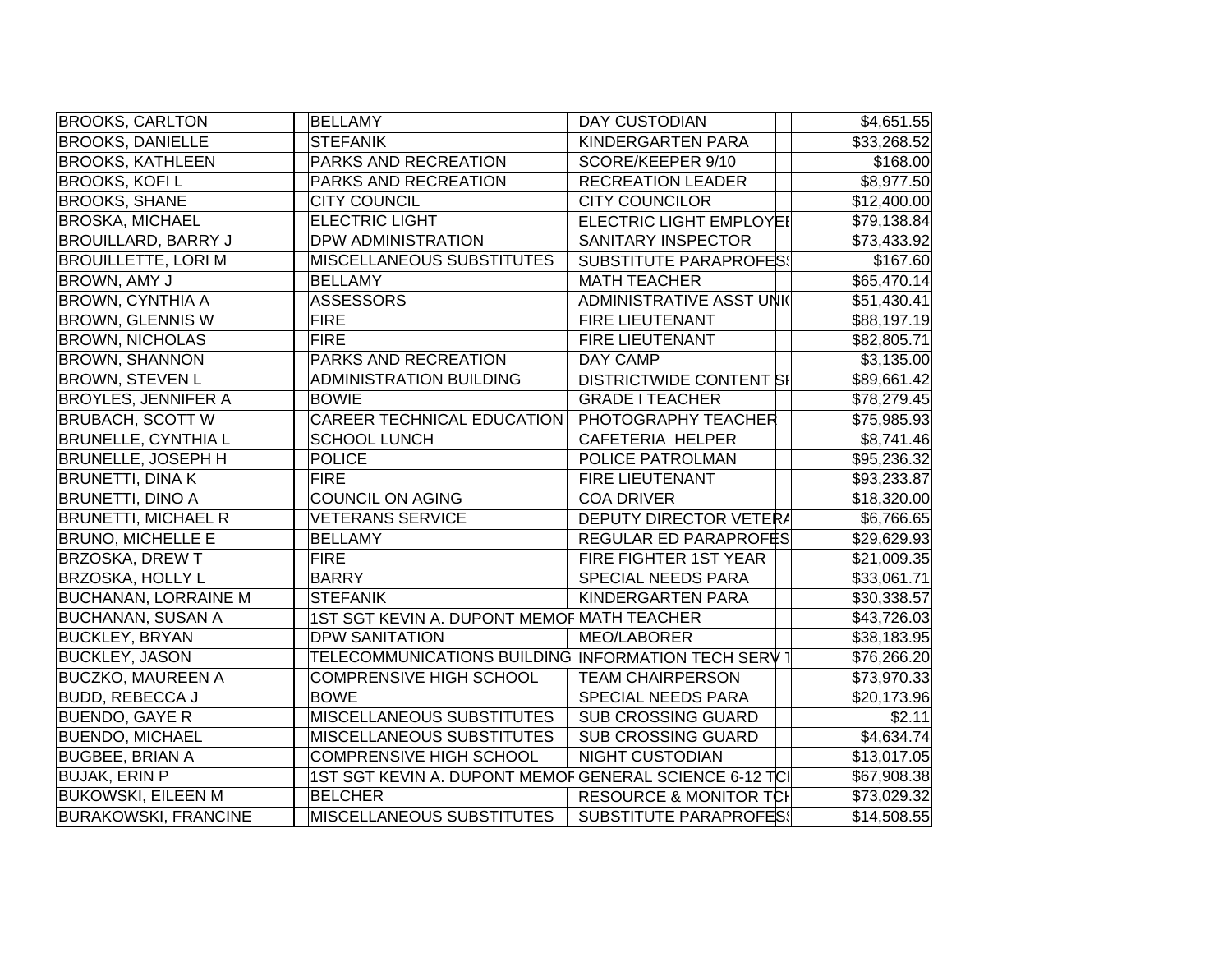| <b>BURGER, BARBARA A</b>    | MISCELLANEOUS SUBSTITUTES                             | <b>SUB CROSSING GUARD</b>       | \$176.44     |
|-----------------------------|-------------------------------------------------------|---------------------------------|--------------|
| <b>BURGESS, NORMAN A JR</b> | <b>BOWIE</b>                                          | <b>PRINCIPALS</b>               | \$116,306.46 |
| <b>BURGMYER, COLLEEN L</b>  | <b>BARRY</b>                                          | <b>SCHOOL NURSES</b>            | \$32,977.47  |
| <b>BURKE, BRENDA J</b>      | <b>SZETELA</b>                                        | OCCUPATIONAL THERAPIST          | \$65,675.89  |
| <b>BURKE, DEBORAH</b>       | <b>TREASURERS OFFICE</b>                              | <b>SENIOR CLERK</b>             | \$23,063.97  |
| <b>BURKE, JOY T</b>         | <b>LAMBERT LAVOIE</b>                                 | <b>ELEMENTRY VICE PRIN</b>      | \$87,853.31  |
| <b>BURKE, MARY E</b>        | <b>STEFANIK</b>                                       | <b>GRADE 3 TEACHER</b>          | \$79,584.15  |
| <b>BURKE, MICHAEL J</b>     | 1ST SGT KEVIN A. DUPONT MEMOFREACH 6-12 TEACHER       |                                 | \$72,668.59  |
| <b>BURKE, MOLLY M</b>       | CHICOPEE HIGH SCHOOL                                  | <b>COACHES</b>                  | \$5,985.32   |
| <b>BURKE, TIMOTHY R</b>     | <b>COMPRENSIVE HIGH SCHOOL</b>                        | <b>ASSISTANT TEACHER</b>        | \$28,604.89  |
| <b>BURKE, WILLIAM G</b>     | DPW WWTP                                              | ASSISTANT CHIEF OPERAT(         | \$8,052.04   |
| <b>BURKOTT, KURTLEN A</b>   | <b>DPW PARKS</b>                                      | <b>TEMP LABORER</b>             | \$4,896.00   |
| <b>BURNETTE, JENNIFER</b>   | PARKS AND RECREATION                                  | <b>DAY CAMP</b>                 | \$3,279.38   |
| <b>BURNETTE, JENNIFER A</b> | FAIRVIEW VETERAN'S ELEMENTAR REGULAR ED PARAPROFES    |                                 | \$26,522.97  |
| <b>BURNETTE, JOANNE M</b>   | CHICOPEE HIGH SCHOOL                                  | <b>EARLY CHILDHOOD PARA</b>     | \$30,511.14  |
| <b>BURNHAM, SHAWN P</b>     | <b>ELECTRIC LIGHT</b>                                 | ELECTRIC LIGHT EMPLOYEI         | \$75,775.07  |
| <b>BURQUE, JULLIETTE</b>    | <b>ADMINISTRATION BUILDING</b>                        | <b>INSTRUCTIONAL TECH 6-12</b>  | \$77,133.02  |
| <b>BUSHEY, BRIAN K</b>      | <b>FIRE</b>                                           | <b>FIRE FIGHTER 1ST YEAR</b>    | \$20,927.05  |
| <b>BUSHMAN, ERICA</b>       | <b>BOWE</b>                                           | <b>SPEECH THERAPY ASST</b>      | \$46,530.18  |
| <b>BUTLER, CARRIE M</b>     | FAIRVIEW VETERAN'S ELEMENTAR SPECIAL NEEDS PARA       |                                 | \$28,194.37  |
| BUTTS, JOSEPH M             | CHICOPEE HIGH SCHOOL                                  | <b>MATH TEACHER</b>             | \$50,427.23  |
| <b>BYRD, PAULINE</b>        | MISCELLANEOUS SUBSTITUTES                             | <b>SUBSTITUTE PARAPROFES!</b>   | \$12,533.77  |
| <b>BYRD, SHAVAUNA K</b>     | <b>MISCELLANEOUS SUBSTITUTES</b>                      | <b>SUBSTITUTE PARAPROFES!</b>   | \$4,408.88   |
| <b>BYRNES, EMILY</b>        | PARKS AND RECREATION                                  | <b>DAY CAMP</b>                 | \$3,009.00   |
| <b>BYRNES, STACY M</b>      | <b>ADMINISTRATION BUILDING</b>                        | PAYROLL/BOOKKEEPING CI          | \$12,700.18  |
| CABRINI, ANN M              | <b>BARRY</b>                                          | LIBRARY MEDIA TECHNICIAI        | \$28,990.68  |
| CADY, JEFFREY R             | <b>ELECTRIC LIGHT</b>                                 | <b>ELECTRIC LIGHT EMPLOYEI</b>  | \$191,684.00 |
| CAFARO, MARIA T             | <b>BARRY</b>                                          | CLASS SIZE REDUCTION TC         | \$67,332.39  |
| CAHALAN, DENNIS J JR        | <b>COMPRENSIVE HIGH SCHOOL</b>                        | <b>COACHES</b>                  | \$2,778.99   |
| CAIN, JENNIFER A            | <b>BOWE</b>                                           | <b>GRADE I TEACHER</b>          | \$72,782.42  |
| CAISSE, KIMBERLY            | <b>BELCHER</b>                                        | <b>SPECIAL NEEDS PARA</b>       | \$36,510.85  |
| CALLAHAN, CAROL A           | 1ST SGT KEVIN A. DUPONT MEMOFGENERAL SCIENCE 6-12 TCI |                                 | \$46,933.43  |
| CALLAHAN, TIMOTHY M         | CHICOPEE HIGH SCHOOL                                  | <b>GENERAL SCIENCE 6-12 TCI</b> | \$28,318.81  |
| CAMACHO, EVELYN             | <b>STEFANIK</b>                                       | KINDERGARTEN PARA               | \$25,111.89  |
| CAMERLIN, LORI-ANNE L       | LITWIN                                                | <b>REGULAR ED PARAPROFES</b>    | \$32,630.74  |
| CAMERON, ANDREA             | <b>ADMINISTRATION BUILDING</b>                        | <b>SPECIAL ED COORDINATOR</b>   | \$79,246.68  |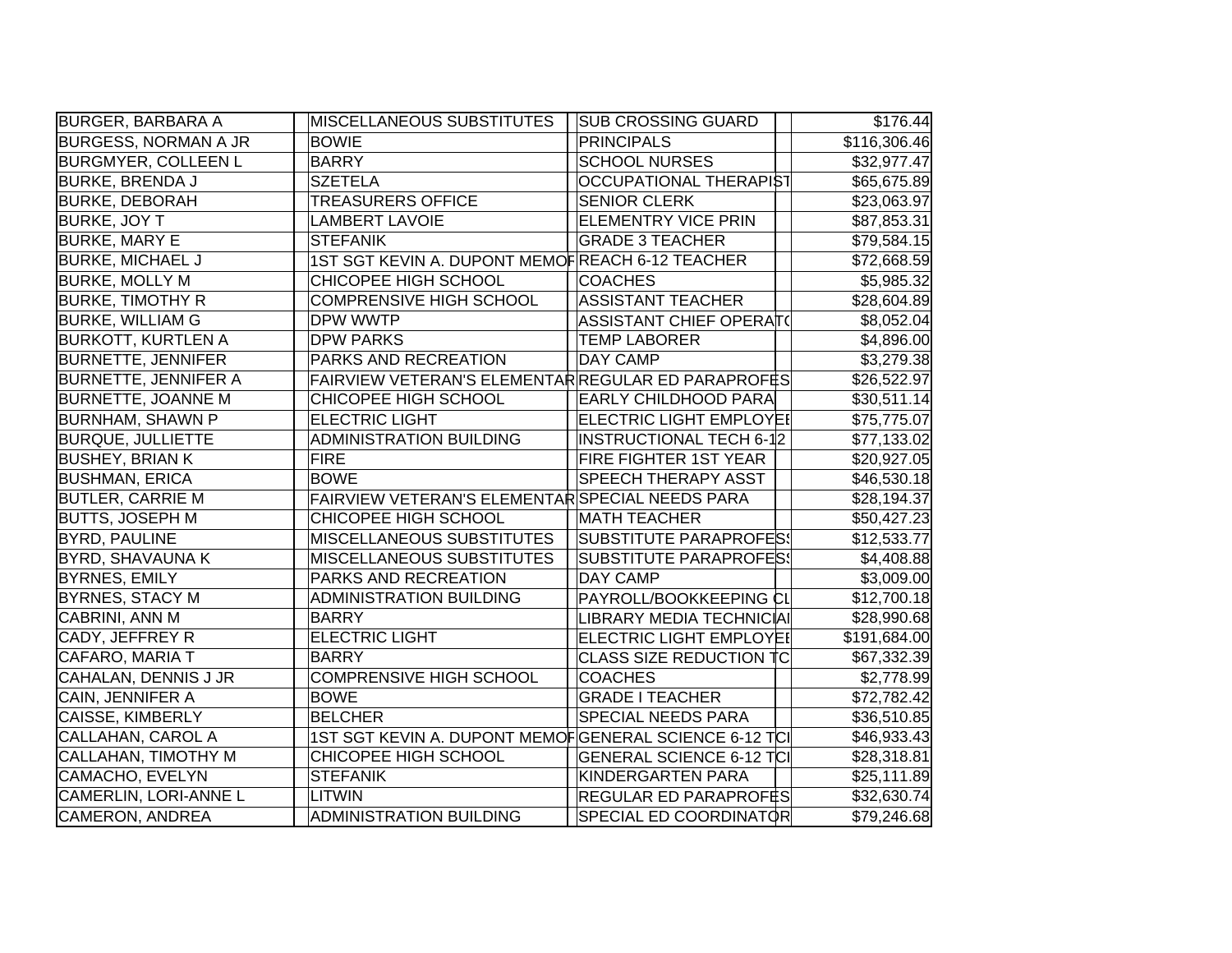| CAMERON, DONNA M           | <b>SCHOOL LUNCH</b>                                | <b>SUB CAFETERIA WORKER</b>    | \$855.00    |
|----------------------------|----------------------------------------------------|--------------------------------|-------------|
| <b>CANADY, THOMAS F JR</b> | <b>FIRE</b>                                        | <b>FIRE LIEUTENANT</b>         | \$97,736.09 |
| CANAVAN-GOSSELIN, JOHN     | PARKS AND RECREATION                               | <b>HEAD LIFEGUARD</b>          | \$3,343.00  |
| CANEDI, CARA M             | 1ST SGT KEVIN A. DUPONT MEMOF MUSIC 6-12 TEACHER   |                                | \$56,462.91 |
| CANTIN, ROBERT             | CAREER TECHNICAL EDUCATION   MANUFACTURING TEACHEF |                                | \$76,289.32 |
| CANTY, MARK E              | <b>POLICE</b>                                      | <b>POLICE PATROLMAN</b>        | \$94,019.42 |
| CARABALLO, CINDY           | <b>SCHOOL LUNCH</b>                                | CAFETERIA HELPER               | \$16,532.06 |
| CARBAUGH, CHRISTINA J      | <b>MISCELLANEOUS SUBSTITUTES</b>                   | <b>SUBSTITUTE PARAPROFES!</b>  | \$428.73    |
| CARBONE, JESSICA A         | 1ST SGT KEVIN A. DUPONT MEMOFELA 6-12 TEACHER      |                                | \$49,930.59 |
| CARBONE, VICTOR J          | <b>SELSER ACADEMY</b>                              | <b>SCHOOL PSYCHOLOGIST</b>     | \$77,997.19 |
| CARD, CYNTHIA H            | ADMINISTRATION BUILDING                            | <b>DISTRICTWIDE CONTENT SI</b> | \$296.98    |
| CARDAROPOLI, AMY L         | FAIRVIEW VETERAN'S ELEMENTAR SPECIAL NEEDS PARA    |                                | \$29,650.67 |
| CARDAROPOLI, TREVER J      | <b>DPW HIGHWAY</b>                                 | HIGHWAY MAINTENANCE M.         | \$45,208.42 |
| CARDILLO, CHRISTA          | <b>SELSER ACADEMY</b>                              | <b>ENGLISH TEACHER</b>         | \$73,286.57 |
| <b>CARDIN, KAREN A</b>     | <b>SCHOOL LUNCH</b>                                | CAFETERIA HELPER               | \$8,474.82  |
| <b>CARLETON, ANTHONY</b>   | <b>DPW PARKS</b>                                   | MEO/LABORER                    | \$34,355.96 |
| CARLOS, TARA M             | <b>COMPRENSIVE HIGH SCHOOL</b>                     | PHYSICAL ED TCHR 6-12          | \$73,654.34 |
| <b>CARLSON, DESIREE E</b>  | <b>STEFANIK</b>                                    | <b>SPECIAL NEEDS PARA</b>      | \$19,201.19 |
| CARLSON, ERIKA K           | CHICOPEE HIGH SCHOOL                               | <b>AUTISM TEACHER</b>          | \$81,825.29 |
| CARMODY, JENNIFER A        | LITWIN                                             | KINDERGARTEN TEACHER           | \$73,113.80 |
| CARNEY, LOUIS J            | <b>BELCHER</b>                                     | <b>NIGHT CUSTODIAN</b>         | \$46,095.50 |
| CARR, JESSICA L            | <b>SCHOOL LUNCH</b>                                | <b>SUB CAFETERIA WORKER</b>    | \$2,993.50  |
| CARRA, MICHAEL B           | <b>DPW HIGHWAY</b>                                 | <b>GENERAL FOREMAN</b>         | \$97,535.68 |
| CARRION, BETZAIDA          | <b>MISCELLANEOUS SUBSTITUTES</b>                   | <b>SUBSTITUTE PARAPROFES!</b>  | \$380.36    |
| CARRIVEAU, DEBRA A         | <b>SELSER ACADEMY</b>                              | <b>SPECIAL NEEDS PARA</b>      | \$36,649.31 |
| CARROLL, SEAN P            | PARKS AND RECREATION                               | <b>ASST SUPT OF PARKS</b>      | \$50,387.45 |
| CARTER, BERNARD JR         | <b>LIBRARY</b>                                     | LIBRARY SECURITY GUARD         | \$11,164.36 |
| CARTER, KIMBERLEY M        | <b>LITWIN</b>                                      | <b>GRADE 4 TEACHER</b>         | \$75,302.88 |
| CARVALHO, DAVID S          | <b>BUILDING</b>                                    | WIRE INSPECTOR PT              | \$0.00      |
| CARVALHO, LEEANA           | <b>BELLAMY</b>                                     | <b>MATH TEACHER</b>            | \$77,071.38 |
| CARVALHO, NATHAN L         | <b>FIRE</b>                                        | FIRE FIGHTER 1ST YEAR          | \$21,044.47 |
| CARVALHO, NOEL             | <b>COMPRENSIVE HIGH SCHOOL</b>                     | <b>COACHES</b>                 | \$593.00    |
| <b>CASALI, CHRISTOPHER</b> | <b>MGT INFORMATION SYSTEMS</b>                     | <b>COMPUTER TECHNICIAN</b>     | \$46,322.75 |
| CASEY, ERIN M              | <b>BARRY</b>                                       | <b>CURRIC SUPPORT SPECIAL</b>  | \$73,020.93 |
| CASIMIRO, LINDA A          | <b>LITWIN</b>                                      | <b>SUB NOON ATTEND/CROSS</b>   | \$324.50    |
| CASON, CHRISTIAN           | <b>DPW PARKS</b>                                   | <b>PARK MAINTENANCE CRAFT</b>  | \$33,081.56 |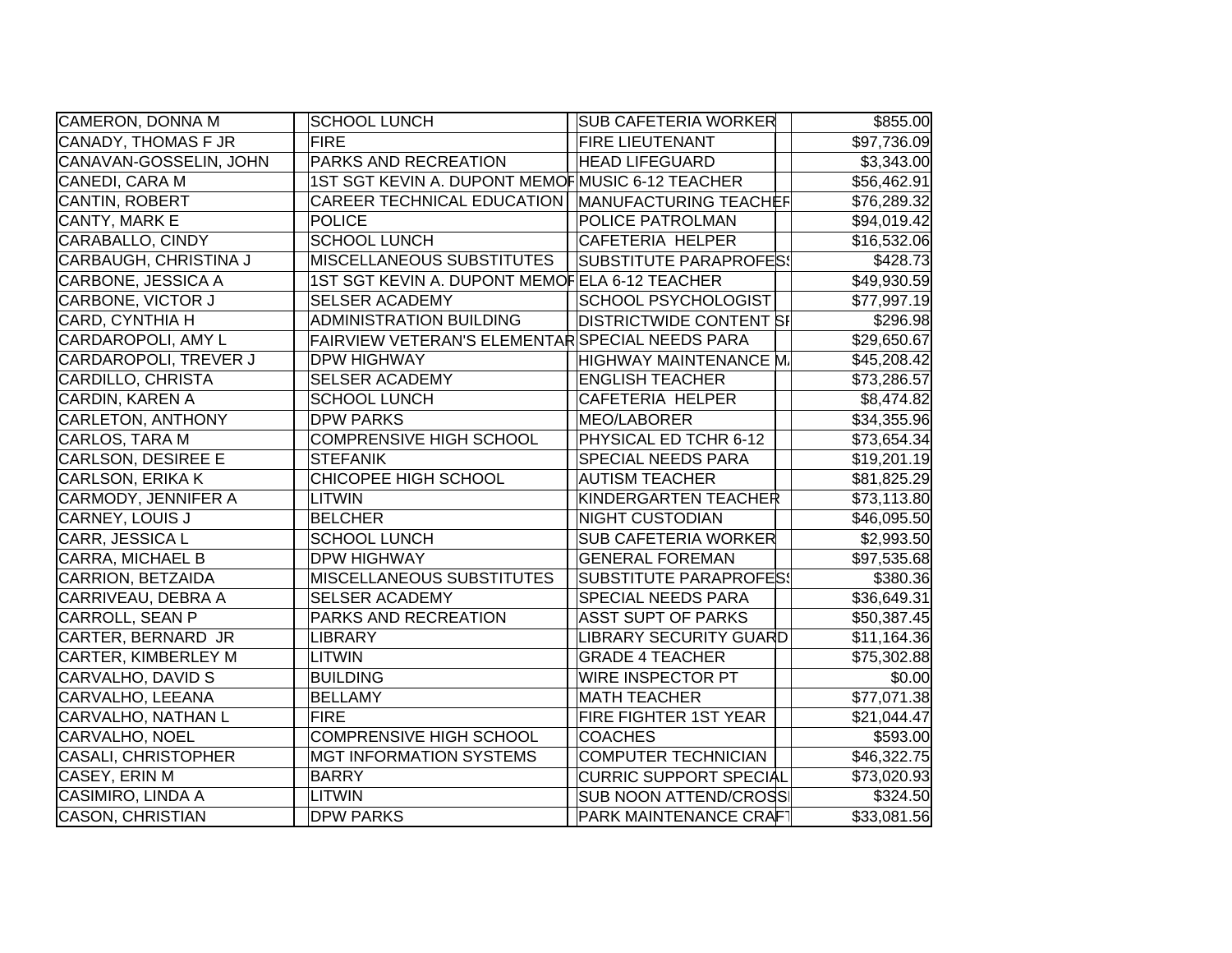| CASTELLINE, RYAN C        | <b>BELLAMY</b>                                   | <b>SOCIAL STUDIES TEACHER</b>   | \$50,577.22  |
|---------------------------|--------------------------------------------------|---------------------------------|--------------|
| CASTRO LOPEZ, ERIKA       | <b>STEFANIK</b>                                  | NOON ATTEND/CROSS GUA           | \$94.47      |
| <b>CATARINO, LAURIE A</b> | <b>PRETREATMENT</b>                              | <b>INDUSTRIAL WASTE SUPER</b>   | \$72,116.19  |
| CATES, RICKY L            | FAIRVIEW VETERAN'S ELEMENTAR SPECIAL ED TEACHER  |                                 | \$52,047.43  |
| CATTERSON, DOREEN A       | FAIRVIEW VETERAN'S ELEMENTAR SCHOOL PSYCHOLOGIST |                                 | \$77,986.57  |
| CAYER, DEE ANN            | <b>BOWIE</b>                                     | <b>SPECIAL ED TEACHER</b>       | \$79,024.39  |
| <b>CAYER, SAMANTHA C</b>  | <b>STEFANIK</b>                                  | <b>SPECIAL NEEDS PARA</b>       | \$164.95     |
| CELETTI, ALEXANDER R      | DPW WWTP                                         | <b>INTERN</b>                   | \$3,878.15   |
| CENNAMO, RAENA K          | LITWIN                                           | <b>OCCUPATIONAL THERAPIST</b>   | \$20,590.18  |
| CERIA, THERESA E          | <b>COMPRENSIVE HIGH SCHOOL</b>                   | <b>GENERAL SCIENCE 6-12 TCI</b> | \$78,748.08  |
| CERPOVICZ, DAVID M        | CAREER TECHNICAL EDUCATION                       | <b>TECH/ENGINEERING 6-12 TE</b> | \$67,790.13  |
| CERVONE, FRANCESCO        | <b>MGT INFORMATION SYSTEMS</b>                   | <b>HEAD COMPUTER TECH</b>       | \$74,523.95  |
| CHABAN, CHRISTOPHER J     | <b>DPW ENGINEERING</b>                           | <b>ASSTANT ENGINEER</b>         | \$88,800.08  |
| CHABAN, ROBIN B           | CHICOPEE HIGH SCHOOL                             | <b>TEAM CHAIRPERSON</b>         | \$72,352.71  |
| CHAGNON, MARY I           | <b>SCHOOL LUNCH</b>                              | <b>CAFETERIA HELPER</b>         | \$21,140.90  |
| CHAGNON, MICHAEL A        | <b>COMPRENSIVE HIGH SCHOOL</b>                   | <b>ATHLETIC TRAINER</b>         | \$48,356.88  |
| CHAGNON, SANDRA           | <b>COMPRENSIVE HIGH SCHOOL</b>                   | <b>SR CLERK/TYPIST</b>          | \$42,854.38  |
| CHALMERS, COLLEEN M       | 1ST SGT KEVIN A. DUPONT MEMOF SPECIAL ED TEACHER |                                 | \$67,045.19  |
| CHAPDELAINE, ALISON M     | LITWIN                                           | <b>SPECIAL NEEDS PARA</b>       | \$29,016.54  |
| CHAPDELAINE, JASON C      | <b>FIRE</b>                                      | <b>FIRE FIGHTER 2ND YEAR</b>    | \$80,865.20  |
| CHAPDELAINE, SCOTT D      | <b>SCHOOL MAINTENANCE</b>                        | MAINTENANCE DIRECTOR            | \$106,894.08 |
| CHAPIN, JULIE A           | <b>SZETELA</b>                                   | <b>SPECIAL NEEDS PARA</b>       | \$35,775.16  |
| CHAPUT, KIMBERLY K        | <b>BOWE</b>                                      | <b>ELL K-5 TEACHER</b>          | \$732.63     |
| CHAQUI, XENIA Z           | FAIRVIEW VETERAN'S ELEMENTAR SPECIAL NEEDS PARA  |                                 | \$10,417.87  |
| CHARBONNEAU, DUSTY M      | 1ST SGT KEVIN A. DUPONT MEMOFSPECIAL ED TEACHER  |                                 | \$75,119.74  |
| CHARLES, DAVID O          | CHICOPEE HIGH SCHOOL                             | <b>COACHES</b>                  | \$3,295.98   |
| CHARTIER, JOHANNA L       | <b>MISCELLANEOUS SUBSTITUTES</b>                 | SUBSTITUTE PARAPROFES!          | \$400.36     |
| CHARTIER, JUSTIN          | PARKS AND RECREATION                             | <b>DAY CAMP</b>                 | \$3,210.63   |
| <b>CHARTIER, JUSTIN L</b> | 1ST SGT KEVIN A. DUPONT MEMOFSPECIAL ED TEACHER  |                                 | \$50,346.11  |
| CHARTIER, TEDY J          | PARKS AND RECREATION                             | <b>SOCCER REFS</b>              | \$88.00      |
| CHASE, ELIZABETH          | <b>BELLAMY</b>                                   | <b>MATH TEACHER</b>             | \$74,129.25  |
| CHAVEZ, MARCEL            | PARKS AND RECREATION                             | <b>ASST RECREATIONAL LEAD</b>   | \$2,154.75   |
| CHENG, SUSAN              | LIBRARY                                          | <b>TEMPORARY CLERK</b>          | \$2,137.00   |
| CHERPAK, BRITTNEY S       | <b>BARRY</b>                                     | <b>READING K-5 TEACHER</b>      | \$72,918.05  |
| CHEVALIER, MARY           | FAIRVIEW VETERAN'S ELEMENTAR SPECIAL ED TEACHER  |                                 | \$73,395.27  |
| CHMURA, JOHN S            | <b>FIRE</b>                                      | <b>FIRE CAPTAIN</b>             | \$109,866.78 |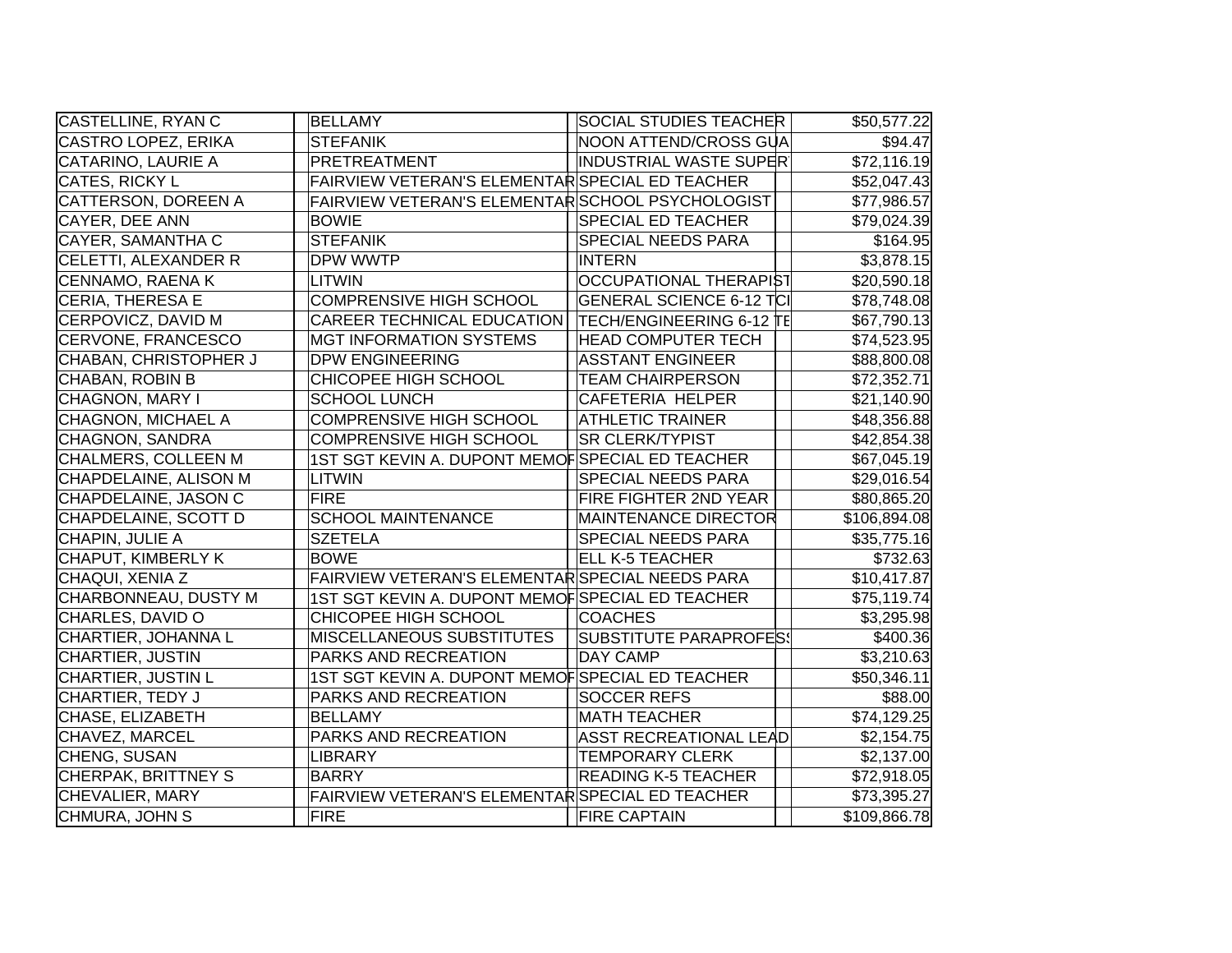| CHMURA, PAUL L             | CHICOPEE HIGH SCHOOL                                | <b>COACHES</b>                 | \$5,133.99   |
|----------------------------|-----------------------------------------------------|--------------------------------|--------------|
| CHOUINARD, JOSEPH          | <b>POLICE</b>                                       | POLICE PATROLMAN               | \$63,221.37  |
| CHOUINARD, LEON P          | CENTRAL MAINTENANCE GARAGE MOTOR EQUIPMENT REPAIF   |                                | \$54,793.61  |
| CHRETIEN, NICOLE M         | <b>STEFANIK</b>                                     | <b>REGULAR ED PARAPROF</b> ËS  | \$17,499.65  |
| CHROSTOWSKI, MALGORZATA    | <b>SZETELA</b>                                      | REGULAR ED PARAPROFËS          | \$28,695.33  |
| CHROSTOWSKI, NATALIA A     | <b>BARRY</b>                                        | SUBSTITUTE PARAPROFES!         | \$380.97     |
| CHRZANOWSKI, JOSHUA J      | 1ST SGT KEVIN A. DUPONT MEMOFSOCIAL STUDIES TEACHER |                                | \$67,222.40  |
| CHRZANOWSKI, SHERRI        | <b>BELLAMY</b>                                      | <b>SECONDARY VICE PRIN</b>     | \$99,567.49  |
| <b>CINTRON RODRIGUEZ,</b>  | <b>MISCELLANEOUS SUBSTITUTES</b>                    | <b>SUB CROSSING GUARD</b>      | \$98.03      |
| CIRILLO, JULIA             | PARKS AND RECREATION                                | <b>ASST RECREATIONAL LEAD</b>  | \$2,240.44   |
| CIRILLO, LINA              | PARKS AND RECREATION                                | LIFEGUARD                      | \$295.00     |
| <b>CLAIRMONT, NATHAN</b>   | <b>ELECTRIC LIGHT</b>                               | <b>ELECTRIC LIGHT EMPLOYEI</b> | \$46,164.00  |
| CLANCY, PATRICK J          | <b>COMPRENSIVE HIGH SCHOOL</b>                      | <b>HISTORY TEACHER</b>         | \$31,055.58  |
| CLAPP, SETH A              | 1ST SGT KEVIN A. DUPONT MEMOF NIGHT CUSTODIAN       |                                | \$42,231.76  |
| CLAPP, TERESE I            | <b>SCHOOL LUNCH</b>                                 | CAFETERIA HELPER               | \$22,552.00  |
| <b>CLARK, ASHLEIGH J</b>   | <b>ADMINISTRATION BUILDING</b>                      | MEDIA & COMMUNICATION I        | \$16,832.08  |
| CLARK, CYNTHIA M           | <b>BOWIE</b>                                        | <b>CROSSING GUARD</b>          | \$10,885.21  |
| CLARK, EDWARD J            | <b>POLICE</b>                                       | POLICE PATROLMAN               | \$77,240.30  |
| CLARK, JAMES F             | COMPRENSIVE HIGH SCHOOL                             | <b>AFTER SCHOOL</b>            | \$44,324.89  |
| CLARK, JASON               | CHICOPEE HIGH SCHOOL                                | <b>SPECIAL ED TEACHER</b>      | \$59,000.97  |
| CLARK, JERALD S            | <b>ELECTRIC LIGHT</b>                               | ELECTRIC LIGHT EMPLOYEI        | \$69,664.88  |
| <b>CLARK, JOSHUA T</b>     | COMPRENSIVE HIGH SCHOOL                             | <b>SOCIAL STUDIES TEACHER</b>  | \$53,849.19  |
| <b>CLARK, JUSTIN G</b>     | <b>FIRE</b>                                         | FIRE FIGHTER 2ND YEAR          | \$83,519.83  |
| <b>CLARK, KAREN A</b>      | <b>ADMINISTRATION BUILDING</b>                      | <b>SR CLERK/TYPIST</b>         | \$44,012.76  |
| CLARK, LYNN A              | <b>ADMINISTRATION BUILDING</b>                      | ASST SUPER FOR INST/ACC        | \$138,102.11 |
| CLARK, MELISSA M           | <b>STREIBER</b>                                     | <b>GRADE 4 TEACHER</b>         | \$65,935.80  |
| <b>CLARK, NOREEN A</b>     | <b>STREIBER</b>                                     | NOON ATTEND/CROSS GUA          | \$7,292.38   |
| <b>CLARK, RICHARD G</b>    | <b>LITWIN</b>                                       | <b>SR BUILDING CUST/OTHER</b>  | \$50,247.25  |
| CLEGG, JOSHUA B            | <b>FIRE</b>                                         | FIRE FIGHTER 2ND YEAR          | \$87,389.21  |
| <b>CLIFFORD, RACHEL M</b>  | <b>BELLAMY</b>                                      | TILE I PARAPROFESSIONAL        | \$33,974.02  |
| CLOUTIER, DONNA            | <b>LAMBERT LAVOIE</b>                               | KINDERGARTEN PARA              | \$27,340.61  |
| <b>CLYMER, STEPHANIE L</b> | CHICOPEE HIGH SCHOOL                                | <b>BIOLOGY TEACHER</b>         | \$47,377.75  |
| CLYNE, ROBIN E             | <b>STEFANIK</b>                                     | SPECIAL NEEDS PARA             | \$31,359.89  |
| COAKLEY, GARRETT J         | <b>DPW SANITATION</b>                               | <b>LABORER</b>                 | \$42,419.59  |
| COAKLEY-ZAHM, HELEN A      | <b>AUDITING</b>                                     | <b>SENIOR CLERK</b>            | \$41,399.27  |
| COE, LAURA L               | <b>ELECTRIC LIGHT</b>                               | <b>ELECTRIC LIGHT EMPLOYEI</b> | \$37,064.08  |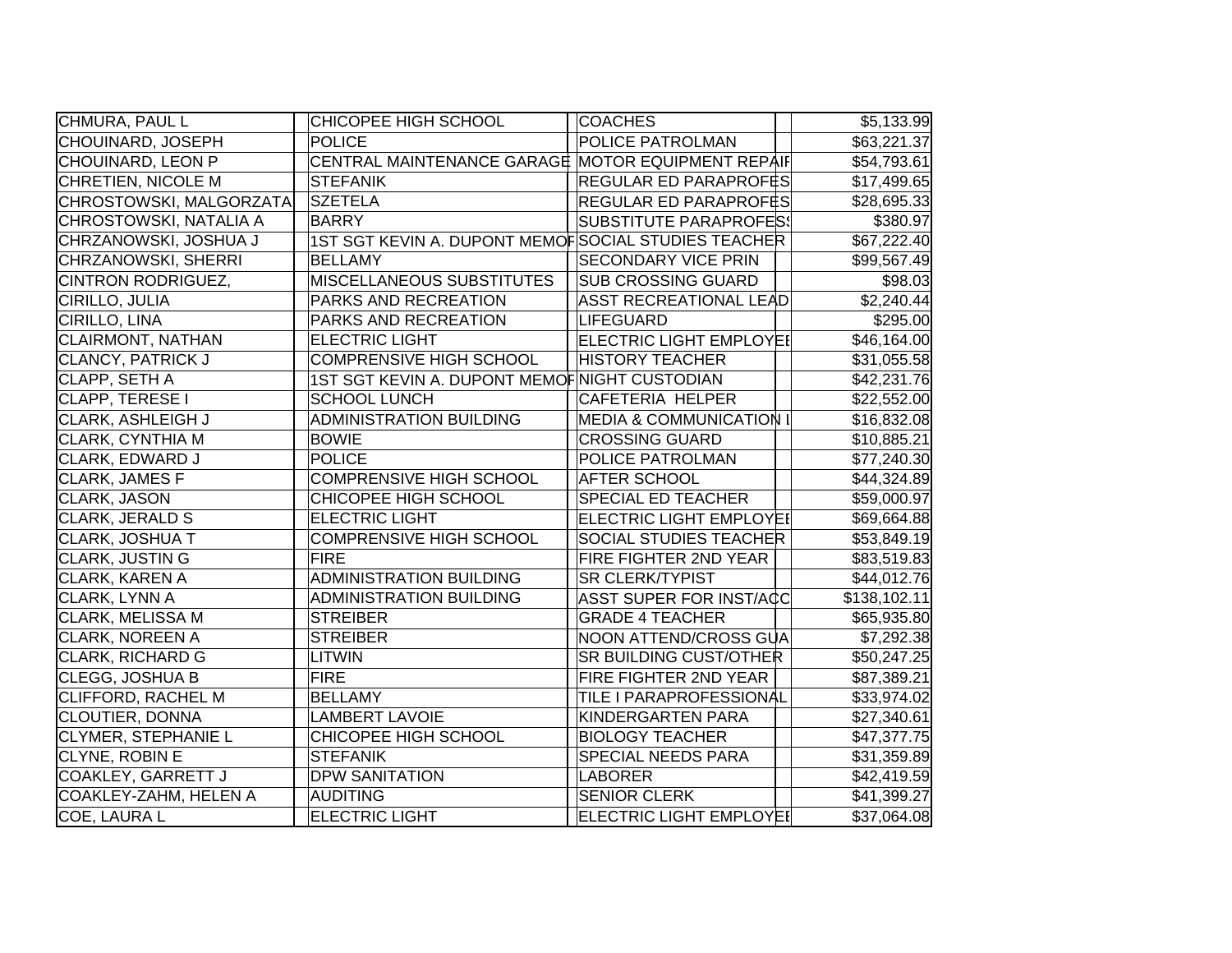| COELHO, KRISTEN L            | CHICOPEE HIGH SCHOOL                              | <b>ATTENDANCE ASSISTANT</b>    | \$31,082.21  |
|------------------------------|---------------------------------------------------|--------------------------------|--------------|
| <b>COELHO, MARK A</b>        | <b>POLICE</b>                                     | POLICE PATROLMAN               | \$102,586.11 |
| COFFEY, ANGELA R             | 1ST SGT KEVIN A. DUPONT MEMOFGUIDANCE 6-12        |                                | \$62,701.52  |
| COGNAC, LORI                 | <b>BOWE</b>                                       | KINDERGARTEN TEACHER           | \$77,973.75  |
| <b>COGNAC, MATTHEW R</b>     | <b>BELLAMY</b>                                    | ELA 6-12 TEACHER               | \$76,117.24  |
| COLA, BRIAN                  | PARKS AND RECREATION                              | <b>ASST RECREATIONAL LEAD</b>  | \$2,715.75   |
| <b>COLBERG, NATALIE A</b>    | <b>ELECTRIC LIGHT</b>                             | <b>ELECTRIC LIGHT EMPLOYEI</b> | \$90,801.60  |
| <b>COLBURN, MARY E</b>       | <b>ADMINISTRATION BUILDING</b>                    | <b>SEC ASST SUPER INST/ACC</b> | \$43,406.49  |
| COLBURN, MATTHEW J           | <b>BARRY</b>                                      | SPECIAL NEEDS PARA             | \$17,014.67  |
| <b>COLEMAN, GARY E</b>       | <b>BARRY</b>                                      | <b>CROSSING GUARD</b>          | \$4,054.25   |
| <b>COLEMAN, PATRICIA A</b>   | TELECOMMUNICATIONS BUILDING SR CLERK/TYPIST       |                                | \$40,067.52  |
| <b>COLKOS, JORDEN</b>        | <b>DPW SANITATION</b>                             | MEO/LABORER                    | \$40,152.52  |
| COLLAZO, ALLISON             | <b>PURCHASING</b>                                 | ASST PURCHASING AGENT          | \$44,939.60  |
| <b>COLLETTE, CATHERINE A</b> | <b>BOWE</b>                                       | <b>GRADE 3 TEACHER</b>         | \$4,176.39   |
| <b>COLLIER, ANDREW</b>       | <b>POLICE</b>                                     | POLICE PATROLMAN               | \$72,853.89  |
| COLLINS-KALBAUGH,            | <b>FIRE</b>                                       | <b>FIRE LIEUTENANT</b>         | \$87,935.43  |
| <b>COLON, LUIS</b>           | <b>DPW HIGHWAY</b>                                | <b>SPECIAL MEO</b>             | \$48,605.01  |
| COLON, MIRIAM                | <b>COMPRENSIVE HIGH SCHOOL</b>                    | <b>SPECIAL NEEDS PARA</b>      | \$28,323.42  |
| <b>COLON, NORMAN L</b>       | <b>FIRE</b>                                       | <b>FIRE FIGHTER 2ND YEAR</b>   | \$76,008.69  |
| COMEE, STEPHEN R             | CHICOPEE HIGH SCHOOL                              | <b>COACHES</b>                 | \$3,295.98   |
| COMO, THOMAS M               | <b>LAMBERT LAVOIE</b>                             | <b>CROSSING GUARD</b>          | \$4,701.31   |
| CONDON, NANCY L              | TELECOMMUNICATIONS BUILDING TELCOM PRODUCER/DIREC |                                | \$5.90       |
| CONNELL, JENNIFER M          | <b>BELLAMY</b>                                    | <b>SPECIAL ED TEACHER</b>      | \$69,741.40  |
| CONNOLLY, DEANNA M           | FAIRVIEW VETERAN'S ELEMENTAR SCHOOL PSYCHOLOGIST  |                                | \$42,900.08  |
| <b>CONNORS, GREG H</b>       | <b>FIRE</b>                                       | FIRE FIGHTER 2ND YEAR          | \$70,377.24  |
| <b>CONROY, CASEY S</b>       | <b>COUNCIL ON AGING</b>                           | <b>PROGRAM COORDINATOR</b>     | \$43,916.39  |
| CONROY, DONNA KRUPA          | <b>LAMBERT LAVOIE</b>                             | <b>SPECIAL ED TEACHER</b>      | \$76,358.18  |
| CONROY, JOSEPH E             | <b>POLICE</b>                                     | POLICE PATROLMAN               | \$74,459.44  |
| <b>CONTE, ANDREA G</b>       | <b>STEFANIK</b>                                   | SPECIAL ED TEACHER             | \$67,810.96  |
| <b>CONTE, DEBORAH A</b>      | CHICOPEE HIGH SCHOOL                              | <b>SPECIAL ED TEACHER</b>      | \$73,354.34  |
| CONTOIS, NANCY M             | LIBRARY                                           | <b>CITY LIBRARIAN</b>          | \$87,731.09  |
| COOK, RYAN                   | <b>ELECTRIC LIGHT</b>                             | ELECTRIC LIGHT EMPLOYEI        | \$63,755.69  |
| COPELAND, DIANNE A           | COUNCIL ON AGING                                  | <b>WELLNESS HEALTH NURSE</b>   | \$20,432.90  |
| CORA, JOSE L                 | FAIRVIEW VETERAN'S ELEMENTAR SPECIAL NEEDS PARA   |                                | \$42,191.07  |
| CORBEIL, JESSICA J           | <b>BARRY</b>                                      | KINDERGARTEN TEACHER           | \$73,360.35  |
| CORDERO, MELISSA             | <b>MISCELLANEOUS SUBSTITUTES</b>                  | SUBSTITUTE PARAPROFES!         | \$2,201.16   |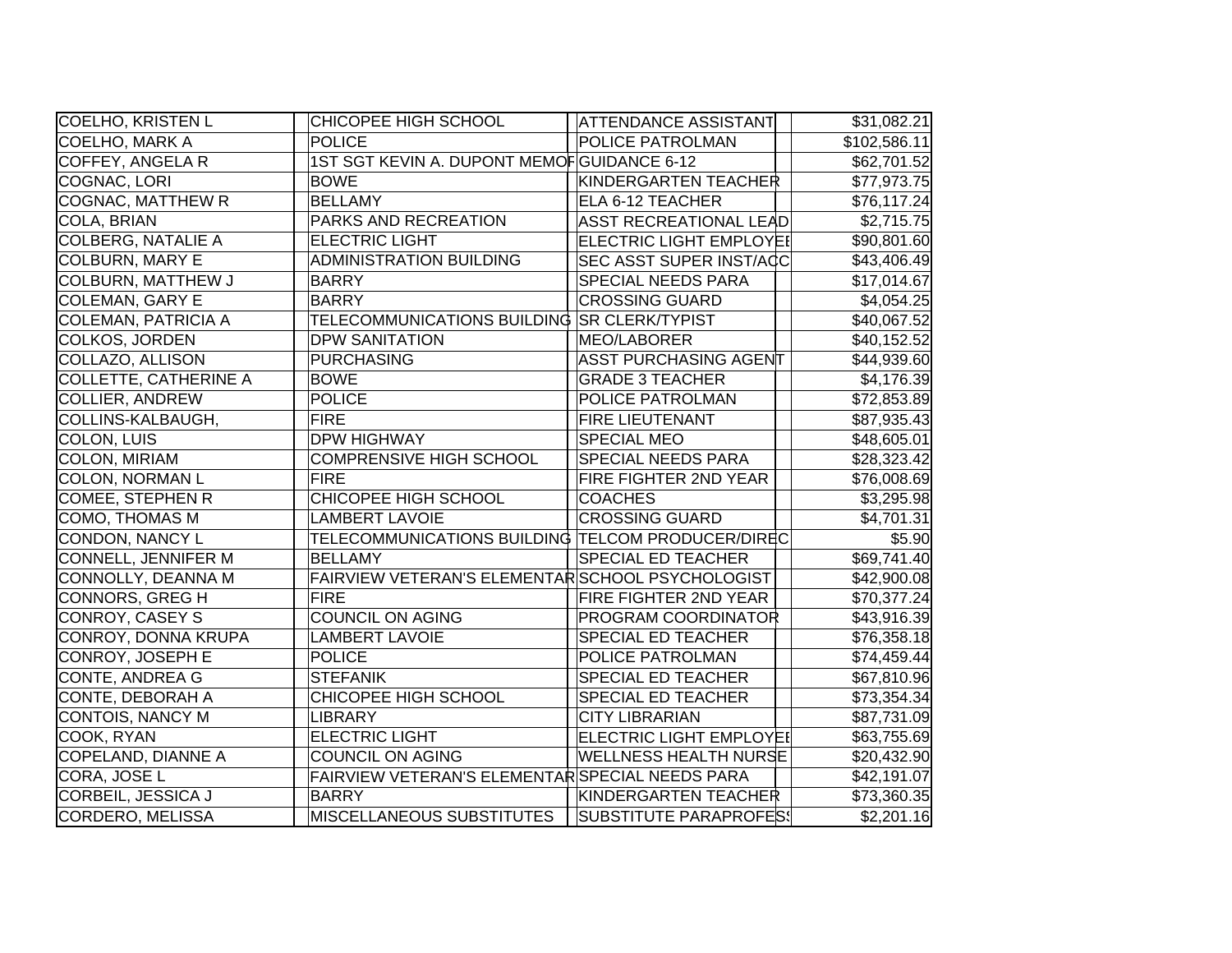| COREY, JULIE D              | <b>BELLAMY</b>                                    | <b>GENERAL SCIENCE 6-12 TCI</b> | \$63,525.79  |
|-----------------------------|---------------------------------------------------|---------------------------------|--------------|
| CORLETT, GLENN A            | CHICOPEE HIGH SCHOOL                              | <b>COACHES</b>                  | \$2,778.99   |
| CORREA BERLY, IRIS          | PARKS AND RECREATION                              | LIFEGUARD                       | \$3,701.25   |
| CORRIDAN, KEVIN Q           | <b>LAW</b>                                        | <b>ASSOCIATE SOLICITOR</b>      | \$44,378.08  |
| COSME, ALFRED G             | <b>CITY HALL MAINTENANCE</b>                      | JR BUILDING CUSTODIAN           | \$12,620.70  |
| COSME, MARIANNE N           | <b>AUDITING</b>                                   | <b>SENIOR ACCOUNT CLERK</b>     | \$59,988.60  |
| COSME, VILMA L              | <b>ADMINISTRATION BUILDING</b>                    | <b>SR CLERK/TYPIST</b>          | \$39,336.40  |
| <b>COSTA, MATTHEW G</b>     | <b>POLICE</b>                                     | POLICE PATROLMAN                | \$118,535.26 |
| COSTELLO, EDWARD J          | <b>WATER</b>                                      | MEO/FOREMAN                     | \$55,409.96  |
| COSTELLO, EDWARD J V        | TELECOMMUNICATIONS BUILDING TELECOM COMPUTER TECH |                                 | \$6,866.28   |
| <b>COSTELLO, KRISTINE A</b> | DPW WWTP                                          | <b>SENIOR ACCOUNT CLERK</b>     | \$48,184.35  |
| <b>COSTELLO, ROSEMARY X</b> | <b>SCHOOL MAINTENANCE</b>                         | MAINTENANCE SUMMER AP           | \$3,025.00   |
| COTE, AIMEE E               | FAIRVIEW VETERAN'S ELEMENTARGRADE 5 TEACHER       |                                 | \$19,308.42  |
| COTE, CAROLE L              | <b>COMPRENSIVE HIGH SCHOOL</b>                    | <b>SR CLERK/TYPIST</b>          | \$42,557.11  |
| COTE, JADE N                | <b>LITWIN</b>                                     | TILE I PARAPROFESSIONAL         | \$25,917.64  |
| COTE, KATHY                 | <b>BOWIE</b>                                      | <b>CROSSING GUARD</b>           | \$7,875.66   |
| COTE, TARA A                | <b>SCHOOL LUNCH</b>                               | CAFETERIA HELPER                | \$21,945.51  |
| COULOMBE, JESSIE            | <b>WATER</b>                                      | <b>WATER SYS MAINT MAN</b>      | \$42,863.18  |
| COURCHESNE, WILLIAM         | <b>CITY COUNCIL</b>                               | <b>CITY COUNCILOR</b>           | \$12,000.00  |
| COUTURE, AMY                | <b>BOWIE</b>                                      | <b>SCHOOL NURSES</b>            | \$77,570.83  |
| <b>COUTURE, ANTHONY L</b>   | <b>COMPRENSIVE HIGH SCHOOL</b>                    | <b>GENERAL SCIENCE 6-12 TCI</b> | \$90,982.51  |
| COUTURE, JEFFREY F          | <b>POLICE</b>                                     | POLICE PATROLMAN                | \$81,408.46  |
| COUTURE, JOSEPHINE B        | <b>COMPRENSIVE HIGH SCHOOL</b>                    | <b>HEALTH 6-12 TEACHER</b>      | \$71,679.44  |
| COUTURE, KELLY              | <b>BELLAMY</b>                                    | SPECIAL ED INCLUSION TEA        | \$67,216.64  |
| COUTURE, MARY E             | <b>SCHOOL LUNCH</b>                               | ASSISTANT COOK HIGH & M         | \$29,512.04  |
| <b>COUTURE, MATTHEW R</b>   | <b>FIRE</b>                                       | <b>FIRE CAPTAIN</b>             | \$104,925.49 |
| <b>COUTURE, RENEE E</b>     | <b>LAMBERT LAVOIE</b>                             | <b>GRADE 3 TEACHER</b>          | \$46,877.99  |
| COVERT, CHRISTIAN M         | <b>SELSER ACADEMY</b>                             | SPECIAL ED TEACHER              | \$27,816.99  |
| COYLE, ELIZABETH B          | <b>BELLAMY</b>                                    | REACH 6-12 TEACHER              | \$42,332.58  |
| <b>CRABTREE, SHAILA R</b>   | CHICOPEE HIGH SCHOOL                              | <b>COACHES</b>                  | \$2,778.99   |
| CRAIG, ALLISON              | <b>BARRY</b>                                      | <b>GRADE 3 TEACHER</b>          | \$73,029.33  |
| CRAIGWELL-BOWDEN,           | <b>HEALTH</b>                                     | <b>SENIOR CLERK</b>             | \$18,352.51  |
| CRAMER, ROXANNE L           | <b>BOWE</b>                                       | NOON ATTEND/CROSS GUA           | \$4,291.03   |
| CRANE, TINA M               | <b>LITWIN</b>                                     | <b>GRADE 5 TEACHER</b>          | \$74,004.24  |
| CRAVEN, MIA J               | <b>BOWE</b>                                       | <b>GUIDANCE K-5</b>             | \$79,482.80  |
| CRAWFORD, ELIZABETH A       | <b>BELCHER</b>                                    | <b>SPEECH THERAPIST</b>         | \$73,029.35  |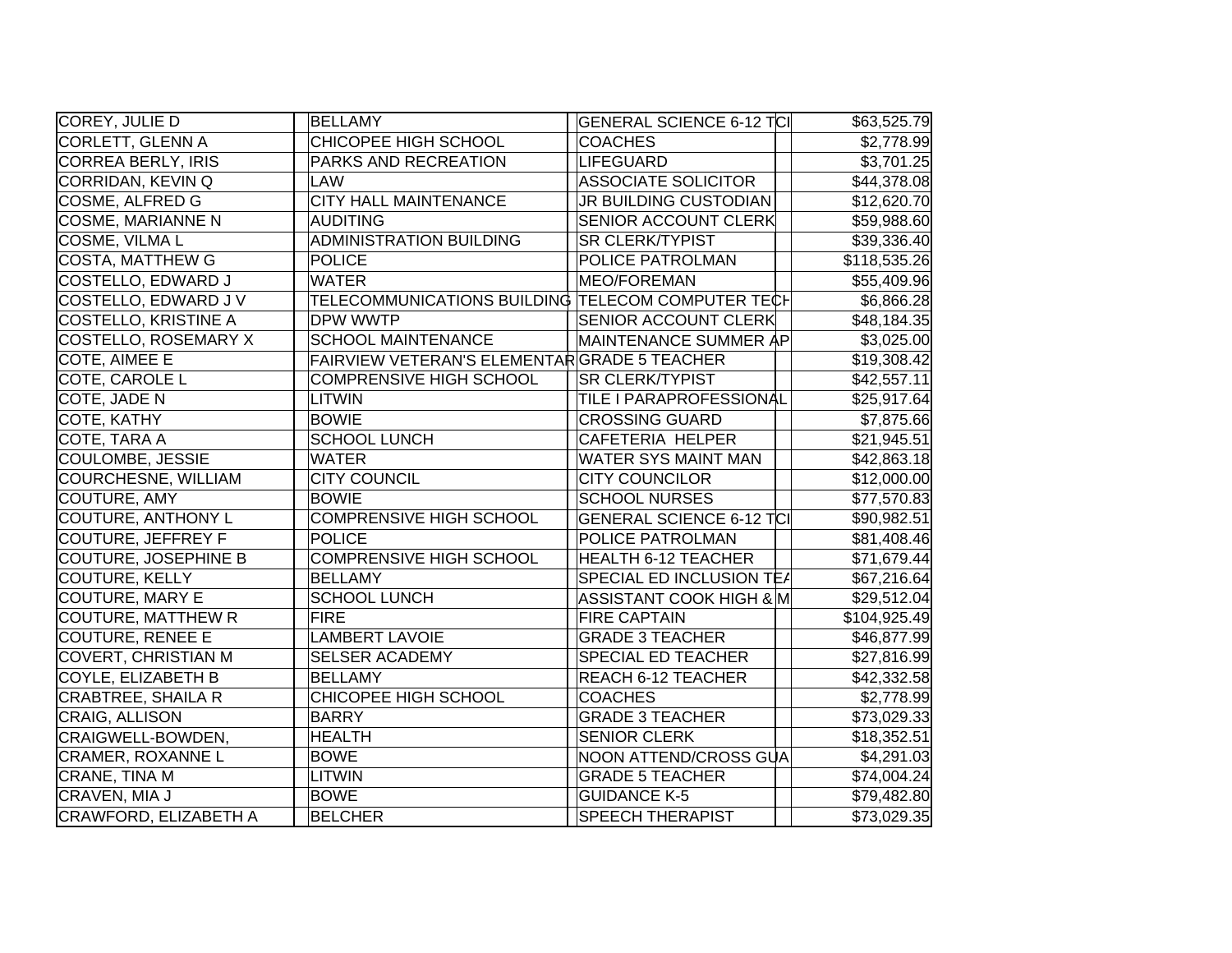| CRESCIONE, DOREEN             | <b>STREIBER</b>                            | <b>ART K-5 TEACHER</b>          | \$73,423.46  |
|-------------------------------|--------------------------------------------|---------------------------------|--------------|
| CREVIER, JOSEPH R             | <b>FIRE</b>                                | FIRE DEPUTY CHIEF               | \$115,646.90 |
| <b>CREVIER, MARILYN R</b>     | <b>VETERANS SERVICE</b>                    | <b>VET SERV SENIOR INVESTI(</b> | \$53,210.65  |
| CROCHIERE, PAMELA J           | COMPRENSIVE HIGH SCHOOL                    | SPECIAL NEEDS PARA              | \$29,968.77  |
| CRONIN, LINDA A               | <b>LAMBERT LAVOIE</b>                      | SPECIAL NEEDS PARA              | \$37,192.49  |
| CROOKS, LINDA                 | <b>BOWE</b>                                | TITLE I TEACHER                 | \$73,029.32  |
| <b>CROSS, MATTHEW M</b>       | <b>FIRE</b>                                | FIRE DEPUTY CHIEF XO            | \$134,375.00 |
| CROSS, MICHAEL C              | <b>FIRE</b>                                | FIRE FIGHTER 2ND YEAR           | \$77,827.46  |
| CROTEAU, ALLISON H            | PARKS AND RECREATION                       | <b>DAY CAMP</b>                 | \$4,420.00   |
| CROTEAU, JASON A              | <b>FIRE</b>                                | FIRE FIGHTER 2ND YEAR           | \$73,417.80  |
| CROTEAU, JEAN J JR            | <b>CITY HALL MAINTENANCE</b>               | <b>CITY MESSENGER</b>           | \$50,466.14  |
| <b>CROTEAU, MICHAEL</b>       | <b>BUILDING</b>                            | PLUMBING INSPECTOR              | \$60,657.48  |
| CROTEAU, MICHAEL A            | <b>FIRE</b>                                | FIRE FIGHTER 2ND YEAR           | \$78,896.28  |
| CROTEAU, SHARON               | <b>HUMAN RESOURCES</b>                     | <b>BENEFITS MANAGER</b>         | \$44,204.80  |
| CROTHERS, VIRGINIA            | CENTRAL MAINTENANCE GARAGE PRINCIPAL CLERK |                                 | \$48,134.06  |
| <b>CROWTHER, SUSAN</b>        | COMPRENSIVE HIGH SCHOOL                    | LIBRARIAN 6-12                  | \$80,775.59  |
| <b>CRUMPTON, EMILIE R</b>     | <b>BELLAMY</b>                             | <b>GUIDANCE 6-12</b>            | \$55,677.14  |
| <b>CRUSSELLE, STEPHANIE L</b> | <b>BOWIE</b>                               | REGULAR ED PARAPROFËS           | \$17,350.65  |
| CRUTCHFIELD, LYNN             | CHICOPEE HIGH SCHOOL                       | <b>GENERAL SCIENCE 6-12 TCI</b> | \$73,973.84  |
| CRUZ, DAISY                   | CHICOPEE HIGH SCHOOL                       | <b>SPANISH TEACHER</b>          | \$75,503.25  |
| CRUZ, INGRID M                | <b>SCHOOL LUNCH</b>                        | <b>OFFICE ASSISTANT</b>         | \$7,146.60   |
| CRUZ, JAELANNY L              | CAREER TECHNICAL EDUCATION                 | MAINTENANCE SUMMER AP           | \$528.00     |
| CRUZ, ZACHARY                 | PARKS AND RECREATION                       | <b>ASST RECREATIONAL LEAD</b>   | \$2,830.50   |
| <b>CUCCOVIA, CARMEN D</b>     | <b>ADMINISTRATION BUILDING</b>             | <b>CONSULTANT RETIRED</b>       | \$10,000.00  |
| CUFFIE, WILLIE B              | COMPRENSIVE HIGH SCHOOL                    | <b>COACHES</b>                  | \$915.67     |
| CUMBY, CLEVELAND J            | <b>BELLAMY</b>                             | <b>NIGHT CUSTODIAN</b>          | \$39,982.16  |
| CUNHA, TERRY B                | <b>BOWE</b>                                | OFFICE ASSISTANT                | \$22,625.62  |
| CUNNINGHAM, LISA M            | <b>HEALTH</b>                              | PUBLIC HEALTH NURSE             | \$49,833.08  |
| <b>CUNNINGHAM, MACRINA S</b>  | COMPRENSIVE HIGH SCHOOL                    | LITERACY SPECIALIST K-12        | \$78,943.03  |
| CUNNINGHAM, RICHARD J         | <b>ADMINISTRATION BUILDING</b>             | <b>CONSULTANT RETIRED</b>       | \$7,360.00   |
| CURTO, ELLYN                  | <b>BARRY</b>                               | <b>SPECIAL NEEDS PARA</b>       | \$27,348.10  |
| <b>CUSSON, SHANNON M</b>      | <b>BARRY</b>                               | <b>CROSSING GUARD</b>           | \$4,789.43   |
| CYR, KATIE                    | <b>HEALTH</b>                              | <b>SANITARIAN</b>               | \$56,584.60  |
| CYR, LAURIE H                 | <b>STEFANIK</b>                            | SPECIAL NEEDS PARA              | \$32,463.60  |
| CYR, SHAWNA M                 | MISCELLANEOUS SUBSTITUTES                  | <b>SUBSTITUTE PARAPROFES!</b>   | \$2,483.37   |
| <b>CZARNIECKI, AGNES A</b>    | <b>CITY COUNCIL</b>                        | ADMINISTRATIVE ASST NON         | \$46,911.62  |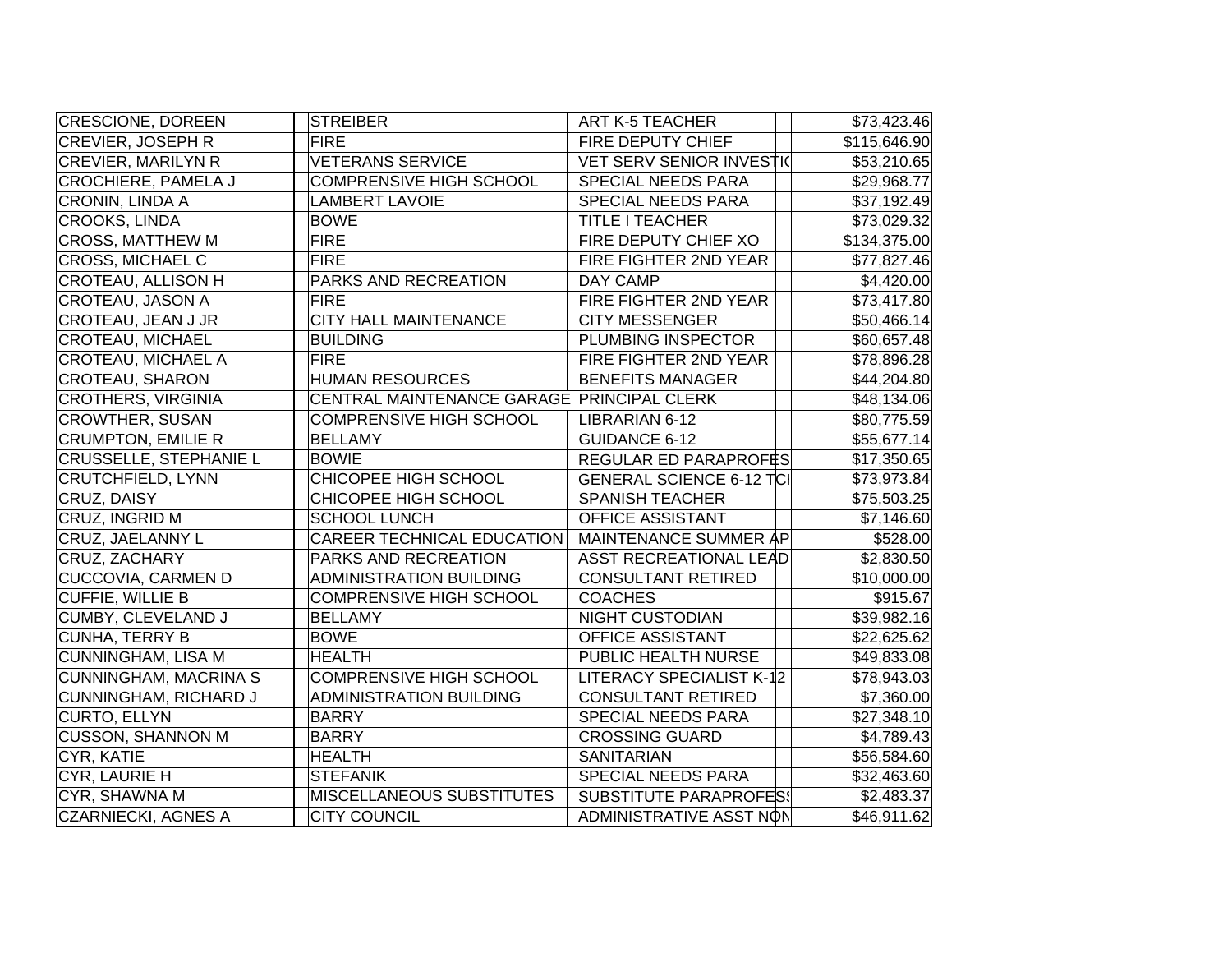| CZARNIECKI, ANTHONY P        | <b>REGISTRARS</b>                               | <b>PART TIME CLERK</b>          | \$697.16     |
|------------------------------|-------------------------------------------------|---------------------------------|--------------|
| CZAUSZ, CHERYLLANN           | MISCELLANEOUS SUBSTITUTES                       | SUBSTITUTE PARAPROFES!          | \$10,186.78  |
| <b>CZECZOT, CATHERINE P</b>  | <b>BELCHER</b>                                  | NOON ATTEND/CROSS GUA           | \$6,016.31   |
| CZECZOT, SUSAN A             | <b>BOWE</b>                                     | KINDERGARTEN PARA               | \$29,135.69  |
| CZEMERDA, AZLYNN F           | CHICOPEE HIGH SCHOOL                            | <b>SPECIAL NEEDS PARA</b>       | \$16,773.96  |
| <b>CZERNIAWSKI, KELSEY S</b> | <b>SCHOOL MAINTENANCE</b>                       | MAINTENANCE SUMMER AP           | \$1,260.00   |
| CZERNIAWSKI, MADISON E       | <b>SCHOOL MAINTENANCE</b>                       | MAINTENANCE SUMMER AP           | \$2,856.00   |
| CZOP, ALEXANDRA              | PARKS AND RECREATION                            | LIFEGUARD                       | \$975.00     |
| CZUPKIEWICZ, KELLY A         | 1ST SGT KEVIN A. DUPONT MEMOFELA 6-12 TEACHER   |                                 | \$75,904.43  |
| CZUPKIEWICZ, STANLEY A JR    | FAIRVIEW VETERAN'S ELEMENTARNIGHT CUSTODIAN     |                                 | \$46,542.46  |
| <b>CZUPRYNA, LUCIENNE M</b>  | <b>COMPRENSIVE HIGH SCHOOL</b>                  | <b>ATTENDANCE ASSISTANT</b>     | \$20,004.79  |
| DABOROWSKI, ELIZABETH D      | <b>BARRY</b>                                    | <b>SUB NOON ATTEND/CROSS</b>    | \$5,305.10   |
| DADMUN, JENNA                | <b>LITWIN</b>                                   | <b>SPECIAL ED TEACHER</b>       | \$21,784.12  |
| D'AGOSTINO, CATHERINE M      | <b>SZETELA</b>                                  | <b>CONSULTANT</b>               | \$14,820.00  |
| DAHL, ERIK M                 | <b>BOWIE</b>                                    | <b>SUB NOON ATTEND/CROSS</b>    | \$204.45     |
| DAHM, JEFFREY M              | CHICOPEE HIGH SCHOOL                            | <b>INFORMATION TECH SERV</b>    | \$84,094.74  |
| DAKIN, LONNY C               | <b>POLICE</b>                                   | POLICE SENIOR CAPTAIN\$         | \$170,461.08 |
| DALE, DAVID J                | <b>SELSER ACADEMY</b>                           | <b>GENERAL SCIENCE 6-12 TCI</b> | \$77,159.99  |
| DALEY, JENNIFER H            | <b>STEFANIK</b>                                 | <b>TITLE I TEACHER</b>          | \$60,462.50  |
| DALPE, ALISON J              | POLICE                                          | <b>SPECIAL POLICE OFFICER</b>   | \$360.00     |
| DALY, ERIN M                 | <b>LIBRARY</b>                                  | <b>CHILD LIBRARIAN</b>          | \$54,516.72  |
| D'AMICO, PAMELA J            | <b>BARRY</b>                                    | <b>CROSSING GUARD</b>           | \$4,746.65   |
| DANEK, CHERYL A              | <b>COMPRENSIVE HIGH SCHOOL</b>                  | LIBRARY MEDIA TECHNICIAI        | \$34,153.42  |
| DANGUTIS, LISA M             | <b>ADMINISTRATION BUILDING</b>                  | <b>CONSULTANT</b>               | \$1,323.05   |
| DANIELS, KANDICE N           | CHICOPEE HIGH SCHOOL                            | <b>GENERAL SCIENCE 6-12 TCI</b> | \$68,276.29  |
| DANISHEVSKY, JILLIAN I       | <b>SELSER ACADEMY</b>                           | <b>SPECIAL NEEDS PARA</b>       | \$30,419.78  |
| DASILVA NEMBIRKOW,           | <b>SCHOOL LUNCH</b>                             | <b>SEC ASST SUPER INST/ACC</b>  | \$37,406.21  |
| DASILVA, CAITLIN M           | <b>SCHOOL LUNCH</b>                             | <b>OFFICE ASSISTANT</b>         | \$9,366.42   |
| DASILVA, IRENE L             | <b>BARRY</b>                                    | <b>SR CLERK/TYPIST</b>          | \$41,179.23  |
| DASILVA, MARIE L             | <b>SCHOOL LUNCH</b>                             | <b>SUB CAFETERIA WORKER</b>     | \$174.00     |
| DAVID, ADAMARIS              | <b>CAREER TECHNICAL EDUCATION</b>               | MAINTENANCE SUMMER AP           | \$816.00     |
| DAVIDSON, JOANN E            | <b>LAMBERT LAVOIE</b>                           | <b>SPECIAL ED TEACHER</b>       | \$74,141.54  |
| DAVIGNON, MARC R             | <b>BOWIE</b>                                    | <b>SR BUILDING CUST/OTHER</b>   | \$48,635.71  |
| DAVIGNON, MARCIE M           | FAIRVIEW VETERAN'S ELEMENTAR SPECIAL NEEDS PARA |                                 | \$28,288.44  |
| DAVILA, EDITH L              | <b>MISCELLANEOUS SUBSTITUTES</b>                | SUBSTITUTE PARAPROFES!          | \$7.32       |
| DAVIS, ANDREW                | <b>DPW SANITATION</b>                           | LABORER                         | \$33,918.56  |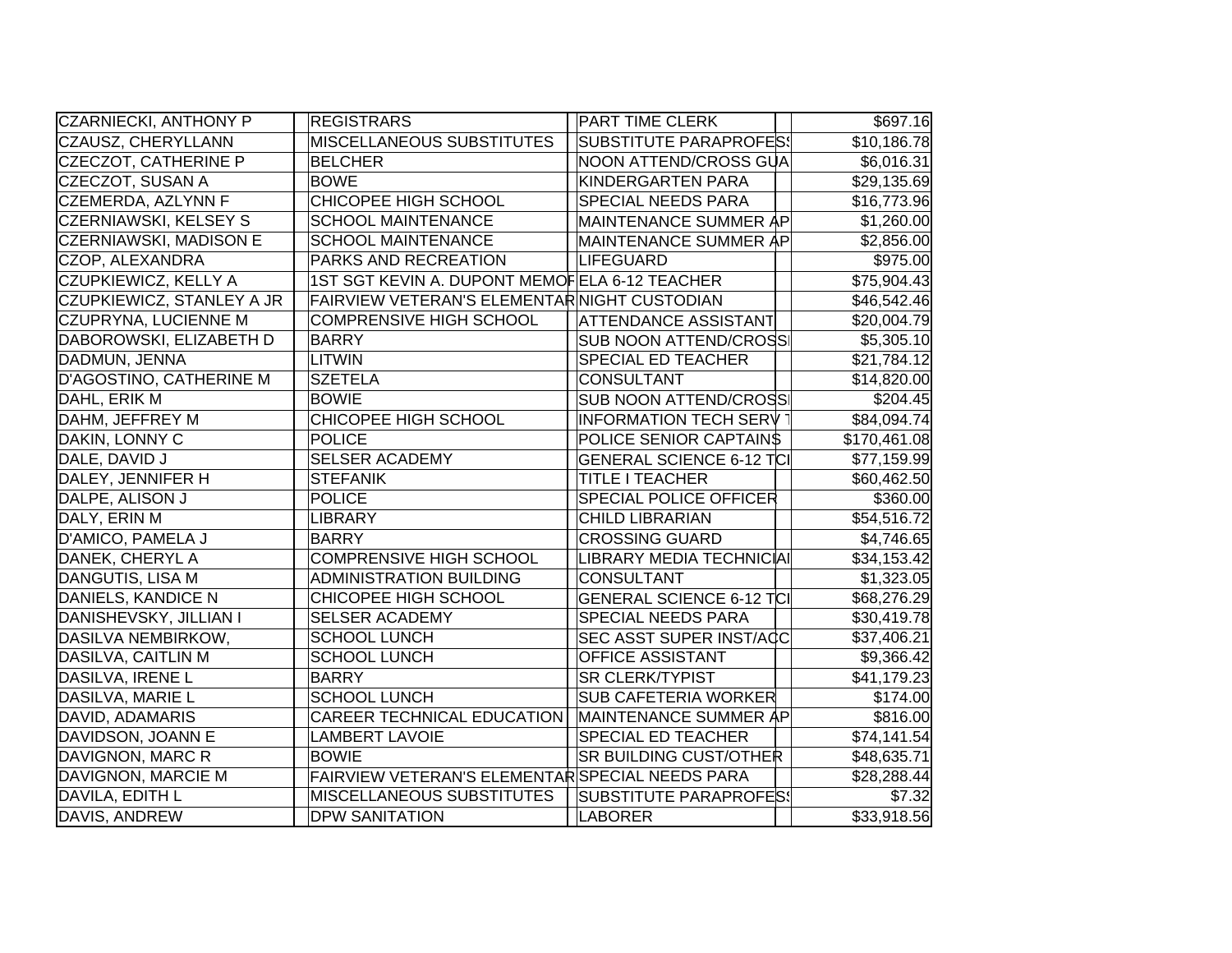| DAVIS, HOLLY L              | POLICE                           | POLICE LIEUTENANTS            | \$136,861.67 |
|-----------------------------|----------------------------------|-------------------------------|--------------|
| DAVIS, HUNTER C             | <b>SCHOOL MAINTENANCE</b>        | MAINTENANCE SUMMER AP         | \$2,472.00   |
| DAVIS, JAMEL                | PARKS AND RECREATION             | <b>ASST RECREATIONAL LEAD</b> | \$2,964.37   |
| DAVIS, JOYCE M              | <b>LITWIN</b>                    | <b>GRADE 5 TEACHER</b>        | \$43,561.35  |
| DAVIS, NATHAN               | <b>FLOOD CONTROL</b>             | MEO FLOOD CONTROL REP         | \$49,698.06  |
| DAVIS, SARAH                | <b>LAMBERT LAVOIE</b>            | <b>GRADE 4 TEACHER</b>        | \$78,250.57  |
| DAVIS, SCOTT V              | <b>COMPRENSIVE HIGH SCHOOL</b>   | <b>AFTER SCHOOL</b>           | \$5,489.25   |
| DAVIS, TODD M               | <b>FIRE</b>                      | <b>FIRE FIGHTER 2ND YEAR</b>  | \$73,733.49  |
| DAVIS, VALERIE J            | <b>SCHOOL LUNCH</b>              | <b>CAFETERIA HELPER</b>       | \$23,658.45  |
| DAWSON, JAMES J             | PLANNING DEPT                    | <b>DEVELOPMENT MANAGER</b>    | \$64,258.67  |
| DEAN, DIANE                 | <b>BARRY</b>                     | <b>ELL K-5 TEACHER</b>        | \$79,123.19  |
| DEC, TERRY J                | <b>POLICE</b>                    | POLICE PATROLMAN              | \$67,605.71  |
| <b>DEFEDE, MICHAEL</b>      | <b>LIBRARY</b>                   | <b>LIBRARY SECURITY GUARD</b> | \$10,613.87  |
| <b>DEFILIPI, CELESTE M</b>  | <b>BOWIE</b>                     | <b>GRADE 3 TEACHER</b>        | \$75,935.98  |
| <b>DEFOREST, JENNIFER</b>   | <b>BELLAMY</b>                   | SPECIAL ED TEACHER            | \$74,230.30  |
| <b>DEFOREST, KEVIN S</b>    | <b>DPW SANITATION</b>            | <b>WORKING FOREMAN MEO</b>    | \$70,563.06  |
| <b>DEFORGE, CARRIE A</b>    | <b>BARRY</b>                     | SPECIAL NEEDS PARA            | \$22,150.55  |
| <b>DEFRANCO, TINA L</b>     | <b>BELLAMY</b>                   | ELA 6-12 TEACHER              | \$55,325.17  |
| DEGRAY, ARA Y               | <b>SCHOOL LUNCH</b>              | <b>CAFETERIA HELPER</b>       | \$7,928.97   |
| <b>DEGRAY, ELLIOTT</b>      | PARKS AND RECREATION             | SCORE/KEEPER 9/10             | \$96.00      |
| <b>DEJESUS, KRYSTAL I</b>   | <b>BARRY</b>                     | <b>GRADE 4 TEACHER</b>        | \$73,113.79  |
| DEJORDY, MELISSA J          | <b>BARRY</b>                     | OCCUPATIONAL THERAPIST        | \$70,429.51  |
| <b>DELAND, JEANINE M</b>    | CHICOPEE HIGH SCHOOL             | <b>ENGLISH TEACHER</b>        | \$65,750.90  |
| <b>DELANEY, ROBIN R</b>     | <b>BOWE</b>                      | <b>GRADE I TEACHER</b>        | \$74,493.13  |
| DELANEY, WAYNE S            | <b>LAMBERT LAVOIE</b>            | <b>SUB CROSSING GUARD</b>     | \$7,302.60   |
| DELANO, ROSA M              | <b>MISCELLANEOUS SUBSTITUTES</b> | <b>SUBSTITUTE PARAPROFES!</b> | \$10,702.84  |
| DELAROSA, FLOR D            | POLICE                           | POLICE PATROLMAN              | \$62,627.69  |
| DELBUONO, DAVID A           | <b>BELLAMY</b>                   | <b>ASSISTANT TEACHER</b>      | \$35,054.66  |
| DELGADO, VICTORIA L         | ASSESSORS                        | <b>SENIOR CLERK</b>           | \$36,934.41  |
| <b>DELISLE, DANIEL A</b>    | COMPRENSIVE HIGH SCHOOL          | ART 6-12 TEACHER              | \$47,400.78  |
| DELLAPENNA, REBEKAH J       | <b>MISCELLANEOUS SUBSTITUTES</b> | <b>SUBSTITUTE PARAPROFES!</b> | \$14,981.53  |
| DELLAQUILA, SHELLEY A       | <b>ADMINISTRATION BUILDING</b>   | SR CLERK/TYPIST               | \$40,410.13  |
| <b>DELMONTE, PATRICIA A</b> | <b>SCHOOL LUNCH</b>              | <b>ELEMENTRY COOK</b>         | \$17,107.01  |
| DELRIO, ELBIS               | <b>POLICE</b>                    | <b>SPECIAL POLICE OFFICER</b> | \$555.00     |
| <b>DELRIO, JOHN</b>         | PARKS AND RECREATION             | LIFEGUARD                     | \$4,248.75   |
| <b>DEMAIO, EMMA</b>         | <b>DPW ADMINISTRATION</b>        | <b>CLERK</b>                  | \$30,874.44  |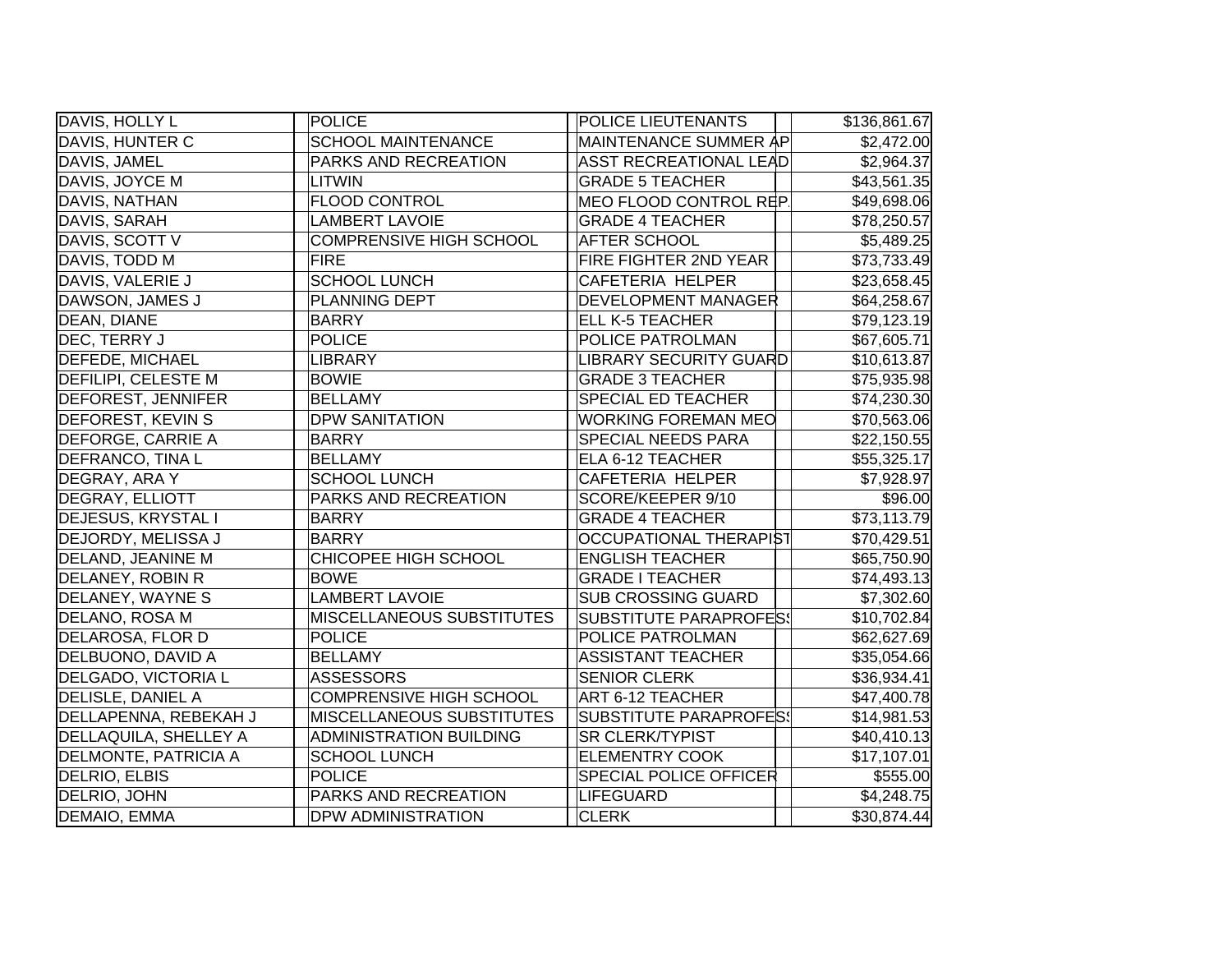| DEMAIO, RALPH                 | <b>DPW SANITATION</b>                                 | LABORER                         | \$43,036.56 |
|-------------------------------|-------------------------------------------------------|---------------------------------|-------------|
| <b>DEMAKIS, LAURA</b>         | <b>BELLAMY</b>                                        | <b>MATH TEACHER</b>             | \$73,742.13 |
| DEMARCO, CASSANDRA L          | MISCELLANEOUS SUBSTITUTES                             | SUBSTITUTE PARAPROFES!          | \$253.98    |
| <b>DEMBINSKE, DONNA</b>       | <b>SCHOOL LUNCH</b>                                   | <b>HIGH *&amp; MIDDLE COOK</b>  | \$42,794.31 |
| DEMEO, ANNE M                 | FAIRVIEW VETERAN'S ELEMENTAR SPECIAL ED TEACHER       |                                 | \$74,004.25 |
| <b>DEMERS, ALYSSA A</b>       | <b>BELCHER</b>                                        | <b>GRADE 2 TEACHER</b>          | \$75,532.10 |
| DEMERS, KIMBERLY A            | CHICOPEE HIGH SCHOOL                                  | <b>SCHOOL NURSES</b>            | \$68,979.25 |
| <b>DEMERS, MAKAYLA</b>        | PARKS AND RECREATION                                  | <b>ASST RECREATIONAL LEAD</b>   | \$2,763.57  |
| <b>DEMERS, TODD M</b>         | CAREER TECHNICAL EDUCATION   TECH/ENGINEERING 6-12 TE |                                 | \$74,672.56 |
| <b>DEMETRIUS, SHERRIE L</b>   | 1ST SGT KEVIN A. DUPONT MEMOFREGULAR ED PARAPROFES    |                                 | \$32,420.26 |
| <b>DEMONE, GREGORY G</b>      | <b>COMPRENSIVE HIGH SCHOOL</b>                        | <b>AFTER SCHOOL</b>             | \$14,075.00 |
| <b>DENAULT, SHANE G</b>       | CHICOPEE HIGH SCHOOL                                  | <b>COACHES</b>                  | \$5,061.00  |
| <b>DENAULT, SHANNON</b>       | PARKS AND RECREATION                                  | SCORE/KEEPER 9/10               | \$291.00    |
| DENI, JAMES M                 | <b>WATER</b>                                          | <b>DRINKING WATER DEPUTY :</b>  | \$84,848.45 |
| DENI, LOGAN                   | PARKS AND RECREATION                                  | <b>HEAD LIFEGUARD</b>           | \$4,593.00  |
| <b>DENT, NICOLE A</b>         | <b>LAMBERT LAVOIE</b>                                 | SPECIAL NEEDS PARA              | \$21,852.60 |
| <b>DEROSE, RICHARD</b>        | <b>DPW HIGHWAY</b>                                    | <b>DPW MAINTENANCE CRAFT</b>    | \$28,231.31 |
| <b>DEROSIER, JOSEPH</b>       | <b>WATER</b>                                          | <b>WATER SYS MAINT MAN</b>      | \$39,356.48 |
| <b>DESAUTELS, MATHEW E</b>    | <b>ELECTRIC LIGHT</b>                                 | <b>ELECTRIC LIGHT EMPLOYEI</b>  | \$82,921.06 |
| <b>DESAUTELS, MELISSA A</b>   | <b>ADMINISTRATION BUILDING</b>                        | SPECIAL ED COORDINATOR          | \$284.44    |
| <b>DESAUTELS, MICHELE</b>     | FAIRVIEW VETERAN'S ELEMENTARGRADE 2 TEACHER           |                                 | \$73,170.09 |
| DESAUTELS, SUZANNE J          | <b>BELCHER</b>                                        | <b>TECH/ENGINEERING K-5 TCI</b> | \$74,894.31 |
| <b>DESCHAINE, FRANCIS P</b>   | <b>SCHOOL LUNCH</b>                                   | <b>SUB CAFETERIA WORKER</b>     | \$137.75    |
| <b>DESFORGES, EILEEN B</b>    | <b>SCHOOL LUNCH</b>                                   | <b>CAFETERIA HELPER</b>         | \$20,461.01 |
| <b>DESILETS, SUZANNE M</b>    | <b>BARRY</b>                                          | <b>GENERAL SCIENCE K-5 TCH</b>  | \$73,029.33 |
| <b>DESJEANS, DANIEL L</b>     | <b>COLLECTION SYSTEM</b>                              | SENIOR PUMP STATION OPI         | \$76,835.37 |
| DESJEANS, SHAWNNA A           | <b>SZETELA</b>                                        | <b>SPEECH THERAPIST</b>         | \$62,013.16 |
| <b>DESKA, BARBARA</b>         | <b>ASSESSORS</b>                                      | <b>TEMPORARY CLERK</b>          | \$287.27    |
| <b>DESMARAIS, DEAN F</b>      | <b>FIRE</b>                                           | <b>FIRE CHIEF</b>               | \$73,461.14 |
| <b>DESMARAIS, GEORGIA S</b>   | LITWIN                                                | <b>SPECIAL ED TEACHER</b>       | \$72,134.07 |
| <b>DESMARAIS, JEFFREY D</b>   | <b>DPW HIGHWAY</b>                                    | <b>SPECIAL MEO</b>              | \$59,656.78 |
| <b>DESORCY, RAYMOND C</b>     | <b>COMPRENSIVE HIGH SCHOOL</b>                        | <b>NIGHT CUSTODIAN</b>          | \$57,660.44 |
| <b>DESORMIER, ANDREW F</b>    | <b>CAREER TECHNICAL EDUCATION</b>                     | MANUFACTURING TEACHEF           | \$65,700.90 |
| <b>DESPARD, JOANNE M</b>      | LITWIN                                                | REGULAR ED PARAPROFES           | \$12,048.85 |
| <b>DESPRES, SAVANNAH C</b>    | <b>SCHOOL MAINTENANCE</b>                             | MAINTENANCE SUMMER AP           | \$1,956.00  |
| <b>DESROCHES, CHRISTINA L</b> | <b>SCHOOL LUNCH</b>                                   | <b>CAFETERIA HELPER</b>         | \$19,130.12 |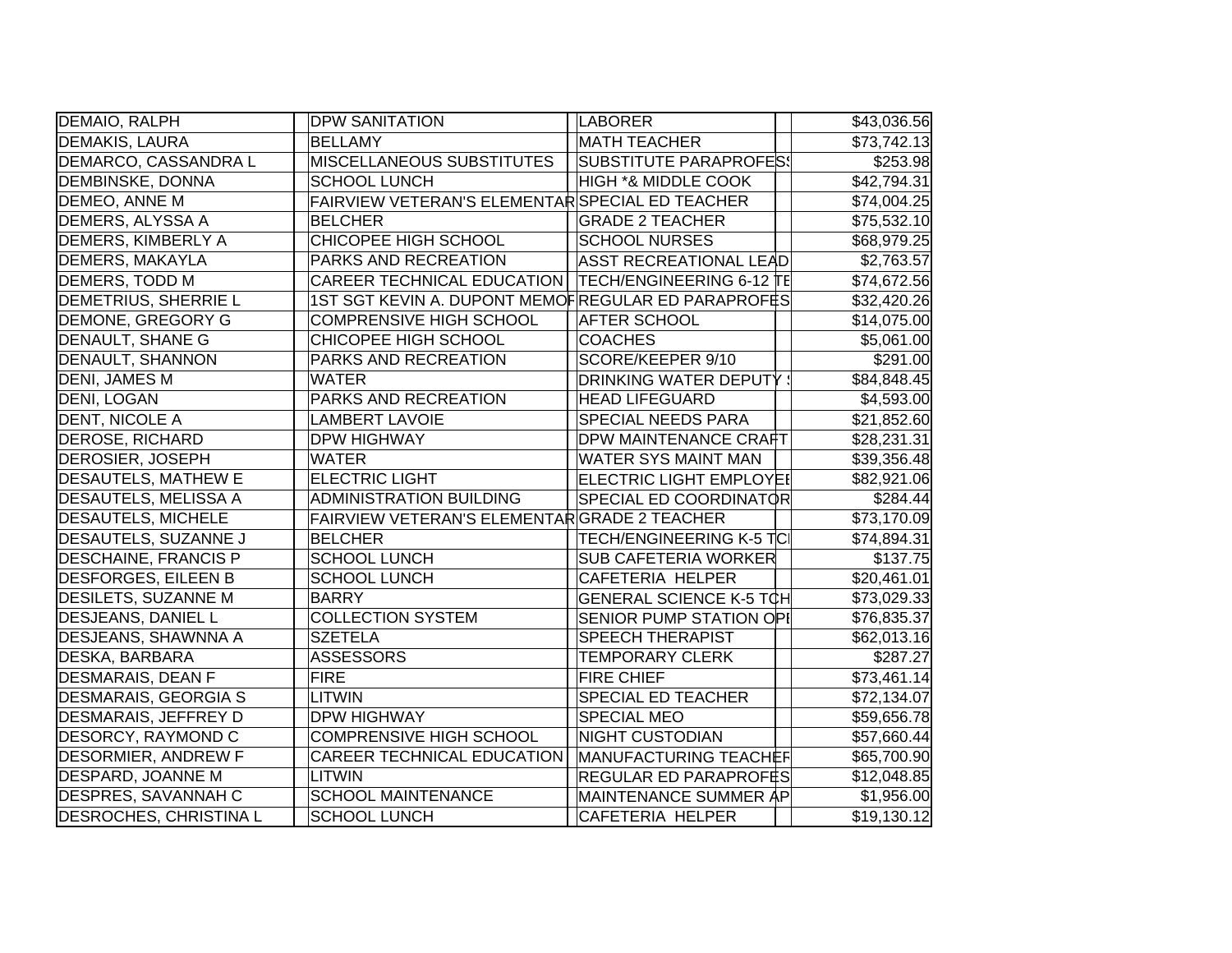| <b>DESROCHES, ROBERT</b>    | FIRE                                            | <b>FIRE LIEUTENANT</b>          | \$78,809.60  |
|-----------------------------|-------------------------------------------------|---------------------------------|--------------|
| <b>DESTROMP, MARIE C</b>    | <b>BOWE</b>                                     | <b>KINDERGARTEN PARA</b>        | \$27,858.16  |
| DIAS, JEFFREY A             | <b>FIRE</b>                                     | FIRE FIGHTER 2ND YEAR           | \$70,956.14  |
| DIAS, JULIA A               | <b>COMMUNITY DEVELOPMENT</b>                    | <b>OPERATIONS MANAGER</b>       | \$44,084.50  |
| DIAS, NATHAN M              | <b>ELECTRIC LIGHT</b>                           | ELECTRIC LIGHT EMPLOYEI         | \$38,819.20  |
| DIAZ, CARMELO               | <b>WATER</b>                                    | <b>WATER SYS MAINT MAN</b>      | \$57,254.92  |
| DIAZ, SHAVON M              | <b>CAREER TECHNICAL EDUCATION</b>               | <b>ASSISTANT TEACHER</b>        | \$29,965.62  |
| <b>DICARLO, DOMINIC J</b>   | <b>BELLAMY</b>                                  | <b>SOCIAL STUDIES TEACHER</b>   | \$64,879.35  |
| <b>DICKSON, ROBERT E</b>    | <b>BOWE</b>                                     | <b>MUSIC K-5 TEACHER</b>        | \$1,827.54   |
| <b>DICLEMENTI, BRETT A</b>  | <b>COMPRENSIVE HIGH SCHOOL</b>                  | <b>COACHES</b>                  | \$1,663.67   |
| <b>DIDOMENICO, JOSEPH A</b> | <b>MISCELLANEOUS SUBSTITUTES</b>                | <b>SUB CROSSING GUARD</b>       | \$3,004.56   |
| <b>DIEDERICH, RACHEL E</b>  | <b>SCHOOL LUNCH</b>                             | <b>SUB CAFETERIA WORKER</b>     | \$960.00     |
| <b>DIETERS, DIANE M</b>     | FAIRVIEW VETERAN'S ELEMENTAR CROSSING GUARD     |                                 | \$11,065.05  |
| <b>DIETZ, CARL F</b>        | <b>BUILDING</b>                                 | <b>BUILDING COMMISSIONER</b>    | \$81,054.13  |
| DILL, LISA L                | <b>VETERANS SERVICE</b>                         | <b>PRINCIPAL CLERK</b>          | \$47,251.94  |
| <b>DILLAHUNT, ALEXIS</b>    | <b>BELLAMY</b>                                  | <b>SECONDARY VICE PRIN</b>      | \$95,947.38  |
| DINAPOLI-LUMB, ERICA        | <b>BOWE</b>                                     | <b>ESL K-5 TEACHER</b>          | \$72,473.68  |
| DION, ALAN A                | <b>COMPRENSIVE HIGH SCHOOL</b>                  | GENERAL SCIENCE 6-12 TCI        | \$65,850.91  |
| DION, CAROLYN               | FAIRVIEW VETERAN'S ELEMENTAR SPECIAL ED TEACHER |                                 | \$73,029.33  |
| DION, ELIZABETH M           | <b>BOWE</b>                                     | <b>MUSIC K-5 TEACHER</b>        | \$22,958.10  |
| DION, MARIA T               | <b>SZETELA</b>                                  | REGULAR ED PARAPROFES           | \$28,568.87  |
| DION, MEGAN E               | <b>MISCELLANEOUS SUBSTITUTES</b>                | SUBSTITUTE PARAPROFES!          | \$2,737.34   |
| <b>DION, MICHAEL J</b>      | <b>POLICE</b>                                   | POLICE PATROLMAN                | \$131,385.13 |
| DION, ROBERT C              | <b>DPW PARKS</b>                                | <b>DPW MAINTENANCE CRAFT</b>    | \$37,063.80  |
| <b>DISALVO, MAUREEN F</b>   | <b>STREIBER</b>                                 | <b>CONSULTANT</b>               | \$16,380.00  |
| DISTEFANO, ELIZABETH        | <b>LAMBERT LAVOIE</b>                           | <b>GUIDANCE K-5</b>             | \$76,414.49  |
| <b>DIXON, CHARLES</b>       | <b>DPW SANITATION</b>                           | MEO/LABORER                     | \$38,692.08  |
| DOBOSZ, BRIAN P             | <b>SCHOOL LUNCH</b>                             | <b>SUB CAFETERIA WORKER</b>     | \$7,409.97   |
| DOBOSZ, DEREK G             | <b>CITY COUNCIL</b>                             | <b>CITY COUNCILOR</b>           | \$12,000.00  |
| DOBOSZ, GAIL                | <b>BOWIE</b>                                    | <b>SR CLERK/TYPIST</b>          | \$42,743.19  |
| DOBSON, ALFRED              | <b>COMPRENSIVE HIGH SCHOOL</b>                  | PHYSICAL ED TCHR 6-12           | \$73,417.14  |
| DOCHERTY, TANYA A           | <b>LAMBERT LAVOIE</b>                           | <b>SUB CROSSING GUARD</b>       | \$2,152.03   |
| DOERPHOLZ, DANIEL J         | <b>ELECTRIC LIGHT</b>                           | <b>ELECTRIC LIGHT EMPLOYE!</b>  | \$100,176.67 |
| DOIRON, EMILY R             | <b>COMPRENSIVE HIGH SCHOOL</b>                  | <b>COACHES</b>                  | \$6,595.33   |
| DOLGAS, ABBY J              | <b>BOWE</b>                                     | KINDERGARTEN TEACHER            | \$31,833.49  |
| DOMBECK, BETH A             | <b>BELLAMY</b>                                  | <b>GENERAL SCIENCE 6-12 TCI</b> | \$56,768.28  |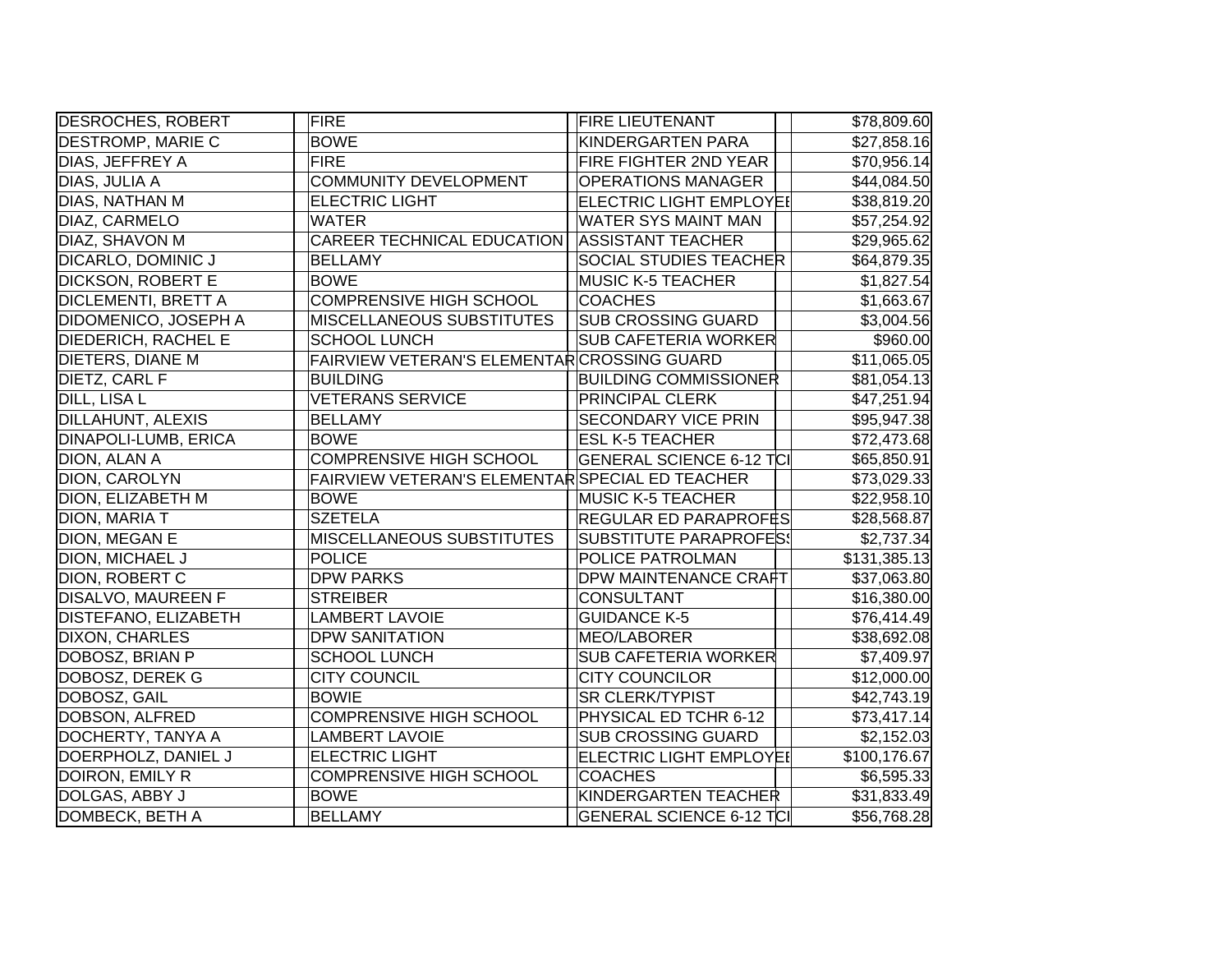| DOMBEK, RICHARD M JR        | <b>ELECTRIC LIGHT</b>                             | ELECTRIC LIGHT EMPLOYEI         | \$109,505.68 |
|-----------------------------|---------------------------------------------------|---------------------------------|--------------|
| DOMENECH, AIDA              | <b>STEFANIK</b>                                   | <b>SPECIAL NEEDS PARA</b>       | \$29,020.17  |
| DOMINGOS, AMY M             | <b>BELCHER</b>                                    | <b>GRADE 2 TEACHER</b>          | \$72,873.19  |
| DOMINGOS, ROSS E            | <b>FIRE</b>                                       | FIRE FIGHTER 2ND YEAR           | \$84,528.48  |
| DOMINICK, ELIZABETH N       | <b>LAMBERT LAVOIE</b>                             | <b>MUSIC K-5 TEACHER</b>        | \$74,933.19  |
| DOMINICK, TIMMY J           | FAIRVIEW VETERAN'S ELEMENTARGRADE I TEACHER       |                                 | \$77,997.18  |
| DONAIS, ROBERT C            | <b>COMPRENSIVE HIGH SCHOOL</b>                    | <b>AFTER SCHOOL</b>             | \$5,630.00   |
| DONES, SINDYA               | <b>BELCHER</b>                                    | <b>SUB NOON ATTEND/CROSS</b>    | \$30.95      |
| DONOGHUE, JENNIFER L        | <b>LITWIN</b>                                     | LIBRARY MEDIA TECHNICIAI        | \$26,371.76  |
| DOOLEY, MELISSA             | <b>BELLAMY</b>                                    | ELA 6-12 TEACHER                | \$73,079.35  |
| DOROZYNSKI, DANIEL F        | 1ST SGT KEVIN A. DUPONT MEMOFSECONDARY VICE PRIN  |                                 | \$92,509.76  |
| DORT, BRENNAN J             | <b>SCHOOL MAINTENANCE</b>                         | MAINTENANCE SUMMER AP           | \$2,012.50   |
| DORT, JENNIFER PIROG        | <b>ADMINISTRATION BUILDING</b>                    | ADM ASST SPEC SERV DIRE         | \$53,423.73  |
| <b>DOS SANTOS, JASON</b>    | <b>MUN GOLF COURSE</b>                            | <b>MAINTENANCE PART TIME</b>    | \$6,429.00   |
| DOUVILLE, MARYELLEN         | <b>SZETELA</b>                                    | SPECIAL NEEDS PARA              | \$28,453.11  |
| DOUVILLE, MICHAEL D         | CAREER TECHNICAL EDUCATION                        | <b>WELDING TEACHER</b>          | \$73,096.43  |
| DOWD, CHRISTOPHER           | CHICOPEE HIGH SCHOOL                              | SOCIAL STUDIES TEACHER          | \$77,997.19  |
| DOWD, PATRICIA              | <b>LIBRARY</b>                                    | <b>ADMIN MANAGER</b>            | \$45,062.05  |
| DOWD, STEPHEN E             | <b>BELLAMY</b>                                    | <b>GENERAL SCIENCE 6-12 TCI</b> | \$70,579.49  |
| DOWNING, JAMIE L            | <b>LITWIN</b>                                     | <b>GRADE 4 TEACHER</b>          | \$19,701.90  |
| DOYON, BRITTANY L           | 1ST SGT KEVIN A. DUPONT MEMOFELA 6-12 TEACHER     |                                 | \$65,928.17  |
| <b>DREWNIAK, SUSAN M</b>    | <b>SCHOOL LUNCH</b>                               | <b>CAFETERIA HELPER</b>         | \$18,796.00  |
| <b>DROBIAK, MARGARET M</b>  | <b>LAMBERT LAVOIE</b>                             | <b>SUBSTITUTE PARAPROFES!</b>   | \$719.61     |
| DROBIAK, TED                | <b>WATER</b>                                      | <b>LAB TECHNICIAN</b>           | \$56,012.72  |
| <b>DROBNAK, CHRISTOPHER</b> | <b>FIRE</b>                                       | FIRE FIGHTER 1ST YEAR           | \$78,906.70  |
| <b>DROBOT, MELANIE</b>      | <b>LITWIN</b>                                     | SPECIAL ED TEACHER              | \$73,620.48  |
| DRUGAN, DAVID               | <b>BOWE</b>                                       | <b>PRINCIPALS</b>               | \$107,941.13 |
| DRUGAN, DEBORAH A           | <b>ADMINISTRATION BUILDING</b>                    | <b>CONSULTANT RETIRED</b>       | \$8,700.00   |
| DRZYZGA, BARBARA A          | <b>LIBRARY</b>                                    | <b>LIBRARIAN ASSOCIATE</b>      | \$36,827.85  |
| DU BOIS, JACQUELINE A       | <b>REGISTRARS</b>                                 | <b>BOARD OF REGISTRAR</b>       | \$1,000.00   |
| <b>DUBE, CRAIG M</b>        | CENTRAL MAINTENANCE GARAGE MOTOR EQUIPMENT REPAIF |                                 | \$55,114.93  |
| <b>DUBE, VICTORIA J</b>     | <b>SCHOOL LUNCH</b>                               | <b>ELEMENTRY COOK</b>           | \$27,929.29  |
| DUBILO, LIGIA J             | <b>COMPRENSIVE HIGH SCHOOL</b>                    | <b>BI-LINGUAL 6-12 TEACHER</b>  | \$78,561.53  |
| DUBUQUE, JODI M             | 1ST SGT KEVIN A. DUPONT MEMOFSR CLERK/TYPIST      |                                 | \$38,899.42  |
| <b>DUCHARME, DENYS C</b>    | <b>BUILDING</b>                                   | <b>WIRE INSPECTOR PT</b>        | \$29,164.65  |
| <b>DUCHARME, SHANNON L</b>  | <b>POLICE</b>                                     | <b>POLICE SERGEANTS</b>         | \$92,875.96  |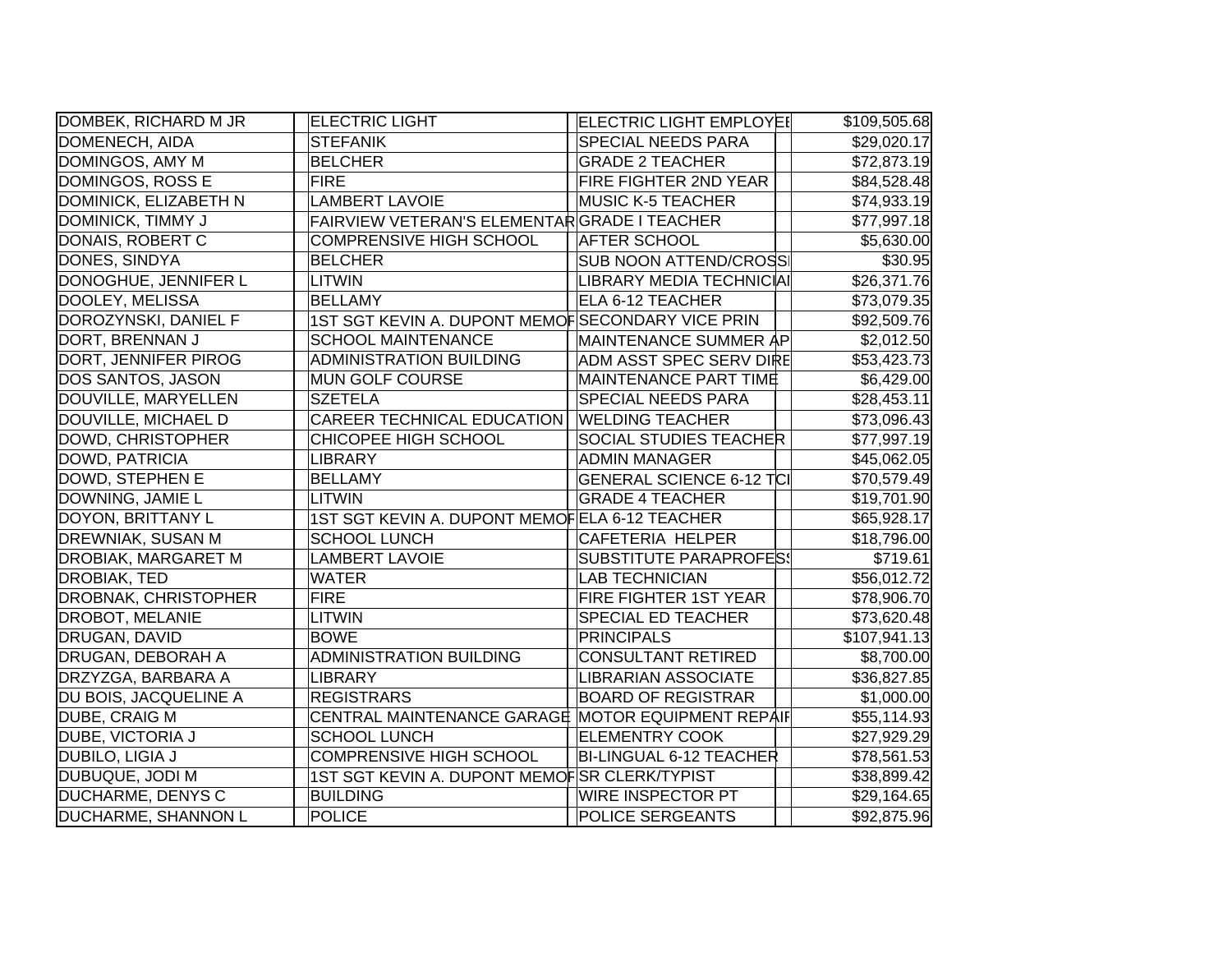| <b>DUCHESNE, CASSANDRA L</b> | <b>COMPRENSIVE HIGH SCHOOL</b>                      | <b>SPECIAL NEEDS PARA</b>           | \$38,369.63  |
|------------------------------|-----------------------------------------------------|-------------------------------------|--------------|
| <b>DUDECK, KEEGAN J</b>      | CHICOPEE HIGH SCHOOL                                | <b>MATH TEACHER</b>                 | \$19,308.42  |
| <b>DUDECK, TIGHE R</b>       | <b>LAMBERT LAVOIE</b>                               | PHYSICAL ED K-5 TEACHER             | \$19,589.92  |
| <b>DUDEK, CHESTER M</b>      | <b>BELLAMY</b>                                      | <b>CROSSING GUARD</b>               | \$4,765.62   |
| <b>DUELL, NICHOLAS J</b>     | <b>COMPRENSIVE HIGH SCHOOL</b>                      | <b>GENERAL SCIENCE 6-12 TCI</b>     | \$76,404.34  |
| <b>DUFAULT, ANDREW J</b>     | <b>FIRE</b>                                         | <b>FIRE FIGHTER 2ND YEAR</b>        | \$70,472.24  |
| <b>DUFF, JONATHAN C</b>      | <b>CAREER TECHNICAL EDUCATION</b>                   | <b>HOSPITALITY &amp; TOURISM T(</b> | \$79,431.78  |
| <b>DUFFY, CAITLIN A</b>      | <b>SELSER ACADEMY</b>                               | <b>SOCIAL STUDIES TEACHER</b>       | \$13,650.44  |
| <b>DUFFY, LISA</b>           | <b>BOWIE</b>                                        | <b>SPECIAL NEEDS PARA</b>           | \$27,755.32  |
| <b>DUFFY, RENEE S</b>        | <b>SCHOOL LUNCH</b>                                 | CAFETERIA HELPER                    | \$8,300.28   |
| <b>DUFIELD, ANGELA M</b>     | 1ST SGT KEVIN A. DUPONT MEMOF PHYSICAL ED TCHR 6-12 |                                     | \$65,386.95  |
| DULONG, JEANNE C             | FAIRVIEW VETERAN'S ELEMENTARGRADE 5 TEACHER         |                                     | \$50,131.76  |
| DUMAIS, MICKY D              | <b>POLICE</b>                                       | <b>POLICE PATROLMAN</b>             | \$88,789.11  |
| DUMANETSKAYA, SVETLANA       | <b>BELLAMY</b>                                      | <b>SPECIAL ED TEACHER</b>           | \$34,999.26  |
| DUMAS, KERRIE A              | <b>WATER</b>                                        | <b>BILLING MANAGER</b>              | \$58,951.49  |
| <b>DUMAS, NATHANIEL</b>      | PARKS AND RECREATION                                | <b>ASST RECREATIONAL LEAD</b>       | \$1,985.83   |
| DUMAS, TYLER                 | <b>WATER</b>                                        | <b>TEMP LABORER</b>                 | \$3,264.00   |
| <b>DUNIGAN, BRUCE C</b>      | <b>MISCELLANEOUS SUBSTITUTES</b>                    | <b>CROSSING GUARD</b>               | \$8,404.10   |
| DUNN, SARAH                  | <b>BELCHER</b>                                      | <b>GRADE I TEACHER</b>              | \$78,192.19  |
| DUNNE, TERI                  | <b>BELLAMY</b>                                      | ELL 6-12 TEACHER                    | \$74,487.92  |
| DUNPHY, RYAN C               | <b>CAREER TECHNICAL EDUCATION</b>                   | <b>BUSINESS TEACHER</b>             | \$38,819.78  |
| DUNWELL, DAVID W             | <b>SELSER ACADEMY</b>                               | <b>ASSISTANT TEACHER</b>            | \$28,399.15  |
| <b>DUPLISEA, GINA M</b>      | <b>SCHOOL LUNCH</b>                                 | CAFETERIA HELPER                    | \$16,758.86  |
| <b>DUPONT, RICHARD G JR</b>  | CHICOPEE HIGH SCHOOL                                | <b>DAY CUSTODIAN</b>                | \$46,388.08  |
| DUPRE, DANIEL V              | <b>FIRE</b>                                         | <b>FIRE DEPUTY CHIEF</b>            | \$118,378.22 |
| DURANT, ROBERT L             | CHICOPEE HIGH SCHOOL                                | <b>SPECIAL NEEDS PARA</b>           | \$500.00     |
| <b>DUROCHER, DEBORAH A</b>   | <b>SCHOOL LUNCH</b>                                 | <b>SUB CAFETERIA WORKER</b>         | \$7,013.25   |
| <b>DUSSAULT, BRITTANY M</b>  | <b>BELLAMY</b>                                      | PHYSICAL ED TCHR 6-12               | \$78,943.72  |
| DUSZA, BENJAMIN J            | <b>FIRE</b>                                         | <b>FIRE LIEUTENANT</b>              | \$90,697.55  |
| DUVAL, MICHAEL S             | <b>POLICE</b>                                       | <b>POLICE PATROLMAN</b>             | \$60,642.10  |
| DWYER, KEVIN J               | <b>COMPRENSIVE HIGH SCHOOL</b>                      | <b>MATH TEACHER</b>                 | \$69,643.53  |
| <b>DWYER, SARAH ANNE</b>     | <b>COMPRENSIVE HIGH SCHOOL</b>                      | SPECIAL ED INCLUSION TEA            | \$21,212.87  |
| <b>DYBSKI, DAVID D</b>       | <b>FIRE</b>                                         | <b>FIRE FIGHTER 2ND YEAR</b>        | \$80,070.84  |
| DZIERZGOWSKI, KATHLEEN A     | <b>BOWE</b>                                         | <b>BI-LINGUAL PARAPROFESSI</b>      | \$26,499.04  |
| DZIOBEK, KRISTY L            | <b>SZETELA</b>                                      | <b>SPECIAL NEEDS PARA</b>           | \$28,871.67  |
| DZIOK, EILEEN S              | <b>BELLAMY</b>                                      | SCHOOL ADJUSTMENT COL               | \$74,004.24  |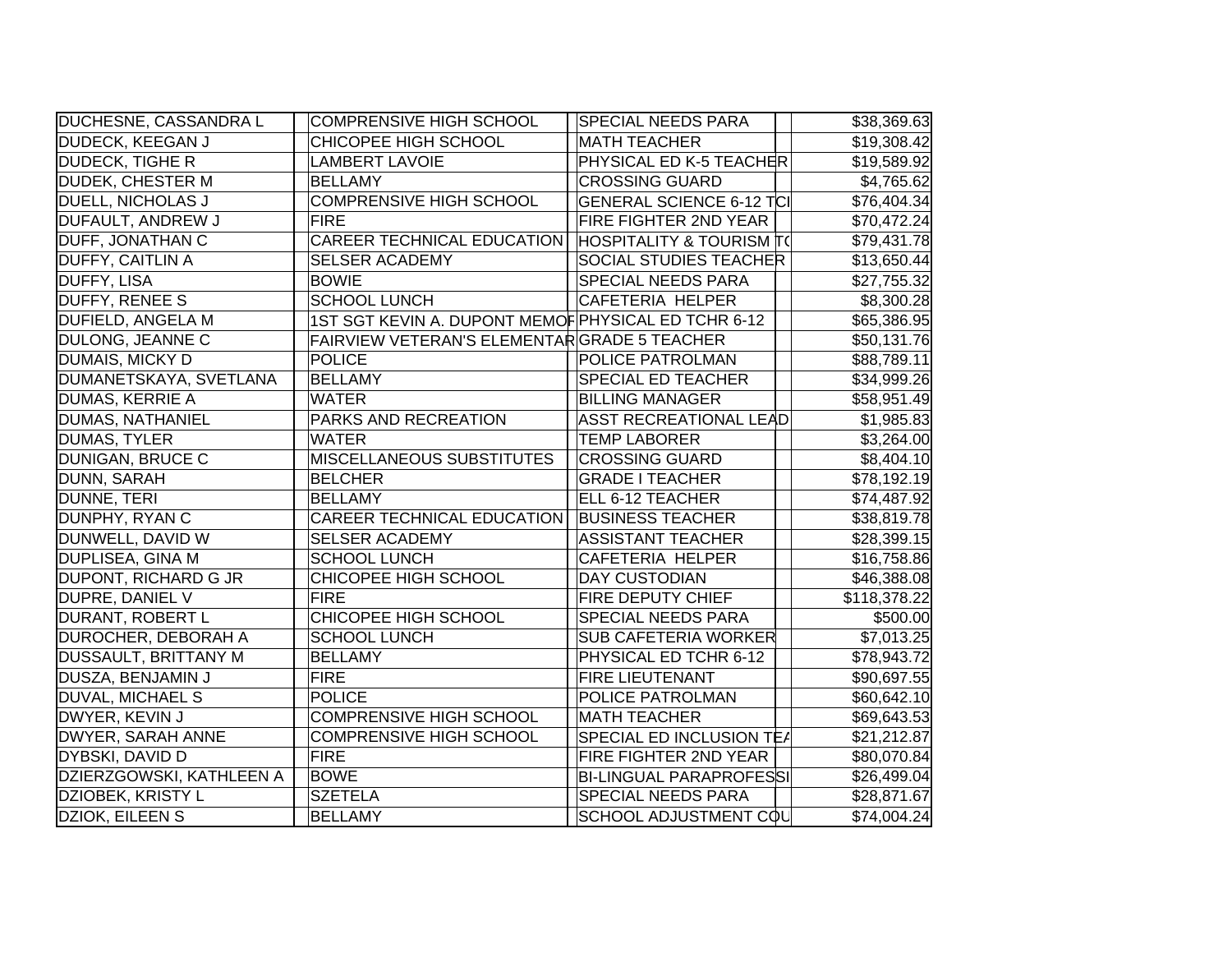| DZIOK, KATHLEEN A             | <b>ADMINISTRATION BUILDING</b>                        | CONSULTANT                      | \$2,026.80   |
|-------------------------------|-------------------------------------------------------|---------------------------------|--------------|
| <b>EATON, CAROL A</b>         | <b>LITWIN</b>                                         | <b>CROSSING GUARD</b>           | \$4,771.77   |
| <b>EATON, DAWN M</b>          | <b>BARRY</b>                                          | NOON ATTEND/CROSS GUA           | \$1,713.36   |
| <b>ECKERT, CHERYL A</b>       | <b>COMPRENSIVE HIGH SCHOOL</b>                        | <b>ELA 6-12 TEACHER</b>         | \$80,446.81  |
| <b>EDGIN, LAURA C</b>         | 1ST SGT KEVIN A. DUPONT MEMOFGENERAL SCIENCE 6-12 TCI |                                 | \$73,361.10  |
| <b>EDWARDS, CARMAN F</b>      | MISCELLANEOUS SUBSTITUTES                             | <b>SUB CROSSING GUARD</b>       | \$144.35     |
| <b>EDWARDS, TIFFANY M</b>     | <b>BARRY</b>                                          | <b>SPECIAL NEEDS PARA</b>       | \$27,526.83  |
| <b>EFSTRATIOS, ALEX G</b>     | CHICOPEE HIGH SCHOOL                                  | PHYSICAL ED TCHR 6-12           | \$85,717.16  |
| <b>EGNOR, CAMILLE M</b>       | <b>SCHOOL LUNCH</b>                                   | <b>CAFETERIA HELPER</b>         | \$11,271.62  |
| <b>EHRLICH, KIMBERLY A</b>    | <b>BELLAMY</b>                                        | <b>GENERAL SCIENCE 6-12 TCI</b> | \$75,058.70  |
| EISEN, BENJAMIN D             | CHICOPEE HIGH SCHOOL                                  | <b>PHYSICS TEACHER</b>          | \$77,607.26  |
| <b>ELLIOTT, MICHAEL A</b>     | <b>DPW HIGHWAY</b>                                    | <b>WORKING FOREMAN LABOF</b>    | \$71,203.75  |
| ELLIS, DOUGLAS E              | <b>DPW ENGINEERING</b>                                | <b>CITY ENGINEER</b>            | \$36,396.22  |
| <b>ELLIS, VICTORIA E</b>      | <b>BELLAMY</b>                                        | <b>MATH TEACHER</b>             | \$1,193.23   |
| <b>ELLISON, SAMUEL J</b>      | <b>COMPRENSIVE HIGH SCHOOL</b>                        | <b>MATH TEACHER</b>             | \$45,842.38  |
| <b>ELMER, RICHARD S</b>       | <b>SCHOOL MAINTENANCE</b>                             | MAINTENANCE SUMMER AP           | \$2,688.00   |
| <b>ELSE, MARY JANE</b>        | CHICOPEE HIGH SCHOOL                                  | <b>GENERAL SCIENCE 6-12 TCI</b> | \$32,374.90  |
| <b>EMET, TYLER J</b>          | FAIRVIEW VETERAN'S ELEMENTAR SPECIAL ED TEACHER       |                                 | \$44,995.08  |
| <b>ENCARNACION, ASKE</b>      | <b>DPW SANITATION</b>                                 | <b>TEMP LABORER</b>             | \$3,270.00   |
| <b>ENDELOS, JONATHAN P</b>    | <b>BARRY</b>                                          | PRINCIPALS                      | \$101,876.62 |
| <b>ENGEL, CHRISTINA L</b>     | <b>STEFANIK</b>                                       | <b>GRADE 5 TEACHER</b>          | \$74,915.41  |
| <b>ENGEL, JAMELIA M</b>       | <b>STEFANIK</b>                                       | NOON ATTEND/CROSS GUA           | \$2,510.47   |
| <b>ENGLERT, JENNIFER L</b>    | FAIRVIEW VETERAN'S ELEMENTAR GUIDANCE K-5             |                                 | \$78,166.12  |
| <b>ENGLISH, CRAIG A</b>       | <b>ADMINISTRATION BUILDING</b>                        | CONSULTANT                      | \$2,223.85   |
| <b>ENNIS, VALERIE</b>         | PARKS AND RECREATION                                  | <b>PARK RANGER</b>              | \$455.00     |
| <b>ESCOBAR, GILBERTO</b>      | CHICOPEE HIGH SCHOOL                                  | <b>COACHES</b>                  | \$8,429.28   |
| <b>ESPADA-MARTINEZ, NILSA</b> | <b>SCHOOL LUNCH</b>                                   | <b>CAFETERIA HELPER</b>         | \$104.34     |
| <b>ESRICK, LEAH S</b>         | MISCELLANEOUS SUBSTITUTES                             | <b>SUBSTITUTE NURSES</b>        | \$1,344.50   |
| <b>ESTABROOK, DAVID H</b>     | CHICOPEE HIGH SCHOOL                                  | <b>COACHES</b>                  | \$9,467.31   |
| ESTRADA, JOHN L               | CHICOPEE HIGH SCHOOL                                  | <b>DAY CUSTODIAN</b>            | \$44,318.88  |
| <b>ETHIER, PENNY ANN</b>      | <b>ELECTRIC LIGHT</b>                                 | <b>ELECTRIC LIGHT EMPLOYEI</b>  | \$58,790.32  |
| EUGENIO, JODY L               | <b>MISCELLANEOUS SUBSTITUTES</b>                      | SUBSTITUTE PARAPROFES!          | \$6,290.82   |
| <b>EVANS, JESSICA A</b>       | CHICOPEE HIGH SCHOOL                                  | <b>SPECIAL ED TEACHER</b>       | \$82,200.46  |
| <b>EVANS, RUSSELL T</b>       | <b>STREIBER</b>                                       | <b>NIGHT CUSTODIAN</b>          | \$40,740.45  |
| EVERETT, AMY L                | <b>ADMINISTRATION BUILDING</b>                        | <b>SR CLERK/TYPIST</b>          | \$37,187.92  |
| <b>EWING, BRANDON S</b>       | <b>SCHOOL MAINTENANCE</b>                             | MAINTENANCE SUMMER AP           | \$2,712.50   |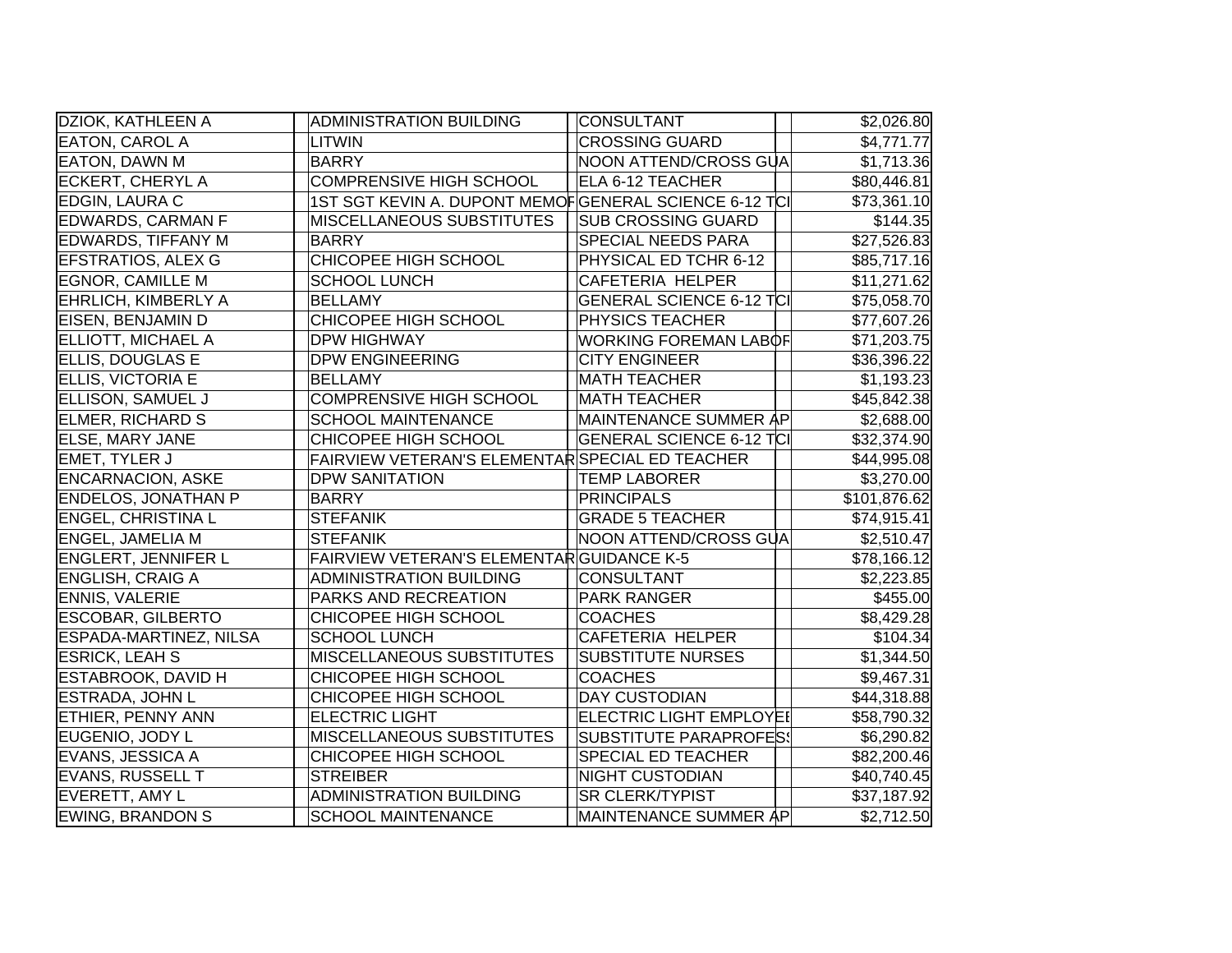| EWING, PAMELA                  | <b>BELCHER</b>                                    | LIBRARY MEDIA TECHNICIAI        | \$32,046.28            |
|--------------------------------|---------------------------------------------------|---------------------------------|------------------------|
| <b>EZQUILIN, MARCUS A</b>      | CHICOPEE HIGH SCHOOL                              | REGULAR ED PARAPROFES           | \$9,935.49             |
| <b>FACCHINI, CARINA</b>        | PARKS AND RECREATION                              | <b>ASST RECREATIONAL LEAD</b>   | \$2,084.63             |
| <b>FAGULLAR, COREY E</b>       | FIRE                                              | <b>FIRE FIGHTER 2ND YEAR</b>    | \$78,586.00            |
| <b>FAHEY, PAULA</b>            | <b>COMPRENSIVE HIGH SCHOOL</b>                    | <b>ART 6-12 TEACHER</b>         | \$80,108.67            |
| <b>FAILLE, DANIEL R</b>        | <b>ELECTRIC LIGHT</b>                             | ELECTRIC LIGHT EMPLOYEI         | \$119,995.20           |
| <b>FAIVRE, KARYNN D</b>        | <b>ADMINISTRATION BUILDING</b>                    | <b>DISTRICTWIDE CONTENT SI</b>  | \$89,909.97            |
| <b>FALCONE, DARLINE A</b>      | <b>SELSER ACADEMY</b>                             | SPECIAL NEEDS PARA              | \$34,007.43            |
| FALVEY, DANIEL J               | <b>COMPRENSIVE HIGH SCHOOL</b>                    | SPECIAL ED TEACHER              | \$72,834.57            |
| <b>FARMAN, ROBERT B II</b>     | <b>BARRY</b>                                      | <b>CROSSING GUARD</b>           | \$4,570.38             |
| <b>FARRELL, JENNIFER C</b>     | MISCELLANEOUS SUBSTITUTES                         | <b>SUBSTITUTE PARAPROFES!</b>   | \$253.98               |
| <b>FARRELL, MEAGHAN R</b>      | PARKS AND RECREATION                              | <b>UMPIRE</b>                   | \$70.00                |
| <b>FARRELL, MEAGHAN R</b>      | CHICOPEE HIGH SCHOOL                              | <b>COACHES</b>                  | \$2,354.00             |
| <b>FAUST, DANIELLE A</b>       | FAIRVIEW VETERAN'S ELEMENTAR SPECIAL NEEDS PARA   |                                 | \$19,532.48            |
| <b>FAWELL, KELLY A</b>         | LITWIN                                            | ELL 6-12 TEACHER                | \$51,371.12            |
| FAY, JASON P                   | <b>COMPRENSIVE HIGH SCHOOL</b>                    | <b>COACHES</b>                  | \$1,140.00             |
| <b>FAY, MICHELLE A</b>         | <b>BOWIE</b>                                      | <b>REGULAR ED PARAPROFĖS</b>    | \$18,723.96            |
| <b>FELICIANO, JAVIER</b>       | POLICE                                            | <b>SPECIAL POLICE OFFICER</b>   | \$315.00               |
| <b>FELLETTER, SHEILA L</b>     | FAIRVIEW VETERAN'S ELEMENTARKINDERGARTEN PARA     |                                 | \$30,885.49            |
| <b>FELSENTREGER, KATHRYN A</b> | <b>SCHOOL LUNCH</b>                               | <b>SUB CAFETERIA WORKER</b>     | \$1,017.00             |
| <b>FENNESSEY, KEITH A</b>      | <b>COMPRENSIVE HIGH SCHOOL</b>                    | SPECIAL NEEDS PARA              | \$39,302.80            |
| <b>FENNESSEY, REBECCA</b>      | <b>COMPRENSIVE HIGH SCHOOL</b>                    | <b>SECONDARY VICE PRIN</b>      | \$51,922.67            |
| <b>FENTON, DENNIS A</b>        | <b>COMPRENSIVE HIGH SCHOOL</b>                    | <b>COACHES</b>                  | \$2,944.00             |
| <b>FERENCE, DAVID</b>          | CONTRIBUTORY RETIREMENT                           | RETIREMENT BOARD MEMB           | \$4,500.00             |
| <b>FERNANDES, JESSICA L</b>    | <b>STEFANIK</b>                                   | SPECIAL ED TEACHER              | \$56,039.65            |
| <b>FERNANDEZ, SAMANTHA A</b>   | <b>SCHOOL LUNCH</b>                               | <b>SUB CAFETERIA WORKER</b>     | \$312.00               |
| <b>FERRARI, CHRISTOPHER R</b>  | <b>FIRE</b>                                       | FIRE FIGHTER 1ST YEAR           | \$70,180.35            |
| <b>FERRARO, DINA T</b>         | <b>SCHOOL LUNCH</b>                               | ASSISTANT COOK HIGH & M         | \$23,040.09            |
| <b>FERRIS, ELLEN B</b>         | <b>BOWIE</b>                                      | ELL 6-12 TEACHER                | \$18,888.95            |
| FERZOCO, LINDSAY N             | <b>BELCHER</b>                                    | <b>GRADE I TEACHER</b>          | \$44,562.77            |
| FIELDSTAD - BOOTH,             | <b>BELLAMY</b>                                    | <b>GENERAL SCIENCE 6-12 TCI</b> | \$73,263.77            |
| <b>FIERCE, MARY</b>            | <b>BARRY</b>                                      | <b>CROSSING GUARD</b>           | \$327.23               |
| <b>FIERCE, NATHANIEL D</b>     | <b>BARRY</b>                                      | <b>CROSSING GUARD</b>           | \$4,586.78             |
| <b>FIGUEROA HERNANDEZ,</b>     | <b>SCHOOL LUNCH</b>                               | CAFETERIA HELPER                | \$142.86               |
| <b>FIGUEROA, DESTINY</b>       | LIBRARY                                           | <b>TEMPORARY CLERK</b>          | $\overline{57,411.00}$ |
| <b>FIGUEROA, JALLEN J</b>      | TELECOMMUNICATIONS BUILDING TELCOM PRODUCER/DIREC |                                 | \$847.98               |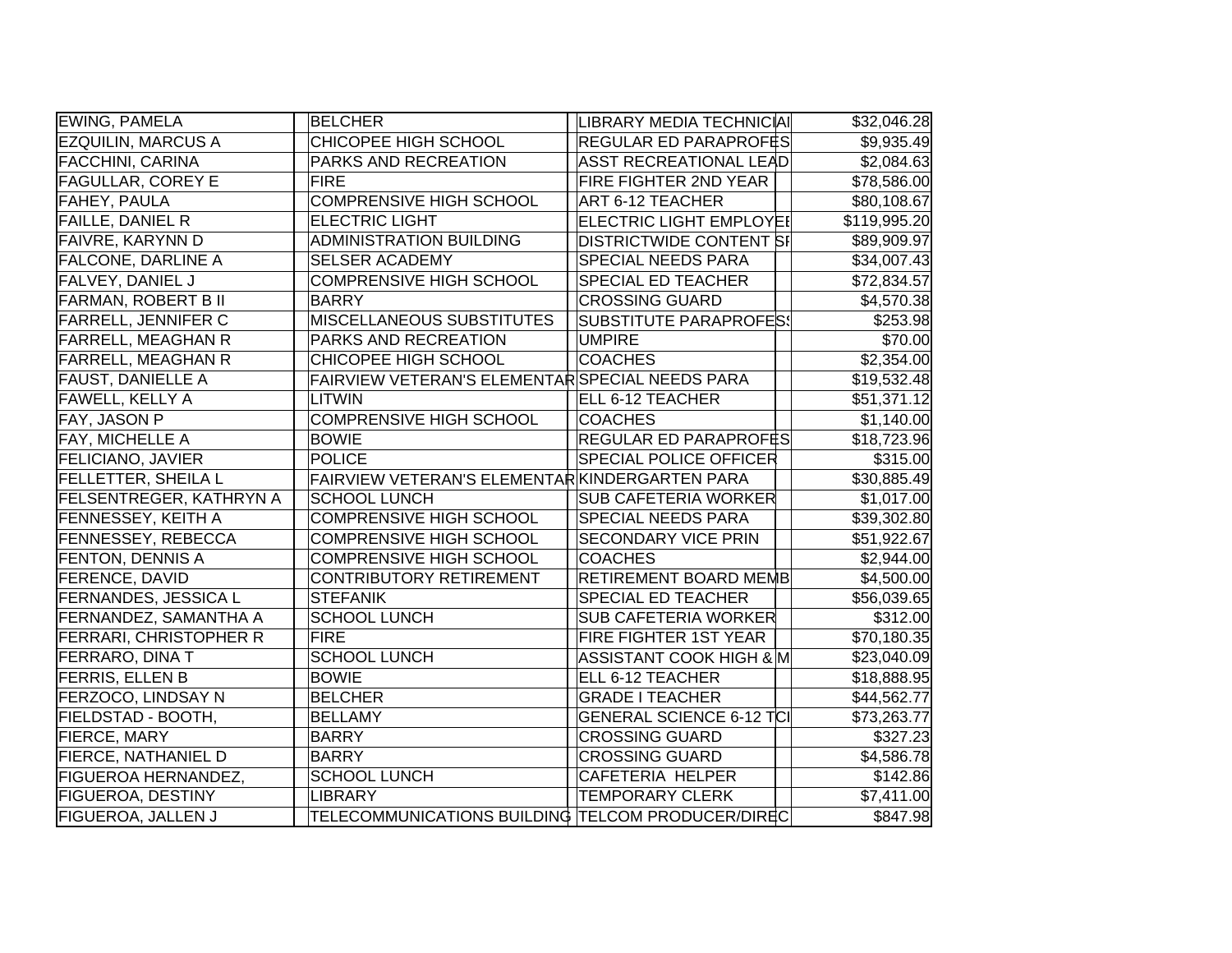| <b>FIGUEROA, WISTER</b>     | MISCELLANEOUS SUBSTITUTES                  | <b>SUB CROSSING GUARD</b>      | \$0.26                 |
|-----------------------------|--------------------------------------------|--------------------------------|------------------------|
| FIJAL, JILL M               | <b>ADMINISTRATION BUILDING</b>             | <b>HOMELESS LIAISON</b>        | \$56,813.52            |
| FIMBEL, KATHLEEN A          | <b>SCHOOL LUNCH</b>                        | CAFETERIA HELPER               | \$6,683.33             |
| <b>FISHER, CAITLIN E</b>    | <b>BOWIE</b>                               | SOCIAL STUDIES TEACHER         | \$72,455.74            |
| <b>FISHER, JON E</b>        | <b>FIRE</b>                                | FIRE FIGHTER 2ND YEAR          | \$68,918.20            |
| <b>FISHER, KYLE J</b>       | <b>BOWIE</b>                               | <b>SOCIAL STUDIES TEACHER</b>  | \$61,051.63            |
| <b>FISHER, NOLAN</b>        | PARKS AND RECREATION                       | <b>HEAD LIFEGUARD</b>          | \$2,644.00             |
| <b>FISHER, SARAH</b>        | <b>FIRE</b>                                | FIRE FIGHTER 2ND YEAR          | \$67,122.61            |
| FISKAA, ROBIN A             | CHICOPEE HIGH SCHOOL                       | <b>ENGLISH TEACHER</b>         | \$78,210.64            |
| FITCH, TODD J               | <b>FIRE</b>                                | FIRE FIGHTER 2ND YEAR          | \$80,854.57            |
| FITZ, SOPHIA                | PARKS AND RECREATION                       | LIFEGUARD                      | \$3,881.25             |
| FITZGERALD, AMY T           | <b>SUMMER SCHOOL</b>                       | <b>CONSULTANT</b>              | \$760.05               |
| FITZGERALD, AVERY M         | <b>STEFANIK</b>                            | <b>SPECIAL ED TEACHER</b>      | \$71,597.74            |
| FITZGERALD, COURTNEY A      | <b>COMPRENSIVE HIGH SCHOOL</b>             | <b>TEAM CHAIRPERSON</b>        | \$68,540.13            |
| <b>FITZGERALD, JOHN</b>     | LAW                                        | <b>ASSOCIATE SOLICITOR</b>     | \$44,378.08            |
| <b>FITZPATRICK, STACY A</b> | 1ST SGT KEVIN A. DUPONT MEMOFGUIDANCE 6-12 |                                | \$68,095.36            |
| <b>FLANAGAN, BETHANY D</b>  | <b>FIRE</b>                                | <b>PRINCIPAL CLERK</b>         | \$41,437.76            |
| <b>FLANAGAN, SHAWN</b>      | <b>DPW SANITATION</b>                      | MEO/LABORER                    | \$55,253.68            |
| <b>FLEURY, DIANE M</b>      | <b>SCHOOL LUNCH</b>                        | <b>ASSISTANT COOK/ALL OTHE</b> | \$22,828.46            |
| <b>FLOREK, BARBARA Z</b>    | CHICOPEE HIGH SCHOOL                       | <b>MATH TEACHER</b>            | \$77,608.99            |
| <b>FLORENCE, ANDREA M</b>   | <b>STEFANIK</b>                            | <b>GRADE 3 TEACHER</b>         | \$78,560.18            |
| <b>FLORES, JOHNNY</b>       | <b>DPW HIGHWAY</b>                         | HIGHWAY MAINTENANCE M.         | \$2,204.52             |
| <b>FLORES, MIGUEL A</b>     | <b>FIRE</b>                                | <b>FIRE LIEUTENANT</b>         | \$69,443.31            |
| <b>FLYNN, RUSSELL</b>       | <b>DPW SANITATION</b>                      | <b>LABORER</b>                 | \$46,038.14            |
| FOISY, AMANDA M             | COMPRENSIVE HIGH SCHOOL                    | SCHOOL ADJUSTMENT COL          | \$31,513.56            |
| FOISY, CHAD E               | <b>POLICE</b>                              | POLICE PATROLMAN               | \$84,868.96            |
| FOLEY, BRETT M              | <b>LAMBERT LAVOIE</b>                      | <b>GRADE 5 TEACHER</b>         | \$73,324.89            |
| <b>FOLEY, CHRISTINE L</b>   | <b>LAMBERT LAVOIE</b>                      | <b>GRADE I TEACHER</b>         | \$73,029.31            |
| FOLEY, LAUREN               | PARKS AND RECREATION                       | <b>ASST RECREATIONAL LEAD</b>  | $\overline{$4,959.75}$ |
| <b>FOLEY, MICHAEL</b>       | PARKS AND RECREATION                       | <b>ASST RECREATIONAL LEAD</b>  | \$12.75                |
| <b>FOLEY, MICHAEL R</b>     | <b>SCHOOL MAINTENANCE</b>                  | MAINTENANCE SUMMER AP          | \$2,604.00             |
| <b>FOLEY, MICHELE A</b>     | <b>COMPRENSIVE HIGH SCHOOL</b>             | ELA 6-12 TEACHER               | \$79,661.94            |
| FOLEY, SHAUN F              | <b>FIRE</b>                                | FIRE FIGHTER 2ND YEAR          | \$2,095.82             |
| FOLEY, TAYLOR M             | <b>LITWIN</b>                              | SPECIAL NEEDS PARA             | \$23,124.26            |
| <b>FOLEY, TIMOTHY M</b>     | <b>POLICE</b>                              | POLICE PATROLMAN               | \$104,285.89           |
| <b>FONSECA, AMY C</b>       | <b>STREIBER</b>                            | KINDERGARTEN TEACHER           | \$71,619.79            |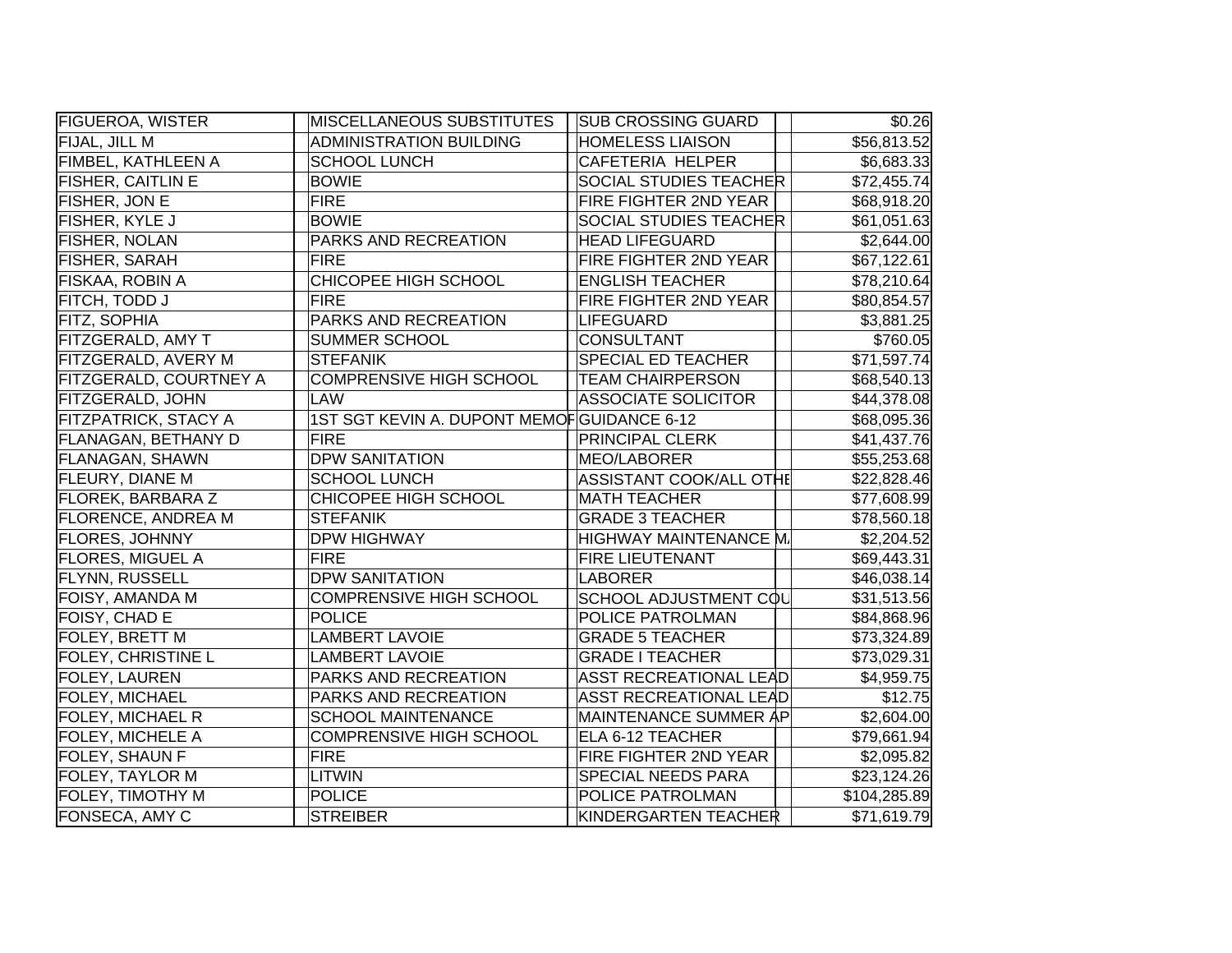| <b>FONSECA-COLON, YADIRA</b> | <b>MISCELLANEOUS SUBSTITUTES</b>                | SUBSTITUTE PARAPROFES!          | \$2,793.78   |
|------------------------------|-------------------------------------------------|---------------------------------|--------------|
| <b>FONTAINE, CALEB F</b>     | PARKS AND RECREATION                            | SCORE/KEEPER 9/10               | \$24.00      |
| FONTAINE, DONNA J            | <b>LITWIN</b>                                   | <b>SPECIAL NEEDS PARA</b>       | \$36,196.48  |
| FONTAINE, LAUREEN M          | <b>BELCHER</b>                                  | <b>GRADE I TEACHER</b>          | \$73,231.09  |
| FONTAINE, WRETHA R           | <b>BOWIE</b>                                    | <b>SUB CROSSING GUARD</b>       | \$2,499.79   |
| FOPP, STEPHEN R              | POLICE                                          | POLICE SERGEANTS                | \$106,473.23 |
| FORBES, SHANNON M            | <b>BELCHER</b>                                  | <b>GRADE 2 TEACHER</b>          | \$72,873.14  |
| <b>FORCE, KATELYN M</b>      | CHICOPEE HIGH SCHOOL                            | <b>COACHES</b>                  | \$1,047.20   |
| <b>FORCIER, CORINA L</b>     | <b>SCHOOL LUNCH</b>                             | <b>CAFETERIA HELPER</b>         | \$8,971.91   |
| <b>FORCIER, DARLENE</b>      | CHICOPEE HIGH SCHOOL                            | PHYSICAL ED TCHR 6-12           | \$75,704.36  |
| <b>FORGUE, JEREMY M</b>      | <b>COMPRENSIVE HIGH SCHOOL</b>                  | <b>COACHES</b>                  | \$3,552.65   |
| <b>FORSTER, ROBERT B</b>     | <b>BELLAMY</b>                                  | <b>DAY CUSTODIAN</b>            | \$49,991.39  |
| FORTIN, ROBYN A              | <b>LITWIN</b>                                   | <b>SPECIAL NEEDS PARA</b>       | \$31,210.07  |
| <b>FORTINI, FRANK</b>        | CHICOPEE HIGH SCHOOL                            | <b>NIGHT CUSTODIAN</b>          | \$42,269.61  |
| FORTUNA, JODI A              | <b>BELLAMY</b>                                  | <b>SPECIAL ED TEACHER</b>       | \$77,102.51  |
| FOSS, BRICE C                | PARKS AND RECREATION                            | <b>PARK RANGER</b>              | \$348.00     |
| <b>FOSSA, RUDOLFO R</b>      | FAIRVIEW VETERAN'S ELEMENTARMUSIC K-5 TEACHER   |                                 | \$72,972.95  |
| FOTOPOULOS, DEBRA            | <b>STEFANIK</b>                                 | <b>GRADE 2 TEACHER</b>          | \$77,916.11  |
| FOTOPOULOS, GEORGE C         | <b>COMPRENSIVE HIGH SCHOOL</b>                  | <b>AFTER SCHOOL</b>             | \$6,052.25   |
| <b>FOURNIER, BRIAN A</b>     | <b>BOWIE</b>                                    | <b>NIGHT CUSTODIAN</b>          | \$45,193.61  |
| <b>FOURNIER, CHERYL A</b>    | <b>MISCELLANEOUS SUBSTITUTES</b>                | <b>SUB CROSSING GUARD</b>       | \$3.07       |
| <b>FOURNIER, COREY A</b>     | <b>POLICE</b>                                   | <b>POLICE PATROLMAN</b>         | \$47,541.40  |
| <b>FOURNIER, KAYLA N</b>     | <b>MISCELLANEOUS SUBSTITUTES</b>                | <b>SUBSTITUTE PARAPROFES!</b>   | \$4,645.76   |
| <b>FOURNIER, LORIN B</b>     | <b>STEFANIK</b>                                 | <b>SPECIAL NEEDS PARA</b>       | \$28,730.60  |
| FOURNIER, WENDY L            | <b>STREIBER</b>                                 | <b>GUIDANCE K-5</b>             | \$79,216.34  |
| FOYLE, KERRY                 | FAIRVIEW VETERAN'S ELEMENTAR TITLE I TEACHER    |                                 | \$75,935.96  |
| FRALEIGH, PAUL A             | 1ST SGT KEVIN A. DUPONT MEMOF MATH TEACHER      |                                 | \$75,576.16  |
| <b>FRANCIS, MATTHEW</b>      | <b>BELLAMY</b>                                  | PRINCIPALS                      | \$111,659.55 |
| <b>FRANCO, ABIGALE K</b>     | <b>LIBRARY</b>                                  | <b>LIBRARIAN ASSOCIATE</b>      | \$20,595.33  |
| <b>FRANCO, CANDICE R</b>     | <b>BELCHER</b>                                  | <b>TITLE I TEACHER</b>          | \$73,029.36  |
| FRANCO, CRUZ                 | FAIRVIEW VETERAN'S ELEMENTAR SPECIAL NEEDS PARA |                                 | \$26,999.00  |
| <b>FRANCZEK, JUSTIN D</b>    | <b>COMPRENSIVE HIGH SCHOOL</b>                  | <b>GENERAL SCIENCE 6-12 TCI</b> | \$75,927.89  |
| <b>FREISBERG, STEPHEN R</b>  | COMPRENSIVE HIGH SCHOOL                         | <b>SPECIAL NEEDS PARA</b>       | \$31,602.70  |
| <b>FRENCH, GERALDINE M</b>   | <b>BELCHER</b>                                  | <b>GUIDANCE K-5</b>             | \$76,410.39  |
| <b>FRIEDRICH, DEBRA A</b>    | 1ST SGT KEVIN A. DUPONT MEMOF MATH TEACHER      |                                 | \$82,492.72  |
| <b>FRIEDRICH, JEREMY C</b>   | POLICE                                          | <b>POLICE PATROLMAN</b>         | \$39,834.11  |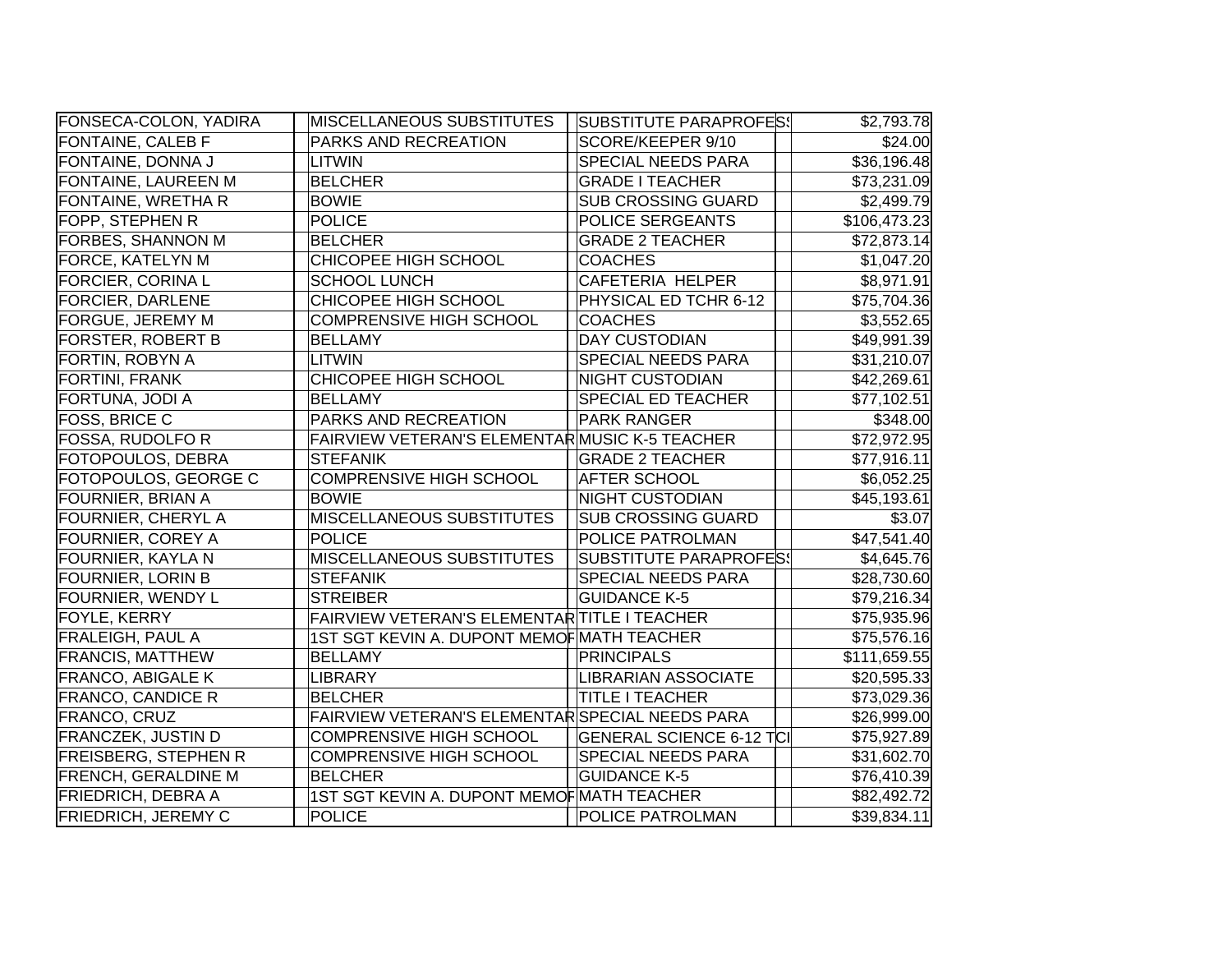| <b>FRISBIE, MARY V</b>      | <b>CONTRIBUTORY RETIREMENT</b>                     | CONSULTANT RETIRED              | \$694.50                |
|-----------------------------|----------------------------------------------------|---------------------------------|-------------------------|
| <b>FRUMKIN, NEVAL</b>       | <b>ADMINISTRATION BUILDING</b>                     | SPECIAL ED COORDINATOR          | \$99,203.13             |
| <b>FUENTES, MIGUEL A</b>    | <b>BOWIE</b>                                       | <b>SUB CROSSING GUARD</b>       | \$1,272.36              |
| FURKEY, TARA L              | <b>BELLAMY</b>                                     | <b>GENERAL SCIENCE 6-12 TCI</b> | \$82,724.33             |
| FURNELLI, DONNA M           | MISCELLANEOUS SUBSTITUTES                          | <b>SUBSTITUTE PARAPROFES!</b>   | \$1,954.24              |
| FURR, JASON W               | <b>FIRE</b>                                        | FIRE FIGHTER 2ND YEAR           | \$84,404.18             |
| <b>GADOUAS, BETH V</b>      | <b>STREIBER</b>                                    | <b>SPECIAL NEEDS PARA</b>       | \$10,613.07             |
| <b>GAGNE, GLENN R</b>       | LITWIN                                             | <b>CROSSING GUARD</b>           | \$4,118.91              |
| <b>GAGNE, LESTER</b>        | <b>MUN GOLF COURSE</b>                             | <b>MAINTENANCE PART TIME</b>    | \$4,197.00              |
| <b>GAGNON, ABEL J</b>       | <b>FIRE</b>                                        | <b>FIRE LIEUTENANT</b>          | \$91,193.27             |
| <b>GAGNON, VICTORIA C</b>   | <b>BOWIE</b>                                       | <b>GRADE 5 TEACHER</b>          | \$78,331.87             |
| <b>GAGNON-SAINE, COLLIN</b> | <b>WATER</b>                                       | <b>TEMP LABORER</b>             | \$3,408.00              |
| <b>GAINLEY, JILL</b>        | <b>STEFANIK</b>                                    | <b>ELEMENTRY VICE PRIN</b>      | \$87,091.98             |
| <b>GALARNEAU, MARK W</b>    | <b>FIRE</b>                                        | <b>FIRE CAPTAIN</b>             | \$38,525.84             |
| <b>GALAT, MICHAEL J</b>     | CHICOPEE HIGH SCHOOL                               | SPECIAL ED INCLUSION TEA        | \$19,880.05             |
| <b>GALICA, GREGORY</b>      | <b>ELECTRIC LIGHT</b>                              | <b>ELECTRIC LIGHT EMPLOYEI</b>  | \$105,870.05            |
| <b>GALICA, MELISSA</b>      | <b>ELECTRIC LIGHT</b>                              | ELECTRIC LIGHT EMPLOYEI         | \$49,880.26             |
| <b>GALIK, ANDREW B</b>      | <b>FIRE</b>                                        | <b>FIRE LIEUTENANT</b>          | \$90,090.27             |
| GALINDEZ, SAVANNAH R        | PARKS AND RECREATION                               | <b>SOCCER REFS</b>              | \$156.00                |
| <b>GALINDO, BARBARA G</b>   | <b>REGISTRARS</b>                                  | <b>ASST REGISTRAR</b>           | \$42,884.49             |
| GALINDO, CHRISTOPHER        | <b>POLICE</b>                                      | POLICE PATROLMAN                | \$70,562.36             |
| GALINDREZ, DAIREEN G        | <b>STEFANIK</b>                                    | REGULAR ED PARAPROFËS           | \$15,839.30             |
| <b>GALINDREZ, EDISON F</b>  | <b>MISCELLANEOUS SUBSTITUTES</b>                   | SUBSTITUTE PARAPROFES!          | \$5,777.73              |
| <b>GALINDREZ, ISMAEL</b>    | FAIRVIEW VETERAN'S ELEMENTAR SPECIAL NEEDS PARA    |                                 | \$16,308.36             |
| GALLAGHER, BRANDY M         | CHICOPEE HIGH SCHOOL                               | <b>SPECIAL NEEDS PARA</b>       | \$13,539.76             |
| <b>GALVIN, BRIAN T</b>      | <b>CITY HALL MAINTENANCE</b>                       | JR BUILDING CUSTODIAN           | \$41,889.34             |
| GAMBLE, LONZO               | <b>BOWE</b>                                        | <b>CROSSING GUARD</b>           | \$7,014.28              |
| GANCARZ, ROBERT M JR        | <b>FIRE</b>                                        | <b>FIRE LIEUTENANT</b>          | \$93,207.55             |
| <b>GANCARZ-VITO, ANNE E</b> | <b>LIBRARY</b>                                     | <b>SENIOR REFERENCE LIBRA</b>   | \$55,989.43             |
| <b>GAOUETTE, GEORGE M</b>   | PARKS AND RECREATION                               | <b>DAY CAMP</b>                 | \$4,904.38              |
| <b>GAOUETTE, GEORGE M</b>   | 1ST SGT KEVIN A. DUPONT MEMOF ASSISTANT TEACHER    |                                 | \$30,062.76             |
| <b>GARCIA, EDWIN B</b>      | LIBRARY                                            | <b>BLDG MAINTENANCE CRAF</b>    | \$9,257.37              |
| <b>GARDIN, GORDAFREED D</b> | <b>MISCELLANEOUS SUBSTITUTES</b>                   | SUBSTITUTE PARAPROFES!          | \$1,343.41              |
| <b>GARDIN, ROSHNI J</b>     | <b>MISCELLANEOUS SUBSTITUTES</b>                   | <b>SUBSTITUTE PARAPROFES</b>    | \$3,506.31              |
| <b>GARDNER, CULLEN J</b>    | <b>FIRE</b>                                        | <b>FIRE FIGHTER 2ND YEAR</b>    | \$70,446.38             |
| <b>GARDNER, JANET</b>       | 1ST SGT KEVIN A. DUPONT MEMOFSCHOOL ADJUSTMENT COL |                                 | $\overline{$31,055.58}$ |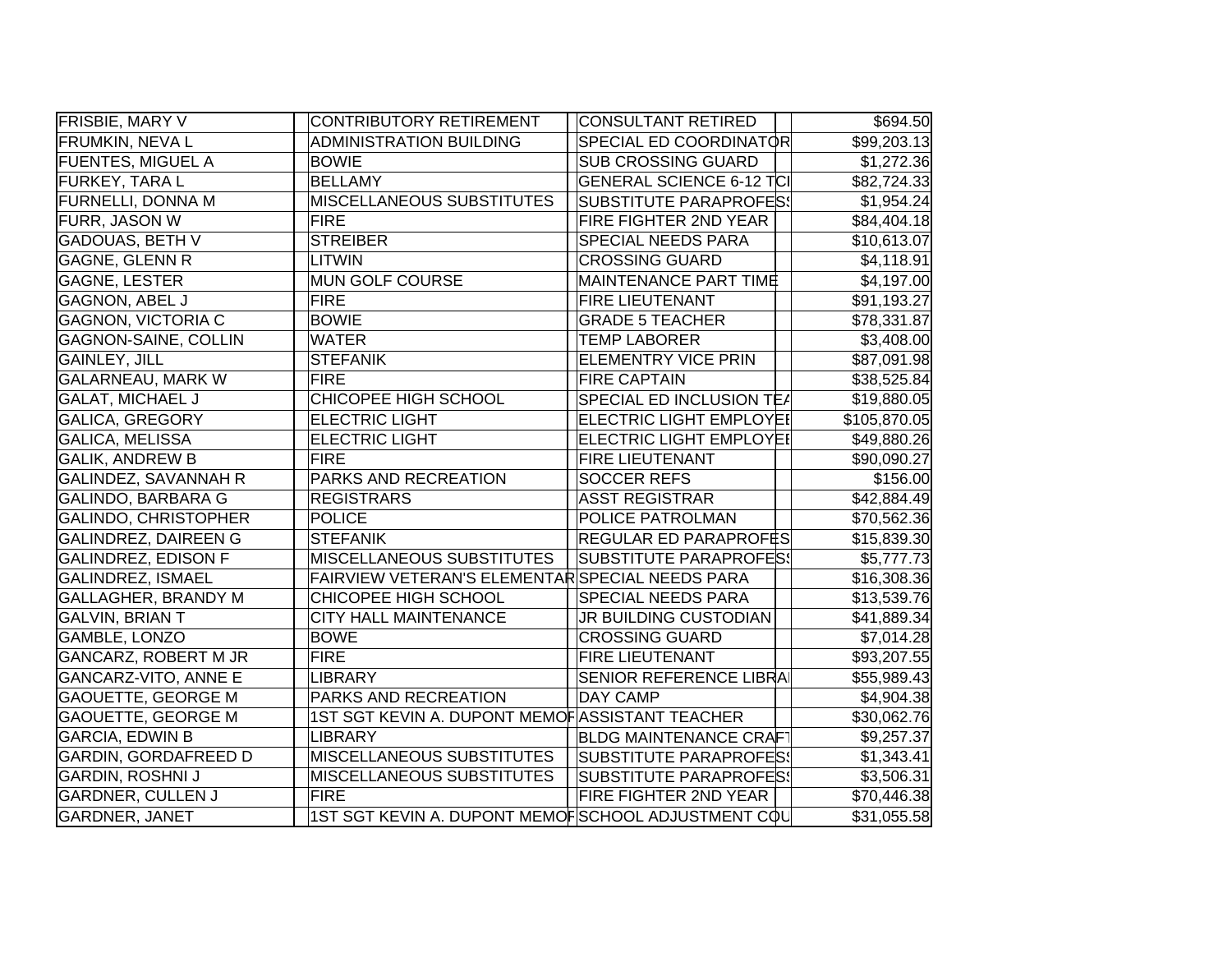| GARGANO, MELISA               | <b>BELLAMY</b>                    | <b>READING 6-12 TEACHER</b>    | \$73,185.62  |
|-------------------------------|-----------------------------------|--------------------------------|--------------|
| <b>GARLETT, LAUREN</b>        | <b>BELLAMY</b>                    | <b>SOCIAL STUDIES TEACHER</b>  | \$74,344.22  |
| <b>GARRITY, CHERYL A</b>      | <b>SCHOOL LUNCH</b>               | ASSISTANT COOK/ALL OTHE        | \$26,420.08  |
| <b>GARROW, ELLEN</b>          | <b>COUNCIL ON AGING</b>           | PROG/ASST. - CAFE MANAGI       | \$13,681.25  |
| GARROW, RYAN                  | <b>DPW PARKS</b>                  | PARK MAINTENANCE CRAFT         | \$4,367.51   |
| <b>GARVEY, COLLEEN A</b>      | <b>LAMBERT LAVOIE</b>             | KINDERGARTEN TEACHER           | \$54,909.22  |
| <b>GARVEY, DANIEL P</b>       | LAW                               | <b>ASSOCIATE SOLICITOR</b>     | \$44,778.08  |
| <b>GARVEY, PATRICK J</b>      | <b>CHICOPEE HIGH SCHOOL</b>       | <b>COACHES</b>                 | \$2,524.50   |
| <b>GARVEY, SUSAN M</b>        | <b>LAMBERT LAVOIE</b>             | <b>READING K-5 TEACHER</b>     | \$73,113.77  |
| GASKINS, EMMA                 | PARKS AND RECREATION              | <b>ASST RECREATIONAL LEAD</b>  | \$816.00     |
| <b>GASTON, CARMEN P</b>       | <b>SCHOOL LUNCH</b>               | CAFETERIA HELPER               | \$2,284.87   |
| <b>GATES, ANDREA</b>          | <b>BELLAMY</b>                    | <b>SPECIAL ED TEACHER</b>      | \$88,265.38  |
| <b>GATES, CHRISTOPHER</b>     | <b>POLICE</b>                     | POLICE PATROLMAN               | \$87,447.76  |
| <b>GATES, ZACHARY J</b>       | <b>FIRE</b>                       | FIRE FIGHTER 1ST YEAR          | \$96,181.41  |
| GATZOUNAS, AUBREY C           | <b>LITWIN</b>                     | <b>GRADE 3 TEACHER</b>         | \$20,228.13  |
| GATZOUNAS, AVERIE             | PARKS AND RECREATION              | SCORE/KEEPER 9/10              | \$99.00      |
| <b>GATZOUNAS, STEPHANIE S</b> | <b>BOWIE</b>                      | <b>GRADE 3 TEACHER</b>         | \$78,022.18  |
| <b>GAUTHIER, ASHLEY M</b>     | <b>CAREER TECHNICAL EDUCATION</b> | MAINTENANCE SUMMER AP          | \$192.00     |
| <b>GAUTHIER, DAVID</b>        | <b>ELECTRIC LIGHT</b>             | <b>ELECTRIC LIGHT EMPLOYEI</b> | \$75,093.65  |
| <b>GAUTHIER, KARA</b>         | <b>LAMBERT LAVOIE</b>             | <b>GRADE 2 TEACHER</b>         | \$73,335.83  |
| <b>GAUTHIER, MARIA M</b>      | <b>BOWE</b>                       | <b>GRADE 5 TEACHER</b>         | \$67,276.09  |
| <b>GAUTHIER, TRACY L</b>      | <b>ELECTRIC LIGHT</b>             | <b>ELECTRIC LIGHT EMPLOYEI</b> | \$84,032.14  |
| GAUTHIER-RIVERA, CINDY A      | MISCELLANEOUS SUBSTITUTES         | <b>SUBSTITUTE PARAPROFES!</b>  | \$3.25       |
| <b>GAWRON, JAMES M</b>        | <b>POLICE</b>                     | POLICE PATROLMAN               | \$92,375.07  |
| <b>GAWRON, JEFFREY</b>        | <b>POLICE</b>                     | <b>POLICE CAPTAINS</b>         | \$159,012.81 |
| GAY, DIANE                    | <b>COUNCIL ON AGING</b>           | <b>PROGRAM TECHNICIAN</b>      | \$14,812.86  |
| <b>GAY, MARLENE A</b>         | <b>SCHOOL LUNCH</b>               | <b>CAFETERIA HELPER</b>        | \$16,362.38  |
| GAY, PAUL E                   | <b>POLICE</b>                     | POLICE PATROLMAN               | \$95,632.41  |
| <b>GAYLE, NATIVIDAD</b>       | <b>COMPRENSIVE HIGH SCHOOL</b>    | <b>SPECIAL NEEDS PARA</b>      | \$27,388.43  |
| <b>GAYLOR, AMIE M</b>         | <b>LAMBERT LAVOIE</b>             | <b>SCHOOL NURSES</b>           | \$70,260.94  |
| <b>GAZDA, THOMAS M</b>        | <b>POLICE</b>                     | POLICE SERGEANTS               | \$95,842.80  |
| <b>GDULA, CHESTER J</b>       | <b>COUNCIL ON AGING</b>           | <b>SUB-TRANS COORD</b>         | \$4,675.83   |
| <b>GDULA, NORMA R</b>         | LIBRARY                           | <b>PART TIME CLERK</b>         | \$12,239.55  |
| GEANACOPOULOS, DEBORAH        | <b>LAMBERT LAVOIE</b>             | <b>GRADE 2 TEACHER</b>         | \$73,029.32  |
| <b>GEBO, KARA A</b>           | <b>COMPRENSIVE HIGH SCHOOL</b>    | <b>HEALTH 6-12 TEACHER</b>     | \$73,436.20  |
| <b>GEHRING, TARAL</b>         | <b>STEFANIK</b>                   | <b>PHYS THERP ASST</b>         | \$22,359.92  |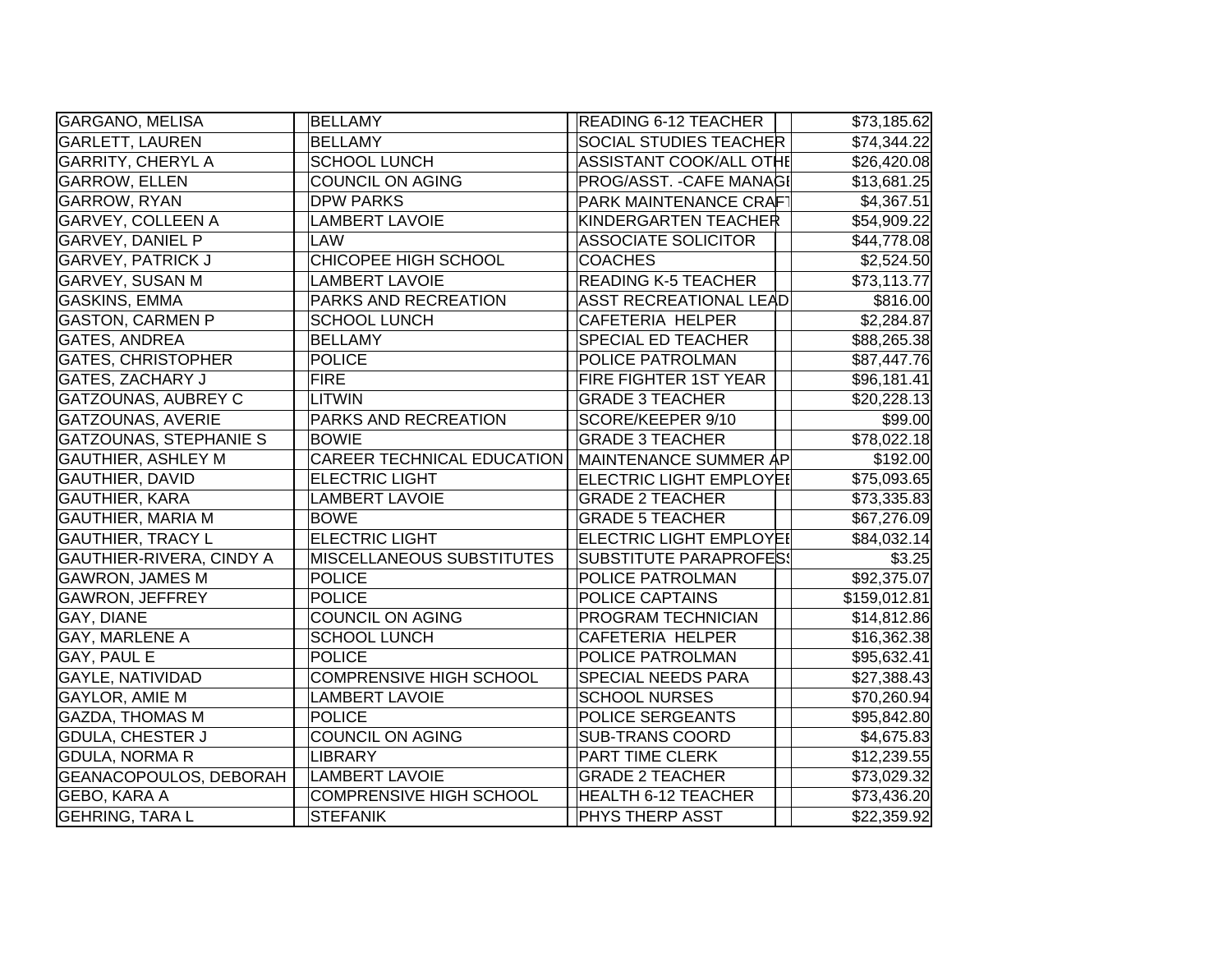| <b>GELINAS, EDMUND L JR</b>   | <b>FIRE</b>                    | <b>FIRE LIEUTENANT</b>          | \$91,252.38 |
|-------------------------------|--------------------------------|---------------------------------|-------------|
| <b>GELINAS, LORRAINE M</b>    | <b>COMPRENSIVE HIGH SCHOOL</b> | <b>ENGLISH TEACHER</b>          | \$75,318.48 |
| <b>GELINAS, MARK</b>          | COMPRENSIVE HIGH SCHOOL        | <b>MATH TEACHER</b>             | \$78,072.18 |
| <b>GELINAS, MICHAEL J</b>     | FIRE                           | FIRE FIGHTER 2ND YEAR           | \$71,885.77 |
| <b>GELONESE, KATHRYN M</b>    | <b>LITWIN</b>                  | <b>GRADE I TEACHER</b>          | \$73,607.31 |
| <b>GENDREAU, SUSAN P</b>      | LITWIN                         | TILE I PARAPROFESSIONAL         | \$20,946.84 |
| <b>GENIE, DANIEL M</b>        | <b>FIRE</b>                    | <b>FIRE FIGHTER 2ND YEAR</b>    | \$78,919.78 |
| <b>GEOFFROY, KATHRYN</b>      | <b>ADMINISTRATION BUILDING</b> | SUPERVISOR OF ATTENDAN          | \$68,164.47 |
| <b>GEOFFROY, MAUREEN</b>      | <b>LIBRARY</b>                 | <b>LIBRARIAN ASSOCIATE</b>      | \$49,469.46 |
| <b>GEOFFROY, WOODY</b>        | <b>LITWIN</b>                  | <b>GENERAL SCIENCE K-5 TCH</b>  | \$73,029.32 |
| <b>GEORGANTAS, MARGO</b>      | <b>BOWE</b>                    | <b>GRADE I TEACHER</b>          | \$79,693.23 |
| <b>GEORGE, ROBERT D</b>       | <b>CITY CLERK</b>              | <b>COMPLIANCE OFFICER</b>       | \$21,478.60 |
| <b>GERBER, ANNETTE</b>        | <b>STEFANIK</b>                | <b>ELL K-5 TEACHER</b>          | \$79,967.70 |
| <b>GERENA, DIONISIO</b>       | <b>ELECTRIC LIGHT</b>          | <b>ELECTRIC LIGHT EMPLOYEI</b>  | \$99,493.01 |
| <b>GERO, NICHOLAS A</b>       | <b>POLICE</b>                  | POLICE PATROLMAN                | \$77,648.12 |
| <b>GETHINS, GREGORY</b>       | <b>DPW HIGHWAY</b>             | <b>TRAFFIC FOREPERSON</b>       | \$69,054.22 |
| <b>GETTO, KELLY M</b>         | <b>COMPRENSIVE HIGH SCHOOL</b> | <b>CHEMISTRY TEACHER</b>        | \$78,536.02 |
| GIANNOTTO, KAILYN N           | <b>SZETELA</b>                 | <b>SPEECH THERAPIST</b>         | \$53,885.47 |
| GIBSON, AMELIA                | PARKS AND RECREATION           | <b>LIFEGUARD</b>                | \$4,376.25  |
| <b>GIDDINGS, ALLISON A</b>    | <b>SZETELA</b>                 | PHYSICAL THERAPIST              | \$55,702.66 |
| <b>GIEC, VICTORIA</b>         | PARKS AND RECREATION           | <b>ASST RECREATIONAL LEAD</b>   | \$2,365.13  |
| <b>GIGUERE, ADRIENNE R</b>    | <b>SELSER ACADEMY</b>          | ELA 6-12 TEACHER                | \$58,820.69 |
| <b>GIGUERE, PAUL E JR</b>     | <b>DPW PARKS</b>               | <b>WORKING FOREMAN LABOF</b>    | \$55,197.65 |
| <b>GILES, BRANDON W</b>       | <b>SCHOOL MAINTENANCE</b>      | MAINTENANCE SUMMER AP           | \$2,012.50  |
| GILHOOLY, AIDAN               | PARKS AND RECREATION           | <b>ASST RECREATIONAL LEAD</b>   | \$2,511.75  |
| GILLETTE, CHRISTINE D         | <b>BELLAMY</b>                 | <b>GENERAL SCIENCE 6-12 TCI</b> | \$53,674.95 |
| <b>GILPATRICK, SAMANTHA R</b> | <b>STEFANIK</b>                | <b>ELL K-5 TEACHER</b>          | \$19,308.42 |
| GINGERUHA, TATYANA            | <b>COMPRENSIVE HIGH SCHOOL</b> | <b>MATH TEACHER</b>             | \$81,359.36 |
| GINGRAS, SHELLEY A            | <b>COMPRENSIVE HIGH SCHOOL</b> | <b>SPECIAL ED TEACHER</b>       | \$71,208.35 |
| GIOSCIA, LAURA A              | <b>COMPRENSIVE HIGH SCHOOL</b> | MODERATE DISABILITIES T(        | \$77,346.57 |
| <b>GIRARD, TIMOTHY R</b>      | <b>SCHOOL MAINTENANCE</b>      | <b>CRAFTSMAN</b>                | \$3,698.46  |
| <b>GODERE, JEFFREY A</b>      | <b>POLICE</b>                  | POLICE SERGEANTS                | \$2,231.70  |
| <b>GOEHRING, JASON</b>        | <b>PARKS AND RECREATION</b>    | <b>ASST RECREATIONAL LEAD</b>   | \$2,922.94  |
| GOFF, CHARLES P               | <b>DPW PARKS</b>               | MEO/LABORER                     | \$40,020.04 |
| <b>GOFF, JEANNINE L</b>       | PARKS AND RECREATION           | <b>CLERK</b>                    | \$36,763.01 |
| <b>GOFF, JEREMY</b>           | <b>DPW SANITATION</b>          | LABORER                         | \$45,850.66 |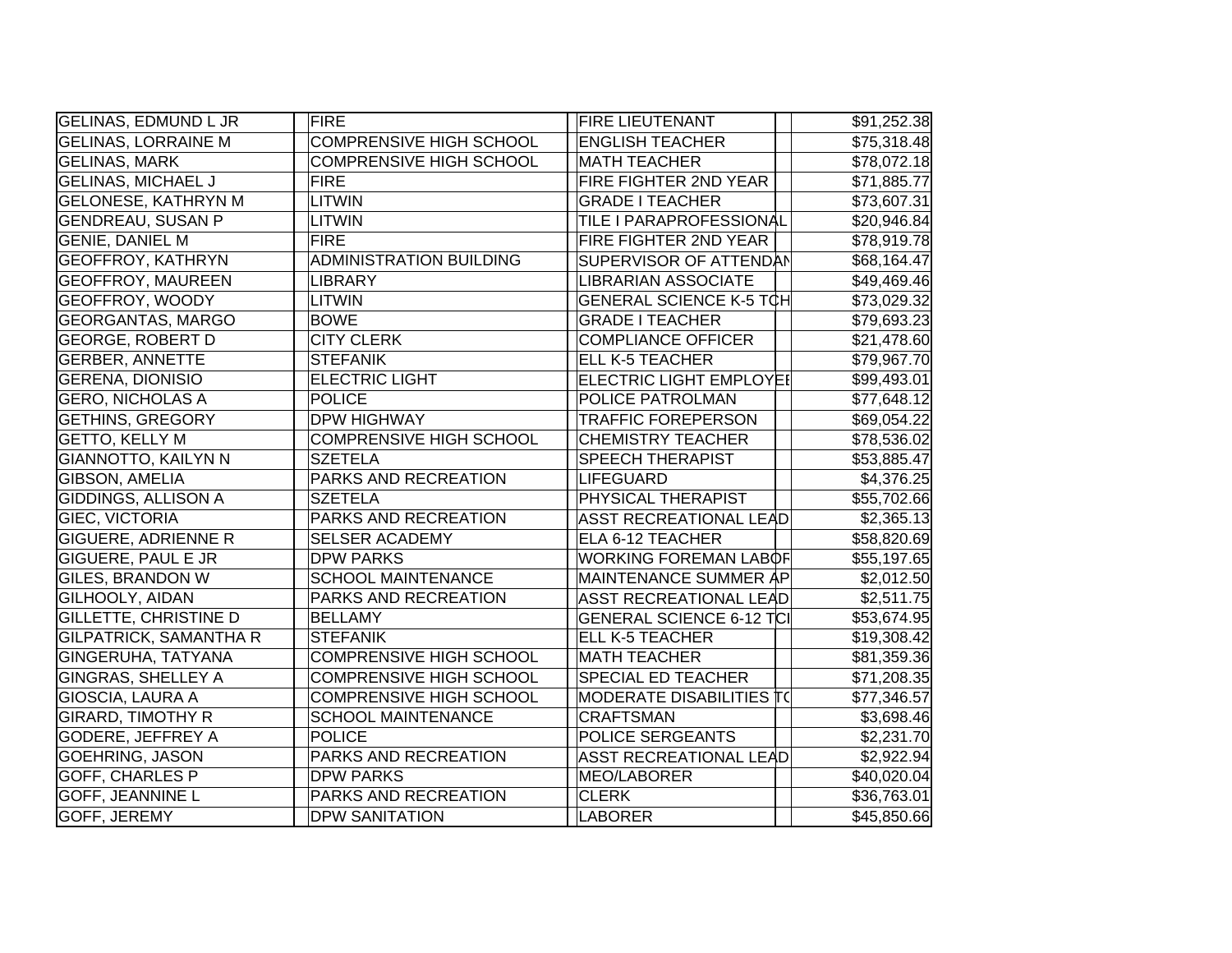| <b>GOFF, LAURIE C</b>          | PRETREATMENT                                    | <b>LAB TECHNICIAN</b>           | \$73,681.67  |
|--------------------------------|-------------------------------------------------|---------------------------------|--------------|
| <b>GOLD, CAROLYN L</b>         | <b>SELSER ACADEMY</b>                           | <b>SPECIAL ED TEACHER</b>       | \$54,630.26  |
| <b>GOLDRICK, KATHLEEN M</b>    | <b>ADMINISTRATION BUILDING</b>                  | <b>SR CLERK/TYPIST</b>          | \$44,598.11  |
| <b>GOLDRICK, WILLIAM E III</b> | CHICOPEE HIGH SCHOOL                            | <b>NIGHT CUSTODIAN</b>          | \$57,296.26  |
| GOMES, ANA P                   | <b>CONTRIBUTORY RETIREMENT</b>                  | <b>ASST. EXECUTIVE DIR/ACC(</b> | \$61,604.22  |
| <b>GOMES, AUBREY L</b>         | <b>LAMBERT LAVOIE</b>                           | <b>REACH K-5 TEACHER</b>        | \$78,434.91  |
| GOMEZ, EDGAR J                 | <b>SUMMER SCHOOL</b>                            | SUMMER SCHOOL SALARY            | \$8,268.05   |
| <b>GOMEZ, MARIANELA</b>        | <b>COMPRENSIVE HIGH SCHOOL</b>                  | <b>SPANISH TEACHER</b>          | \$78,608.38  |
| <b>GONCIARZ, RYSZARD</b>       | <b>BOWE</b>                                     | <b>CROSSING GUARD</b>           | \$4,578.15   |
| <b>GONTCZARUK, MARY E</b>      | <b>STREIBER</b>                                 | LIBRARY MEDIA TECHNICIAI        | \$6,351.28   |
| <b>GONZALES, LUZ J</b>         | <b>MISCELLANEOUS SUBSTITUTES</b>                | <b>SUB CROSSING GUARD</b>       | \$1,514.40   |
| <b>GONZALES, SHARON E</b>      | <b>SCHOOL LUNCH</b>                             | <b>SUB CAFETERIA WORKER</b>     | \$4,799.50   |
| GONZALEZ, ALFREDO E JR         | CAREER TECHNICAL EDUCATION                      | MANUFACTURING TEACHEF           | \$49,973.60  |
| GONZALEZ, ERNESTO              | <b>FIRE</b>                                     | FIRE FIGHTER 2ND YEAR           | \$77,374.21  |
| GONZALEZ, FRANCISCO            | <b>FIRE</b>                                     | FIRE FIGHTER 2ND YEAR           | \$78,390.30  |
| GONZALEZ, LUZ                  | <b>BELCHER</b>                                  | TILE I PARAPROFESSIONAL         | \$31,765.36  |
| GONZALEZ, LUZ E                | LITWIN                                          | <b>CROSSING GUARD</b>           | \$1,671.76   |
| <b>GOODALE, NATALIE J</b>      | <b>COMPRENSIVE HIGH SCHOOL</b>                  | <b>GUIDANCE 6-12</b>            | \$19,420.70  |
| GOODREAU, JEAN                 | <b>BOWIE</b>                                    | <b>GRADE 2 TEACHER</b>          | \$78,222.40  |
| <b>GOONAN, CHRISTOPHER J</b>   | <b>CHICOPEE HIGH SCHOOL</b>                     | <b>COACHES</b>                  | \$0.00       |
| <b>GOONAN, MATTHEW R</b>       | CHICOPEE HIGH SCHOOL                            | <b>COACHES</b>                  | \$2,778.99   |
| <b>GOONAN, MATTHEW R</b>       | <b>POLICE</b>                                   | POLICE PATROLMAN                | \$66,872.48  |
| <b>GORDON, PETER L</b>         | 1ST SGT KEVIN A. DUPONT MEMOFSPECIAL ED TEACHER |                                 | \$41,470.54  |
| <b>GORE, CASANDRA L</b>        | <b>BOWE</b>                                     | <b>GENERAL SCIENCE K-5 TCH</b>  | \$28,570.21  |
| <b>GOSSELIN, JENNIFER</b>      | <b>STEFANIK</b>                                 | <b>GRADE I TEACHER</b>          | \$74,933.20  |
| <b>GOUDREAULT, JON D</b>       | <b>FIRE</b>                                     | <b>FIRE CAPTAIN</b>             | \$106,379.83 |
| <b>GOUDREAULT, PAULA</b>       | COMPRENSIVE HIGH SCHOOL                         | <b>ENGLISH TEACHER</b>          | \$81,380.55  |
| <b>GOULET, CHERYL</b>          | <b>STEFANIK</b>                                 | <b>KINDERGARTEN PARA</b>        | \$27,534.92  |
| <b>GOULETTE, DONALD</b>        | <b>LICENSE COMMISSION</b>                       | <b>COMMISSIONER</b>             | \$600.00     |
| GOVOR, ANNA                    | <b>COMPRENSIVE HIGH SCHOOL</b>                  | <b>SOCIAL STUDIES TEACHER</b>   | \$51,776.23  |
| <b>GOWER, MICHELLE</b>         | <b>BOWIE</b>                                    | <b>SPECIAL NEEDS PARA</b>       | \$31,680.47  |
| <b>GOWER, MORGAN E</b>         | <b>CAREER TECHNICAL EDUCATION</b>               | MAINTENANCE SUMMER AP           | \$156.00     |
| <b>GOWER, RYAN T</b>           | <b>LAMBERT LAVOIE</b>                           | PHYSICAL ED K-5 TEACHER         | \$31,173.27  |
| GRADY, SARAH                   | <b>BELLAMY</b>                                  | <b>SR CLERK/TYPIST</b>          | \$44,050.02  |
| <b>GRAHAM, NEIL</b>            | <b>POLICE</b>                                   | POLICE PATROLMAN                | \$38,078.83  |
| <b>GRANT, KENNETH</b>          | <b>MGT INFORMATION SYSTEMS</b>                  | SR. TECH SUPPORT SPECIA         | \$20,276.61  |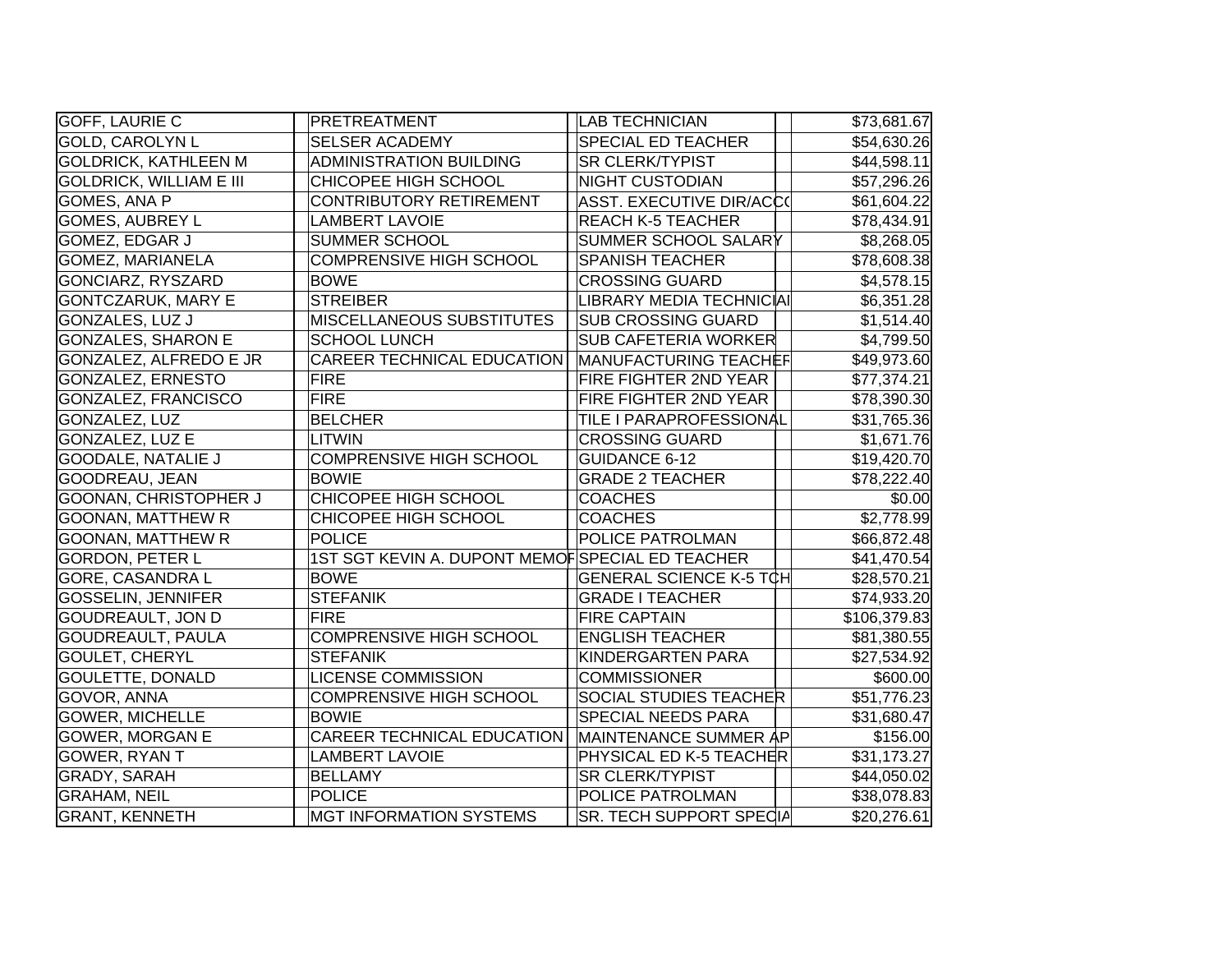| <b>GREEN, DEBORAH E</b>      | <b>BELLAMY</b>                                     | PHYSICAL ED TCHR 6-12         | \$82,259.97            |
|------------------------------|----------------------------------------------------|-------------------------------|------------------------|
| <b>GREENIA, DENISE</b>       | <b>BELCHER</b>                                     | SPECIAL ED INCLUSION TE/      | \$73,310.82            |
| <b>GREENSPAN, HOLLIS L</b>   | <b>COUNCIL ON AGING</b>                            | SOCIAL SERVICES COORDII       | \$17,512.65            |
| <b>GREGOIRE, CATHERINE G</b> | <b>MISCELLANEOUS SUBSTITUTES</b>                   | <b>SUBSTITUTE PARAPROFES!</b> | \$204.47               |
| <b>GREGOIRE, CECILE</b>      | <b>SCHOOL LUNCH</b>                                | <b>ELEMENTRY COOK</b>         | \$27,184.99            |
| <b>GREGOIRE, LYNN A</b>      | <b>SZETELA</b>                                     | SPECIAL NEEDS PARA            | \$26,070.93            |
| <b>GREGSON, SANDRA L</b>     | <b>CHICOPEE HIGH SCHOOL</b>                        | PHOTOGRAPHY TEACHER           | \$76,186.78            |
| <b>GREY, DONALD B</b>        | <b>FIRE</b>                                        | FIRE FIGHTER BADGE #1         | \$85,001.16            |
| <b>GRIFFIN, JOHN L</b>       | <b>BELLAMY</b>                                     | NIGHT CUSTODIAN               | \$41,235.58            |
| <b>GRIGNON, JULIE A</b>      | <b>BARRY</b>                                       | <b>SCHOOL NURSES</b>          | \$10,306.87            |
| <b>GRONDIN, LINDA A</b>      | <b>MISCELLANEOUS SUBSTITUTES</b>                   | <b>SUBSTITUTE PARAPROFES:</b> | \$48.00                |
| <b>GRZELAK, NANCY A</b>      | <b>BOWE</b>                                        | <b>OCCUPATIONAL THERAPIST</b> | \$74,004.25            |
| <b>GRZELAK, THOMAS</b>       | CAREER TECHNICAL EDUCATION                         | <b>INFORMATION TECH SERV</b>  | \$76,060.94            |
| <b>GUERIN, MICHAEL</b>       | <b>FIRE</b>                                        | FIRE LIEUTENANT               | \$95,269.17            |
| <b>GUERRERO, KASSANDRA</b>   | PARKS AND RECREATION                               | <b>HEAD LIFEGUARD</b>         | \$4,816.25             |
| <b>GUERTIN, ANN MARIE</b>    | <b>BARRY</b>                                       | OFFICE ASSISTANT              | \$21,109.62            |
| <b>GUERTIN, CHARLENE</b>     | FAIRVIEW VETERAN'S ELEMENTAR AUTISM TEACHER        |                               | \$73,451.57            |
| <b>GUERTIN, GREGORY D</b>    | CAREER TECHNICAL EDUCATION   MANUFACTURING TEACHEF |                               | \$65,994.77            |
| <b>GUILBAULT, GARY J</b>     | CAREER TECHNICAL EDUCATION                         | TECH/ENGINEERING 6-12 TE      | \$78,397.19            |
| <b>GUILBERT, DANIEL J</b>    | <b>SCHOOL MAINTENANCE</b>                          | <b>NIGHT CUSTODIAN</b>        | \$36,959.63            |
| <b>GUILBERT, DAVID</b>       | <b>DPW SANITATION</b>                              | <b>WASTE REDUCTION ENFOR</b>  | \$16,207.00            |
| <b>GUILMAIN, CHRISTINE M</b> | <b>BELLAMY</b>                                     | ELA 6-12 TEACHER              | \$62,885.37            |
| <b>GUILMAIN, CLAUDETTE</b>   | <b>BARRY</b>                                       | SPECIAL NEEDS PARA            | \$26,847.53            |
| <b>GUILMETTE, ARIANA N</b>   | <b>SCHOOL MAINTENANCE</b>                          | MAINTENANCE SUMMER AP         | \$2,940.00             |
| <b>GUILMETTE, LILLY P</b>    | <b>SCHOOL LUNCH</b>                                | CAFETERIA HELPER              | \$14,207.98            |
| <b>GUNNING, KATHLEEN E</b>   | <b>BARRY</b>                                       | <b>GRADE 2 TEACHER</b>        | \$73,029.33            |
| <b>GURA, DANIEL</b>          | <b>POLICE</b>                                      | SPECIAL POLICE OFFICER        | \$10,266.15            |
| <b>GUTIERREZ, JAMES</b>      | PARKS AND RECREATION                               | REFEREE 9/10                  | \$288.00               |
| GUYER, DEBRA J               | <b>SELSER ACADEMY</b>                              | <b>MATH TEACHER</b>           | \$80,073.21            |
| <b>GUZ, ANGELA M</b>         | <b>MISCELLANEOUS SUBSTITUTES</b>                   | <b>SUBSTITUTE PARAPROFES!</b> | \$3,409.00             |
| <b>GUZMAN, HEATHER P</b>     | <b>LITWIN</b>                                      | PHYS THERP ASST               | \$41,084.50            |
| <b>GUZMAN, NELSON</b>        | <b>DPW SANITATION</b>                              | MEO/LABORER                   | \$46,053.25            |
| HAAS, ASHLEY A               | <b>SCHOOL LUNCH</b>                                | <b>SUB CAFETERIA WORKER</b>   | \$16.50                |
| HAAS, MICHAEL R              | <b>BELLAMY</b>                                     | MUSIC 6-12 TEACHER            | \$75,142.80            |
| HAAS, NEVAEH I               | CAREER TECHNICAL EDUCATION                         | MAINTENANCE SUMMER AP         | \$336.00               |
| HAAS, SANDRA J               | <b>SCHOOL LUNCH</b>                                | <b>CAFETERIA HELPER</b>       | $\overline{39,364.03}$ |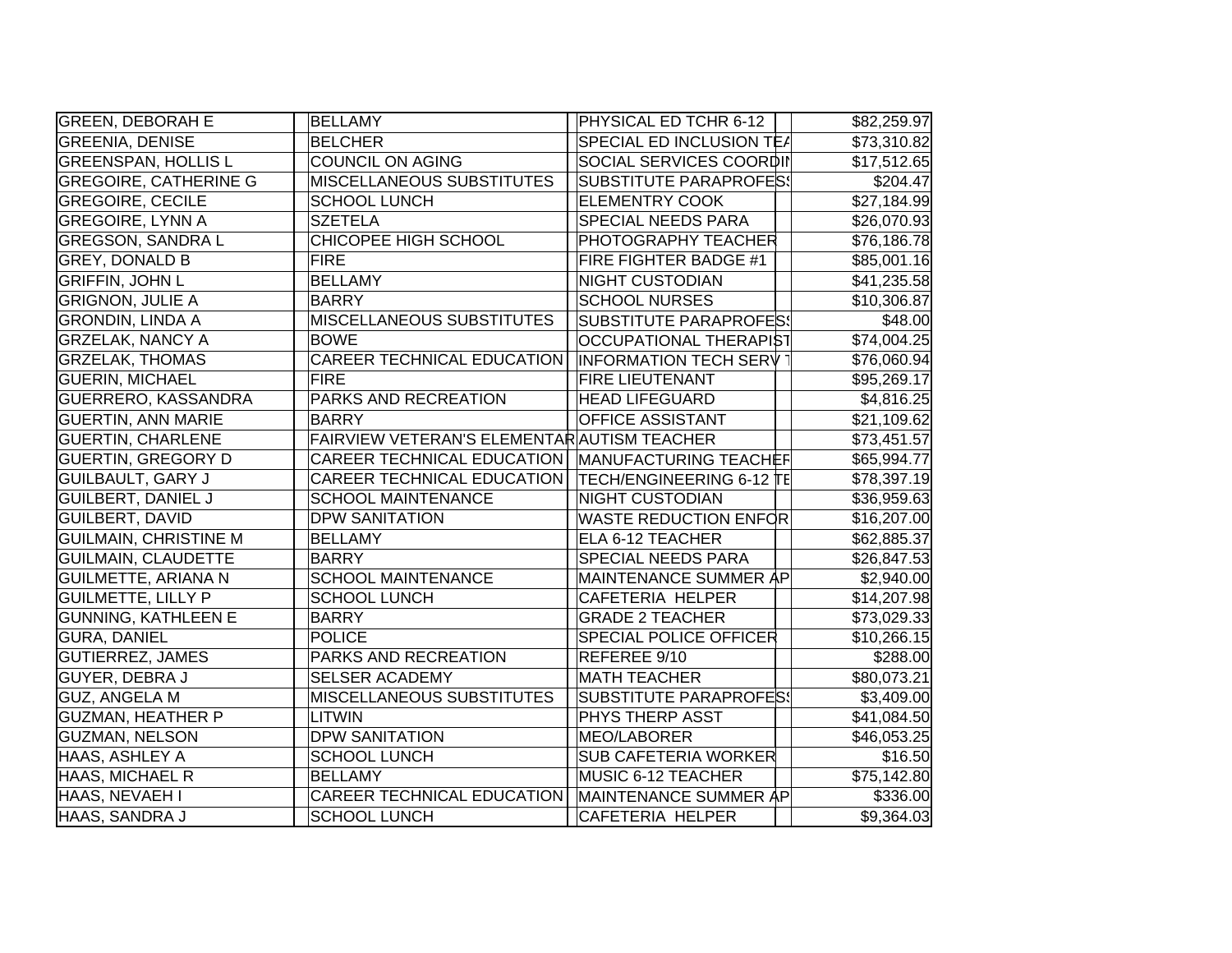| HABIB, JULIE                 | <b>SELSER ACADEMY</b>                           | <b>SPANISH TEACHER</b>          | \$73,116.85 |
|------------------------------|-------------------------------------------------|---------------------------------|-------------|
| HADEN, BRANDON A             | <b>FIRE</b>                                     | <b>FIRE FIGHTER 1ST YEAR</b>    | \$59,160.11 |
| HAIER, SR CECELIA C          | <b>ADMINISTRATION BUILDING</b>                  | <b>CONSULTANT</b>               | \$1,118.96  |
| HALE, CHESTER                | <b>BELCHER</b>                                  | <b>CROSSING GUARD</b>           | \$7,215.79  |
| HALL ADAMS, DONNA J          | <b>COMPRENSIVE HIGH SCHOOL</b>                  | <b>GUIDANCE 6-12</b>            | \$83,963.83 |
| HALL, DONNA A                | <b>SCHOOL LUNCH</b>                             | <b>CAFETERIA HELPER</b>         | \$20,662.03 |
| HALL, KRISTY J               | 1ST SGT KEVIN A. DUPONT MEMOFSPECIAL ED TEACHER |                                 | \$59,917.57 |
| HALLARAN, MEAGAN E           | MISCELLANEOUS SUBSTITUTES                       | <b>SUBSTITUTE PARAPROFES!</b>   | \$2,655.36  |
| HAMBLIN, ANNA M              | <b>CONTRIBUTORY RETIREMENT</b>                  | <b>RET BOARD EXECUTIVE DIF</b>  | \$86,311.29 |
| HAMEL, SHARON                | <b>BOWIE</b>                                    | <b>GRADE I TEACHER</b>          | \$78,222.39 |
| <b>HAMEL, THOMAS M</b>       | DPW WWTP                                        | <b>DPW PROJECT ADVISOR</b>      | \$28,073.00 |
| HAMELIN, KATRINA A           | <b>BELLAMY</b>                                  | <b>SCHOOL NURSES</b>            | \$70,396.21 |
| HAMELIN, TRACY L             | <b>SZETELA</b>                                  | SPECIAL NEEDS PARA              | \$28,175.45 |
| HAMM, FRANK R                | <b>FIRE</b>                                     | <b>GENERAL FOREMAN</b>          | \$60,876.40 |
| HAMMON, ANN M                | <b>BARRY</b>                                    | KINDERGARTEN TEACHER            | \$73,029.32 |
| HAMMON, MARK J               | <b>POLICE</b>                                   | POLICE PATROLMAN                | \$77,931.10 |
| HAMMON, SCOTT A              | <b>FIRE</b>                                     | FIRE FIGHTER 2ND YEAR           | \$67,593.71 |
| HANNA, ALISSA D              | <b>COMPRENSIVE HIGH SCHOOL</b>                  | <b>GENERAL SCIENCE 6-12 TCI</b> | \$75,647.21 |
| HANRAHAN, THOMAS K           | <b>ELECTRIC LIGHT</b>                           | <b>ELECTRIC LIGHT EMPLOYEI</b>  | \$61,598.92 |
| HARAZMUS, JENNIFER A         | DPW WWTP                                        | <b>DPW FINANCIAL ADMINISTR</b>  | \$66,982.95 |
| HARMS, MELISSA               | CHICOPEE HIGH SCHOOL                            | <b>GUIDANCE 6-12</b>            | \$89,024.24 |
| <b>HARPER, JAMES L III</b>   | CITY HALL MAINTENANCE                           | JR BUILDING CUSTODIAN           | \$45,449.61 |
| <b>HARRINGTON, JILLIAN S</b> | <b>LITWIN</b>                                   | <b>GRADE 3 TEACHER</b>          | \$19,308.42 |
| HARRINGTON, SANDRA           | <b>STEFANIK</b>                                 | <b>GRADE I TEACHER</b>          | \$75,383.60 |
| HARRINGTON, SHANNON          | <b>STREIBER</b>                                 | <b>GRADE 3 TEACHER</b>          | \$73,113.78 |
| HARRIS, APRIL A              | <b>POLICE</b>                                   | POLICE PATROLMAN                | \$73,744.22 |
| HARRIS, SUSAN                | <b>LITWIN</b>                                   | SPECIAL NEEDS PARA              | \$38,038.98 |
| HARRISON, TERESA A           | <b>SELSER ACADEMY</b>                           | <b>COMPUTER PARAPROFESS</b>     | \$18,709.79 |
| HARTBARGER, LINDA R          | <b>SCHOOL LUNCH</b>                             | <b>HIGH *&amp; MIDDLE COOK</b>  | \$39,067.75 |
| <b>HARTBARGER, RICHARD L</b> | <b>BOWIE</b>                                    | REGULAR ED PARAPROFËS           | \$30,868.16 |
| HART-BRETON, FAITH           | <b>STREIBER</b>                                 | <b>GRADE I TEACHER</b>          | \$73,113.78 |
| <b>HARTLING, MICHAEL G</b>   | COMPRENSIVE HIGH SCHOOL                         | NIGHT CUSTODIAN                 | \$47,203.56 |
| HARTMAN, DONNA L             | MISCELLANEOUS SUBSTITUTES                       | <b>SUBSTITUTE PARAPROFES!</b>   | \$7,196.08  |
| HASKELL, COLLETTE M          | MISCELLANEOUS SUBSTITUTES                       | <b>SUBSTITUTE NURSES</b>        | \$153.00    |
| HASTINGS, FRANCIS A          | <b>LAMBERT LAVOIE</b>                           | <b>SR BUILDING CUST/OTHER</b>   | \$53,774.64 |
| <b>HASTINGS, MICHAEL J</b>   | <b>DPW SANITATION</b>                           | LABORER                         | \$40,909.78 |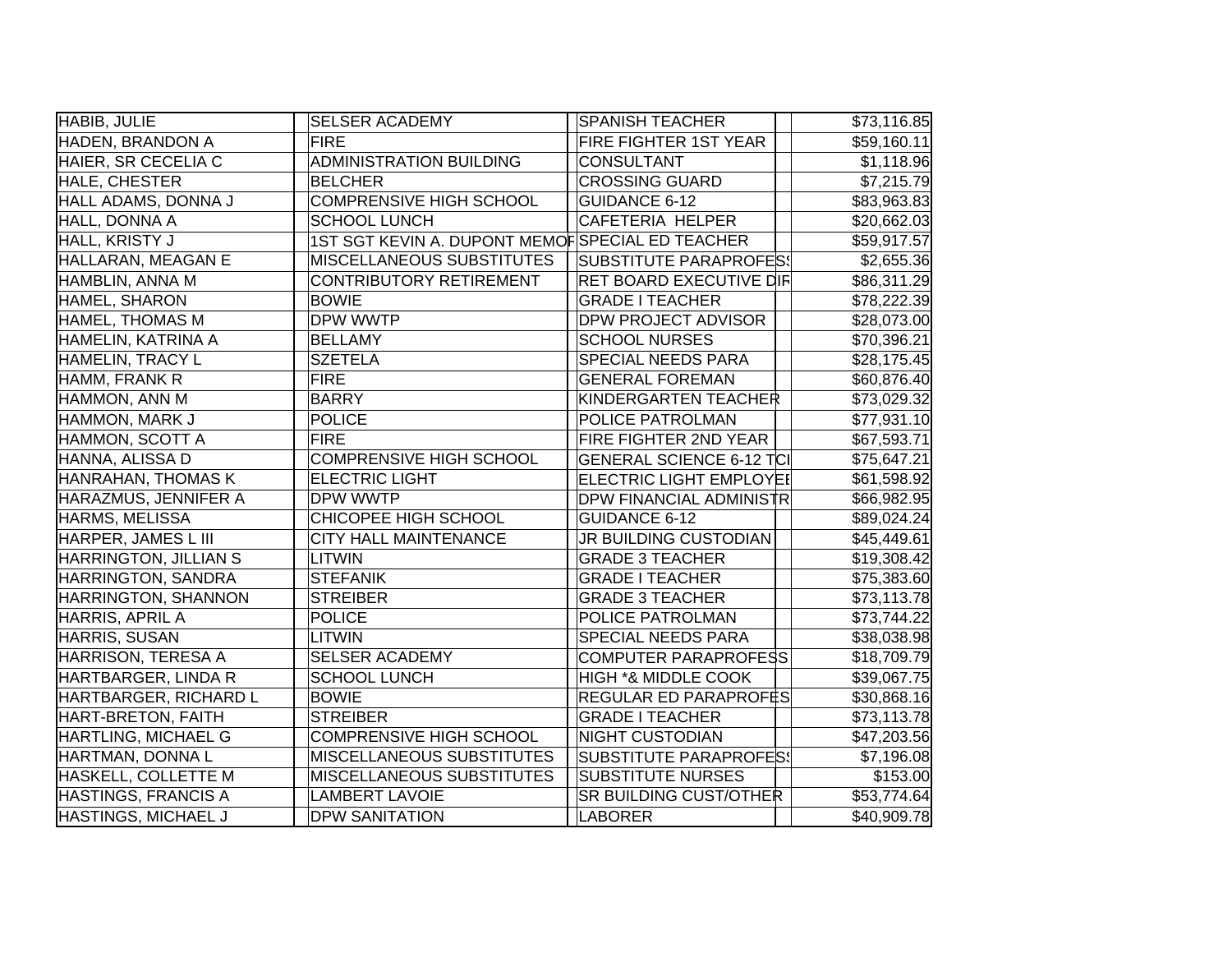| HASTINGS-BINEAULT, JO A        | <b>STEFANIK</b>                               | <b>KINDERGARTEN PARA</b>       | \$33,065.65  |
|--------------------------------|-----------------------------------------------|--------------------------------|--------------|
| HAUSCHILD, SUSAN               | 1ST SGT KEVIN A. DUPONT MEMOFTEAM CHAIRPERSON |                                | \$78,757.22  |
| HAWLEY, CLARISA                | <b>MISCELLANEOUS SUBSTITUTES</b>              | SUBSTITUTE PARAPROFES!         | \$5.70       |
| HAYDEN, DAVID J                | <b>DPW SANITATION</b>                         | MEO/LABORER                    | \$39,288.81  |
| HAYES, ELAINE S                | <b>COMPRENSIVE HIGH SCHOOL</b>                | <b>GUIDANCE 6-12</b>           | \$81,278.49  |
| HAYNES-HEADLEY, JOI            | <b>CONTRIBUTORY RETIREMENT</b>                | RETIREMENT ADM ASST            | \$24,771.58  |
| HAYWARD, NICOLE M              | CHICOPEE HIGH SCHOOL                          | SPECIAL NEEDS PARA             | \$7,400.05   |
| HEALEY, PATRICIA               | LITWIN                                        | <b>CROSSING GUARD</b>          | \$7,170.59   |
| <b>HEBERT, JACK N</b>          | PARKS AND RECREATION                          | ASST RECREATIONAL LEAD         | \$2,530.88   |
| <b>HEBERT, JESSICA H</b>       | <b>TREASURERS OFFICE</b>                      | <b>ASST CITY TREASURER</b>     | \$76,035.71  |
| <b>HEDGES, CHRISTINA A</b>     | <b>BELLAMY</b>                                | <b>SPECIAL NEEDS PARA</b>      | \$27,773.86  |
| <b>HEGARTY, KELSEY A</b>       | CHICOPEE HIGH SCHOOL                          | <b>PRESCHOOL TEACHER</b>       | \$49,874.38  |
| HEISLER, KENNETH C             | <b>SCHOOL MAINTENANCE</b>                     | MAINTENANCE SUMMER AP          | \$3,131.25   |
| <b>HELWIG, NANCY R</b>         | <b>STEFANIK</b>                               | <b>GRADE 5 TEACHER</b>         | \$77,934.60  |
| HENDRIX, AMANDA L              | <b>CITY CLERK</b>                             | PRINCIPAL CLERK                | \$39,958.20  |
| HENNESSEY, ANN M               | CHICOPEE HIGH SCHOOL                          | <b>SOCIAL STUDIES TEACHER</b>  | \$78,193.85  |
| HENNESSEY, COLLEEN T           | <b>ADMINISTRATION BUILDING</b>                | SPECIAL ED COORDINATOR         | \$97,924.56  |
| <b>HENNESSY, HEATHER A</b>     | CHICOPEE HIGH SCHOOL                          | <b>SOCIAL STUDIES TEACHER</b>  | \$73,029.32  |
| <b>HENNESSY, MARIA OWEN</b>    | <b>BELCHER</b>                                | <b>ELL K-5 TEACHER</b>         | \$1,190.83   |
| HENNESSY, ROBERT J             | <b>ADMINISTRATION BUILDING</b>                | <b>CONSULTANT RETIRED</b>      | \$3,500.00   |
| <b>HENRY, RICHARD A JR</b>     | POLICE                                        | <b>POLICE CAPTAINS</b>         | \$152,696.35 |
| HERNANDEZ, ALBERTO JR          | <b>COMPRENSIVE HIGH SCHOOL</b>                | <b>COACHES</b>                 | \$2,280.00   |
| HERNANDEZ, MADILYN A           | PARKS AND RECREATION                          | SCORE/KEEPER 9/10              | \$186.00     |
| HERNANDEZ-ORTIZ, WILSON J      | <b>STEFANIK</b>                               | <b>GRADE 5 TEACHER</b>         | \$49,428.36  |
| HEROUX, DAVID A                | <b>POLICE</b>                                 | POLICE SERGEANTS               | \$115,191.48 |
| HEROUX, JANET L                | ADMINISTRATION BUILDING                       | <b>SR CLERK/TYPIST</b>         | \$43,063.73  |
| HERRERA, MELISSA E             | 1ST SGT KEVIN A. DUPONT MEMOFELA 6-12 TEACHER |                                | \$59,610.68  |
| <b>HERVIEUX, MAYRA</b>         | 1ST SGT KEVIN A. DUPONT MEMOF AUTISM TEACHER  |                                | \$57,461.59  |
| HERZIG, SCOTT                  | <b>ELECTRIC LIGHT</b>                         | <b>ELECTRIC LIGHT EMPLOYEI</b> | \$77,355.84  |
| <b>HESSLING, BARBARA-ANN H</b> | LITWIN                                        | <b>MUSIC K-5 TEACHER</b>       | \$45,444.26  |
| HEVEY, DEBRA L                 | LITWIN                                        | NOON ATTEND/CROSS GUA          | \$1,382.37   |
| <b>HEVEY, KEITH S</b>          | <b>POLICE</b>                                 | POLICE PATROLMAN               | \$59,448.82  |
| <b>HEWS, SARAH A</b>           | <b>SZETELA</b>                                | <b>SPEECH THERAPIST</b>        | \$58,964.12  |
| <b>HIGGINS, MARK S</b>         | <b>POLICE</b>                                 | <b>SPECIAL POLICE OFFICER</b>  | \$1,451.52   |
| HILBIG, MARK C JR              | <b>SCHOOL MAINTENANCE</b>                     | MAINTENANCE SUMMER AP          | \$2,762.50   |
| HILL, DANIELLE M               | <b>ADMINISTRATION BUILDING</b>                | <b>DISTRICTWIDE CONTENT SI</b> | \$90,614.55  |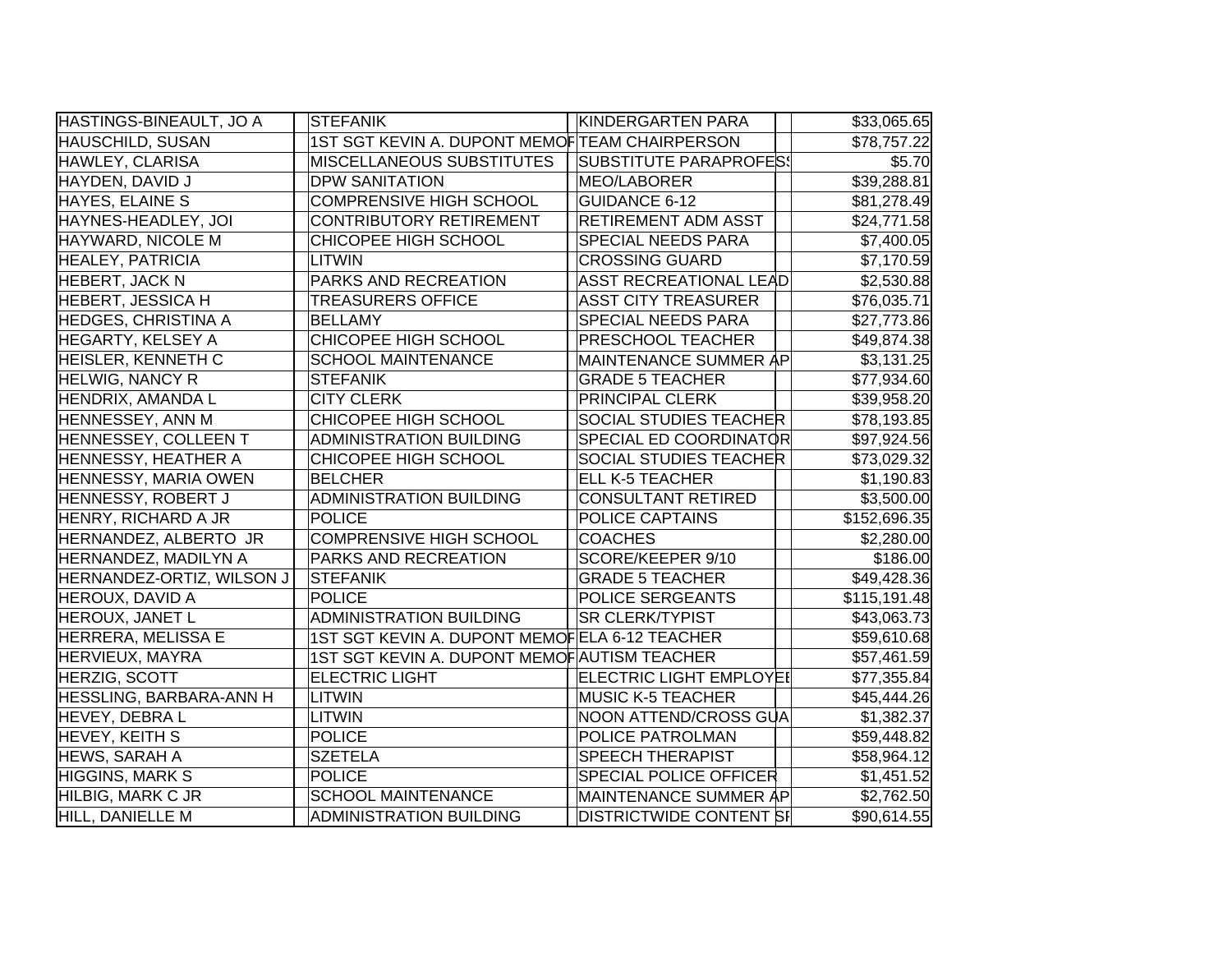| HILL, KAITLYN B                | CHICOPEE HIGH SCHOOL                              | <b>ATHLETIC TRAINER</b>        | \$47,884.61  |
|--------------------------------|---------------------------------------------------|--------------------------------|--------------|
| HILTON, JACOB D                | <b>FIRE</b>                                       | FIRE FIGHTER 1ST YEAR          | \$20,942.12  |
| HIMMELREICH, LANDON R          | <b>SCHOOL MAINTENANCE</b>                         | MAINTENANCE SUMMER ÅP          | \$2,450.00   |
| HITCHCOCK, EDWARD C            | <b>POLICE</b>                                     | POLICE SERGEANTS               | \$119,351.55 |
| HOAR, BRANDON W                | <b>SCHOOL MAINTENANCE</b>                         | <b>MAINTENANCE SUMMER AP</b>   | \$2,940.00   |
| HOAR, SARAH                    | ADMINISTRATION BUILDING                           | ADMIN ASST SUPERINTEND         | \$69,774.68  |
| <b>HODGMAN, AIMEE M</b>        | <b>STREIBER</b>                                   | <b>REGULAR ED PARAPROF</b> #S  | \$3,364.48   |
| HOFFMAN, JENNIFER              | FAIRVIEW VETERAN'S ELEMENTARESL K-5 TEACHER       |                                | \$73,634.54  |
| HOGAN, JOYCE B                 | <b>BOWIE</b>                                      | LIBRARY MEDIA TECHNICIAI       | \$38,483.57  |
| <b>HOGAN, MARY T</b>           | <b>BOWE</b>                                       | PHYSICAL ED K-5 TEACHER        | \$70,613.91  |
| <b>HOGAN, MICHELLE C</b>       | <b>SCHOOL LUNCH</b>                               | <b>SUB CAFETERIA WORKER</b>    | \$4,737.00   |
| <b>HOLLIS, WENDY G</b>         | <b>SELSER ACADEMY</b>                             | <b>SCHOOL NURSES</b>           | \$75,511.30  |
| <b>HOLMBERG, LUCY S</b>        | <b>BELCHER</b>                                    | <b>SPECIAL NEEDS PARA</b>      | \$30,172.74  |
| HOLMES, JENNIFER D             | <b>LAMBERT LAVOIE</b>                             | <b>SUB NOON ATTEND/CROSS</b>   | \$3,811.16   |
| HOLMES, LISA M                 | CHICOPEE HIGH SCHOOL                              | HEALTH/CONSUMER SCI TC         | \$56,407.46  |
| <b>HOLT, CATHERINE S</b>       | MISCELLANEOUS SUBSTITUTES                         | <b>SUBSTITUTE PARAPROFES!</b>  | \$10,140.18  |
| <b>HOLT, WILLIAM B JR</b>      | <b>LAMBERT LAVOIE</b>                             | <b>PRINCIPALS</b>              | \$98,674.16  |
| HOLZMAN, AMBER B               | <b>SCHOOL LUNCH</b>                               | <b>SUB CAFETERIA WORKER</b>    | \$1,853.50   |
| <b>HOOD-BURGESS, MICHAEL D</b> | <b>SCHOOL MAINTENANCE</b>                         | MAINTENANCE SUMMER AP          | \$2,137.50   |
| <b>HOOVER, JAMES A</b>         | 1ST SGT KEVIN A. DUPONT MEMOF MUSIC 6-12 TEACHER  |                                | \$19,328.75  |
| HORNIAK, JAMES M               | <b>SCHOOL MAINTENANCE</b>                         | CRAFTSMAN                      | \$61,685.29  |
| HOTTE, CARRIE L                | <b>LAMBERT LAVOIE</b>                             | <b>SUB NOON ATTEND/CROSS</b>   | \$3,443.10   |
| <b>HOUGHTON, KERRYANN M</b>    | <b>BELCHER</b>                                    | KINDERGARTEN PARA              | \$38,226.88  |
| <b>HOULE, MICHAEL N</b>        | CENTRAL MAINTENANCE GARAGE MOTOR EQUIPMENT REPAIF |                                | \$56,394.26  |
| HOULE-ADAMCZYK, JILL N         | <b>STEFANIK</b>                                   | <b>SPEECH THERAPIST</b>        | \$291.37     |
| HOULE-KUKAHIKO, DENISE M       | <b>COMPRENSIVE HIGH SCHOOL</b>                    | ∣MODERATE DISABILITIES ∏(      | \$78,802.79  |
| HOURIHAN, CHRISTOPHER J        | <b>BELLAMY</b>                                    | <b>NIGHT CUSTODIAN</b>         | \$12,922.05  |
| HOWARD, DARLENE                | MISCELLANEOUS SUBSTITUTES                         | <b>SUBSTITUTE PARAPROFES!</b>  | \$8.68       |
| HOWE, BARBARA                  | CHICOPEE HIGH SCHOOL                              | <b>NIGHT CUSTODIAN</b>         | \$46,132.49  |
| HOWE, DARLENE                  | <b>BOWIE</b>                                      | <b>SPECIAL NEEDS PARA</b>      | \$31,272.91  |
| <b>HOWE, DONALD A</b>          | <b>BARRY</b>                                      | <b>NIGHT CUSTODIAN</b>         | \$44,700.94  |
| HOWE, MEGHAN J                 | <b>LITWIN</b>                                     | <b>SPECIAL ED TEACHER</b>      | \$25,983.47  |
| <b>HOWES, ANTHONY M</b>        | PARKS AND RECREATION                              | <b>SOCCER REFS</b>             | \$1,355.00   |
| HOYE, CURTIS J                 | <b>ELECTRIC LIGHT</b>                             | <b>ELECTRIC LIGHT EMPLOYEI</b> | \$66,145.21  |
| HUARD, LAURIE J                | <b>BELCHER</b>                                    | KINDERGARTEN TEACHER           | \$76,377.51  |
| HUERTA, JOSEPH A               | <b>FIRE</b>                                       | <b>FIRE LIEUTENANT</b>         | \$78,453.60  |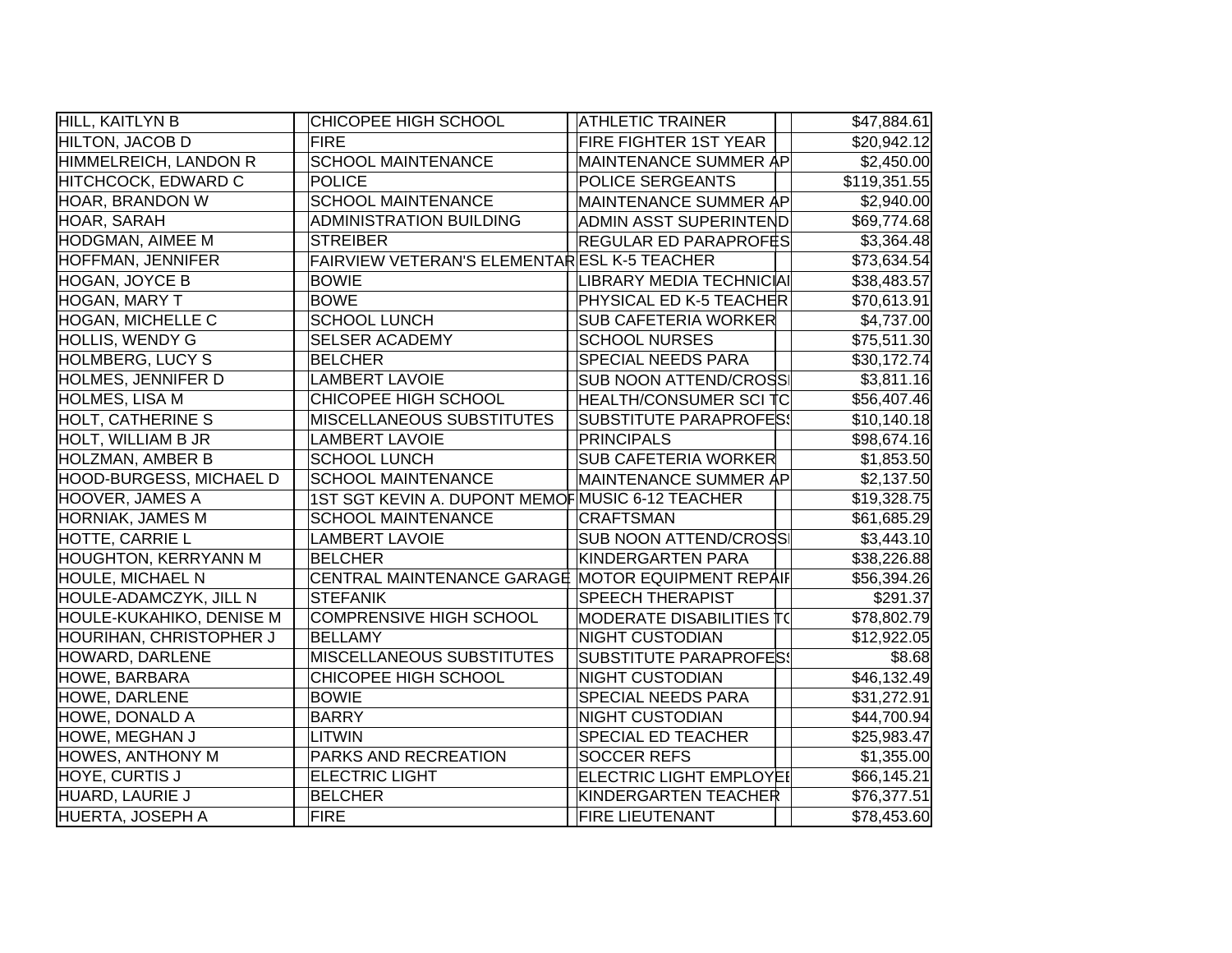| HUMASON, MARY P            | FAIRVIEW VETERAN'S ELEMENTAR SPECIAL ED TEACHER    |                                 | \$72,012.94  |
|----------------------------|----------------------------------------------------|---------------------------------|--------------|
| HUNTER, RHONDA K           | 1ST SGT KEVIN A. DUPONT MEMOFGUIDANCE 6-12         |                                 | \$77,174.02  |
| HUPFER, STEPHEN            | <b>POLICE</b>                                      | <b>SPECIAL POLICE OFFICER</b>   | \$366.52     |
| HURLEY, CARRIE             | <b>STEFANIK</b>                                    | <b>SPEECH THERAPIST</b>         | \$75,935.93  |
| HURLEY, KELLY J            | <b>SZETELA</b>                                     | <b>TEAM CHAIRPERSON</b>         | \$69,246.51  |
| <b>HURST, PATRICK J</b>    | <b>POLICE</b>                                      | POLICE SERGEANTS                | \$119,601.53 |
| <b>HUTCHINSON, MARCIA</b>  | <b>COUNCIL ON AGING</b>                            | <b>PROG/ASST. - CAFE MANAGI</b> | \$13,739.02  |
| HUYNH, BILLY               | PLANNING DEPT                                      | <b>INTERN</b>                   | \$7,682.00   |
| <b>IKPAH, JESSICA A</b>    | LITWIN                                             | <b>GRADE 4 TEACHER</b>          | \$72,421.98  |
| <b>INGRAHAM, ALLISON L</b> | CHICOPEE HIGH SCHOOL                               | MUSIC 6-12 TEACHER              | \$58,925.27  |
| <b>INGRAM JR, CARL L</b>   | <b>CAREER TECHNICAL EDUCATION</b>                  | VOCATIONAL COORDINATO           | \$98,971.87  |
| ISHAM, MARIO               | <b>DPW SANITATION</b>                              | MEO/LABORER                     | \$30,280.03  |
| <b>ITKIN, BARBARA L</b>    | CHICOPEE HIGH SCHOOL                               | <b>MATH TEACHER</b>             | \$68,193.23  |
| <b>IVES, ELLEN</b>         | <b>STREIBER</b>                                    | <b>CROSSING GUARD</b>           | \$5,820.86   |
| <b>IWANICKI, STANLEY</b>   | <b>CITY COLLECTORS</b>                             | <b>CITY COLLECTOR</b>           | \$65,371.04  |
| IZATT, DAVID J             | <b>POLICE</b>                                      | POLICE PATROLMAN                | \$60,550.32  |
| JABLONSKI, BENJAMIN        | PARKS AND RECREATION                               | DAY CAMP                        | \$3,241.56   |
| JACKOWSKI, ASHLEY E        | <b>BOWIE</b>                                       | <b>INSTRUMENTAL K-5 TEACHI</b>  | \$46,098.14  |
| JACKSON, LEON              | <b>DPW SANITATION</b>                              | MEO/LABORER                     | \$40,692.37  |
| JACKSON, MELISSA A         | <b>STEFANIK</b>                                    | <b>GRADE 4 TEACHER</b>          | \$67,213.15  |
| JACOBSON-DERAGON,          | LITWIN                                             | NOON ATTEND/CROSS GUA           | \$4,561.30   |
| JACQUES, BRENDA L          | <b>BOWIE</b>                                       | <b>GRADE 4 TEACHER</b>          | \$73,536.00  |
| JAFFREY, MASOOMA Z         | FAIRVIEW VETERAN'S ELEMENTAR REGULAR ED PARAPROFES |                                 | \$14,384.03  |
| JAMES, JOHN V              | <b>FIRE</b>                                        | <b>FIRE FIGHTER 2ND YEAR</b>    | \$74,084.38  |
| JARRY, JILL S              | <b>STREIBER</b>                                    | <b>REGULAR ED PARAPROFES</b>    | \$19,420.88  |
| JARVIS, JEFFREY D          | <b>COLLECTION SYSTEM</b>                           | <b>SPECIAL MEO</b>              | \$60,749.95  |
| JASAK, ASHLEE V            | <b>STREIBER</b>                                    | KINDERGARTEN TEACHER            | \$73,179.40  |
| <b>JASAK, CHARLES M</b>    | <b>COMPRENSIVE HIGH SCHOOL</b>                     | <b>ENGLISH TEACHER</b>          | \$73,458.52  |
| JEBB, JOHN C IV            | <b>FIRE</b>                                        | FIRE FIGHTER 2ND YEAR           | \$78,539.20  |
| JEBB, WILLIAM R            | <b>POLICE</b>                                      | POLICE CHIEF                    | \$161,329.50 |
| JENDRYSIK, JEFFREY C       | <b>BELLAMY</b>                                     | <b>DAY CUSTODIAN</b>            | \$49,580.62  |
| JEROME, BRIAN W            | <b>ELECTRIC LIGHT</b>                              | ELECTRIC LIGHT EMPLOYEI         | \$64,599.89  |
| JERONIMO, VICTOR M         | <b>POLICE</b>                                      | POLICE SERGEANTS                | \$108,326.65 |
| JERUSIK, PAUL E            | <b>FIRE</b>                                        | FIRE FIGHTER 2ND YEAR           | \$76,795.04  |
| JERUSIK, PETER N           | <b>FIRE</b>                                        | <b>FIRE CAPTAIN</b>             | \$110,506.36 |
| JETTE, DONNA M             | <b>BELLAMY</b>                                     | <b>SPECIAL NEEDS PARA</b>       | \$1,366.73   |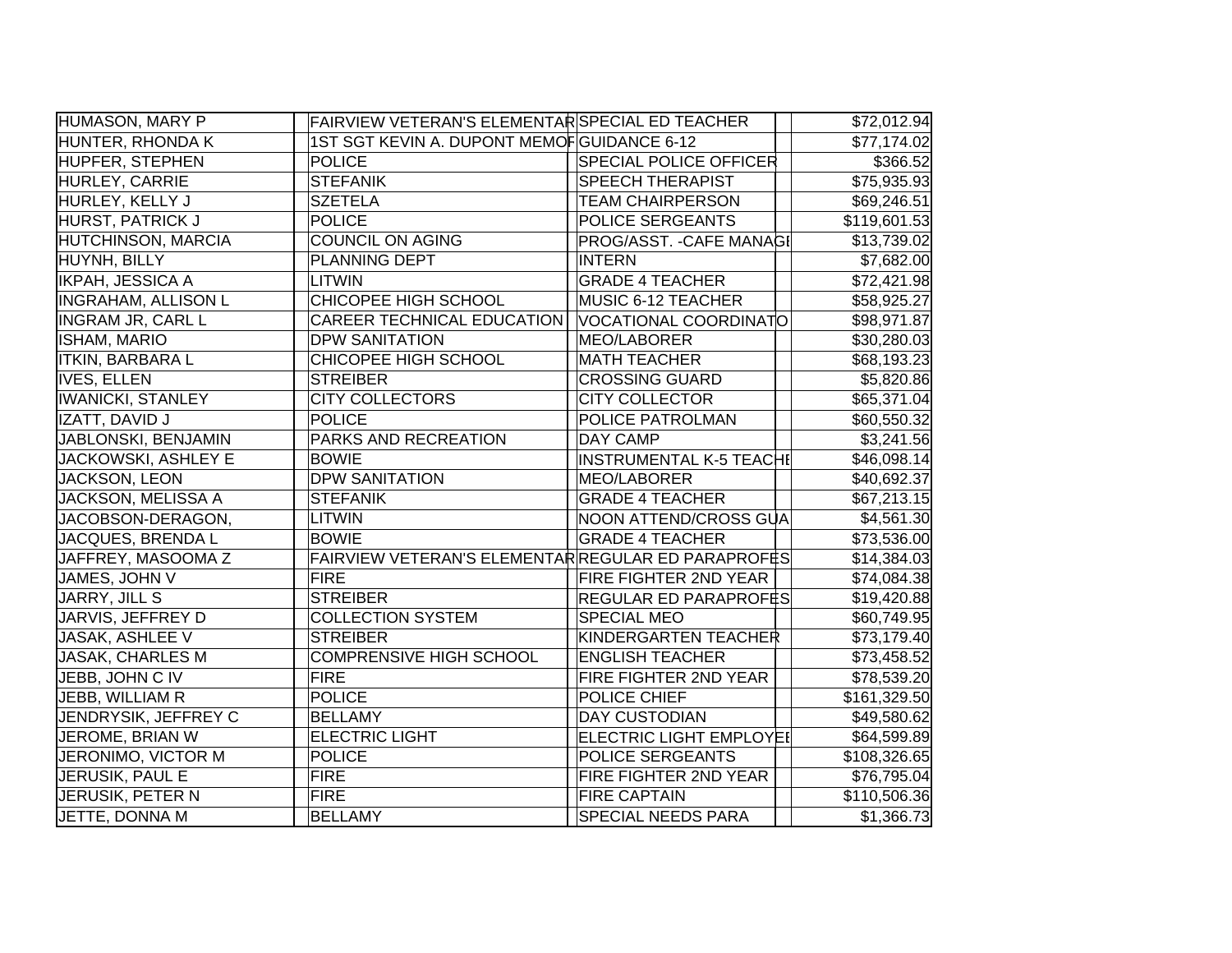| JEZ, JEANETTE           | <b>LICENSE COMMISSION</b>                     | <b>COMMISSIONER</b>            | \$600.00     |
|-------------------------|-----------------------------------------------|--------------------------------|--------------|
| JIMENEZ, AIMEE L        | <b>SZETELA</b>                                | REGULAR ED PARAPROFËS          | \$26,259.06  |
| JOANIDES, PETER G       | <b>COMBINED OVERFLOW</b>                      | <b>SPECIAL MEO</b>             | \$60,593.71  |
| JOAO, YEKATERINA        | 1ST SGT KEVIN A. DUPONT MEMOFELL 6-12 TEACHER |                                | \$37,587.11  |
| JODOIN, STEPHEN A       | <b>POLICE</b>                                 | <b>POLICE LIEUTENANTS</b>      | \$133,741.41 |
| JOHNSON, CHRISTINE M    | <b>BELLAMY</b>                                | <b>SCHOOL PSYCHOLOGIST</b>     | \$77,997.19  |
| JOHNSON, DARRELL        | SELSER ACADEMY                                | <b>GUIDANCE 6-12</b>           | \$76,309.33  |
| <b>JOHNSON, KAREN L</b> | 1ST SGT KEVIN A. DUPONT MEMOFART 6-12 TEACHER |                                | \$78,190.24  |
| JOHNSON, NICHOLE D      | MISCELLANEOUS SUBSTITUTES                     | <b>SUBSTITUTE NURSES</b>       | \$790.50     |
| JONES, JENNIFER S       | <b>MISCELLANEOUS SUBSTITUTES</b>              | <b>SUBSTITUTE PARAPROFES!</b>  | \$6,477.75   |
| JONES, SHERRY L         | <b>SCHOOL LUNCH</b>                           | <b>SR CLERK/TYPIST</b>         | \$13,020.21  |
| JONES, TARA B           | <b>MISCELLANEOUS SUBSTITUTES</b>              | <b>SUBSTITUTE NURSES</b>       | \$612.50     |
| JOPSON, LINDA M         | <b>BELCHER</b>                                | KINDERGARTEN PARA              | \$37,259.40  |
| JOSLYN, GLENN X         | <b>EMERGENCY MANAGEMENT</b>                   | <b>DIRECTOR OF EMERGENCY</b>   | \$13,698.76  |
| JOSLYN, NATHAN J        | <b>SCHOOL MAINTENANCE</b>                     | <b>CRAFTSMAN</b>               | \$66,288.83  |
| JOSLYN, ZACHARY G       | <b>ELECTRIC LIGHT</b>                         | <b>ELECTRIC LIGHT EMPLOYEI</b> | \$36,364.23  |
| JOYAL, ROLAND           | <b>ADMINISTRATION BUILDING</b>                | <b>ASST SUPER FOR PERSONI</b>  | \$125,888.16 |
| JOYCE, MEGAN J          | CHICOPEE HIGH SCHOOL                          | AFTER SCHOOL                   | \$1,068.66   |
| JULIANO, ANN E          | <b>SCHOOL LUNCH</b>                           | <b>HIGH *&amp; MIDDLE COOK</b> | \$37,216.47  |
| JUSINO, JOHNNY A        | <b>POLICE</b>                                 | POLICE PATROLMAN               | \$73,324.09  |
| JUSINO, JOHNNY A JR     | <b>POLICE</b>                                 | POLICE PATROLMAN               | \$65,841.28  |
| <b>KACZOR, PHILIP</b>   | PARKS AND RECREATION                          | LIFEGUARD                      | \$4,197.50   |
| <b>KAGAN, HARLEY J</b>  | <b>WATER</b>                                  | <b>WATER FOREMAN</b>           | \$66,600.48  |
| <b>KAGAN, HARLEY L</b>  | <b>COMPRENSIVE HIGH SCHOOL</b>                | <b>COACHES</b>                 | \$4,394.68   |
| KALAFARSKI, EDWARD M    | <b>LITWIN</b>                                 | <b>SUB CROSSING GUARD</b>      | \$9,120.26   |
| KALETINA, MARIYA A      | <b>BELLAMY</b>                                | <b>BI-LINGUAL PARAPROFESSI</b> | \$29,472.45  |
| KALISZ, ROBERT F        | <b>POLICE</b>                                 | POLICE PATROLMAN               | \$72,465.70  |
| KALTER, SARA B          | <b>STEFANIK</b>                               | <b>ELL K-5 TEACHER</b>         | \$41,891.75  |
| KANE, CAITLIN E         | FAIRVIEW VETERAN'S ELEMENTARGRADE 3 TEACHER   |                                | \$72,188.93  |
| KANIA, PAMELA           | <b>BELLAMY</b>                                | <b>SPECIAL ED TEACHER</b>      | \$79,922.42  |
| KAPINOS, PAUL M         | <b>WATER</b>                                  | <b>WATER STOREKEEPER</b>       | \$17,263.76  |
| KAPLAN, KELSEY J        | <b>BARRY</b>                                  | SPECIAL ED INCLUSION TEA       | \$45,762.37  |
| KARETA, JACLYN J        | CHICOPEE HIGH SCHOOL                          | <b>SR CLERK/TYPIST</b>         | \$21,746.29  |
| KARIM, SALWA M          | <b>BELCHER</b>                                | <b>BI-LINGUAL TUTOR</b>        | \$11,834.51  |
| <b>KARLIN, SAMUEL</b>   | <b>BELCHER</b>                                | <b>PRINCIPALS</b>              | \$107,097.67 |
| KAROL, JASON F          | <b>FIRE</b>                                   | <b>FIRE LIEUTENANT</b>         | \$74,114.26  |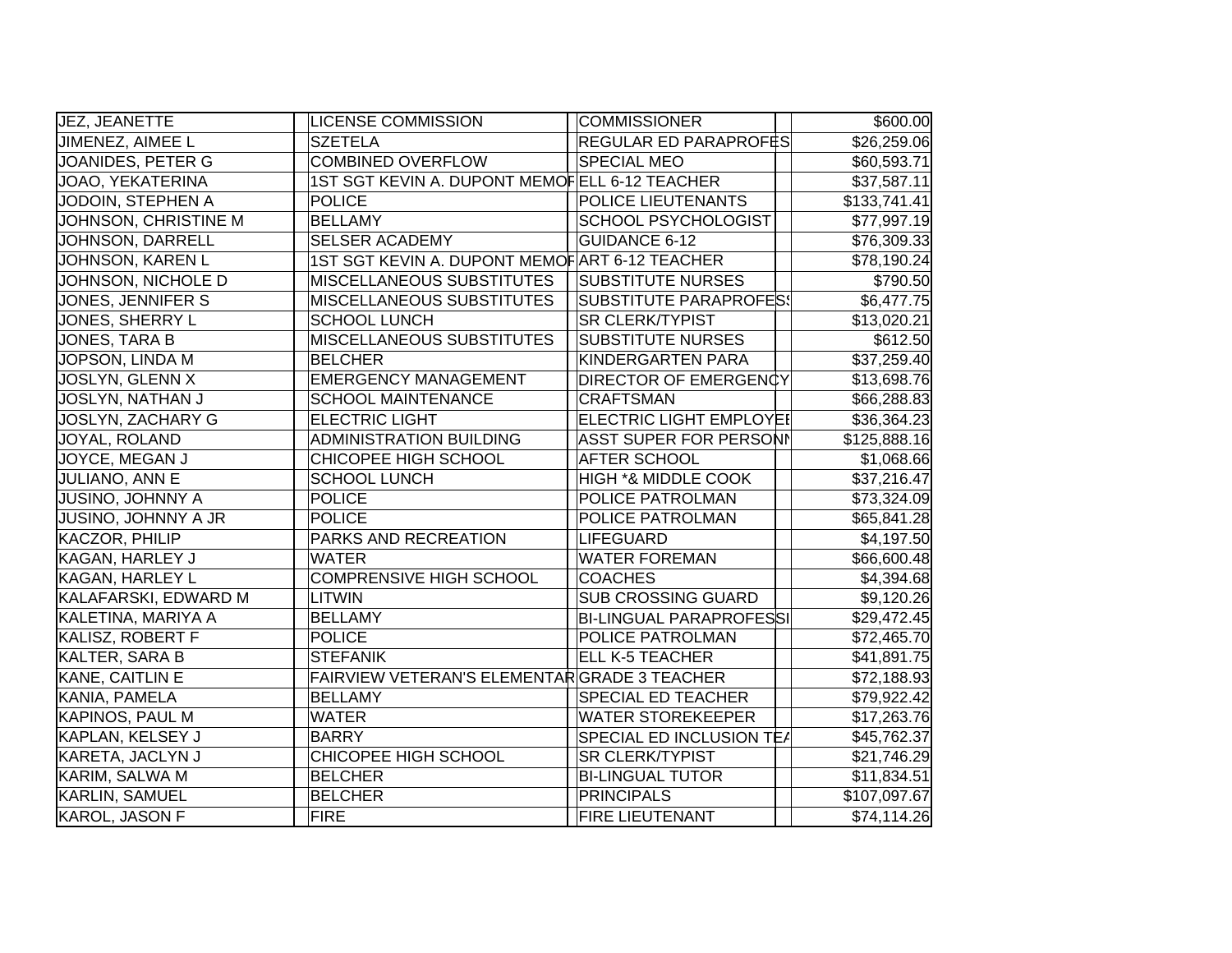| KARPARIS, MICHELLE          | PARKS AND RECREATION                             | <b>DAY CAMP</b>                 | \$3,245.00              |
|-----------------------------|--------------------------------------------------|---------------------------------|-------------------------|
| KARPARIS, MICHELLE A        | CHICOPEE HIGH SCHOOL                             | <b>ENGLISH TEACHER</b>          | \$50,281.38             |
| KASULINOUS, JOANN           | MISCELLANEOUS SUBSTITUTES                        | <b>SUBSTITUTE PARAPROFES!</b>   | \$17,383.73             |
| KATOPIS, JOANN P            | STEFANIK                                         | <b>GRADE 2 TEACHER</b>          | \$40,612.87             |
| <b>KAY, MATTHEW S</b>       | <b>SZETELA</b>                                   | <b>PRESCHOOL TEACHER</b>        | \$67,191.63             |
| KAZAKOS, LUCIA N            | CHICOPEE HIGH SCHOOL                             | <b>HEALTH/CONSUMER SCI TC</b>   | \$68,423.88             |
| KAZEROID, JILL Y            | <b>SCHOOL LUNCH</b>                              | CAFETERIA HELPER                | \$2,602.71              |
| <b>KEATING, BRIAN P</b>     | CHICOPEE HIGH SCHOOL                             | <b>NIGHT CUSTODIAN</b>          | $\overline{$46,603.68}$ |
| KEEFE, CASEY A              | COMPRENSIVE HIGH SCHOOL                          | <b>GUIDANCE 6-12</b>            | \$27,661.96             |
| <b>KEEFE, JACLYN M</b>      | 1ST SGT KEVIN A. DUPONT MEMOFSPECIAL ED TEACHER  |                                 | \$19,053.92             |
| <b>KEELEY, WENDY A</b>      | <b>ELECTRIC LIGHT</b>                            | <b>ELECTRIC LIGHT EMPLOYEI</b>  | \$61,269.91             |
| KEENE, LORING T JR.         | <b>BELLAMY</b>                                   | <b>CROSSING GUARD</b>           | \$4,338.00              |
| <b>KELE, CYNTHIA A</b>      | CHICOPEE HIGH SCHOOL                             | <b>SPECIAL ED TEACHER</b>       | \$74,504.91             |
| KELLEY, DEBRA A             | <b>BELLAMY</b>                                   | <b>GENERAL SCIENCE 6-12 TCI</b> | \$73,432.67             |
| <b>KELLY, APRIL E</b>       | <b>STREIBER</b>                                  | <b>SPEECH THERAPIST</b>         | \$67,503.88             |
| <b>KELLY, KATHRYN E</b>     | 1ST SGT KEVIN A. DUPONT MEMOFSPECIAL ED TEACHER  |                                 | \$79,173.01             |
| <b>KELLY, MARY BETH</b>     | <b>BARRY</b>                                     | KINDERGARTEN PARA               | \$30,749.24             |
| <b>KELLY, WILLIAM M</b>     | <b>POLICE</b>                                    | <b>POLICE PATROLMAN</b>         | \$82,042.34             |
| <b>KEMP, TRISHA M</b>       | CAREER TECHNICAL EDUCATION   PHOTOGRAPHY TEACHER |                                 | \$75,935.94             |
| <b>KEMPESTY, SARAH E</b>    | <b>BELLAMY</b>                                   | <b>ELA 6-12 TEACHER</b>         | \$78,452.25             |
| <b>KENDALL, ALFRED W</b>    | <b>REGISTRARS</b>                                | <b>BOARD OF REGISTRAR</b>       | \$1,000.00              |
| <b>KENDRA, ANNETTE D</b>    | 1ST SGT KEVIN A. DUPONT MEMOFSCHOOL NURSES       |                                 | \$77,794.95             |
| KENDRA, COLLIN Z            | <b>SCHOOL MAINTENANCE</b>                        | MAINTENANCE SUMMER AP           | \$1,668.00              |
| <b>KENNESON, LYNN A</b>     | <b>BARRY</b>                                     | <b>REGULAR ED PARAPROF</b> ‡S   | \$28,731.93             |
| <b>KENNEY, AMANDA D</b>     | <b>BOWE</b>                                      | REGULAR ED PARAPROFES           | \$25,773.79             |
| <b>KENNEY-BINEAU, ROBIN</b> | COMPRENSIVE HIGH SCHOOL                          | <b>GUIDANCE 6-12</b>            | \$81,278.50             |
| <b>KEOUGH, AMBER M</b>      | <b>BELLAMY</b>                                   | <b>SPECIAL NEEDS PARA</b>       | \$39,409.32             |
| <b>KERNER, MELISSA R</b>    | <b>COMPRENSIVE HIGH SCHOOL</b>                   | <b>GUIDANCE 6-12</b>            | \$25,987.81             |
| KERR, DAVID J               | <b>COMPRENSIVE HIGH SCHOOL</b>                   | <b>INSTRUMENTAL 6-12 TEACH</b>  | \$49,736.39             |
| <b>KEYES, ROBIN M</b>       | <b>SCHOOL LUNCH</b>                              | CAFETERIA HELPER                | \$8,966.58              |
| KHANNA, SITA                | <b>SELSER ACADEMY</b>                            | ELL 6-12 TEACHER                | \$77,226.03             |
| KICZEK, DEANA R             | <b>BELLAMY</b>                                   | ELA 6-12 TEACHER                | \$68,865.84             |
| KIDD, WILLIAM T             | COMPRENSIVE HIGH SCHOOL                          | <b>ENGLISH TEACHER</b>          | \$78,197.70             |
| KILMER, AMBER               | PARKS AND RECREATION                             | LIFEGUARD                       | \$3,611.25              |
| KINDNESS, SEANNA M          | <b>BELCHER</b>                                   | <b>GRADE 2 TEACHER</b>          | \$61,054.67             |
| KING, AMEENA M              | PARKS AND RECREATION                             | SCORE/KEEPER 9/10               | \$24.00                 |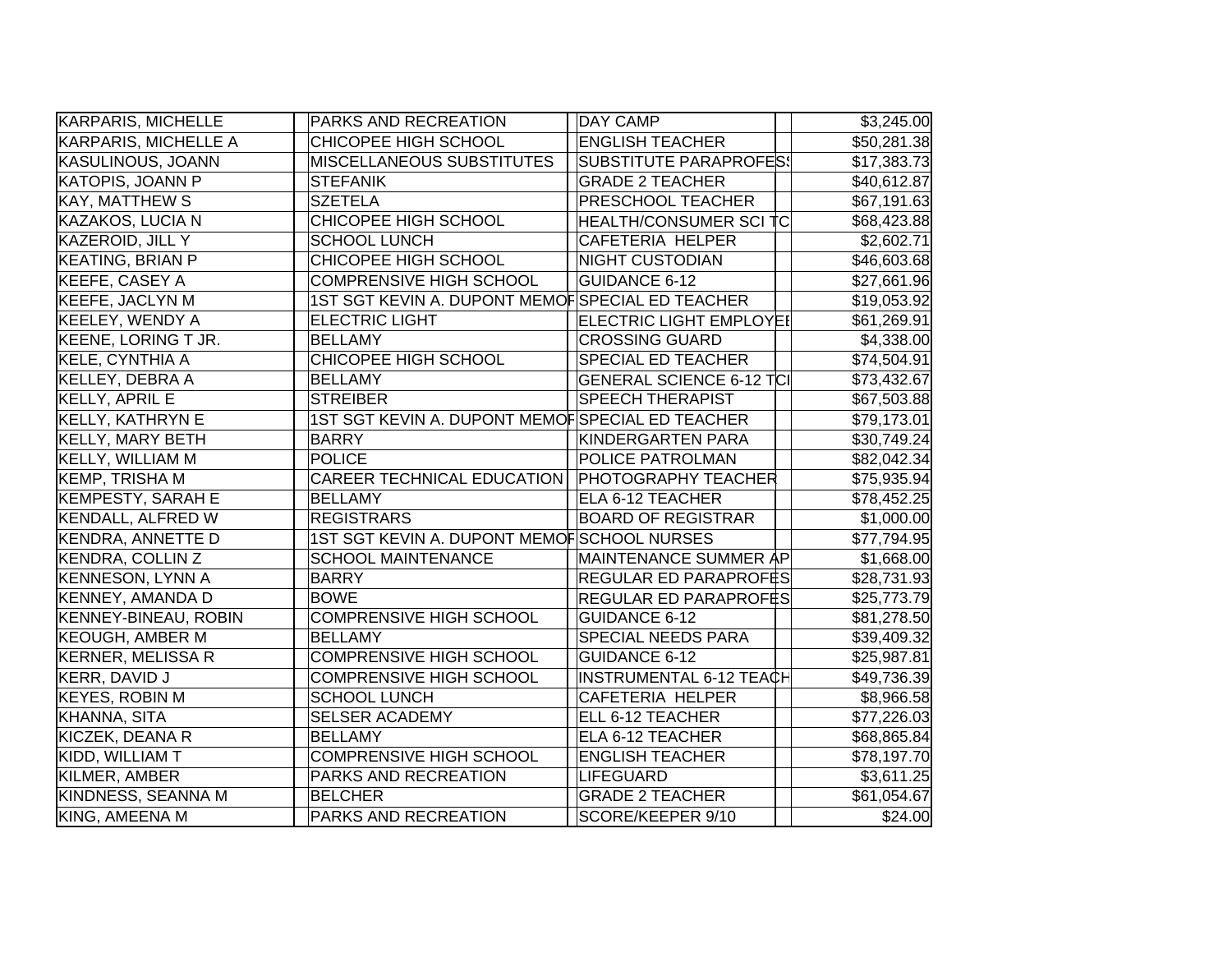| KING, CARRIE A           | LITWIN                                             | OCCUPATIONAL THERAPIST        | \$41,643.87  |
|--------------------------|----------------------------------------------------|-------------------------------|--------------|
| KING, CHRISTINE E        | <b>SELSER ACADEMY</b>                              | <b>ASSISTANT TEACHER</b>      | \$14,748.05  |
| KING, CODY               | PARKS AND RECREATION                               | <b>ASST RECREATIONAL LEAD</b> | \$1,887.00   |
| KING, ERIN K             | <b>COMPRENSIVE HIGH SCHOOL</b>                     | <b>SCHOOL NURSES</b>          | \$77,819.41  |
| KING, JOSHUA J           | <b>SCHOOL MAINTENANCE</b>                          | MAINTENANCE SUMMER AP         | \$2,756.25   |
| KING, LOUISE M           | <b>STEFANIK</b>                                    | REGULAR ED PARAPROFES         | \$27,922.59  |
| KING, PAMELA A           | <b>SCHOOL LUNCH</b>                                | <b>CAFETERIA HELPER</b>       | \$25,735.45  |
| KINNEY, LAURA A          | CHICOPEE HIGH SCHOOL                               | <b>GUIDANCE 6-12</b>          | \$77,170.15  |
| KIRBY, LISA              | <b>REGISTRARS</b>                                  | <b>ASST REGISTRAR</b>         | \$24,432.05  |
| KIRICHENKO, VERONIKA     | CHICOPEE HIGH SCHOOL                               | <b>MATH TEACHER</b>           | \$46,584.49  |
| KIRSCH, BARBARA M        | SUMMER SCHOOL                                      | SUMMER SCHOOL SALARY          | \$2,206.76   |
| KISIEL, MARK             | PARKS AND RECREATION                               | <b>UMPIRE</b>                 | \$0.00       |
| KISIEL, MATTHEW          | PARKS AND RECREATION                               | <b>HEAD LIFEGUARD</b>         | \$4,032.00   |
| <b>KLAUS, JOSEPH M</b>   | <b>SCHOOL MAINTENANCE</b>                          | MAINTENANCE SUMMER AP         | \$2,137.50   |
| <b>KLAUS, MICHAEL J</b>  | <b>POLICE</b>                                      | POLICE SERGEANTS              | \$141,473.34 |
| <b>KLAUS, STARLENE A</b> | MISCELLANEOUS SUBSTITUTES                          | <b>SUBSTITUTE PARAPROFES!</b> | \$7,408.43   |
| KNAPIK, JUDY ANN         | <b>ADMINISTRATION BUILDING</b>                     | <b>SR CLERK/TYPIST</b>        | \$42,554.32  |
| KNEEDLER, DARLENE K      | <b>SZETELA</b>                                     | <b>SPECIAL NEEDS PARA</b>     | \$28,656.21  |
| <b>KNEIP, SARAH L</b>    | 1ST SGT KEVIN A. DUPONT MEMOF SPEECH THERAPIST     |                               | \$54,078.17  |
| KOCH, PATRICIA M         | <b>LAMBERT LAVOIE</b>                              | REGULAR ED PARAPROFES         | \$31,683.18  |
| KOFIDIS, LAURIN M        | <b>BARRY</b>                                       | REGULAR ED PARAPROFES         | \$28,763.17  |
| KOKOSZKA, RICHARD        | <b>MUN GOLF COURSE</b>                             | <b>GOLF COURSE RANGER</b>     | \$6,701.50   |
| KOLEK, KIMBERLY A        | <b>COMPRENSIVE HIGH SCHOOL</b>                     | <b>ASSISTANT TEACHER</b>      | \$40,681.18  |
| KOOHARIAN, MARGARET K    | <b>COMPRENSIVE HIGH SCHOOL</b>                     | <b>GUIDANCE 6-12</b>          | \$33,996.43  |
| KOPIE, MADISON M         | CHICOPEE HIGH SCHOOL                               | SPECIAL ED TEACHER            | \$22,305.57  |
| KORCHAK, JEREMY M        | 1ST SGT KEVIN A. DUPONT MEMOFSPECIAL NEEDS PARA    |                               | \$23,295.25  |
| KORNILIEFF, LORRI O      | COUNCIL ON AGING                                   | PROG/ASST. - CAFE MANAGI      | \$12,203.61  |
| KOS, ANN ELIZABETH       | <b>ADMINISTRATION BUILDING</b>                     | SP ED PARA XTRA DUTY AD       | \$40,537.65  |
| KOS, RICHARD J           | <b>MAYOR OFFICE</b>                                | <b>MAYOR</b>                  | \$85,100.46  |
| KOSINSKI, SHANA C        | <b>BOWE</b>                                        | <b>ELL K-5 TEACHER</b>        | \$31,055.58  |
| KOSINSKI, SOPHIE         | <b>CITY COLLECTORS</b>                             | <b>ASST CITY COLLECTOR</b>    | \$53,210.61  |
| KOSIOREK, MARK A         | <b>FIRE</b>                                        | FIRE FIGHTER 2ND YEAR         | \$83,463.26  |
| KOSKE, LINDA D           | <b>LIBRARY</b>                                     | <b>ADMIN MANAGER</b>          | \$29,076.68  |
| KOSTOPOLUS, BRIAN D      | <b>DPW SANITATION</b>                              | <b>LABORER</b>                | \$41,746.56  |
| KOTOWSKI, MATTHEW J      | <b>POLICE</b>                                      | POLICE PATROLMAN              | \$86,636.94  |
| KOWALIK, TERESA M        | FAIRVIEW VETERAN'S ELEMENTAR REGULAR ED PARAPROFES |                               | \$500.00     |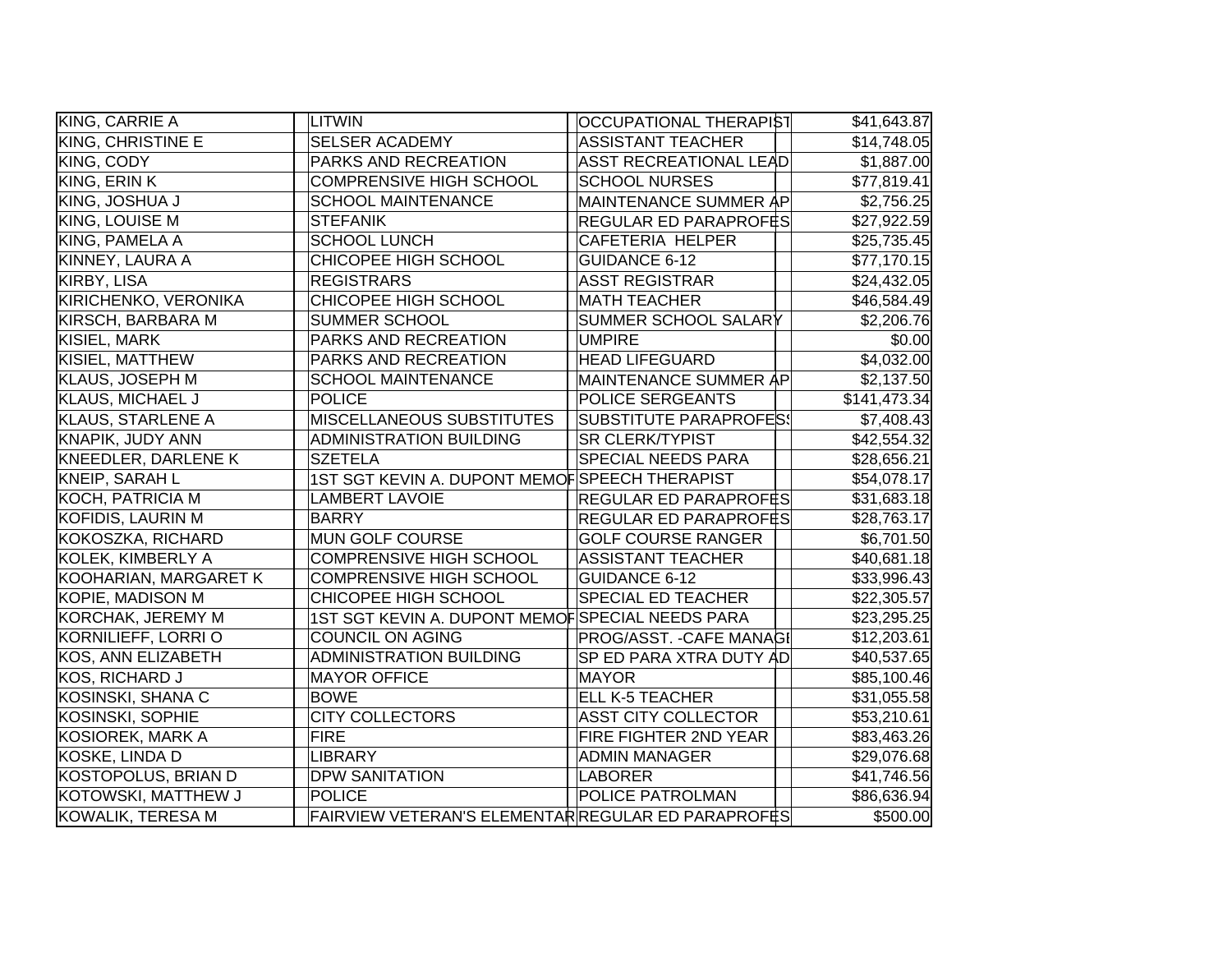| KOWALSKI, SARAH A            | CHICOPEE HIGH SCHOOL                             | <b>CHINESE TEACHER</b>              | \$72,691.68  |
|------------------------------|--------------------------------------------------|-------------------------------------|--------------|
| KOZIKOWSKI, EUGENE H         | PARKS AND RECREATION                             | <b>TEMP LABORER</b>                 | \$6,411.00   |
| KOZIKOWSKI, JOHN             | <b>ADMINISTRATION BUILDING</b>                   | <b>CONSULTANT RETIRED</b>           | \$13,200.00  |
| KOZIKOWSKI, SHAWN K          | <b>COMPRENSIVE HIGH SCHOOL</b>                   | <b>SOCIAL STUDIES TEACHER</b>       | \$61,534.04  |
| KOZLOWSKI, JOSEPH            | <b>POLICE</b>                                    | POLICE PATROLMAN                    | \$84,861.08  |
| <b>KRAFTCHICK, WALTER A</b>  | MISCELLANEOUS SUBSTITUTES                        | <b>SUB CROSSING GUARD</b>           | \$8,948.59   |
| <b>KRAMPITS, FREDERICK T</b> | <b>CITY COUNCIL</b>                              | <b>CITY COUNCILOR</b>               | \$12,400.00  |
| <b>KRAWCZYK, KARL</b>        | CAREER TECHNICAL EDUCATION                       | <b>HOSPITALITY &amp; TOURISM T(</b> | \$76,266.05  |
| <b>KREIDEMAKER, TOREY J</b>  | FAIRVIEW VETERAN'S ELEMENTARKINDERGARTEN TEACHER |                                     | \$56,382.47  |
| <b>KROK, LAUREN M</b>        | <b>STREIBER</b>                                  | LITERACY SPECIALIST K-12            | \$73,107.02  |
| <b>KROKOV, RHODA ANN</b>     | <b>ADMINISTRATION BUILDING</b>                   | <b>SR CLERK/TYPIST</b>              | \$42,554.40  |
| KROKOV, SARA A               | <b>BARRY</b>                                     | <b>GRADE 5 TEACHER</b>              | \$73,592.33  |
| <b>KROL, JONATHAN S</b>      | <b>DPW PARKS</b>                                 | <b>GROUNDS MAINTENANCE M</b>        | \$43,372.80  |
| <b>KRONENBERG, KAREN S</b>   | CHICOPEE HIGH SCHOOL                             | ART 6-12 TEACHER                    | \$64,949.80  |
| <b>KRUSER, CAROL</b>         | CHICOPEE HIGH SCHOOL                             | PRINCIPALS                          | \$111,760.03 |
| <b>KUCINSKI, DANUTA</b>      | FAIRVIEW VETERAN'S ELEMENTARGRADE 3 TEACHER      |                                     | \$76,189.32  |
| KUENZEL, CHRISTOPHER         | <b>POLICE</b>                                    | POLICE PATROLMAN                    | \$84,776.69  |
| KUKLA-ELMER, BONNIE M        | <b>SCHOOL LUNCH</b>                              | <b>CAFETERIA HELPER</b>             | \$10,068.95  |
| KULIG, ANTHONY P             | <b>FIRE</b>                                      | FIRE FIGHTER 1ST YEAR               | \$56,782.22  |
| KULIG, STANLEY W             | <b>DPW ADMINISTRATION</b>                        | <b>DPW PROJECT ADVISOR</b>          | \$44,220.00  |
| KULIG, WILLIAM S             | <b>COMPRENSIVE HIGH SCHOOL</b>                   | <b>PHYSICS TEACHER</b>              | \$59,753.47  |
| KUPIEC, ROBERT W             | <b>COUNCIL ON AGING</b>                          | <b>TRANSPORTATION CLERK</b>         | \$21,362.98  |
| KURDZIEL, CAROL L            | FAIRVIEW VETERAN'S ELEMENTAR SCHOOL PSYCHOLOGIST |                                     | \$77,997.19  |
| KURPASKA, KATELYN M          | <b>SUMMER SCHOOL</b>                             | <b>CONSULTANT</b>                   | \$1,801.60   |
| KURPASKA, SUSAN M            | <b>SUMMER SCHOOL</b>                             | <b>CONSULTANT</b>                   | \$2,167.55   |
| KUSIAK, ELAINE               | <b>ADMINISTRATION BUILDING</b>                   | <b>SCHOOL NURSES</b>                | \$23,019.75  |
| KUZNETSOV, OLGA              | <b>SZETELA</b>                                   | <b>SPECIAL NEEDS PARA</b>           | \$14,616.22  |
| LABAY, GERIM                 | <b>LAMBERT LAVOIE</b>                            | <b>READING K-5 TEACHER</b>          | \$73,022.56  |
| LABIER, SARENA N             | <b>CAREER TECHNICAL EDUCATION</b>                | MAINTENANCE SUMMER AP               | \$48.00      |
| LABONTE, CHRISTOPHER G       | <b>ELECTRIC LIGHT</b>                            | <b>ELECTRIC LIGHT EMPLOYEI</b>      | \$94,395.08  |
| LABONTE, DARLENE C           | <b>STREIBER</b>                                  | <b>SR CLERK/TYPIST</b>              | \$43,125.42  |
| LABONTE, JOSEPH Y            | <b>FIRE</b>                                      | <b>FIRE LIEUTENANT</b>              | \$92,095.29  |
| LABONTE, TIMOTHY             | <b>WATER</b>                                     | <b>HEAVY MOTOR EQUIP OPEF</b>       | \$57,672.69  |
| LABRADOR, VANESSA E          | <b>STEFANIK</b>                                  | <b>SUB NOON ATTEND/CROSS</b>        | \$5,300.35   |
| LABRIE, GARY R               | <b>CITY COUNCIL</b>                              | <b>CITY COUNCILOR</b>               | \$12,225.00  |
| LABRIE, KENNETH R            | <b>ELECTRIC LIGHT</b>                            | ELECTRIC LIGHT EMPLOYEI             | \$78,497.05  |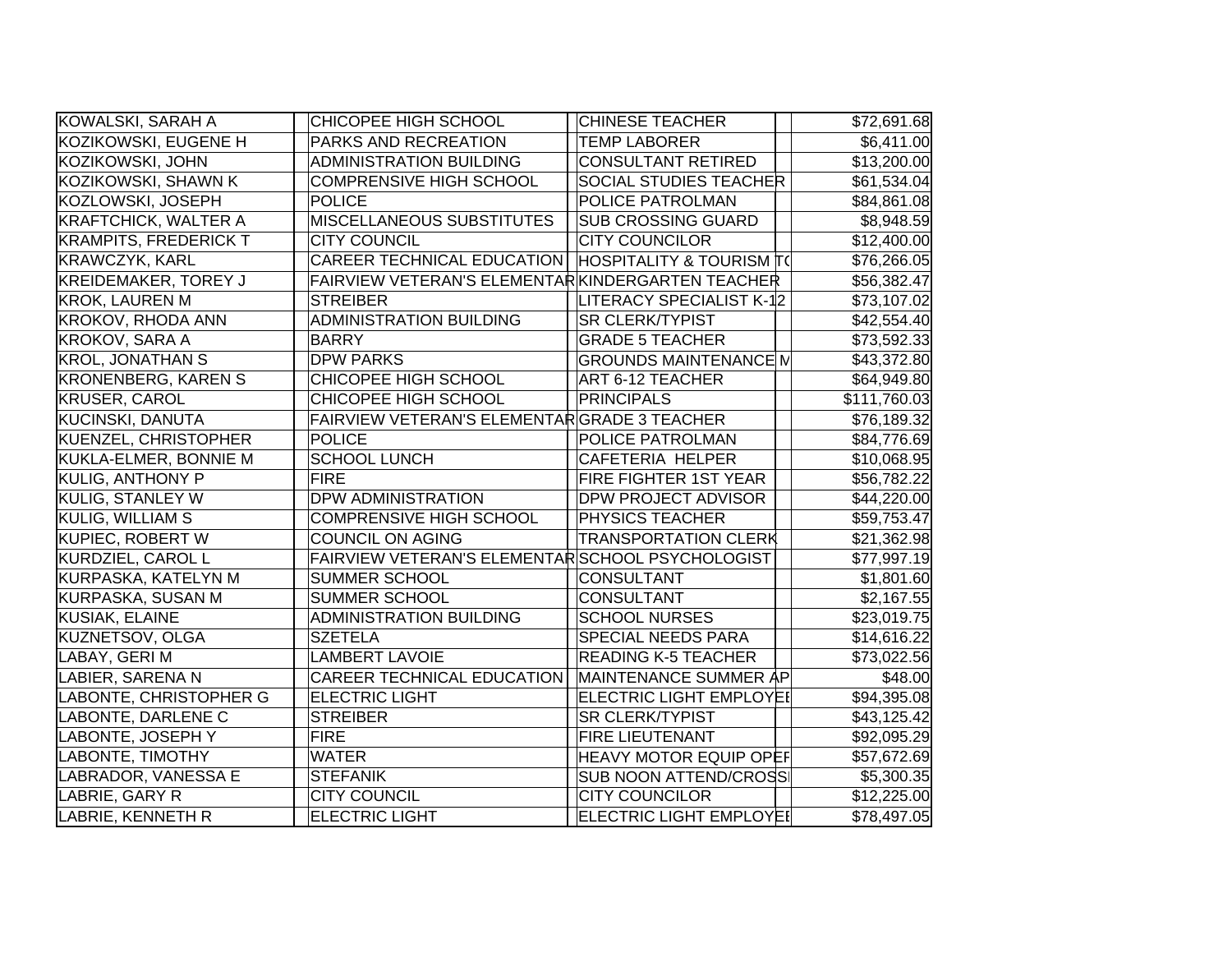| LABRIE, MICHAEL R          | <b>COMPRENSIVE HIGH SCHOOL</b>              | <b>COACHES</b>                 | $\overline{$}4,144.00$ |
|----------------------------|---------------------------------------------|--------------------------------|------------------------|
| LABRIE, SCOTT D            | <b>FIRE</b>                                 | FIRE FIGHTER 2ND YEAR          | \$85,544.05            |
| LACAPRUCIA, ANTOINETTE J   | <b>SCHOOL MAINTENANCE</b>                   | MAINTENANCE SUMMER AP          | \$2,537.50             |
| LACAPRUCIA, GABRIELLA S    | <b>SCHOOL MAINTENANCE</b>                   | MAINTENANCE SUMMER AP          | \$2,712.50             |
| LACAPRUCIA, THOMAS R       | <b>STREIBER</b>                             | <b>SR BUILDING CUST/OTHER</b>  | \$52,353.59            |
| LACAS, DONNA L             | <b>BELCHER</b>                              | <b>SUBSTITUTE PARAPROFES!</b>  | \$5,865.89             |
| LACASSE, MATTHIEU J        | <b>BELLAMY</b>                              | <b>NIGHT CUSTODIAN</b>         | \$52,472.27            |
| <b>LACASSE, NICHOLAS E</b> | <b>FIRE</b>                                 | <b>FIRE LIEUTENANT</b>         | \$80,690.22            |
| LACHARITE, GRACE N         | <b>SZETELA</b>                              | SPECIAL NEEDS PARA             | \$20,050.40            |
| LACHOWETZ, MARK A          | <b>COMPRENSIVE HIGH SCHOOL</b>              | <b>NIGHT CUSTODIAN</b>         | \$57,821.11            |
| LACOSTE, DAVID             | <b>FLOOD CONTROL</b>                        | <b>MOTOR EQUIPMENT REPAIF</b>  | \$56,889.97            |
| LACOSTE, KELLY             | <b>STREIBER</b>                             | <b>GRADE 5 TEACHER</b>         | \$73,029.34            |
| LACOSTE, LYNN A            | <b>BOWIE</b>                                | <b>CROSSING GUARD</b>          | \$3,192.74             |
| LACROIX, JENNIFER L        | <b>STREIBER</b>                             | <b>GRADE I TEACHER</b>         | \$19,308.42            |
| LADUE, HOPE                | CHICOPEE HIGH SCHOOL                        | <b>ENGLISH TEACHER</b>         | \$77,209.61            |
| LADUE, LISA C              | <b>STEFANIK</b>                             | <b>GRADE 5 TEACHER</b>         | \$76,370.61            |
| LADUKE, CATHRYN A          | <b>BELCHER</b>                              | <b>ELL K-5 TEACHER</b>         | \$75,649.52            |
| LAFLAMME, ERIC J           | <b>POLICE</b>                               | POLICE PATROLMAN               | \$72,724.80            |
| LAFLAMME, FRANK N          | <b>CITY COUNCIL</b>                         | <b>CITY COUNCILOR</b>          | \$12,225.00            |
| LAFLAMME, JAMES            | <b>POLICE</b>                               | <b>POLICE PATROLMAN</b>        | \$65,588.38            |
| LAFLAMME, KEVIN M          | <b>LIBRARY</b>                              | <b>PART TIME CLERK</b>         | \$15,431.78            |
| LAFLAMME, MARIE L          | <b>STEFANIK</b>                             | <b>CROSSING GUARD</b>          | \$1,989.13             |
| LAFLAMME, MARIE T          | <b>CONTRIBUTORY RETIREMENT</b>              | <b>RETIREMENT BOARD TREA!</b>  | \$1,500.00             |
| LAFLAMME, MARIE T          | <b>TREASURERS OFFICE</b>                    | <b>CITY TREASURER</b>          | \$74,960.88            |
| LAFLAMME, SUZANNE M        | <b>ADMINISTRATION BUILDING</b>              | <b>SEC ASST SUPER INST/ACC</b> | \$61,015.19            |
| LAFLEUR, MELISSA           | CAREER TECHNICAL EDUCATION                  | <b>CONSULTANT</b>              | \$20,173.14            |
| LAFLEUR, PAUL R            | <b>FIRE</b>                                 | <b>FIRE LIEUTENANT</b>         | \$42,168.96            |
| LAFLEUR, REBECCA L         | <b>BOWE</b>                                 | TITLE I TEACHER                | \$74,099.04            |
| LAFOND, MICHELLE N         | CHICOPEE HIGH SCHOOL                        | PHYSICAL ED TCHR 6-12          | \$23,001.71            |
| LAFONTAINE, JESSICA L      | <b>LAMBERT LAVOIE</b>                       | <b>SUB NOON ATTEND/CROSS</b>   | \$5,470.66             |
| LAING, JEFFREY A           | CAREER TECHNICAL EDUCATION                  | TECH/ENGINEERING 6-12 TE       | \$76,060.97            |
| LAK, ALEXANDER             | <b>COMPRENSIVE HIGH SCHOOL</b>              | <b>MATH TEACHER</b>            | \$78,059.25            |
| LAK, CAITLEN N             | <b>STREIBER</b>                             | <b>OFFICE ASSISTANT</b>        | \$22,484.58            |
| LALIBERTE, BECKY L         | <b>LITWIN</b>                               | <b>GRADE 3 TEACHER</b>         | \$73,107.01            |
| LALONDE, MICHAEL R         | <b>DPW SANITATION</b>                       | MEO/LABORER                    | \$43,407.98            |
| LAMARRE, PAULA M           | FAIRVIEW VETERAN'S ELEMENTARGRADE 2 TEACHER |                                | \$76,048.93            |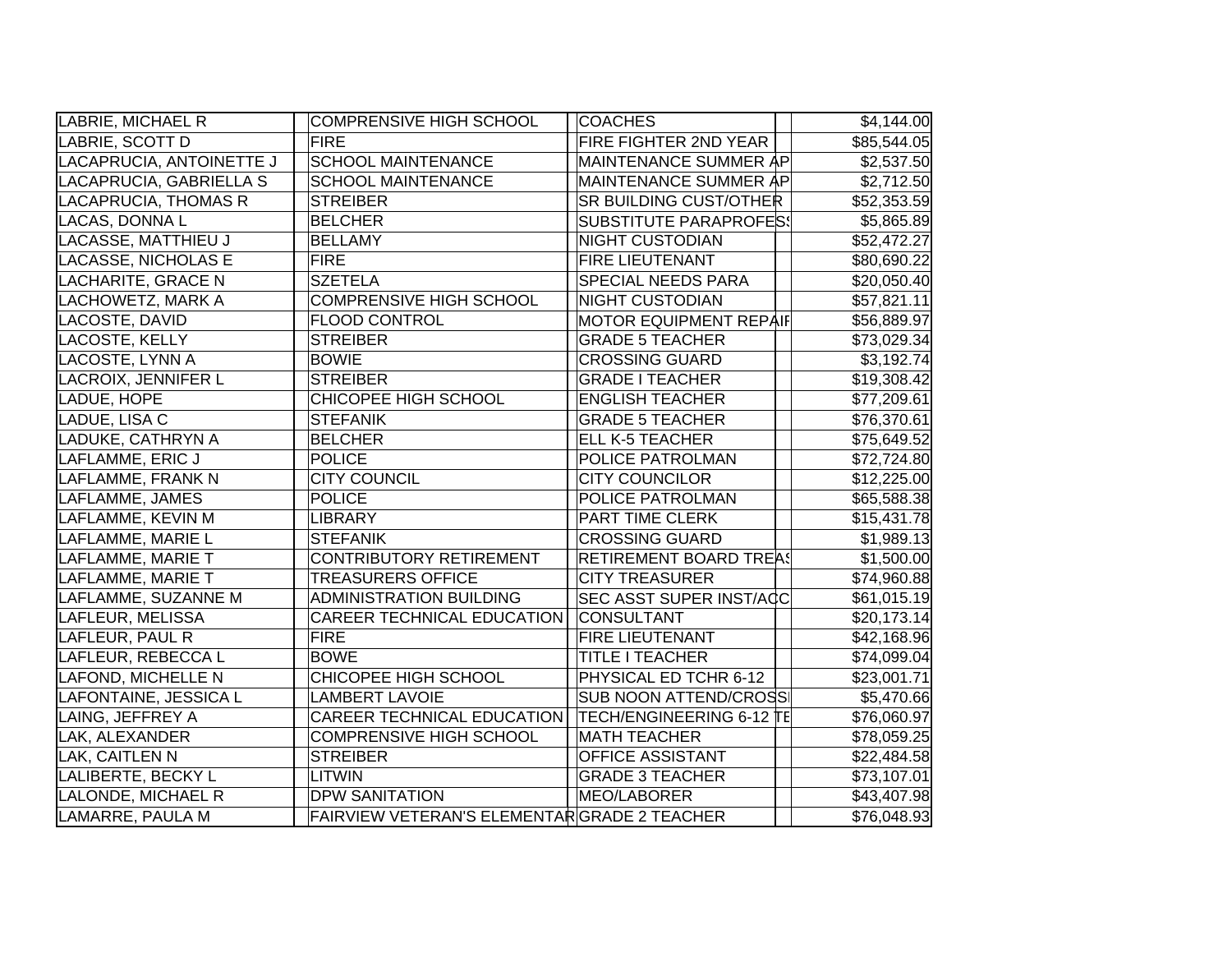| LAMB, LISA A             | <b>STREIBER</b>                                      | <b>SPECIAL NEEDS PARA</b>      | \$25,611.05  |
|--------------------------|------------------------------------------------------|--------------------------------|--------------|
| LAMBERT, DAVID E         | COUNCIL ON AGING                                     | <b>COA DRIVER</b>              | \$19,201.99  |
| LAMBERT, DOUGLAS A       | <b>POLICE</b>                                        | POLICE LIEUTENANTS             | \$111,993.59 |
| LAMBERT, JEFFREY A       | <b>SCHOOL MAINTENANCE</b>                            | <b>CRAFTSMAN</b>               | \$70,893.87  |
| LAMBERT, KATRINA M       | <b>STREIBER</b>                                      | <b>GRADE 2 TEACHER</b>         | \$44,480.67  |
| LAMBERT, MICHELLE E      | <b>MEDICAL INSPECTION</b>                            | <b>VISION/HEARING TESTER</b>   | \$550.00     |
| LAMIRANDE, MARGAUX R     | LITWIN                                               | SPECIAL ED TEACHER             | \$78,229.43  |
| LAMONTAGNE, JERRID D     | <b>FIRE</b>                                          | FIRE FIGHTER 2ND YEAR          | \$78,012.83  |
| LAMOTHE, ANDREW J        | <b>COMPRENSIVE HIGH SCHOOL</b>                       | SECONDARY VICE PRIN            | \$97,240.98  |
| LAMOTHE, DONALD          | <b>ADMINISTRATION BUILDING</b>                       | <b>SCHOOL COMMITTEE</b>        | \$6,400.00   |
| LAMOTHE, JASON L         | <b>ELECTRIC LIGHT</b>                                | <b>ELECTRIC LIGHT EMPLOYEI</b> | \$96,900.97  |
| LAMOUNTAIN, ERIK         | DPW WWTP                                             | <b>WWTP REPAIRMAN</b>          | \$46,962.09  |
| LANDERS, DEBBRA A        | <b>SCHOOL LUNCH</b>                                  | CAFETERIA HELPER               | \$22,500.49  |
| LANDRY, LISA J           | <b>SCHOOL LUNCH</b>                                  | CAFETERIA HELPER               | \$11,778.60  |
| LANG, TAMA               | <b>LITWIN</b>                                        | <b>GUIDANCE K-5</b>            | \$78,538.88  |
| LANUCHA, CRYSTAL         | <b>LIBRARY</b>                                       | <b>LIBRARY CATALOGER</b>       | \$46,009.78  |
| LAPA, AUDREY D           | 1ST SGT KEVIN A. DUPONT MEMOFTILE I PARAPROFESSIONAL |                                | \$31,813.69  |
| LAPIERRE, AMANDA L       | FAIRVIEW VETERAN'S ELEMENTARSUB NOON ATTEND/CROSS    |                                | \$1,230.50   |
| LAPIERRE, NANCY A        | <b>SELSER ACADEMY</b>                                | <b>ASSISTANT TEACHER</b>       | \$12,253.06  |
| LAPIERRE, STEPHANIE A    | <b>COMPRENSIVE HIGH SCHOOL</b>                       | <b>ATTENDANCE ASSISTANT</b>    | \$19,996.87  |
| LAPIK, NIKITA V          | <b>SCHOOL MAINTENANCE</b>                            | MAINTENANCE SUMMER AP          | \$375.00     |
| LAPLANTE, CHARLENE M     | <b>BOWE</b>                                          | <b>SR CLERK/TYPIST</b>         | \$42,939.41  |
| LAPLANTE, KEVIN M        | <b>BOWE</b>                                          | <b>SR BUILDING CUST/OTHER</b>  | \$47,431.16  |
| LAPLANTE, ROY            | PARKS AND RECREATION                                 | SCORE/KEEPER 9/10              | \$168.00     |
| LAPLANTE, ROY A          | <b>LAMBERT LAVOIE</b>                                | <b>CROSSING GUARD</b>          | \$4,849.77   |
| LAPOINT, CHRISTOPHER H   | <b>BELLAMY</b>                                       | <b>MATH TEACHER</b>            | \$75,633.01  |
| <b>LAPOINTE, HOLLY L</b> | <b>SZETELA</b>                                       | PRESCHOOL TEACHER              | \$73,029.32  |
| LAPOINTE, MICHAEL S      | <b>ELECTRIC LIGHT</b>                                | <b>ELECTRIC LIGHT EMPLOYEI</b> | \$19,129.50  |
| LAPOINTE, SHARON B       | CHICOPEE HIGH SCHOOL                                 | <b>TUTOR</b>                   | \$2,871.30   |
| LAPORTE, JILLIAN G       | <b>LAMBERT LAVOIE</b>                                | <b>OFFICE ASSISTANT</b>        | \$8,018.09   |
| LAPRADE, MARY L          | <b>BARRY</b>                                         | <b>SPEECH THERAPY ASST</b>     | \$46,846.84  |
| LARA, YOCASTA M          | <b>SCHOOL LUNCH</b>                                  | <b>SUB CAFETERIA WORKER</b>    | \$101.75     |
| LARDER, SARAH M          | <b>BOWE</b>                                          | <b>GRADE 4 TEACHER</b>         | \$45,902.45  |
| LAREAU, ANDREW C         | <b>DPW PARKS</b>                                     | <b>DPW MAINTENANCE CRAFT</b>   | \$11,719.36  |
| LAREAU, CHRISTOPHER      | POLICE                                               | POLICE SERGEANTS               | \$108,109.53 |
| LAREAU, GARY J           | <b>DPW PARKS</b>                                     | <b>PARK CARPENTER</b>          | \$46,013.93  |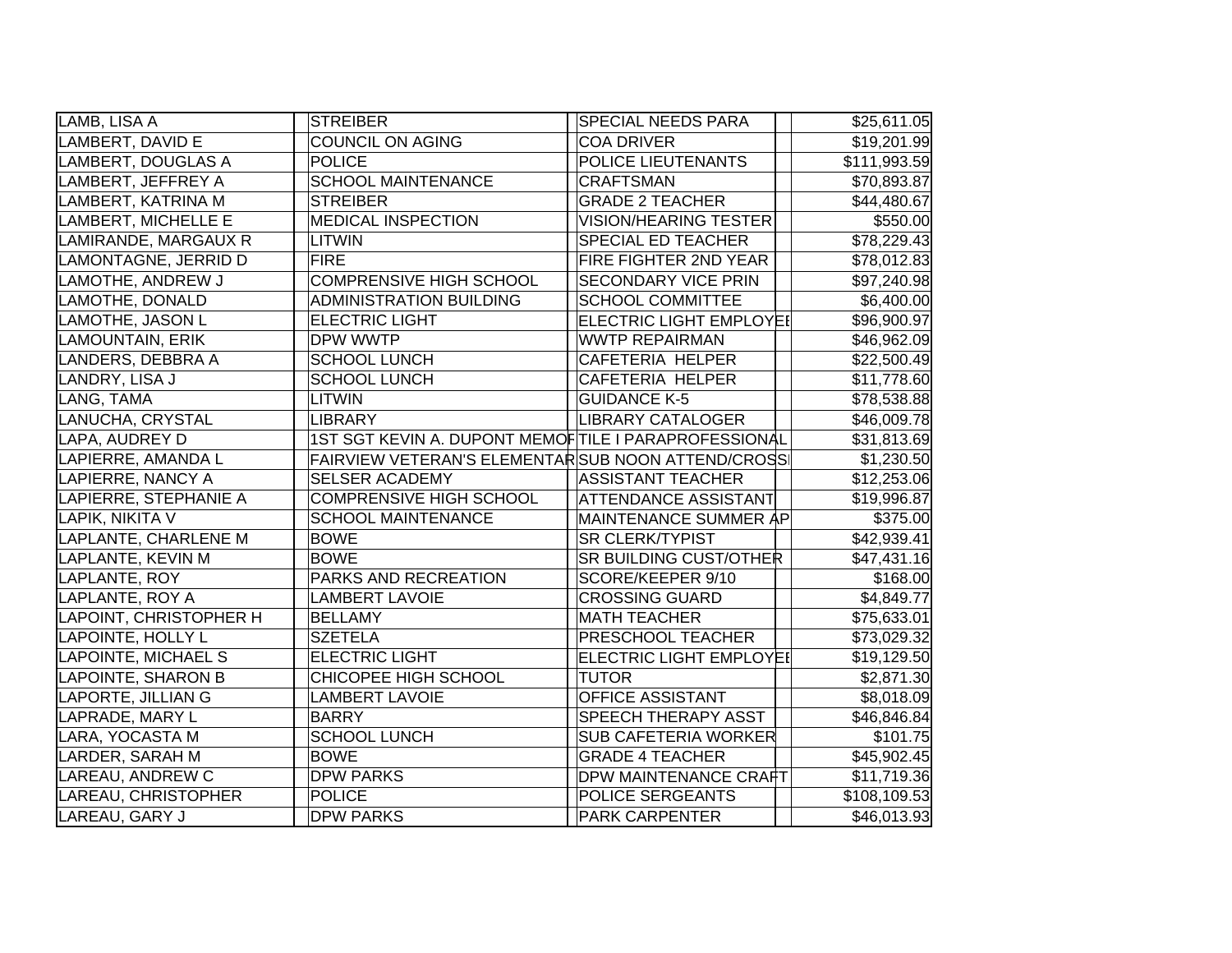| LARIVIERE, LESLEY A   | <b>ELECTRIC LIGHT</b>                              | <b>ELECTRIC LIGHT EMPLOYEI</b> | \$42,417.50  |
|-----------------------|----------------------------------------------------|--------------------------------|--------------|
| LAROCCA, CATHELINE M  | <b>BOWE</b>                                        | <b>SPECIAL NEEDS PARA</b>      | \$28,112.30  |
| LAROCHELLE, GRIFFIN R | <b>SCHOOL MAINTENANCE</b>                          | <b>MAINTENANCE SUMMER AP</b>   | \$2,208.00   |
| LAROCHELLE, HUNTER W  | <b>SCHOOL MAINTENANCE</b>                          | MAINTENANCE SUMMER ÅP          | \$2,772.00   |
| LAROCHELLE, LANDON F  | PARKS AND RECREATION                               | ASST RECREATIONAL LEAD         | \$2,448.00   |
| LAROCHELLE, MELISSA   | PARKS AND RECREATION                               | SCORE/KEEPER 9/10              | \$506.00     |
| LAROCHELLE, MELISSA L | <b>COMPRENSIVE HIGH SCHOOL</b>                     | <b>COACHES</b>                 | \$2,778.99   |
| LAROCHELLE, ROBERT F  | <b>COMPRENSIVE HIGH SCHOOL</b>                     | <b>COACHES</b>                 | \$2,280.00   |
| LAROSE, DIANE         | <b>BOWIE</b>                                       | SPECIAL NEEDS PARA             | \$29,993.16  |
| LASKOWSKI, SONDRA L   | <b>BARRY</b>                                       | <b>GRADE I TEACHER</b>         | \$78,081.64  |
| LAUGHLIN, KATHLEEN    | DPW WWTP                                           | <b>LAB TECHNICIAN</b>          | \$55,558.64  |
| LAURIN, STEVEN J      | <b>FIRE</b>                                        | <b>FIRE FIGHTER 1ST YEAR</b>   | \$69,029.00  |
| LAVALLEE, JAIME A     | <b>ELECTRIC LIGHT</b>                              | <b>ELECTRIC LIGHT EMPLOYEI</b> | \$109,924.35 |
| LAVALLEY, DANIEL J    | CHICOPEE HIGH SCHOOL                               | SPECIAL NEEDS PARA             | \$18,681.25  |
| LAVALLEY, ELIZABETH J | <b>BELLAMY</b>                                     | SPECIAL ED INCLUSION TEA       | \$73,029.31  |
| LAVALLEY, RICHARD     | <b>ELECTRIC LIGHT</b>                              | ELECTRIC LIGHT EMPLOYEI        | \$77,333.89  |
| LAVIGNE, MAUREEN A    | <b>BARRY</b>                                       | <b>GRADE 5 TEACHER</b>         | \$72,947.03  |
| LAWLESS, KELLI M      | <b>LITWIN</b>                                      | NOON ATTEND/CROSS GUA          | \$2,525.77   |
| LAWLOR, ROBERT V      | CAREER TECHNICAL EDUCATION   MAINTENANCE SUMMER AP |                                | \$102.00     |
| LAWSON, MICHELLE M    | 1ST SGT KEVIN A. DUPONT MEMOFSPECIAL NEEDS PARA    |                                | \$31,898.68  |
| LAZARZ, LAURETTA M    | <b>BARRY</b>                                       | <b>SPECIAL NEEDS PARA</b>      | \$29,250.67  |
| LAZARZ, THOMAS M      | <b>FIRE</b>                                        | <b>FIRE CAPTAIN</b>            | \$104,208.82 |
| LE, TIMMY             | <b>COMPRENSIVE HIGH SCHOOL</b>                     | <b>COACHES</b>                 | \$1,372.00   |
| LEAHY, SEAN B         | <b>DPW SANITATION</b>                              | MEO/LABORER                    | \$46,240.78  |
| LEAPER, ERICH A       | <b>COMPRENSIVE HIGH SCHOOL</b>                     | <b>COACHES</b>                 | \$2,354.01   |
| LEARY, JESSICA P      | <b>BOWE</b>                                        | REGULAR ED PARAPROFES          | \$12,595.01  |
| LEARY, MICHAEL A      | <b>COMPRENSIVE HIGH SCHOOL</b>                     | <b>AFTER SCHOOL</b>            | \$13,089.75  |
| LEBEAU, EMMA R        | <b>SCHOOL MAINTENANCE</b>                          | <b>MAINTENANCE SUMMER AP</b>   | \$2,100.00   |
| LEBEAU, TIMOTHY K     | <b>BELLAMY</b>                                     | <b>NIGHT CUSTODIAN</b>         | \$56,080.26  |
| LEBRON, JUAN          | PARKS AND RECREATION                               | SCORE/KEEPER 9/10              | \$180.00     |
| LECLAIR, DONALD       | <b>POLICE</b>                                      | POLICE PATROLMAN               | \$94,440.82  |
| LECLAIR, MICHAEL C    | <b>ELECTRIC LIGHT</b>                              | <b>ELECTRIC LIGHT EMPLOYEI</b> | \$48,153.60  |
| LECLAIR, REBECCA      | <b>BELLAMY</b>                                     | <b>ENGLISH TEACHER</b>         | \$74,504.91  |
| LEE, JENNIFER W       | <b>CITY CLERK</b>                                  | <b>SENIOR CLERK</b>            | \$27,277.38  |
| LEFEBVRE, KAITLYN     | PARKS AND RECREATION                               | <b>DAY CAMP</b>                | \$3,009.00   |
| LEFEBVRE, LAUREN E    | PARKS AND RECREATION                               | DAY CAMP                       | \$2,989.88   |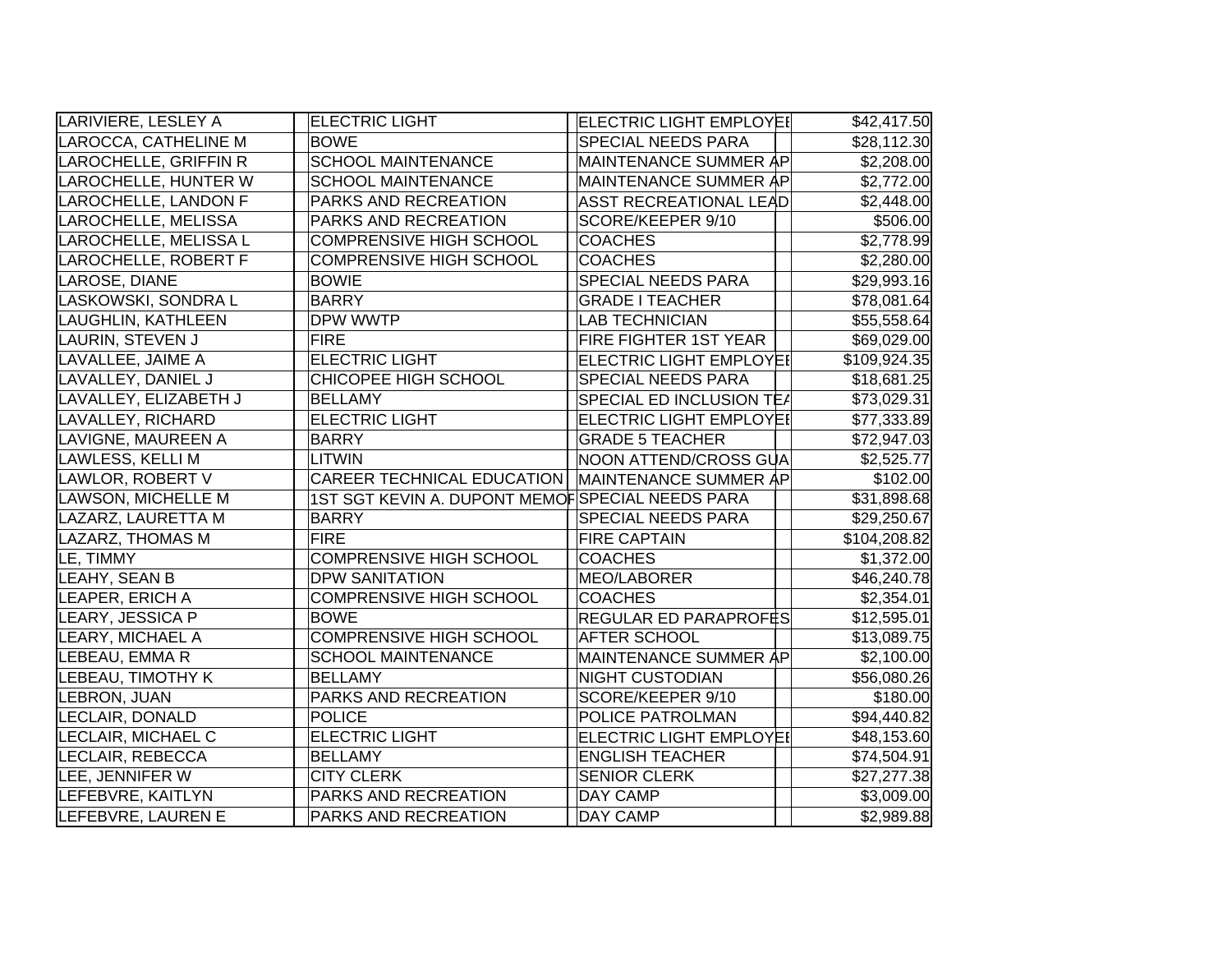| LEFEBVRE, LISA          | <b>LAMBERT LAVOIE</b>                                | <b>SPECIAL NEEDS PARA</b>      | \$36,107.18  |
|-------------------------|------------------------------------------------------|--------------------------------|--------------|
| LEFEBVRE, NANCY T       | <b>STEFANIK</b>                                      | TILE I PARAPROFESSIONAL        | \$29,597.30  |
| LEGERE, EDWARD N        | <b>LITWIN</b>                                        | <b>NIGHT CUSTODIAN</b>         | \$33,130.78  |
| LEGIADRE, LYNN A        | <b>BELCHER</b>                                       | KINDERGARTEN TEACHER           | \$73,251.37  |
| LEIGHTON, MARGARET L    | <b>BOWE</b>                                          | LIBRARY MEDIA TECHNICIAI       | \$27,708.32  |
| LELAND, JENNIFER A      | <b>BOWIE</b>                                         | <b>GRADE 2 TEACHER</b>         | \$73,029.33  |
| LELIEVRE, JENNIFER R    | <b>BARRY</b>                                         | <b>CROSSING GUARD</b>          | \$9,443.52   |
| LEMAY, ANDREW J         | <b>FIRE</b>                                          | <b>FIRE FIGHTER 1ST YEAR</b>   | \$54,049.60  |
| LEMAY, WAYNE J          | <b>FIRE</b>                                          | <b>FIRE DEPUTY CHIEF</b>       | \$118,735.33 |
| LEMELIN, RICHARD J      | <b>FIRE</b>                                          | <b>FIRE LIEUTENANT</b>         | \$98,305.87  |
| LEMIEUX, IRENE          | FAIRVIEW VETERAN'S ELEMENTAR PRINCIPALS              |                                | \$112,039.99 |
| LEMIEUX, MATTHEW        | <b>POLICE</b>                                        | POLICE PATROLMAN               | \$67,157.08  |
| LEMKE, DAVID L          | CHICOPEE HIGH SCHOOL                                 | <b>SECONDARY VICE PRIN</b>     | \$97,547.99  |
| LEMOINE, STEVEN J       | <b>WATER</b>                                         | JR CIVIL ENGINEER/DRAFTS       | \$56,602.20  |
| LEMPART, THOMAS E       | <b>WATER</b>                                         | <b>WATER SYS MAINT MAN</b>     | \$61,135.80  |
| LEMPKE, JACOB J         | <b>ELECTRIC LIGHT</b>                                | <b>ELECTRIC LIGHT EMPLOYEI</b> | \$38,679.15  |
| <b>LEMPKE, NICHOLAS</b> | <b>DPW HIGHWAY</b>                                   | HIGHWAY MAINTENANCE M.         | \$23,003.75  |
| LENGIEZA, JESSE L       | <b>DPW SANITATION</b>                                | LABORER                        | \$41,512.48  |
| LENGIEZA, KIMBERLY A    | 1ST SGT KEVIN A. DUPONT MEMOF SPECIAL ED TEACHER     |                                | \$28,777.99  |
| LENNON, JOANNE          | <b>ADMINISTRATION BUILDING</b>                       | <b>DIRECTOR FOOD SERVICES</b>  | \$26,566.63  |
| LEOCOPOULOS, STEPHEN    | DPW WWTP                                             | <b>MEO MAINTENANCE MAN</b>     | \$23,474.55  |
| LEONARD, AMBER J        | <b>ELECTRIC LIGHT</b>                                | <b>ELECTRIC LIGHT EMPLOYEI</b> | \$47,474.16  |
| LEONARD, JOHN G         | <b>SELSER ACADEMY</b>                                | <b>PRINCIPALS</b>              | \$104,584.80 |
| LEPAGE, BRIAN K         | <b>POLICE</b>                                        | POLICE PATROLMAN               | \$82,790.72  |
| LEPAGE, KIMBERLY        | <b>BOWIE</b>                                         | <b>GRADE 3 TEACHER</b>         | \$74,549.34  |
| LEPAGE, STEVEN J        | CAREER TECHNICAL EDUCATION                           | TECH/ENGINEERING 6-12 TE       | \$56,803.69  |
| LEPINE, DAVID S         | PARKS AND RECREATION                                 | <b>PARK RANGER</b>             | \$2,844.00   |
| LEPINE, DAVID S         | CHICOPEE HIGH SCHOOL                                 | <b>BIOLOGY TEACHER</b>         | \$46,362.42  |
| LEPINE, ELIZABETH       | <b>STREIBER</b>                                      | KINDERGARTEN PARA              | \$28,994.66  |
| LESSER, FELICE          | CHICOPEE HIGH SCHOOL                                 | <b>ENGLISH TEACHER</b>         | \$79,786.41  |
| LEUTHNER, DEBORAH T     | <b>SCHOOL LUNCH</b>                                  | <b>CAFETERIA HELPER</b>        | \$7,772.54   |
| LEVASSEUR, DENISE M     | 1ST SGT KEVIN A. DUPONT MEMOFTILE I PARAPROFESSIONAL |                                | \$38,311.57  |
| LEVASSEUR, NANCY M      | 1ST SGT KEVIN A. DUPONT MEMOF SCHOOL NURSES          |                                | \$69,469.26  |
| LEWIS, JOSEPH M         | <b>STREIBER</b>                                      | <b>REGULAR ED PARAPROFES</b>   | \$8,771.18   |
| LEWIS, LISA             | 1ST SGT KEVIN A. DUPONT MEMOFSECONDARY VICE PRIN     |                                | \$99,278.68  |
| LEWISON, SARAH J        | FAIRVIEW VETERAN'S ELEMENTAR SCHOOL PSYCHOLOGIST     |                                | \$77,533.83  |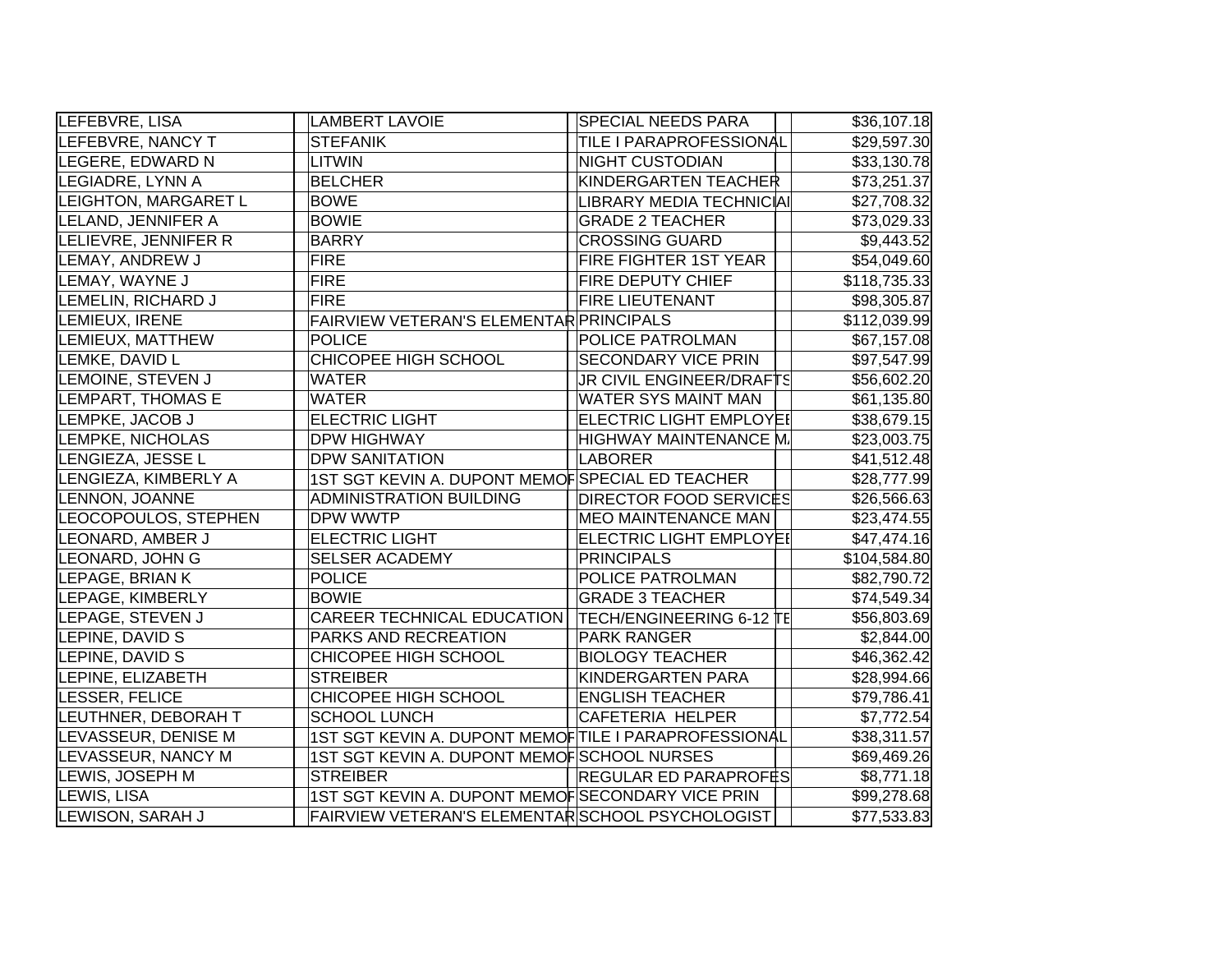| LIACOS, CHRISTINA A      | <b>BELLAMY</b>                                  | <b>GUIDANCE 6-12</b>           | \$22,457.61  |
|--------------------------|-------------------------------------------------|--------------------------------|--------------|
| LIBARDI, CASEY L         | <b>MISCELLANEOUS SUBSTITUTES</b>                | <b>SUBSTITUTE PARAPROFES!</b>  | \$6,201.45   |
| LIGNAR, KAREN A          | <b>CITY COLLECTORS</b>                          | <b>SENIOR CLERK</b>            | \$41,003.61  |
| LINDSAY, ERIC W          | <b>SCHOOL LUNCH</b>                             | <b>SUB CAFETERIA WORKER</b>    | \$1,077.00   |
| LINDSEY, ELIZABETH A     | CHICOPEE HIGH SCHOOL                            | <b>SR CLERK/TYPIST</b>         | \$40,072.49  |
| LINGENBERG, JULIE B      | <b>LAMBERT LAVOIE</b>                           | SCHOOL ADJUSTMENT COL          | \$78,019.07  |
| LINGENBERG, KATHLEEN A   | COMMUNITY DEVELOPMENT                           | HOUSING PROGRAM MANA(          | \$75,302.11  |
| LINGENFELTER, NANCY R    | <b>SELSER ACADEMY</b>                           | <b>SOCIAL STUDIES TEACHER</b>  | \$73,429.32  |
| LISOWSKI, JAMES M        | <b>ELECTRIC LIGHT</b>                           | <b>ELECTRIC LIGHT EMPLOYEI</b> | \$152,440.32 |
| LISWELL, ANNMARIE K      | FAIRVIEW VETERAN'S ELEMENTARELEMENTRY VICE PRIN |                                | \$87,853.31  |
| LISZKA, DANUSIA A        | POLICE                                          | <b>POLICE PATROLMAN</b>        | \$91,324.44  |
| LITCHFIELD, KIM M        | <b>SCHOOL LUNCH</b>                             | CAFETERIA HELPER               | \$13,028.20  |
| LITTLEFIELD, RUSSELL A   | 1ST SGT KEVIN A. DUPONT MEMOF MATH TEACHER      |                                | \$14,775.12  |
| LITWIN, DAVID A          | <b>MUN GOLF COURSE</b>                          | <b>MAINTENANCE PART TIME</b>   | \$5,982.00   |
| LIVINGSTON, JOSHUA B     | <b>SCHOOL MAINTENANCE</b>                       | MAINTENANCE SUMMER AP          | \$2,187.50   |
| LIVINGSTON-DRINKWINE,    | <b>SCHOOL LUNCH</b>                             | <b>CAFETERIA HELPER</b>        | \$12,604.79  |
| LIVINGSTONE, SEAN M      | <b>POLICE</b>                                   | <b>POLICE PATROLMAN</b>        | \$62,708.96  |
| LOBUDEK, JOHN J IV       | <b>ELECTRIC LIGHT</b>                           | <b>ELECTRIC LIGHT EMPLOYEI</b> | \$41,023.96  |
| LOCKE, NATALYA N         | <b>COMPRENSIVE HIGH SCHOOL</b>                  | <b>PHYSICS TEACHER</b>         | \$73,511.77  |
| LOCKETT, ROBERT L JR     | POLICE                                          | <b>POLICE PATROLMAN</b>        | \$27,808.82  |
| LOHAN, CHRISTINE A       | <b>BELLAMY</b>                                  | <b>ART 6-12 TEACHER</b>        | \$57,150.16  |
| LOMBARDI, ANDREA         | <b>BARRY</b>                                    | <b>SPECIAL ED TEACHER</b>      | \$51,742.01  |
| LOMBARDINO, AARON M      | <b>FIRE</b>                                     | <b>FIRE FIGHTER 2ND YEAR</b>   | \$75,266.95  |
| LONCZAK, COLLEEN A       | FAIRVIEW VETERAN'S ELEMENTAR SPECIAL NEEDS PARA |                                | \$32,603.21  |
| LONCZAK, QUINN T         | <b>DPW WWTP</b>                                 | <b>PROJECT SUPERVISOR</b>      | \$81,533.68  |
| LONG, MATTHEW W          | <b>SZETELA</b>                                  | <b>SR BUILDING CUST/OTHER</b>  | \$48,879.66  |
| LOPES, AMBER G           | <b>SCHOOL LUNCH</b>                             | CAFETERIA HELPER               | \$1,860.64   |
| LOPES, CANDIDO M         | <b>COMPRENSIVE HIGH SCHOOL</b>                  | <b>DAY CUSTODIAN</b>           | \$49,002.26  |
| LOPES, STEVEN B JR       | <b>COMPRENSIVE HIGH SCHOOL</b>                  | <b>AFTER SCHOOL</b>            | \$5,207.75   |
| LOPES, SUSAN A           | <b>ADMINISTRATION BUILDING</b>                  | <b>SCHOOL COMMITTEE</b>        | \$6,600.00   |
| LOPEZ, VICTORIA          | <b>POLICE</b>                                   | POLICE PATROLMAN               | \$51,440.28  |
| LOUGHMAN, SCOTT J        | <b>FIRE</b>                                     | <b>FIRE FIGHTER 2ND YEAR</b>   | \$76,944.38  |
| LOVELY, MICHAEL S        | <b>DPW SANITATION</b>                           | <b>LABORER</b>                 | \$8,921.69   |
| LUCANDER, NILS           | DPW WWTP                                        | TREATMENT PLANT OPERAT         | \$67,927.04  |
| LUGO, STEPHEN A          | <b>POLICE</b>                                   | <b>POLICE PATROLMAN</b>        | \$42,248.70  |
| LUIS, SANTIAGO RAMIREZ A | PLANNING DEPT                                   | <b>INTERN</b>                  | \$6,951.89   |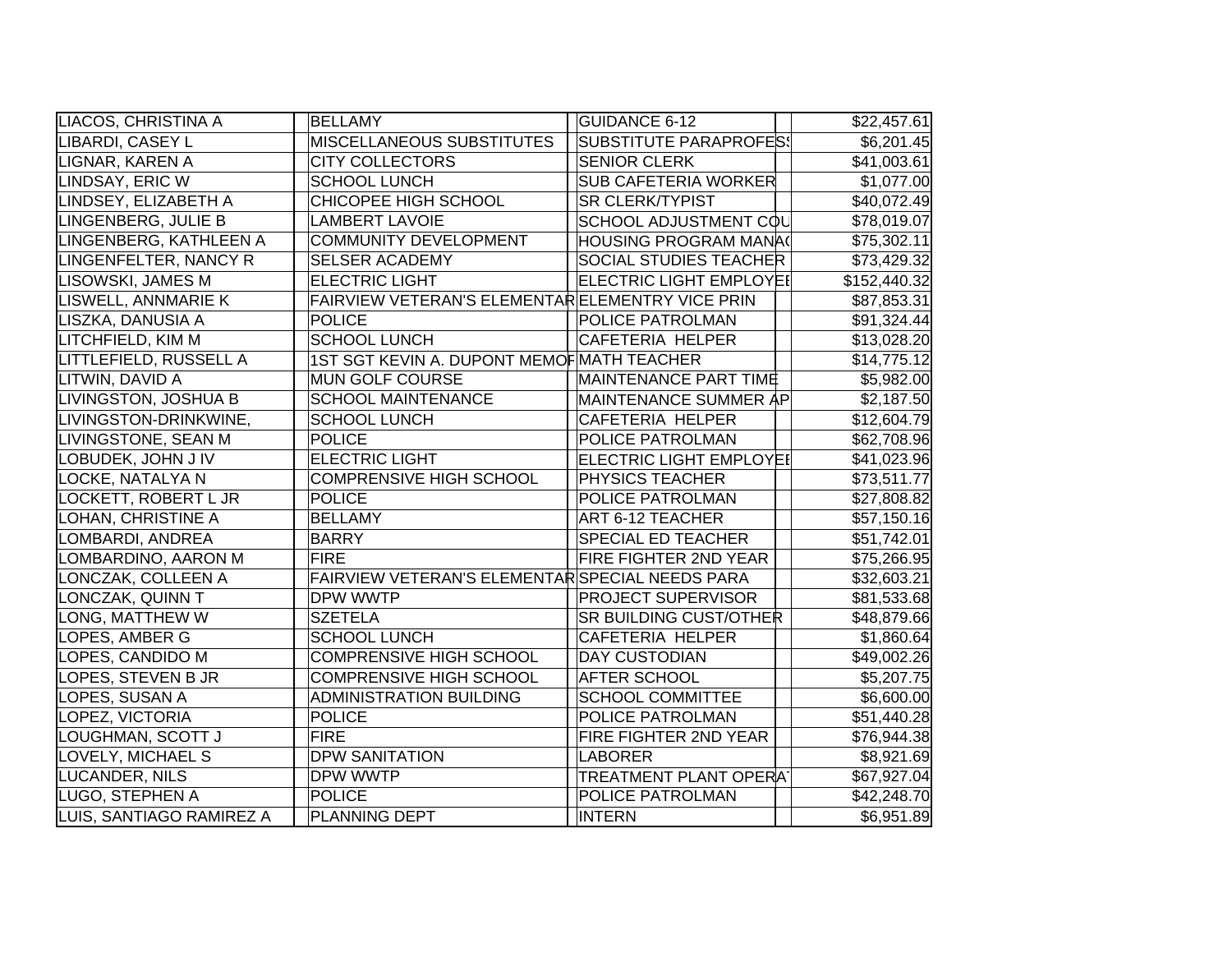| LUKASIEWICZ, MICHELLE     | <b>STEFANIK</b>                                    | <b>TITLE I TEACHER</b>         | \$80,615.14  |
|---------------------------|----------------------------------------------------|--------------------------------|--------------|
| LUKASIK, DEEANA A         | 1ST SGT KEVIN A. DUPONT MEMOFSPECIAL NEEDS PARA    |                                | \$29,128.16  |
| LUKASIK, DOREEN T         | <b>SCHOOL LUNCH</b>                                | CAFETERIA HELPER               | \$19,406.75  |
| LUKASZEWICZ, MONIKA       | <b>STEFANIK</b>                                    | <b>REGULAR ED PARAPROF</b> ES  | \$20,083.41  |
| LUKASZEWICZ, PAWEL        | <b>BARRY</b>                                       | <b>SUBSTITUTE PARAPROFES!</b>  | \$465.63     |
| LUKOMSKI, ANGELA K        | <b>FIRE</b>                                        | ADMINISTRATIVE ASST UNIC       | \$74,065.18  |
| LUKOMSKI, DIANE S         | 1ST SGT KEVIN A. DUPONT MEMOF MATH TEACHER         |                                | \$78,213.57  |
| LUKOMSKI, HELEN           | <b>ADMINISTRATION BUILDING</b>                     | <b>SR CLERK/TYPIST</b>         | \$42,529.44  |
| LUNGARINI, SAMANTHA A     | <b>BARRY</b>                                       | <b>SPECIAL ED TEACHER</b>      | \$47,519.72  |
| LUSSIER, NICOLE L         | <b>SCHOOL LUNCH</b>                                | <b>CAFETERIA HELPER</b>        | \$7,742.34   |
| LUSSIER, ROBBIN           | CHICOPEE HIGH SCHOOL                               | <b>BUSINESS TEACHER</b>        | \$76,493.14  |
| LUSTENBERGER, CHARLENE    | <b>BARRY</b>                                       | <b>REGULAR ED PARAPROF</b> ËS  | \$12,040.92  |
| <b>LUSTY, STEPHEN D</b>   | <b>FIRE</b>                                        | FIRE FIGHTER 2ND YEAR          | \$74,846.71  |
| LYMAN, MELISSA A          | <b>POLICE</b>                                      | POLICE SERGEANTS               | \$77,932.88  |
| LYNCH, COURTNEY F         | 1ST SGT KEVIN A. DUPONT MEMOFELA 6-12 TEACHER      |                                | \$71,969.90  |
| LYNCH, DIANE M            | <b>BARRY</b>                                       | PHYSICAL ED K-5 TEACHER        | \$72,984.14  |
| LYNCH, JAMES P            | <b>REGISTRARS</b>                                  | <b>BOARD OF REGISTRAR</b>      | \$166.67     |
| LYNCH, JOSEPH E           | <b>ELECTRIC LIGHT</b>                              | ELECTRIC LIGHT EMPLOYEI        | \$66,401.44  |
| LYNCH, RYAN P             | <b>FIRE</b>                                        | <b>FIRE CAPTAIN</b>            | \$102,466.69 |
| LYNCH, SCOTT A            | <b>POLICE</b>                                      | POLICE SERGEANTS               | \$106,689.80 |
| LYNCH, TIMOTHY J          | <b>DPW PARKS</b>                                   | LABORER                        | \$10,851.41  |
| LYNCH-BUTLER, DONNA M     | FAIRVIEW VETERAN'S ELEMENTAR NOON ATTEND/CROSS GUA |                                | \$1,983.58   |
| LYON, KRISTINA A          | <b>COMPRENSIVE HIGH SCHOOL</b>                     | <b>BIOLOGY TEACHER</b>         | \$73,922.81  |
| LYONS, KATHLEEN           | <b>BOWIE</b>                                       | <b>ELEMENTRY VICE PRIN</b>     | \$87,479.94  |
| MABB, BOBBI               | <b>MAYOR OFFICE</b>                                | <b>SPECIAL PROJECTS MANAG</b>  | \$28,791.64  |
| MACHOWSKI, EREK J         | <b>POLICE</b>                                      | POLICE PATROLMAN               | \$67,649.79  |
| MACINNIS, JENNIFER M      | <b>LITWIN</b>                                      | <b>SCHOOL NURSES</b>           | \$65,795.11  |
| <b>MACINTYRE, MICHELE</b> | <b>LAMBERT LAVOIE</b>                              | KINDERGARTEN PARA              | \$28,403.16  |
| MACIOLEK, AMANDA J        | <b>BOWIE</b>                                       | <b>SPECIAL ED TEACHER</b>      | \$73,339.02  |
| MACIOLEK, DANIEL D        | 1ST SGT KEVIN A. DUPONT MEMOF NIGHT CUSTODIAN      |                                | \$38,531.52  |
| MACIOLEK, DANIEL T        | <b>ELECTRIC LIGHT</b>                              | <b>ELECTRIC LIGHT EMPLOYEI</b> | \$91,639.04  |
| MACIOLEK, ELIZABETH C     | <b>STREIBER</b>                                    | <b>SPECIAL NEEDS PARA</b>      | \$28,268.05  |
| <b>MACIOLEK, RICHARD</b>  | PARKS AND RECREATION                               | <b>ASST SUPT OF PARKS</b>      | \$51,424.09  |
| MACIOLEK, SHERRI M        | FAIRVIEW VETERAN'S ELEMENTAR SPECIAL NEEDS PARA    |                                | \$25,031.51  |
| MACK, ROBERT B            | <b>COMPRENSIVE HIGH SCHOOL</b>                     | <b>COACHES</b>                 | \$2,354.01   |
| MACKIEWICZ, ERIN M        | <b>LAMBERT LAVOIE</b>                              | <b>GRADE I TEACHER</b>         | \$23,879.16  |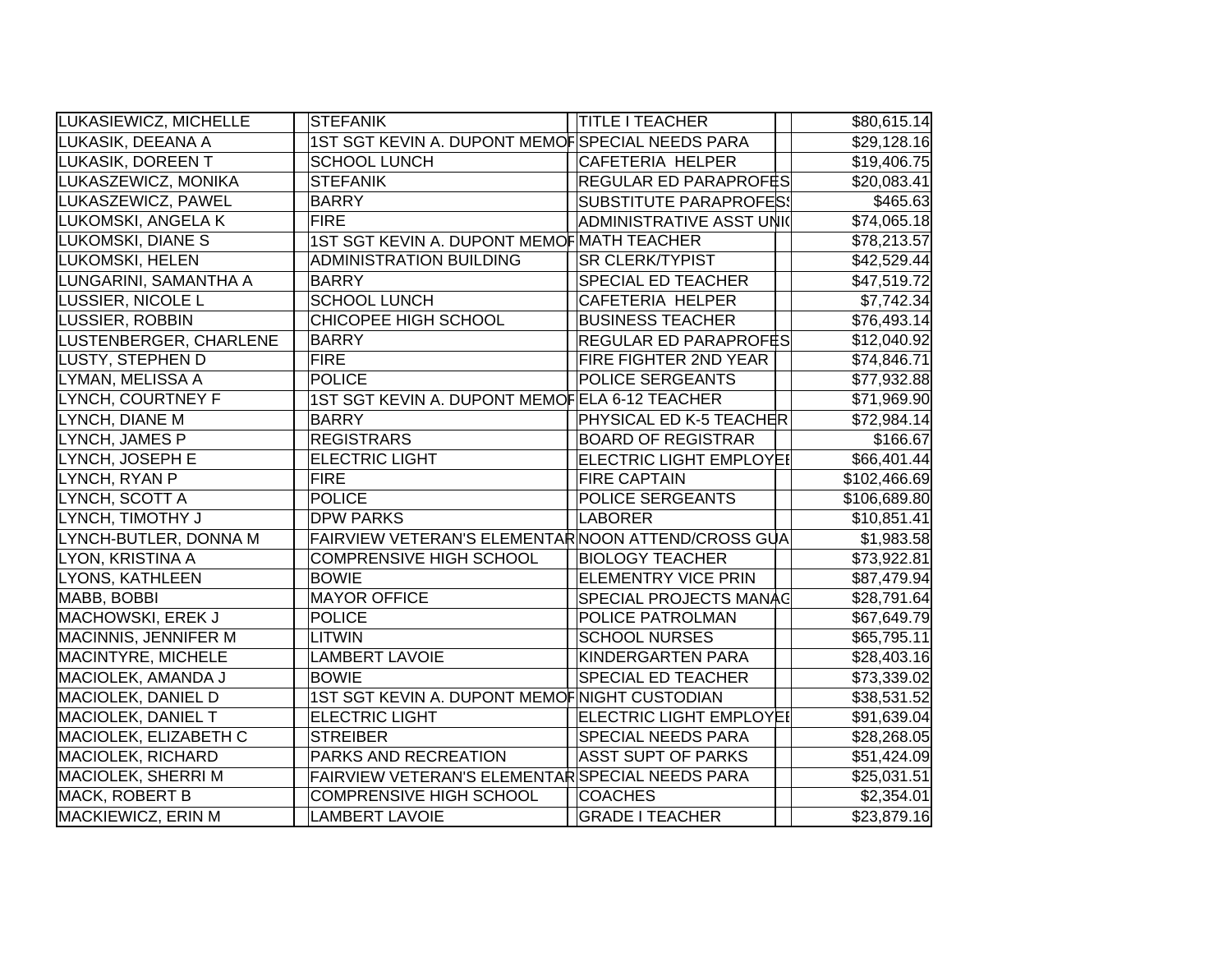| MACKIN, SAMUEL                  | <b>PARKS AND RECREATION</b>                        | LIFEGUARD                     | \$3,101.25   |
|---------------------------------|----------------------------------------------------|-------------------------------|--------------|
| MACKIN, SEAN A                  | CHICOPEE HIGH SCHOOL                               | <b>ATHLETIC COORDINATOR</b>   | \$96,781.85  |
| <b>MACKSON, MARISSA E</b>       | PLANNING DEPT                                      | <b>INTERN</b>                 | \$3,053.77   |
| MADERA, FRANZUAS L              | <b>ADMINISTRATION BUILDING</b>                     | PAYROLL/BOOKKEEPING CI        | \$4,190.76   |
| MAGGI, ROBERT S                 | 1ST SGT KEVIN A. DUPONT MEMOFENGLISH TEACHER       |                               | \$54,062.85  |
| MAGOON, CONNIE                  | FAIRVIEW VETERAN'S ELEMENTARSR CLERK/TYPIST        |                               | \$40,360.60  |
| MAHAN, ASHLEY N                 | <b>LAMBERT LAVOIE</b>                              | <b>GRADE I TEACHER</b>        | \$37,647.75  |
| MAIGRET, STEPHANIE M            | FAIRVIEW VETERAN'S ELEMENTAR SCHOOL PSYCHOLOGIST   |                               | \$64,375.37  |
| <b>MAILHOTT, MICHAEL P</b>      | <b>POLICE</b>                                      | POLICE PATROLMAN              | \$83,659.68  |
| MAILHOTT, PAUL R                | <b>CONTRIBUTORY RETIREMENT</b>                     | RETIREMENT BOARD MEMB         | \$4,500.00   |
| MAISONET, CARLA                 | <b>POLICE</b>                                      | <b>SPECIAL POLICE OFFICER</b> | \$315.00     |
| MAJOR, PATRICK J                | <b>POLICE</b>                                      | POLICE LIEUTENANTS            | \$111,874.39 |
| MAJOR, SEAN P                   | <b>COMPRENSIVE HIGH SCHOOL</b>                     | <b>COACHES</b>                | \$915.67     |
| MALDONADO, DONAVIN              | PARKS AND RECREATION                               | <b>ASST RECREATIONAL LEAD</b> | \$2,524.51   |
| MALDONADO, LUZ M                | <b>BELLAMY</b>                                     | <b>CROSSING GUARD</b>         | \$8,149.29   |
| MALEK, TINA                     | <b>BARRY</b>                                       | SPECIAL NEEDS PARA            | \$27,349.95  |
| MALINOWSKI, SHAWN               | <b>DPW SANITATION</b>                              | <b>LABORER</b>                | \$43,141.40  |
| <b>MALKE, KELLI-MARIE</b>       | 1ST SGT KEVIN A. DUPONT MEMOFREGULAR ED PARAPROFES |                               | \$33,051.21  |
| <b>MALLOY, CONNOR</b>           | PARKS AND RECREATION                               | REFEREE 9/10                  | \$254.00     |
| MALMBORG, ADAM R                | <b>BOWE</b>                                        | <b>GRADE 5 TEACHER</b>        | \$53,609.41  |
| MALOOLY, CHRISTOPHER            | <b>POLICE</b>                                      | POLICE PATROLMAN              | \$62,890.79  |
| MANCINI, ANN D                  | <b>STREIBER</b>                                    | REGULAR ED PARAPROFES         | \$28,899.82  |
| MANES, MARY C                   | CHICOPEE HIGH SCHOOL                               | <b>SPECIAL ED TEACHER</b>     | \$42,008.84  |
| MANGINI, REBECCA M              | <b>SZETELA</b>                                     | <b>SPECIAL NEEDS PARA</b>     | \$23,475.62  |
| <b>MANIOUDAKIS, KIMBERLEE E</b> | <b>STREIBER</b>                                    | <b>SCHOOL NURSES</b>          | \$68,031.11  |
| MANNING, HEIDI L                | 1ST SGT KEVIN A. DUPONT MEMOFSPECIAL NEEDS PARA    |                               | \$20,238.51  |
| MANNING, KATHERINE A            | <b>ADMINISTRATION BUILDING</b>                     | <b>CONSULTANT</b>             | \$2,139.40   |
| MANNO, ARIELLA                  | PARKS AND RECREATION                               | <b>LIFEGUARD</b>              | \$2,065.50   |
| MANNO, LINDA M                  | <b>BELLAMY</b>                                     | SPECIAL NEEDS PARA            | \$24,274.92  |
| MANNO, NATHAN                   | <b>PARKS AND RECREATION</b>                        | <b>ASST RECREATIONAL LEAD</b> | \$2,237.63   |
| MANNO, NICKOLAS D               | <b>BELLAMY</b>                                     | <b>CONSULTANT</b>             | \$8,027.87   |
| MANTERIA, PENNY ANN             | <b>STEFANIK</b>                                    | <b>GUIDANCE 6-12</b>          | \$82,620.31  |
| MANYAK, SHERRY                  | <b>COUNCIL ON AGING</b>                            | <b>DIRECTOR OF COA</b>        | \$75,158.55  |
| MARA, TAMI M                    | <b>STEFANIK</b>                                    | <b>SPECIAL NEEDS PARA</b>     | \$21,349.57  |
| MARAFUGA, GABRIELA F            | <b>MISCELLANEOUS SUBSTITUTES</b>                   | SUBSTITUTE PARAPROFES!        | \$392.15     |
| <b>MARAFUGA, MONICA F</b>       | FAIRVIEW VETERAN'S ELEMENTARKKINDERGARTEN PARA     |                               | \$37,861.40  |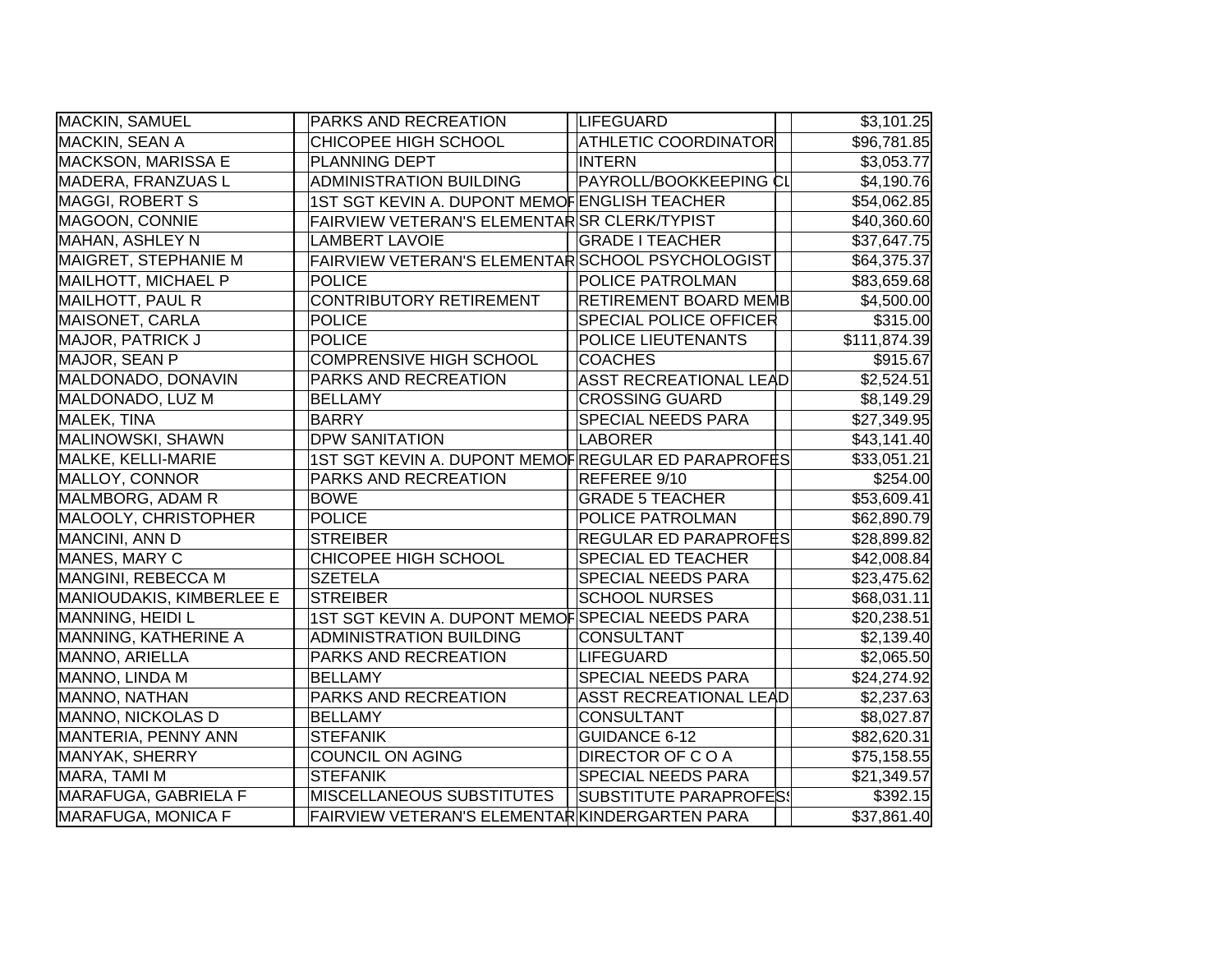| MARCHAND, DOMINIQUE J      | SUMMER SCHOOL                                      | SUMMER SCHOOL SALARY           | \$38,136.01  |
|----------------------------|----------------------------------------------------|--------------------------------|--------------|
| MARCIL, STEVEN G           | CHICOPEE HIGH SCHOOL                               | <b>COACHES</b>                 | \$6,216.00   |
| MARCOUX, EDWARD G          | <b>FIRE</b>                                        | <b>FIRE CAPTAIN</b>            | \$102,402.52 |
| MARIHUGH, EMILY M          | CHICOPEE HIGH SCHOOL                               | <b>MATH TEACHER</b>            | \$64,947.98  |
| MARINACCIO, KATHLEEN M     | <b>STEFANIK</b>                                    | CERTIFIED OCC THERAPY A        | \$39,994.69  |
| MARION, BRIAN              | <b>ELECTRIC LIGHT</b>                              | <b>ELECTRIC LIGHT EMPLOYEI</b> | \$109,511.23 |
| <b>MARION, FREDERICK C</b> | <b>BUILDING</b>                                    | PLUMBING INSPECTOR             | \$871.20     |
| <b>MARION, SARAH</b>       | <b>ADMINISTRATION BUILDING</b>                     | <b>TEAM CHAIRPERSON</b>        | \$74,633.90  |
| MARJANSKI, TRACY           | <b>BELLAMY</b>                                     | ELA 6-12 TEACHER               | \$75,446.89  |
| MARKS, KELLY J             | 1ST SGT KEVIN A. DUPONT MEMOFSPECIAL NEEDS PARA    |                                | \$23,390.09  |
| MAROWSKI, KIMBERLY W       | <b>COMPRENSIVE HIGH SCHOOL</b>                     | SPECIAL ED TEACHER             | \$28,370.85  |
| MARSH, ADAM B              | CHICOPEE HIGH SCHOOL                               | <b>TEAM CHAIRPERSON</b>        | \$73,198.23  |
| MARSH, SARAH L             | <b>LITWIN</b>                                      | SPECIAL NEEDS PARA             | \$28,038.16  |
| MARSH, ZAIDA E             | <b>ELECTRIC LIGHT</b>                              | <b>ELECTRIC LIGHT EMPLOYEI</b> | \$59,330.00  |
| MARTIAL, JEREMIAH C        | <b>WATER</b>                                       | <b>SPECIAL MEO</b>             | \$57,655.18  |
| MARTIN, JAMES J JR.        | MISCELLANEOUS SUBSTITUTES                          | <b>SUB CROSSING GUARD</b>      | \$13,098.04  |
| MARTIN, JOSEPH             | <b>LICENSE COMMISSION</b>                          | <b>COMMISSIONER</b>            | \$600.00     |
| MARTIN, LISA J             | CHICOPEE HIGH SCHOOL                               | <b>SPANISH TEACHER</b>         | \$79,578.66  |
| MARTIN, LORI A             | <b>MISCELLANEOUS SUBSTITUTES</b>                   | <b>SUBSTITUTE PARAPROFES!</b>  | \$9,563.03   |
| MARTIN, RICKEY A JR        | <b>DPW SANITATION</b>                              | <b>LABORER</b>                 | \$27,798.22  |
| MARTIN, RYAN C             | <b>COMPRENSIVE HIGH SCHOOL</b>                     | ELA 6-12 TEACHER               | \$84,025.02  |
| MARTIN, TAMIE              | <b>SCHOOL MAINTENANCE</b>                          | <b>SR CLERK/TYPIST</b>         | \$42,623.74  |
| MARTINEAU - BISHOP, DONNA  | <b>SCHOOL LUNCH</b>                                | ASSISTANT COOK HIGH & M        | \$28,758.46  |
| MARTINEAU, DONNA L         | <b>ADMINISTRATION BUILDING</b>                     | <b>CONSULTANT RETIRED</b>      | \$1,311.57   |
| MARTINEAU, THOMAS S        | <b>ELECTRIC LIGHT</b>                              | ELECTRIC LIGHT EMPLOYEI        | \$62,505.80  |
| MARTINELLI, SANDRA         | <b>SCHOOL LUNCH</b>                                | <b>CAFETERIA HELPER</b>        | \$19,122.90  |
| MARTINEZ, ANGEL G          | 1ST SGT KEVIN A. DUPONT MEMOF CROSSING GUARD       |                                | \$4,966.66   |
| MARTINEZ, JOEL             | <b>POLICE</b>                                      | POLICE PATROLMAN               | \$51,774.08  |
| MARTINEZ, MARILYN          | FAIRVIEW VETERAN'S ELEMENTAR SPECIAL NEEDS PARA    |                                | \$26,489.58  |
| MARTINEZ, RYSHAWN          | MISCELLANEOUS SUBSTITUTES                          | <b>SUBSTITUTE PARAPROFES!</b>  | \$3,721.52   |
| MARYEA, WILLIAM            | CHICOPEE HIGH SCHOOL                               | TECH/ENGINEERING 6-12 TE       | \$73,254.33  |
| MASCARO, VIKTORIYA S       | <b>BELLAMY</b>                                     | ELA 6-12 TEACHER               | \$59,007.89  |
| MASLOWSKI, JENNIFER        | CHICOPEE HIGH SCHOOL                               | SUBSTANCE ABUSE TEACH          | \$75,992.02  |
| MASON, JAMIE D             | <b>LITWIN</b>                                      | <b>SR CLERK/TYPIST</b>         | \$41,174.52  |
| MASON, KATIE M             | FAIRVIEW VETERAN'S ELEMENTAR REGULAR ED PARAPROFES |                                | \$21,100.90  |
| MASON, SCOTT F             | <b>SCHOOL MAINTENANCE</b>                          | <b>CRAFTSMAN</b>               | \$7,614.48   |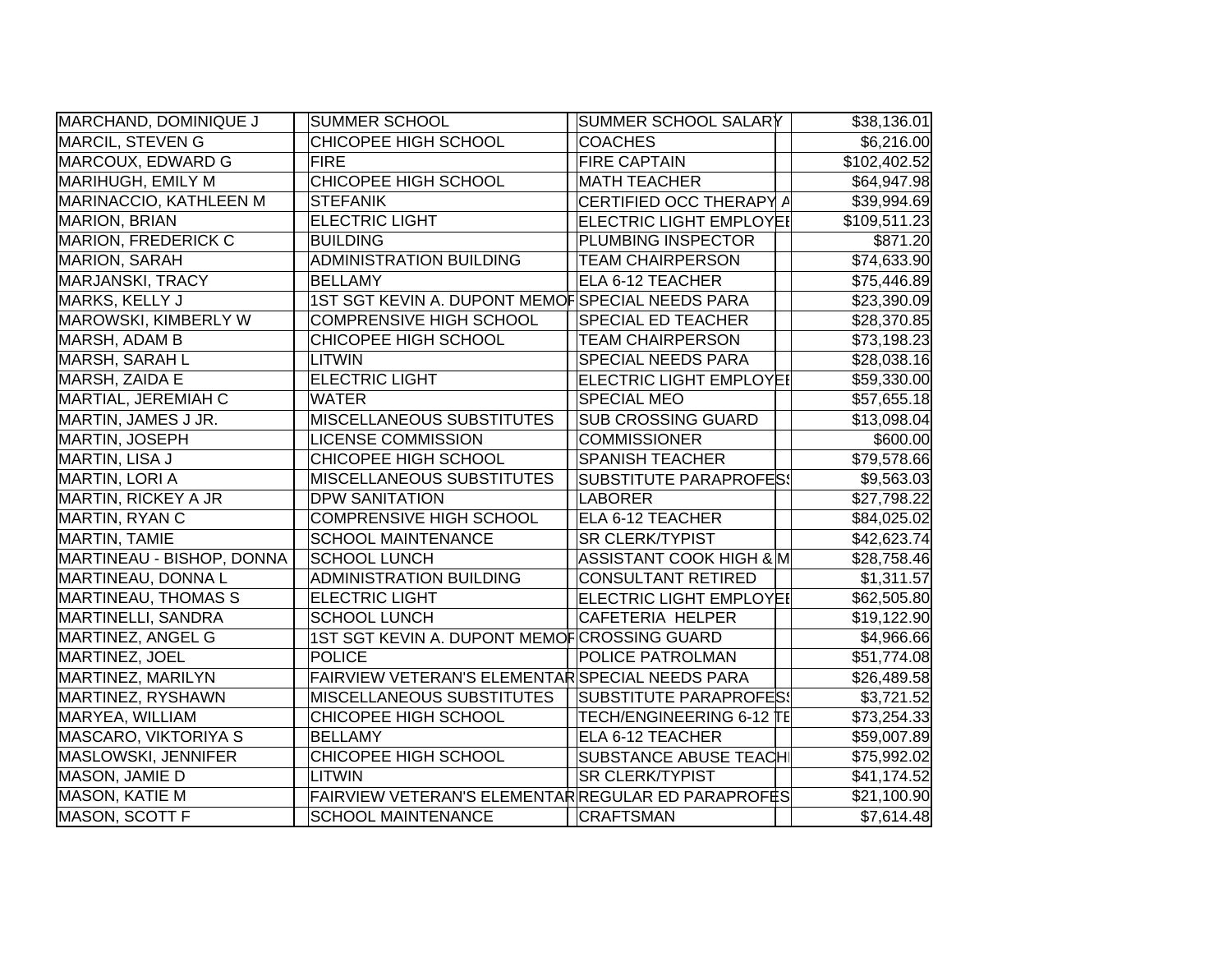| MASSE, ANN M                | <b>BELCHER</b>                                       | KINDERGARTEN TEACHER            | \$73,549.55  |
|-----------------------------|------------------------------------------------------|---------------------------------|--------------|
| MASSE, ELIZABETH M          | <b>LITWIN</b>                                        | <b>PRINCIPALS</b>               | \$101,707.09 |
| MASTALERZ, MARY K           | <b>BELCHER</b>                                       | <b>TEAM CHAIRPERSON</b>         | \$66,598.25  |
| MASTRONARDI, REBECCA        | <b>LIBRARY</b>                                       | <b>LIBRARIAN ASSOCIATE</b>      | \$3,824.82   |
| MATEO, MARCOS A             | CHICOPEE HIGH SCHOOL                                 | <b>COACHES</b>                  | \$1,619.34   |
| MATHIEU, KATHLEEN           | CHICOPEE HIGH SCHOOL                                 | <b>SPECIAL NEEDS PARA</b>       | \$31,231.91  |
| <b>MATIAS, CHRISTINA</b>    | <b>CONTRIBUTORY RETIREMENT</b>                       | ADMINISTRATIVE ASST NON         | \$144.09     |
| <b>MATOS, ARILY</b>         | <b>SCHOOL LUNCH</b>                                  | <b>SUB CAFETERIA WORKER</b>     | \$48.00      |
| MATTAVI, WILLIAM L          | CHICOPEE HIGH SCHOOL                                 | SPECIAL ED TEACHER              | \$74,628.86  |
| MATTEY, MONICA M            | <b>SCHOOL LUNCH</b>                                  | <b>CAFETERIA HELPER</b>         | \$16,404.12  |
| MATYSIEWICZ, LYN            | <b>POLICE</b>                                        | <b>SENIOR CLERK</b>             | \$41,827.85  |
| MAURER, BENJAMIN            | <b>LIBRARY</b>                                       | JR BUILDING CUSTODIAN           | \$34,121.99  |
| MAXIMO, RACHEL L            | FAIRVIEW VETERAN'S ELEMENTAR SPECIAL NEEDS PARA      |                                 | \$13,710.67  |
| MAY, CORINNA N              | FAIRVIEW VETERAN'S ELEMENTAR TILE I PARAPROFESSIONAL |                                 | \$25,653.15  |
| MAYNARD, ELIZABETH A        | <b>BARRY</b>                                         | NOON ATTEND/CROSS GUA           | \$2,297.04   |
| MAYNARD, JANET              | <b>BARRY</b>                                         | <b>AFTER SCHOOL</b>             | \$3,258.36   |
| MAYNARD, RICHARD G          | <b>POLICE</b>                                        | POLICE PATROLMAN                | \$68,109.97  |
| MAYNES, ROSEMARY A          | <b>ASSESSORS</b>                                     | <b>PRINCIPAL CLERK</b>          | \$43,683.50  |
| MAYO, JONATHAN J            | <b>DPW SANITATION</b>                                | MEO/LABORER                     | \$45,755.67  |
| MC CARTHY, WILLIAM M JR     | <b>COMPRENSIVE HIGH SCHOOL</b>                       | <b>SR CLERK/TYPIST</b>          | \$35,099.72  |
| MCABEE, SHARON T            | <b>BOWE</b>                                          | <b>TILE I PARAPROFESSIONAL</b>  | \$1,857.84   |
| MCAFEE-CROWLEY, GAVIN J     | <b>ADMINISTRATION BUILDING</b>                       | <b>SR CLERK/TYPIST</b>          | \$1,893.76   |
| MCAULIFFE, ANTHONY          | <b>WATER</b>                                         | <b>WATER SYS MAINT MAN</b>      | \$31,451.86  |
| MCAULIFFE, JOEL D           | <b>CITY COUNCIL</b>                                  | <b>CITY COUNCILOR</b>           | \$12,000.00  |
| MCCABE, DEBRA J             | <b>BELLAMY</b>                                       | <b>GENERAL SCIENCE 6-12 TCI</b> | \$867.42     |
| MCCANN, CHARLES F           | <b>SCHOOL LUNCH</b>                                  | <b>CAFETERIA HELPER</b>         | \$5,164.42   |
| MCCARTHY, JENNIFER E        | <b>LAMBERT LAVOIE</b>                                | SPECIAL ED TEACHER              | \$52,829.93  |
| MCCARTHY, JOHN J            | <b>BELLAMY</b>                                       | <b>CROSSING GUARD</b>           | \$4,536.89   |
| MCCARTHY, KATHLEEN M        | <b>BELCHER</b>                                       | <b>SCHOOL NURSES</b>            | \$77,100.77  |
| <b>MCCARTHY, KRISTINA E</b> | <b>BARRY</b>                                         | SPECIAL ED INCLUSION TE/        | \$45,851.86  |
| MCCARTHY, LAURA J           | <b>ASSESSORS</b>                                     | <b>ASSESSOR</b>                 | \$60,388.62  |
| MCCARTHY, MARISA A          | ADMINISTRATION BUILDING                              | SPECIAL ED COORDINATOR          | \$95,513.59  |
| MCCARTHY, SHANNON B         | TELECOMMUNICATIONS BUILDING TELCOM PRODUCER/DIREC    |                                 | \$5.31       |
| MCCASLAND, ALBERT R         | <b>LAMBERT LAVOIE</b>                                | <b>CROSSING GUARD</b>           | \$4,614.43   |
| MCCLAIN, APRIL R            | MISCELLANEOUS SUBSTITUTES                            | <b>SUBSTITUTE PARAPROFES!</b>   | \$11,252.09  |
| MCCLINTOCK, LYNDA M         | FAIRVIEW VETERAN'S ELEMENTARGRADE 4 TEACHER          |                                 | \$27,728.56  |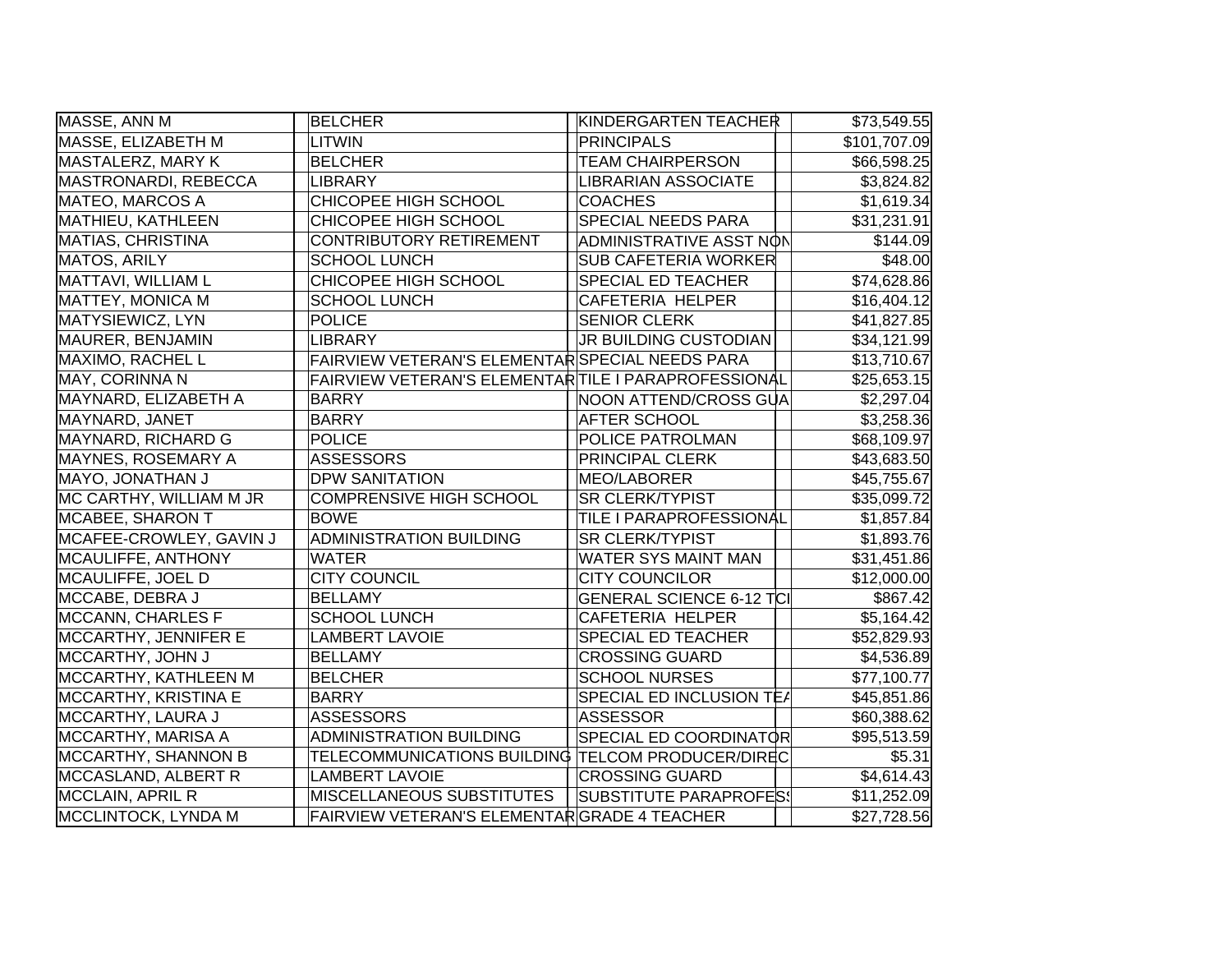| MCCOLLAUM, JACQULINE T        | <b>SCHOOL LUNCH</b>                         | CAFETERIA HELPER                | \$14,302.33  |
|-------------------------------|---------------------------------------------|---------------------------------|--------------|
| MCCOLLAUM, KAREN              | <b>COMPRENSIVE HIGH SCHOOL</b>              | <b>SPECIAL NEEDS PARA</b>       | \$42,137.58  |
| MCCOLLAUM, THOMAS E JR        | <b>BELLAMY</b>                              | <b>SPECIAL NEEDS PARA</b>       | \$18,630.95  |
| <b>MCCOLLAUM, THOMAS E SR</b> | <b>STREIBER</b>                             | <b>CROSSING GUARD</b>           | \$0.26       |
| MCCORMICK, JILLIAN M          | <b>ADMINISTRATION BUILDING</b>              | <b>SUB OFFICE ASSISTANT</b>     | \$60.00      |
| MCCORMICK, KATHLEEN M         | <b>ADMINISTRATION BUILDING</b>              | <b>SR CLERK/TYPIST</b>          | \$41,100.12  |
| MCCULLOUGH, PAMELA S          | <b>ADMINISTRATION BUILDING</b>              | <b>SR CLERK/TYPIST</b>          | \$42,837.84  |
| MCDONALD, BETH A              | CHICOPEE HIGH SCHOOL                        | <b>ART 6-12 TEACHER</b>         | \$64,033.51  |
| MCDONALD, MICHAEL             | <b>ADMINISTRATION BUILDING</b>              | SPECIAL ED COORDINATOR          | \$20,001.93  |
| MCDONNELL, MICHAEL P          | <b>MISCELLANEOUS SUBSTITUTES</b>            | <b>SUB CROSSING GUARD</b>       | \$6,614.54   |
| MCDONOUGH, CARRIE B           | <b>BELLAMY</b>                              | <b>SPECIAL ED INCLUSION TEA</b> | \$78,388.08  |
| MCDONOUGH, PAUL A             | <b>MGT INFORMATION SYSTEMS</b>              | <b>PROJECT MANAGER</b>          | \$18,454.89  |
| MCGARY, PETER H               | <b>MUN GOLF COURSE</b>                      | <b>MAINTENANCE PART TIME</b>    | \$3,135.00   |
| MCINTYRE, THOMAS              | <b>WATER</b>                                | <b>WATER SYS MAINT MAN</b>      | \$20,568.96  |
| MCKENNA, MICHELE M            | <b>SCHOOL LUNCH</b>                         | <b>CAFETERIA HELPER</b>         | \$15,840.85  |
| <b>MCKENNA, PATRICK J</b>     | PLANNING DEPT                               | <b>ASSISTANT DIRECTOR</b>       | \$51,560.27  |
| MCLAIN, SUSANA H              | CHICOPEE HIGH SCHOOL                        | <b>SPECIAL NEEDS PARA</b>       | \$28,565.66  |
| MCLAUGHLIN, SONIA A           | <b>COMPRENSIVE HIGH SCHOOL</b>              | <b>SOCIAL STUDIES TEACHER</b>   | \$73,047.54  |
| MCLEAN, ASHLEY A              | <b>LITWIN</b>                               | REGULAR ED PARAPROFES           | \$28,907.46  |
| MCLEISH, ALIZA                | PARKS AND RECREATION                        | SCORE/KEEPER 9/10               | \$2,255.63   |
| MCLELLAN, LOGAN C             | <b>SCHOOL MAINTENANCE</b>                   | MAINTENANCE SUMMER AP           | \$2,856.00   |
| MCLOUGHLIN, JENNIFER          | <b>SZETELA</b>                              | <b>SPECIAL ED TEACHER</b>       | \$75,908.21  |
| MCQUADE, DANIEL P             | <b>FIRE</b>                                 | <b>FIRE FIGHTER 2ND YEAR</b>    | \$92,581.29  |
| <b>MCQUAID, FRANCIS E</b>     | <b>POLICE</b>                               | <b>POLICE PATROLMAN</b>         | \$86,506.16  |
| MCQUEEN, ROBERT E             | <b>FIRE</b>                                 | <b>FIRE TRAINING OFFICER</b>    | \$107,807.92 |
| MEAD, SCOTT L                 | <b>WATER</b>                                | <b>WATER FOREMAN</b>            | \$52,063.26  |
| MEADE, DON F                  | <b>CITY HALL MAINTENANCE</b>                | <b>BLDG MAINTENANCE CRAF</b>    | \$45,058.38  |
| MEEHAN, DAVID                 | <b>MUN GOLF COURSE</b>                      | <b>GOLF COURSE RANGER</b>       | \$4,323.00   |
| MEKAL, DONNA                  | <b>SCHOOL LUNCH</b>                         | <b>CAFETERIA HELPER</b>         | \$15,410.18  |
| MENARD, CHELSEA E             | <b>LAMBERT LAVOIE</b>                       | <b>GRADE 3 TEACHER</b>          | \$60,339.16  |
| MENARD, STEPHEN               | <b>BELLAMY</b>                              | <b>HEALTH 6-12 TEACHER</b>      | \$72,290.88  |
| MENARD, SUZANNE M             | <b>BOWE</b>                                 | TILE I PARAPROFESSIONAL         | \$25,445.32  |
| MENDENHALL, SUSAN A           | <b>MISCELLANEOUS SUBSTITUTES</b>            | <b>SUBSTITUTE PARAPROFES!</b>   | \$14,022.75  |
| MENDEZ, ROLANDO               | <b>SELSER ACADEMY</b>                       | <b>SPECIAL NEEDS PARA</b>       | \$6,391.40   |
| MENDONCA, DONNA L             | FAIRVIEW VETERAN'S ELEMENTARELL K-5 TEACHER |                                 | \$32,391.43  |
| MENENDEZ, NELSON M            | <b>DPW FORESTRY</b>                         | <b>SPECIAL MEO</b>              | \$52,837.35  |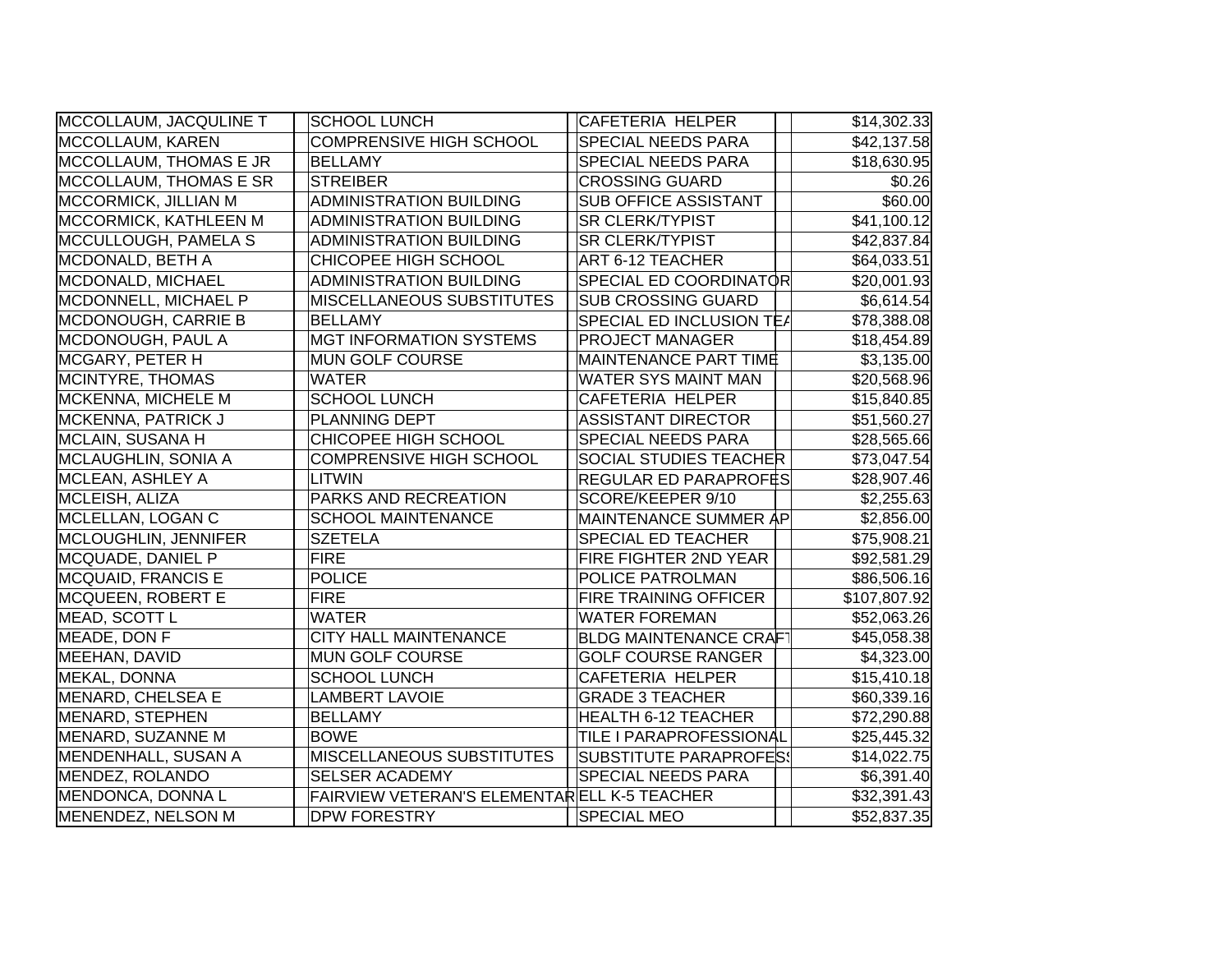| MEON-GONZALEZ, SABRINA    | <b>SCHOOL LUNCH</b>                               | <b>CAFETERIA HELPER</b>        | \$6,373.23   |
|---------------------------|---------------------------------------------------|--------------------------------|--------------|
| <b>MERCER, JAMES RIV</b>  | <b>COMPRENSIVE HIGH SCHOOL</b>                    | PHYSICAL ED TCHR 6-12          | \$72,499.62  |
| MERCHANT, BARBARA J       | <b>BELCHER</b>                                    | <b>TITLE I TEACHER</b>         | \$76,997.45  |
| <b>MERCHANT, RICHARD</b>  | <b>HUMAN RESOURCES</b>                            | <b>DIRECTOR OF HUMAN RESC</b>  | \$59,272.49  |
| MERCIER, WENDY J          | <b>COMPRENSIVE HIGH SCHOOL</b>                    | <b>SR CLERK/TYPIST</b>         | \$39,647.67  |
| <b>MERCIK, BRIAN</b>      | <b>ELECTRIC LIGHT</b>                             | ELECTRIC LIGHT EMPLOYEI        | \$45,440.79  |
| MERLETTI, DIANE D         | <b>STREIBER</b>                                   | <b>SUB NOON ATTEND/CROSS</b>   | \$3,433.76   |
| <b>MERRICK, SHAINA L</b>  | LITWIN                                            | MODERATE DISABILITIES T(       | \$51,035.52  |
| MESERVE, DREW D           | <b>SZETELA</b>                                    | <b>NIGHT CUSTODIAN</b>         | \$41,170.33  |
| MESSENGER, ANN T          | <b>CITY CLERK</b>                                 | PRINCIPAL CLERK                | \$38,908.38  |
| <b>MESSIER, MELANIE E</b> | LITWIN                                            | <b>SPECIAL NEEDS PARA</b>      | \$30,304.37  |
| MESSIER, RONALD J JR      | CAREER TECHNICAL EDUCATION                        | MANUFACTURING TEACHEF          | \$65,800.88  |
| <b>MESSINA, ANTHONY</b>   | PARKS AND RECREATION                              | <b>UMPIRE</b>                  | \$57.00      |
| <b>MESTRE, RAFAEL</b>     | <b>POLICE</b>                                     | POLICE PATROLMAN               | \$54,440.80  |
| <b>MEULEMANS, ABBIE L</b> | <b>BARRY</b>                                      | <b>GRADE 4 TEACHER</b>         | \$74,124.22  |
| <b>MEULEMANS, ROBERT</b>  | COMPRENSIVE HIGH SCHOOL                           | <b>ART 6-12 TEACHER</b>        | \$74,403.33  |
| MEULEMANS, ROBERT J       | PARKS AND RECREATION                              | <b>DAY CAMP</b>                | \$3,570.00   |
| MIARECKI, JOHN C          | <b>ADMINISTRATION BUILDING</b>                    | <b>BUSINESS MANAGER</b>        | \$102,231.59 |
| MIDURA, SUSAN A           | 1ST SGT KEVIN A. DUPONT MEMOFELA 6-12 TEACHER     |                                | \$75,335.64  |
| MIDURA, TYLER J           | <b>COMPRENSIVE HIGH SCHOOL</b>                    | <b>COACHES</b>                 | \$17,829.09  |
| MIKKOLA, JOHN-MICHAEL     | <b>POLICE</b>                                     | POLICE PATROLMAN               | \$77,494.08  |
| MIKKOLA, RAQUEL S         | <b>CITY COLLECTORS</b>                            | <b>SENIOR CLERK</b>            | \$40,264.61  |
| MILLARD, MICHAEL J        | <b>CHICOPEE HIGH SCHOOL</b>                       | <b>MATH TEACHER</b>            | \$62,376.33  |
| MILLER, AMY               | <b>STEFANIK</b>                                   | <b>GRADE 2 TEACHER</b>         | \$75,834.00  |
| MILLER, GAVIN M           | CHICOPEE HIGH SCHOOL                              | <b>COACHES</b>                 | \$3,495.01   |
| MILLER, JORDAN J          | <b>CHICOPEE HIGH SCHOOL</b>                       | <b>COACHES</b>                 | \$3,420.00   |
| MILLETT, JEANNINE C       | <b>ELECTRIC LIGHT</b>                             | <b>ELECTRIC LIGHT EMPLOYE!</b> | \$102,283.64 |
| MILLETTE, VICTORIA M      | <b>SCHOOL LUNCH</b>                               | <b>CAFETERIA HELPER</b>        | \$9,922.11   |
| MILLS, SADIE R            | CHICOPEE HIGH SCHOOL                              | <b>EARLY CHILDHOOD PARA</b>    | \$30,326.47  |
| MINER, DONNA              | <b>SCHOOL LUNCH</b>                               | <b>HIGH *&amp; MIDDLE COOK</b> | \$53,955.07  |
| MINIC, ERNAD              | CHICOPEE HIGH SCHOOL                              | <b>ENGLISH TEACHER</b>         | \$46,629.41  |
| MINIE, CARRIE J           | <b>STEFANIK</b>                                   | PHYS THERP ASST                | \$15,884.58  |
| MINKLEY, NICOLE M         | <b>MISCELLANEOUS SUBSTITUTES</b>                  | SUBSTITUTE PARAPROFES!         | \$7,030.93   |
| MINNS, TARA               | <b>COMPRENSIVE HIGH SCHOOL</b>                    | <b>SPECIAL ED TEACHER</b>      | \$78,147.22  |
| MIODOWSKI, MICHELLE A     | TELECOMMUNICATIONS BUILDING TELCOM PRODUCER/DIREC |                                | \$311.12     |
| MISIALEK, BETSY E         | <b>SCHOOL LUNCH</b>                               | <b>CAFETERIA HELPER</b>        | \$9,885.51   |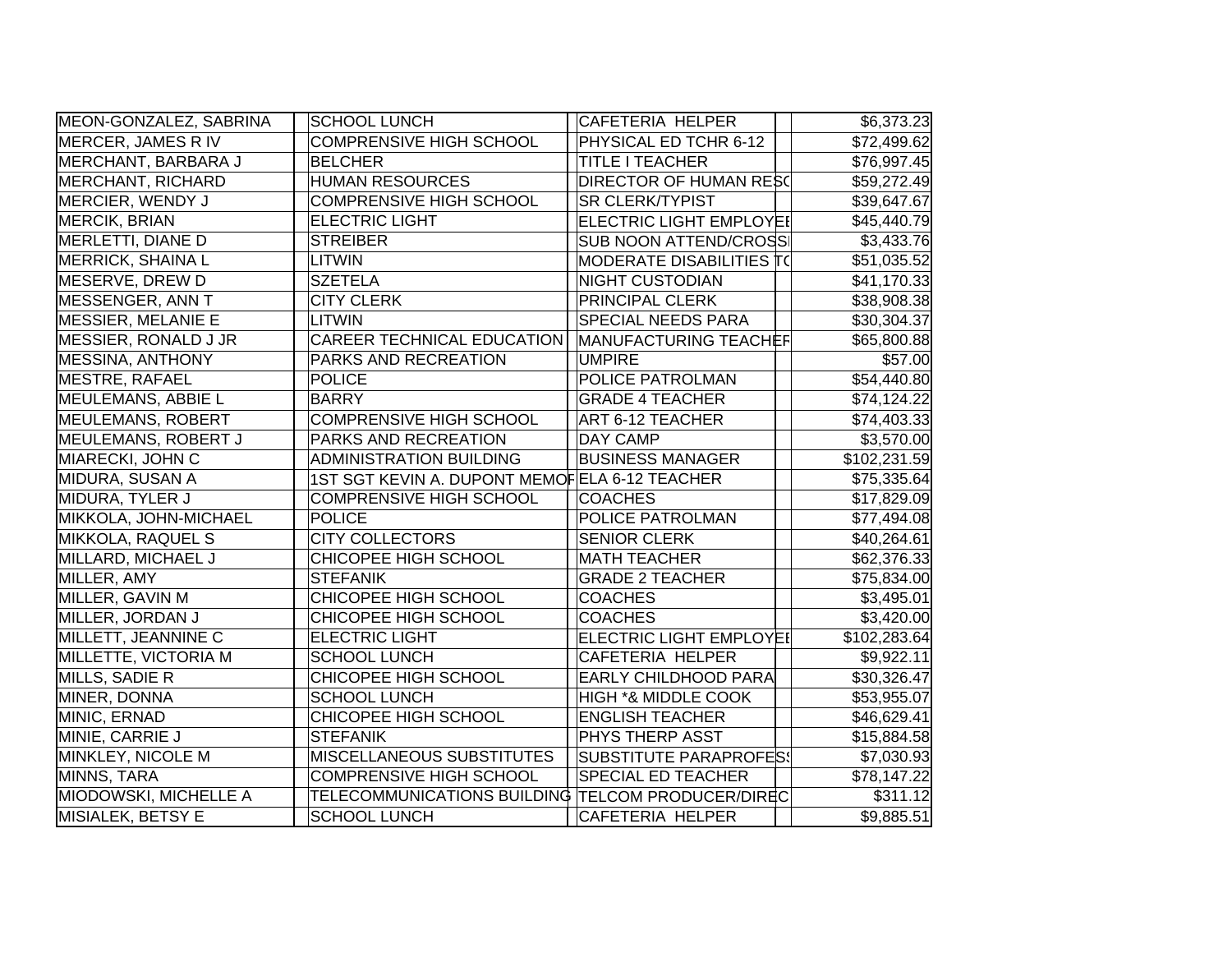| MISNIAKIEWICZ, MALGORZATA  | FAIRVIEW VETERAN'S ELEMENTAR SPEECH THERAPY ASST    |                                | \$46,586.47  |
|----------------------------|-----------------------------------------------------|--------------------------------|--------------|
| MODE, GUY F                | <b>ELECTRIC LIGHT</b>                               | <b>ELECTRIC LIGHT EMPLOYEI</b> | \$129,032.00 |
| <b>MOLIDOR, ASHLEY</b>     | PARKS AND RECREATION                                | <b>DAY CAMP</b>                | \$2,915.00   |
| <b>MOLIDOR, ASHLEY E</b>   | FAIRVIEW VETERAN'S ELEMENTAR REGULAR ED PARAPROFES  |                                | \$23,266.85  |
| MONETTE, BRENDA L          | BELCHER                                             | NOON ATTEND/CROSS GUA          | \$4,233.86   |
| MONFETTE, JOLENE E         | <b>SCHOOL MAINTENANCE</b>                           | <b>SR CLERK/TYPIST</b>         | \$42,578.13  |
| MONGE, JOSE                | <b>POLICE</b>                                       | POLICE PATROLMAN               | \$689.17     |
| MONSERRAT, MIGDALIA        | <b>BOWE</b>                                         | SPECIAL NEEDS PARA             | \$29,709.07  |
| MONTANEZ, YAMIL            | <b>POLICE</b>                                       | POLICE PATROLMAN               | \$81,744.53  |
| MOORE, MARJORY             | <b>BOWIE</b>                                        | <b>GUIDANCE K-5</b>            | \$73,184.34  |
| MORA, GENEVIEVE K          | <b>POLICE</b>                                       | POLICE PATROLMAN               | \$61,569.52  |
| MORACE, MICHAEL E          | <b>POLICE</b>                                       | POLICE PATROLMAN               | \$70,444.90  |
| MORALES, DIANY J           | CAREER TECHNICAL EDUCATION                          | MAINTENANCE SUMMER AP          | \$204.00     |
| MORALES, LUIS F            | CITY HALL MAINTENANCE                               | <b>BLDG MAINTENANCE CRAFT</b>  | \$48,378.93  |
| MORALES, MYRIAM V          | MISCELLANEOUS SUBSTITUTES                           | <b>SUB CROSSING GUARD</b>      | \$8.97       |
| <b>MORALES, SAMANTHA M</b> | MISCELLANEOUS SUBSTITUTES                           | <b>SUBSTITUTE PARAPROFES!</b>  | \$20.75      |
| MORAN, BRENDAN C           | <b>FIRE</b>                                         | FIRE FIGHTER 2ND YEAR          | \$86,847.65  |
| MORAN, KIMBERLY C          | 1ST SGT KEVIN A. DUPONT MEMOF PHYSICAL ED TCHR 6-12 |                                | \$57,026.92  |
| MORAN, KIRA M              | MISCELLANEOUS SUBSTITUTES                           | <b>SUB CROSSING GUARD</b>      | \$1.54       |
| MORAN, RYAN P              | <b>POLICE</b>                                       | POLICE PATROLMAN               | \$90,250.61  |
| <b>MORAN, STACY L</b>      | <b>STEFANIK</b>                                     | <b>TEAM CHAIRPERSON</b>        | \$73,226.37  |
| MORANDO-PAULO, KAREN       | LITWIN                                              | <b>ACADEMIC SUPPORT TEACI</b>  | \$75,935.95  |
| MORATTO-RUGE, JAMES        | <b>STEFANIK</b>                                     | <b>TEAM CHAIRPERSON</b>        | \$73,268.61  |
| MOREAU, DAVID              | <b>WATER</b>                                        | <b>GENERAL FOREMAN</b>         | \$70,617.89  |
| MOREAU, DENISE G           | <b>MGT INFORMATION SYSTEMS</b>                      | <b>SR SYSTEMS ENGINEER</b>     | \$41,254.44  |
| MOREAU, LYNN M             | <b>ELECTRIC LIGHT</b>                               | <b>ELECTRIC LIGHT EMPLOYE!</b> | \$61,736.02  |
| MOREAU, NATHAN             | PLANNING DEPT                                       | <b>ASSOCIATE PLANNER</b>       | \$49,619.53  |
| MOREAU, SARAH A            | <b>BOWE</b>                                         | REGULAR ED PARAPROFES          | \$18,034.78  |
| MOREAU, STACY L            | <b>SZETELA</b>                                      | <b>SCHOOL NURSES</b>           | \$68,488.27  |
| MOREAU, VIVIAN             | <b>POLICE</b>                                       | <b>CLERK</b>                   | \$23,475.65  |
| MORENO, ELIZABETH A        | LIBRARY                                             | SENIOR LIBRARIAN ASSOCI.       | \$35,528.70  |
| MORGADO, JAMIE A           | <b>BELLAMY</b>                                      | SPECIAL ED TEACHER             | \$73,301.39  |
| MORGAN, ERIK               | <b>ELECTRIC LIGHT</b>                               | ELECTRIC LIGHT EMPLOYEI        | \$93,106.56  |
| MORGAN, JANET              | CHICOPEE HIGH SCHOOL                                | <b>SR CLERK/TYPIST</b>         | \$44,609.11  |
| MORIARTY, KAYLA R          | PARKS AND RECREATION                                | <b>ASST RECREATIONAL LEAD</b>  | \$2,269.50   |
| MORIARTY, MARSHALL T       | LAW                                                 | <b>CITY SOLICITOR</b>          | \$44,603.08  |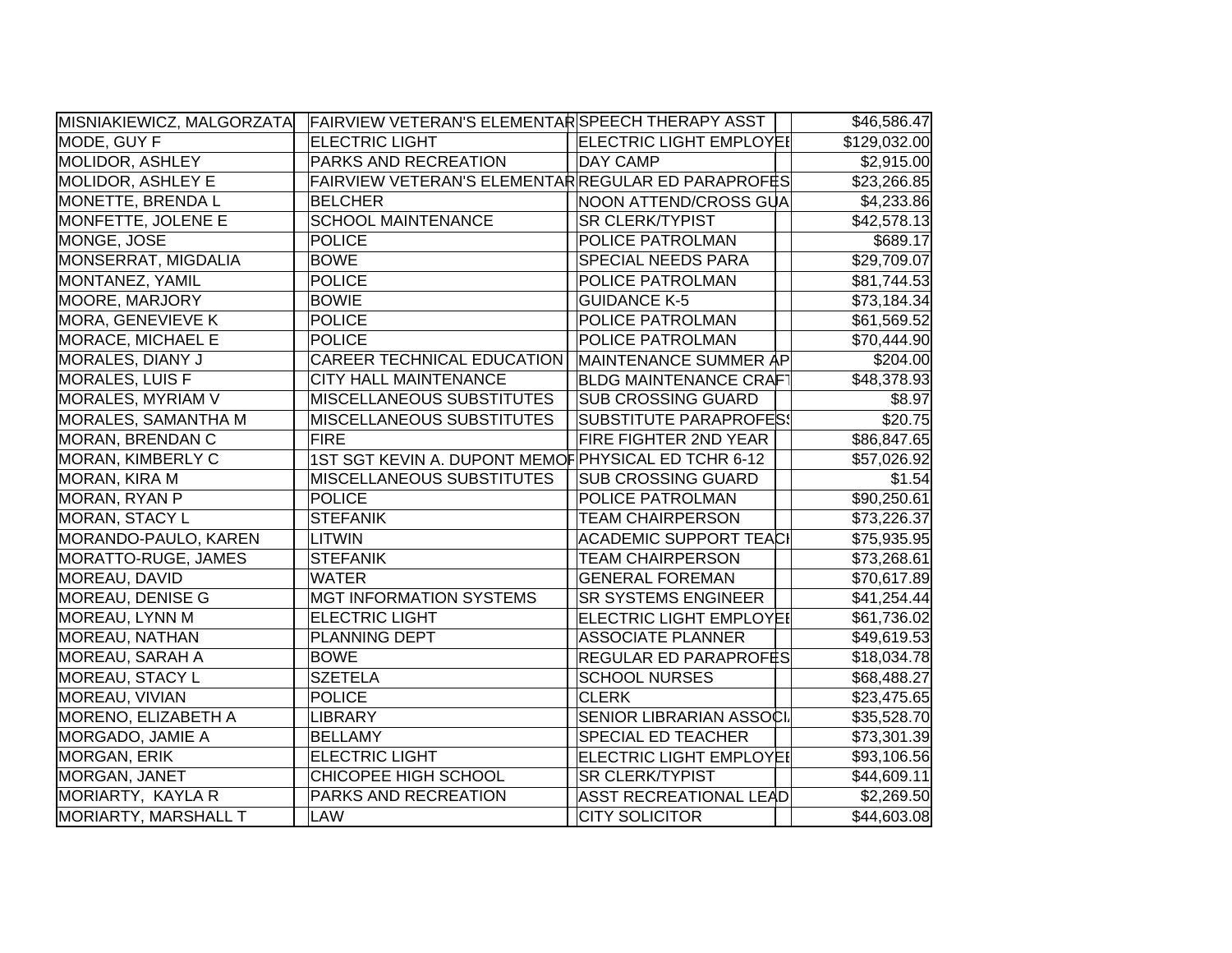| MORIN, JASON M                | <b>ELECTRIC LIGHT</b>                             | <b>ELECTRIC LIGHT EMPLOYEI</b> | \$62,084.00  |
|-------------------------------|---------------------------------------------------|--------------------------------|--------------|
| MORIN, NANCY                  | <b>LAMBERT LAVOIE</b>                             | <b>GRADE 5 TEACHER</b>         | \$48,378.24  |
| MORIN, SANDRA C               | <b>SCHOOL LUNCH</b>                               | <b>CAFETERIA HELPER</b>        | \$8,464.66   |
| MORISSETTE, DAYLE L           | <b>COMPRENSIVE HIGH SCHOOL</b>                    | <b>MATH TEACHER</b>            | \$69,404.94  |
| MORISSETTE, DONALD J JR       | <b>COMPRENSIVE HIGH SCHOOL</b>                    | <b>SECONDARY VICE PRIN</b>     | \$96,281.80  |
| <b>MORRISON, DEREK J</b>      | <b>COMPRENSIVE HIGH SCHOOL</b>                    | <b>PRINCIPALS</b>              | \$117,829.30 |
| <b>MORRISON, JULIE</b>        | <b>COMPRENSIVE HIGH SCHOOL</b>                    | <b>ENGLISH TEACHER</b>         | \$82,986.80  |
| <b>MORRISON, LESLIE R</b>     | 1ST SGT KEVIN A. DUPONT MEMOF TEAM CHAIRPERSON    |                                | \$31,083.73  |
| <b>MORRISSEY, MATTHEW M</b>   | <b>FIRE</b>                                       | FIRE FIGHTER 2ND YEAR          | \$77,075.34  |
| MORSE, EMILY V                | <b>COMPRENSIVE HIGH SCHOOL</b>                    | <b>SPEECH THERAPIST</b>        | \$54,088.49  |
| MORSE, JAMIE L                | <b>LAMBERT LAVOIE</b>                             | SPECIAL NEEDS PARA             | \$19,290.17  |
| <b>MORTELL, BREANA</b>        | PARKS AND RECREATION                              | ASST RECREATIONAL LEAD         | \$2,422.51   |
| MORTELL, JACQUELINE A         | <b>TREASURERS OFFICE</b>                          | <b>PRINCIPAL CLERK</b>         | \$45,589.60  |
| MORTON, ALVIN W I             | <b>ADMINISTRATION BUILDING</b>                    | <b>ASST SUPER FOR STUDENT</b>  | \$139,101.12 |
| MOSHER, MATTHEW D             | <b>COMPRENSIVE HIGH SCHOOL</b>                    | <b>COACHES</b>                 | \$4,278.99   |
| MOSKAL, BARBARA A             | 1ST SGT KEVIN A. DUPONT MEMOF MATH TEACHER        |                                | \$42,018.43  |
| MOSKAL, BRIAN M               | 1ST SGT KEVIN A. DUPONT MEMOFINTERVENTION TEACHER |                                | \$46,432.08  |
| MOSS, KAITLYN J               | <b>BELCHER</b>                                    | <b>PHYSICAL ED K-5 TEACHER</b> | \$52,337.93  |
| <b>MOTTOLA, MICHAEL S</b>     | <b>COMPRENSIVE HIGH SCHOOL</b>                    | <b>AFTER SCHOOL</b>            | \$5,770.75   |
| <b>MROZINSKI, JOANN M</b>     | LIBRARY                                           | <b>PART TIME CLERK</b>         | \$2,832.83   |
| <b>MROZINSKI, KEVIN</b>       | PARKS AND RECREATION                              | <b>ASST RECREATIONAL LEAD</b>  | \$1,746.75   |
| <b>MROZINSKI, MARY LOUISE</b> | <b>SZETELA</b>                                    | <b>SPECIAL NEEDS PARA</b>      | \$30,996.08  |
| MUCHA, AMANDA L               | <b>CAREER TECHNICAL EDUCATION</b>                 | MANUFACTURING TEACHEF          | \$73,423.20  |
| MULDOON, J MICHAEL            | <b>COMPRENSIVE HIGH SCHOOL</b>                    | <b>SR CUST HIGH/MIDDLOE</b>    | \$30,710.83  |
| MULDOON, MATTHEW M            | <b>POLICE</b>                                     | POLICE PATROLMAN               | \$110,485.27 |
| <b>MUNOZ, MIRNA</b>           | <b>STEFANIK</b>                                   | NOON ATTEND/CROSS GUA          | \$370.59     |
| MURDOCK, BRIAN T JR           | <b>POLICE</b>                                     | POLICE PATROLMAN               | \$10,639.06  |
| MURDOCK, CRAIG J              | <b>BOWE</b>                                       | <b>ELEMENTRY VICE PRIN</b>     | \$84,798.67  |
| MURDOCK, ELIZABETH ANN        | <b>BELLAMY</b>                                    | ELA 6-12 TEACHER               | \$76,070.10  |
| <b>MURDOCK, MIKAEL K</b>      | <b>SELSER ACADEMY</b>                             | <b>ASSISTANT TEACHER</b>       | \$8,311.52   |
| MURPHY, JENNIFER              | CHICOPEE HIGH SCHOOL                              | <b>GUIDANCE 6-12</b>           | \$81,714.80  |
| MURPHY, MARK P                | <b>BELLAMY</b>                                    | <b>COMUTER 6-12 TEACHER</b>    | \$83,152.54  |
| MURPHY, THOMAS E JR           | <b>FIRE</b>                                       | <b>FIRE LIEUTENANT</b>         | \$80,636.94  |
| MURRAY, MARY A                | <b>BELLAMY</b>                                    | <b>SPECIAL ED TEACHER</b>      | \$75,258.40  |
| MURRAY, ROBERT O              | <b>SELSER ACADEMY</b>                             | SCHOOL ADJUSTMENT COL          | \$27,575.12  |
| <b>MYERS, FRANK JR</b>        | CENTRAL MAINTENANCE GARAGE ADM MEO/FOREMAN        |                                | \$57,645.26  |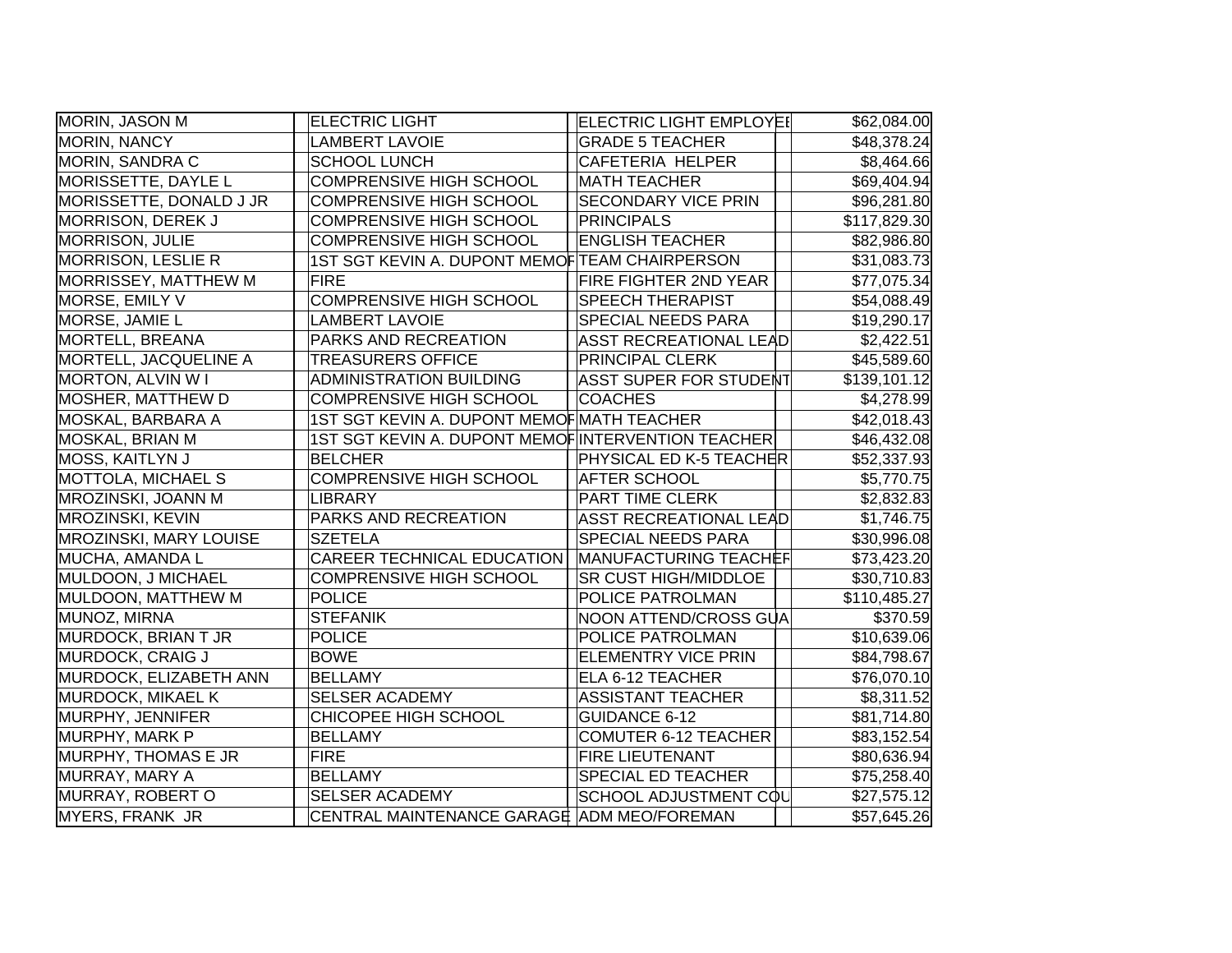| NADEAU, CASEY E          | <b>STEFANIK</b>                                       | PHYSICAL ED K-5 TEACHER        | \$71,851.44              |
|--------------------------|-------------------------------------------------------|--------------------------------|--------------------------|
| NADEAU, CHRISTOPHER R    | <b>CHICOPEE HIGH SCHOOL</b>                           | <b>HISTORY TEACHER</b>         | \$55,293.67              |
| NADEAU, JEFFREY A        | <b>POLICE</b>                                         | POLICE SENIOR SERGEANT         | \$110,063.76             |
| NAGLIERI, MATTHEW A      | <b>POLICE</b>                                         | POLICE PATROLMAN               | \$92,082.64              |
| NALLETT, DEBORAH         | <b>BARRY</b>                                          | SPECIAL NEEDS PARA             | \$28,478.34              |
| NALLY, SUZANNE           | <b>LAMBERT LAVOIE</b>                                 | TILE I PARAPROFESSIONAL        | \$20,145.56              |
| NAPOLITANO, SALVATORE A  | <b>ELECTRIC LIGHT</b>                                 | <b>ELECTRIC LIGHT EMPLOYE!</b> | \$97,216.34              |
| NASH, JAN LEE            | <b>CITY CLERK</b>                                     | <b>ASST CITY CLERK</b>         | \$55,628.08              |
| NASH, RILEY B            | <b>LITWIN</b>                                         | SPECIAL ED INCLUSION TE/       | \$48,940.31              |
| NASSAR, MARIA J          | <b>ADMINISTRATION BUILDING</b>                        | <b>CONSULTANT</b>              | $\overline{$11,250.00}$  |
| NAWRACAJ, JOANNE M       | MISCELLANEOUS SUBSTITUTES                             | SUBSTITUTE PARAPROFES!         | \$207.46                 |
| NAWROCKI, BEVERLY F      | MISCELLANEOUS SUBSTITUTES                             | <b>SUBSTITUTE PARAPROFES!</b>  | \$9,006.72               |
| NAWROCKI, RUTH E         | 1ST SGT KEVIN A. DUPONT MEMOFELL 6-12 TEACHER         |                                | \$7,493.50               |
| NAY, STEPHANIE L         | MISCELLANEOUS SUBSTITUTES                             | <b>SUBSTITUTE NURSES</b>       | \$739.50                 |
| NAZIM, PATRICK M         | 1ST SGT KEVIN A. DUPONT MEMOFLIBRARY MEDIA TECHNICIAI |                                | \$10,329.03              |
| NEALON, KAREN M          | <b>BELCHER</b>                                        | KINDERGARTEN PARA              | \$38,583.72              |
| NELSON, GERALD F         | <b>POLICE</b>                                         | POLICE PATROLMAN               | \$94,759.51              |
| NELSON, SHEILA D         | <b>MISCELLANEOUS SUBSTITUTES</b>                      | <b>SUBSTITUTE PARAPROFES!</b>  | \$4,132.85               |
| NETKOVICK, CATHERINE B   | <b>BARRY</b>                                          | SPECIAL ED INCLUSION TEA       | \$70,918.37              |
| NEWNAM, SELENA K         | <b>SCHOOL LUNCH</b>                                   | CAFETERIA HELPER               | \$1,372.05               |
| NICHOLS, BRETT           | <b>POLICE</b>                                         | POLICE SERGEANTS               | $\overline{$}116,814.19$ |
| NICHOLS, ZACHARY         | PARKS AND RECREATION                                  | DAY CAMP                       | \$2,680.69               |
| NIEMIEC, ALEXANDER       | PARKS AND RECREATION                                  | DAY CAMP                       | \$3,245.00               |
| NIEMIEC, CARLY           | PARKS AND RECREATION                                  | <b>HEAD LIFEGUARD</b>          | \$3,624.00               |
| <b>NIEMIEC, THOMAS R</b> | <b>WATER</b>                                          | WATER SYS MAINT MAN            | \$31,811.81              |
| NIEVES, FELICITA A       | MISCELLANEOUS SUBSTITUTES                             | <b>SUBSTITUTE PARAPROFES!</b>  | \$5,002.00               |
| NIEVES, YARIBEL          | <b>LITWIN</b>                                         | SUB NOON ATTEND/CROSS          | \$432.82                 |
| NIKSA, SUZANNE           | <b>STEFANIK</b>                                       | KINDERGARTEN TEACHER           | \$76,889.77              |
| NIRO, KAYLE M            | FAIRVIEW VETERAN'S ELEMENTARCOMPUTER K-5 TEACHER      |                                | \$45,767.37              |
| NOBLE, DENISE            | <b>CITY CLERK</b>                                     | <b>PRINCIPAL CLERK</b>         | \$48,539.66              |
| NOFAL, KARINA C          | CAREER TECHNICAL EDUCATION                            | MAINTENANCE SUMMER AP          | \$102.00                 |
| NOGUEIRA, PERRY F        | <b>DPW SANITATION</b>                                 | <b>LABORER</b>                 | \$41,905.96              |
| NOONAN, TAMMY            | <b>LIBRARY</b>                                        | <b>LIBRARIAN ASSOCIATE</b>     | \$26,595.75              |
| NORRINGTON, DANTE        | <b>LIBRARY</b>                                        | PART TIME CLERK                | \$8,772.34               |
| NORRIS, CHARLES H        | 1ST SGT KEVIN A. DUPONT MEMOFSR CUST HIGH/MIDDLOE     |                                | \$55,170.39              |
| NOYES, JOSEPH C          | CHICOPEE HIGH SCHOOL                                  | <b>HISTORY TEACHER</b>         | \$54,437.15              |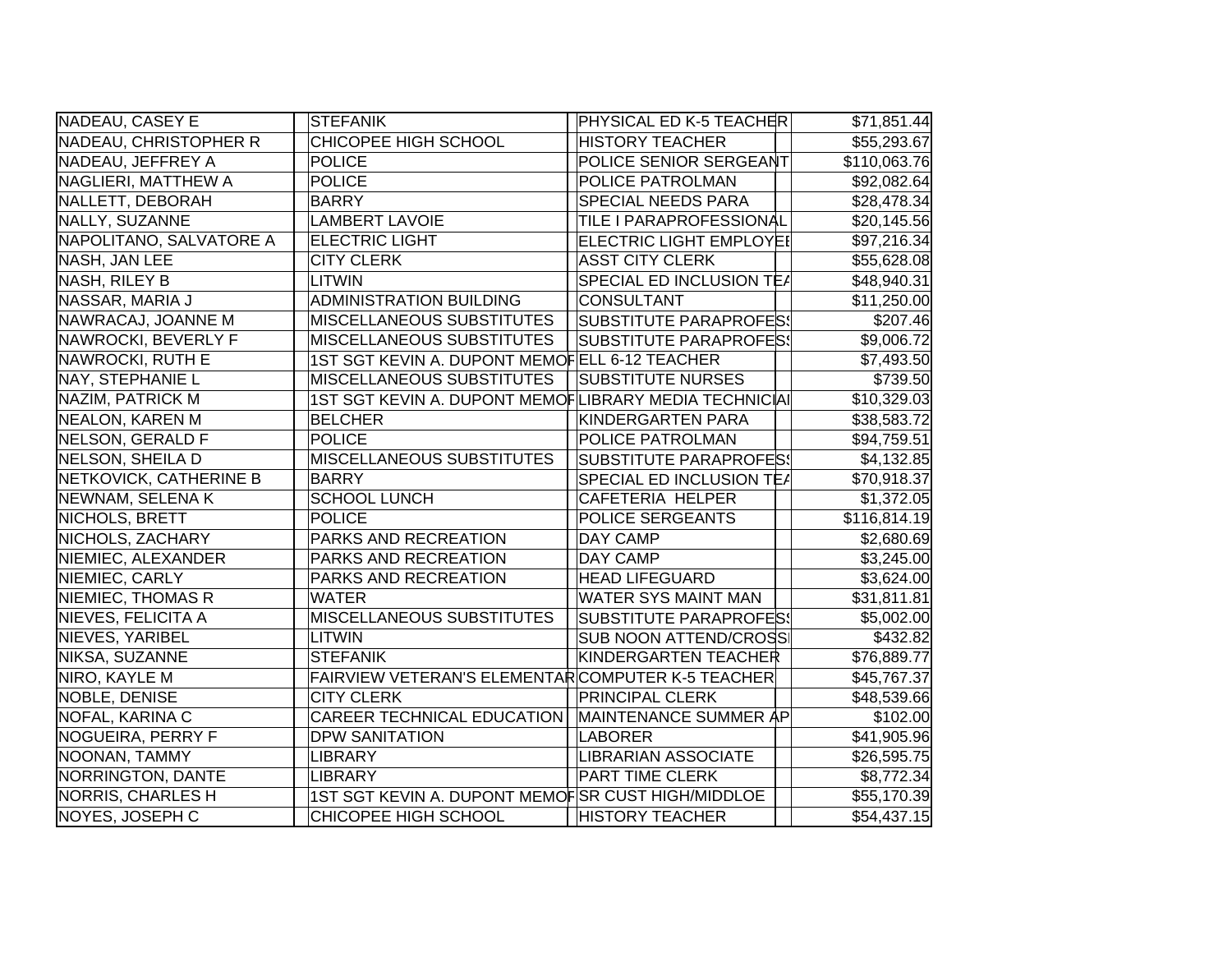| NUBILE, DIANA P                   | <b>SZETELA</b>                                        | <b>REGULAR ED PARAPROFES</b>  | \$24,792.71             |
|-----------------------------------|-------------------------------------------------------|-------------------------------|-------------------------|
| <b>NUGENT, STEPHANIE M</b>        | 1ST SGT KEVIN A. DUPONT MEMOF MATH TEACHER            |                               | \$67,889.10             |
| NUNES, EMMI                       | PARKS AND RECREATION                                  | <b>ASST RECREATIONAL LEAD</b> | \$3,350.08              |
| <b>OBERT, CHRISTINA</b>           | <b>POLICE</b>                                         | POLICE PATROLMAN              | \$24,568.46             |
| O'BRIEN, KEVIN J                  | <b>LITWIN</b>                                         | <b>GRADE 5 TEACHER</b>        | \$73,479.70             |
| <b>OBUCHOWSKI, PATRICIA A</b>     | MISCELLANEOUS SUBSTITUTES                             | SUBSTITUTE PARAPROFES!        | \$14,583.45             |
| OCANA-BARTHELETTE,                | <b>COMPRENSIVE HIGH SCHOOL</b>                        | <b>MATH TEACHER</b>           | \$77,552.61             |
| <b>OCONNELL, MEGAN E</b>          | <b>LAMBERT LAVOIE</b>                                 | KINDERGARTEN TEACHER          | \$56,097.25             |
| OCONNOR, DONNA L                  | FAIRVIEW VETERAN'S ELEMENTAR SPECIAL NEEDS PARA       |                               | \$40,425.62             |
| <b>OCONNOR, GRIFFIN E</b>         | DPW WWTP                                              | <b>TEMP LABORER</b>           | \$4,026.00              |
| O'CONNOR, JOAN A                  | <b>LITWIN</b>                                         | <b>SUB NOON ATTEND/CROSS</b>  | \$2,116.65              |
| OCONNOR, MADELINE J               | <b>LIBRARY</b>                                        | <b>LIBRARIAN ASSOCIATE</b>    | \$11,849.33             |
| OCONNOR, TARA J                   | <b>LIBRARY</b>                                        | <b>LIBRARIAN ASSOCIATE</b>    | \$38,170.74             |
| <b>ODIORNE, TRAVIS E</b>          | <b>POLICE</b>                                         | POLICE PATROLMAN              | \$80,529.81             |
| ODONNELL, JAMES M                 | <b>POLICE</b>                                         | POLICE PATROLMAN              | \$93,301.95             |
| O'DONNELL, KAYLA M                | FAIRVIEW VETERAN'S ELEMENTAR SPECIAL ED TEACHER       |                               | \$45,879.88             |
| ODONNELL, KIM A                   | 1ST SGT KEVIN A. DUPONT MEMOFTILE I PARAPROFESSIONAL  |                               | \$31,439.05             |
| <b>OGORZALEK, MADDISON G</b>      | CAREER TECHNICAL EDUCATION   MAINTENANCE SUMMER AP    |                               | \$150.00                |
| OHARA, ALLISON                    | <b>LAMBERT LAVOIE</b>                                 | <b>GRADE 2 TEACHER</b>        | \$73,029.34             |
| O'KEEFE, GERALD F                 | MUN GOLF COURSE                                       | <b>MAINTENANCE PART TIME</b>  | \$2,601.00              |
| <b>OLBRYCH, GLEN F</b>            | <b>FIRE</b>                                           | <b>FIRE FIGHTER 2ND YEAR</b>  | \$75,406.19             |
| OLBRYCH, JANET                    | <b>MAYOR OFFICE</b>                                   | <b>STAFF ASSISTANCE</b>       | \$48,166.41             |
| <b>OLEARY, CINDY</b>              | <b>BOWIE</b>                                          | KINDERGARTEN PARA             | \$30,347.48             |
| <b>OLIVARES, OTILDA M</b>         | <b>MISCELLANEOUS SUBSTITUTES</b>                      | <b>SUBSTITUTE PARAPROFES!</b> | \$7,876.77              |
| <b>OLIVEIRA, ELIZABETH G</b>      | <b>LIBRARY</b>                                        | <b>LIBRARIAN ASSOCIATE</b>    | \$26,268.29             |
| <b>OLIVER, CHRISTINE M</b>        | <b>BOWIE</b>                                          | KINDERGARTEN TEACHER          | \$78,887.73             |
| <b>OLSON, KELSEY A</b>            | <b>BELLAMY</b>                                        | <b>SPECIAL NEEDS PARA</b>     | \$29,597.56             |
| OLSZEWSKI DOYLE, ISABEL J         | <b>COMPRENSIVE HIGH SCHOOL</b>                        | ELA 6-12 TEACHER              | \$75,939.65             |
| <b>ONEIL, JOYCE S</b>             | CHICOPEE HIGH SCHOOL                                  | <b>SCHOOL NURSES</b>          | \$79,490.76             |
| <b>ONEIL, SUZANNE M</b>           | <b>LITWIN</b>                                         | <b>GRADE 5 TEACHER</b>        | \$76,580.26             |
| <b>ONEILL - WOLCOTT, LESHIA A</b> | CHICOPEE HIGH SCHOOL                                  | SPECIAL NEEDS PARA            | \$28,784.50             |
| <b>ONEILL, MICHAEL R</b>          | MUN GOLF COURSE                                       | <b>DIRECTOR OF GOLF</b>       | \$72,535.10             |
| <b>ONEILL, PATRICK</b>            | <b>DPW SANITATION</b>                                 | <b>TEMP LABORER</b>           | \$5,958.00              |
| <b>ONEILL, ROBERT W</b>           | MUN GOLF COURSE                                       | <b>GOLF COURSE RANGER</b>     | \$7,923.00              |
| OPAL, MARISA A                    | 1ST SGT KEVIN A. DUPONT MEMOFTECH/ENGINEERING 6-12 TE |                               | \$76,091.37             |
| <b>OPAROWSKI, LAURA B</b>         | <b>BARRY</b>                                          | <b>SPEECH THERAPIST</b>       | $\overline{$75,928.90}$ |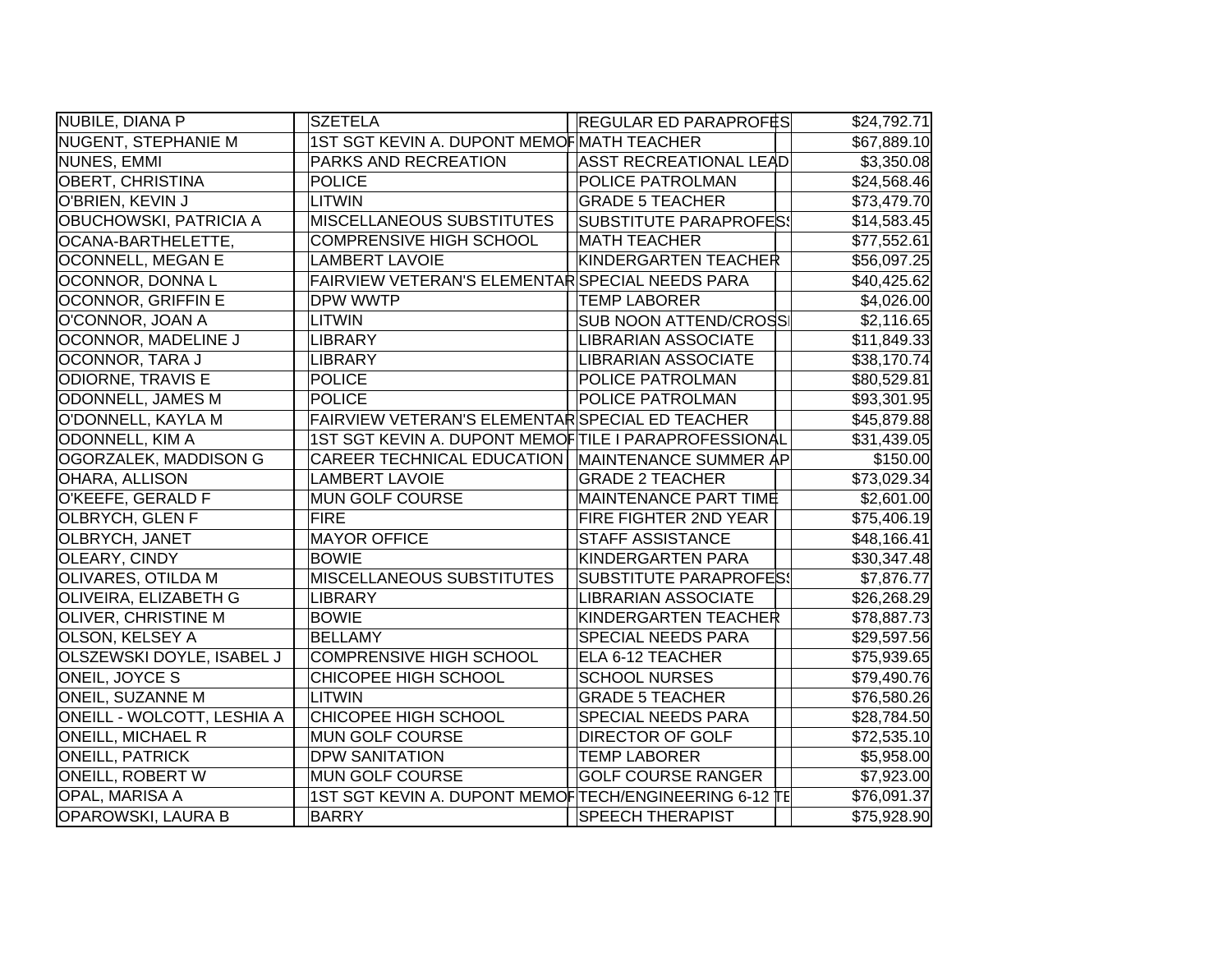| <b>OPON, MICHELLE A</b>        | <b>ELECTRIC LIGHT</b>                         | <b>ELECTRIC LIGHT EMPLOYEI</b> | \$60,049.85  |
|--------------------------------|-----------------------------------------------|--------------------------------|--------------|
| OPPENHEIM, SONIA R             | <b>BOWIE</b>                                  | <b>SPEECH THERAPY ASST</b>     | \$45,997.46  |
| <b>ORLANDI, AMANDA B</b>       | MISCELLANEOUS SUBSTITUTES                     | <b>SUBSTITUTE PARAPROFES!</b>  | \$1,675.97   |
| <b>ORTENSI, BAILEY</b>         | WATER                                         | <b>TEMP LABORER</b>            | \$3,648.00   |
| ORTIZ, DESTINY M               | <b>BARRY</b>                                  | SUBSTITUTE PARAPROFES!         | \$486.80     |
| <b>ORTIZ, ERIC J</b>           | <b>POLICE</b>                                 | POLICE PATROLMAN               | \$116,727.11 |
| ORTIZ, JONATHAN M              | <b>BELLAMY</b>                                | <b>NIGHT CUSTODIAN</b>         | \$31,848.41  |
| <b>ORTIZ, NITZA I</b>          | <b>SELSER ACADEMY</b>                         | <b>SPECIAL NEEDS PARA</b>      | \$12,258.42  |
| <b>ORTIZ, SUSAN</b>            | TELECOMMUNICATIONS BUILDING SR CLERK/TYPIST   |                                | \$43,215.14  |
| ORTIZ-DOUGLAS, MARIBEL         | CHICOPEE HIGH SCHOOL                          | SCHOOL ADJUSTMENT COL          | \$75,964.11  |
| <b>ORZECHOWSKI, SAMANTHA G</b> | <b>BOWE</b>                                   | <b>GRADE 5 TEACHER</b>         | \$57,850.64  |
| ORZOL, BARTLOMIEJ              | <b>FIRE</b>                                   | <b>FIRE FIGHTER 2ND YEAR</b>   | \$67,148.91  |
| <b>OSBORNE, BRANDON J</b>      | <b>CAREER TECHNICAL EDUCATION</b>             | <b>BUSINESS TEACHER</b>        | \$73,597.58  |
| OSHEA, JOHN F                  | <b>POLICE</b>                                 | POLICE PATROLMAN               | \$94,821.99  |
| O'SHEA, KRISTA B               | <b>ADMINISTRATION BUILDING</b>                | <b>SECRETARY ASST SUPER P</b>  | \$43,405.89  |
| O'SHEA, TIMOTHY O              | <b>CONTRIBUTORY RETIREMENT</b>                | <b>RETIREMENT BOARD MEMB</b>   | \$4,500.00   |
| <b>OUELLETTE, TAMMY L</b>      | <b>STEFANIK</b>                               | <b>SUB NOON ATTEND/CROSS</b>   | \$5,508.25   |
| OWREN, LARS N                  | <b>ELECTRIC LIGHT</b>                         | ELECTRIC LIGHT EMPLOYEI        | \$106,852.44 |
| <b>OWSIAK, CHRISTOPHER</b>     | FLOOD CONTROL                                 | CHIEF PUMPING STATION O        | \$72,034.71  |
| <b>OXLEY, COLLEEN A</b>        | <b>SCHOOL LUNCH</b>                           | <b>SUB CAFETERIA WORKER</b>    | \$1,581.50   |
| PACILEO, ALYSSIA M             | <b>STREIBER</b>                               | <b>GRADE 2 TEACHER</b>         | \$56,466.90  |
| PADDEN, JEANNINE M             | FAIRVIEW VETERAN'S ELEMENTAR CROSSING GUARD   |                                | \$4,744.42   |
| PADIN, ZULEYKA                 | <b>SCHOOL LUNCH</b>                           | ASSISTANT COOK/ALL OTHE        | \$23,842.28  |
| PADYKULA, LISA                 | <b>COUNCIL ON AGING</b>                       | <b>TRANSPORTATION CLERK</b>    | \$25,810.32  |
| PAGE, CHERYL A                 | CHICOPEE HIGH SCHOOL                          | <b>SR CLERK/TYPIST</b>         | \$42,983.10  |
| PAGE, MARK A                   | <b>POLICE</b>                                 | POLICE SERGEANTS               | \$82,274.43  |
| PAGEL, WILLIAM                 | <b>LICENSE COMMISSION</b>                     | <b>CHAIRPERSON</b>             | \$700.00     |
| PAGELLA, KAREN L               | <b>BELLAMY</b>                                | <b>SPECIAL ED TEACHER</b>      | \$70,529.50  |
| PAGNONI, NICOLE M              | <b>SZETELA</b>                                | <b>PRESCHOOL TEACHER</b>       | \$72,807.11  |
| PAJAK, ETHAN                   | <b>DPW PARKS</b>                              | <b>PARK MAINTENANCE CRAF</b>   | \$30,455.89  |
| PALEOLOGOPOULOS, MARY C        | CAREER TECHNICAL EDUCATION   BUSINESS TEACHER |                                | \$81,328.83  |
| PALERMO, EMILY                 | PARKS AND RECREATION                          | <b>ASST RECREATIONAL LEAD</b>  | \$2,556.38   |
| PALFRAMAN, CLAUDIA C           | 1ST SGT KEVIN A. DUPONT MEMOFLIBRARIAN 6-12   |                                | \$71,599.20  |
| PAPPAS, VIVIAN                 | <b>BOWE</b>                                   | <b>GRADE 3 TEACHER</b>         | \$65,700.93  |
| PAQUETTE, DEBORAH A            | <b>BOWE</b>                                   | TILE I PARAPROFESSIONAL        | \$32,185.35  |
| PAQUETTE, KIMBERLY A           | <b>SZETELA</b>                                | <b>AUTISM TEACHER</b>          | \$73,022.59  |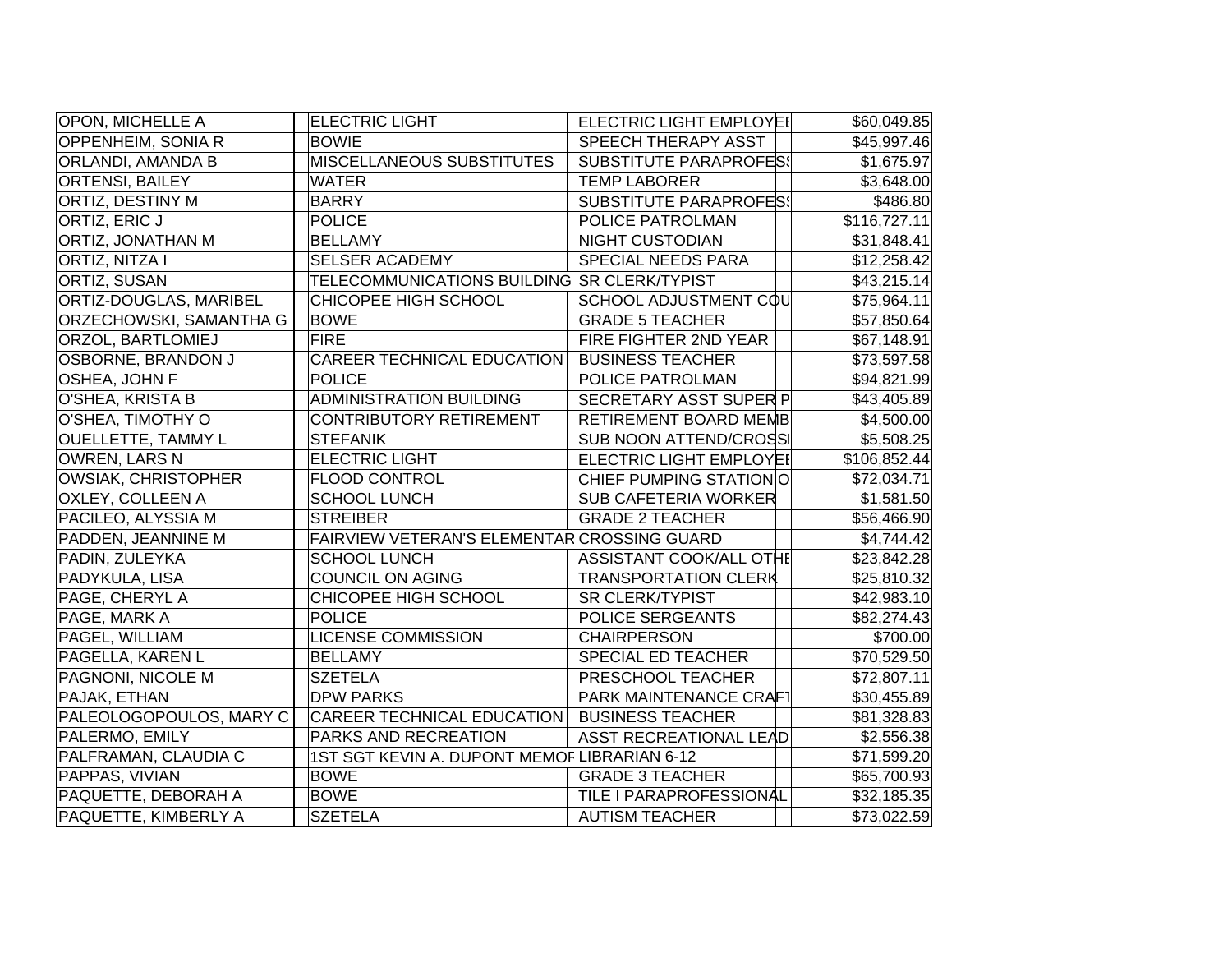| <b>PAQUETTE, MATTHEW J</b> | POLICE                                            | POLICE PATROLMAN                | \$64,456.49  |
|----------------------------|---------------------------------------------------|---------------------------------|--------------|
| PAQUETTE, ROBERT           | DPW WWTP                                          | <b>SENIOR PUMP STATION OPI</b>  | \$84,356.04  |
| PARENT, PAMELA A           | <b>BELLAMY</b>                                    | LIBRARY MEDIA TECHNICIAI        | \$29,543.42  |
| PARENTEAU, CARESSE C       | <b>SCHOOL LUNCH</b>                               | <b>SUB CAFETERIA WORKER</b>     | \$1,659.00   |
| PARKER, JAY R              | <b>MGT INFORMATION SYSTEMS</b>                    | <b>HEAD COMPUTER TECH</b>       | \$43,024.40  |
| PARKS, FRANK R             | <b>COMPRENSIVE HIGH SCHOOL</b>                    | <b>COACHES</b>                  | \$12,948.67  |
| PARKS, TARA G              | <b>LAMBERT LAVOIE</b>                             | <b>SR CLERK/TYPIST</b>          | \$27,222.36  |
| PARMELE, JOHN              | <b>BELLAMY</b>                                    | <b>SOCIAL STUDIES TEACHER</b>   | \$74,238.80  |
| PAROLO, DENISE             | LITWIN                                            | <b>GRADE 2 TEACHER</b>          | \$65,675.87  |
| PARSONS, KENNETH JR        | <b>ADMINISTRATION BUILDING</b>                    | <b>TRANSPORTATION MANAGE</b>    | \$74,732.60  |
| PARZYCH, LORI A            | <b>ADMINISTRATION BUILDING</b>                    | <b>DISTRICTWIDE CONTENT SI</b>  | \$88,241.14  |
| PASCUZZI, VICTORIA         | <b>COMPRENSIVE HIGH SCHOOL</b>                    | <b>SPECIAL ED TEACHER</b>       | \$74,004.25  |
| PASTERCZYK, ELIZABETH      | <b>SCHOOL LUNCH</b>                               | ELEM COOK W/ ELDERLY PF         | \$36,453.76  |
| PATNAUDE, MICHAEL P        | <b>FIRE</b>                                       | FIRE FIGHTER 1ST YEAR           | \$1,814.50   |
| PATRICK, DONZEL III        | <b>DPW FORESTRY</b>                               | HIGHWAY MAINTENANCE M.          | \$37,696.95  |
| PATRUNO, AMBER L           | <b>BELLAMY</b>                                    | SPECIAL ED TEACHER              | \$57,529.81  |
| PATRUNO, AMY E             | <b>BELLAMY</b>                                    | <b>SR CLERK/TYPIST</b>          | \$38,456.96  |
| PATTERSON, MICHELLE J      | <b>ADMINISTRATION BUILDING</b>                    | <b>CONSULTANT</b>               | \$1,097.85   |
| PATUANO, STEPHEN J         | DPW WWTP                                          | CHIEF PUMPING STATION O         | \$67,261.00  |
| PAUL, CHANTAL L            | LAW                                               | PARALEGAL                       | \$53,712.80  |
| PAUL, NANCY A              | CHICOPEE HIGH SCHOOL                              | <b>SR CLERK/TYPIST</b>          | \$43,179.33  |
| PAULSON-ALDRICH, TYLER J   | <b>SCHOOL MAINTENANCE</b>                         | MAINTENANCE SUMMER AP           | \$2,662.50   |
| PAVANO, DONNA R            | <b>SCHOOL LUNCH</b>                               | <b>CAFETERIA HELPER</b>         | \$13,564.39  |
| PAVONI, JULIE              | <b>COMPRENSIVE HIGH SCHOOL</b>                    | PHYSICAL ED TCHR 6-12           | \$70,562.68  |
| PAZIK, MARK F              | CHICOPEE HIGH SCHOOL                              | <b>DAY CUSTODIAN</b>            | \$57,343.54  |
| PEARSON, ELIZABETH M       | <b>BELLAMY</b>                                    | <b>MATH TEACHER</b>             | \$75,829.35  |
| PEASE, SUSAN L             | 1ST SGT KEVIN A. DUPONT MEMOFCOMUTER 6-12 TEACHER |                                 | \$78,222.41  |
| PEDRO, AMANDA L            | <b>STEFANIK</b>                                   | <b>SPECIAL ED INCLUSION TEA</b> | \$77,821.98  |
| PELCHAT, EMALIE D          | FAIRVIEW VETERAN'S ELEMENTAR TITLE I TEACHER      |                                 | \$73,074.26  |
| PELCZAR, DAVID M           | <b>DPW HIGHWAY</b>                                | <b>HEAVY MOTOR EQUIP OPEF</b>   | \$58,279.42  |
| PELCZARSKI, DONNA J        | FAIRVIEW VETERAN'S ELEMENTAR READING K-5 TEACHER  |                                 | \$78,166.07  |
| PELLAND, STEPHANIE A       | LITWIN                                            | <b>GRADE 5 TEACHER</b>          | \$49,052.68  |
| PELLETIER, DEBRA A         | <b>LAMBERT LAVOIE</b>                             | <b>CROSSING GUARD</b>           | \$8,913.70   |
| PELLETIER, DEBRA M         | <b>SCHOOL LUNCH</b>                               | <b>CAFETERIA HELPER</b>         | \$10,994.78  |
| PELLETIER, DENIS           | <b>BUILDING</b>                                   | <b>BUILDING INSPECTOR</b>       | \$53,473.94  |
| PELLETIER, EDWARD M        | <b>FIRE</b>                                       | <b>FIRE LIEUTENANT</b>          | \$100,222.59 |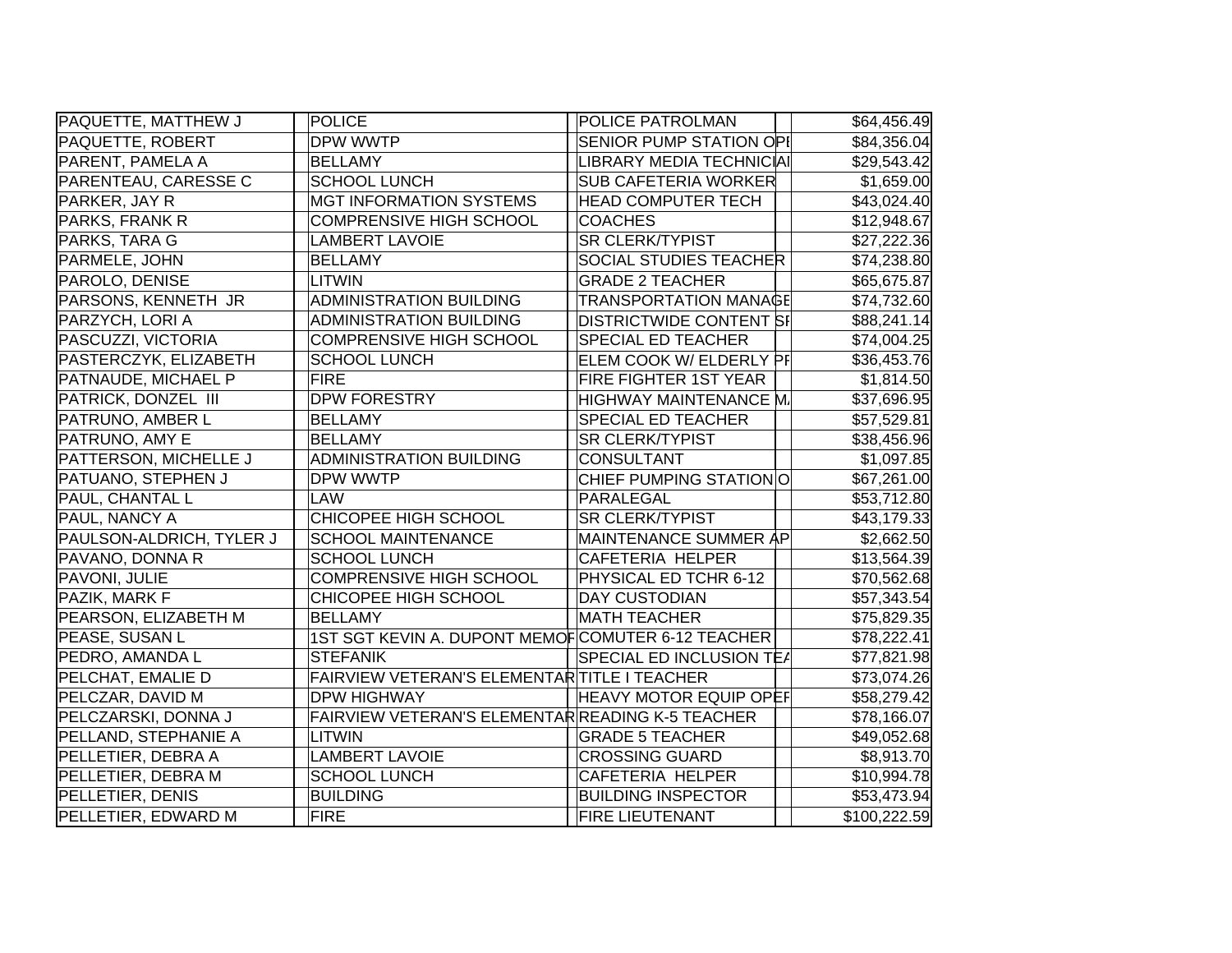| PELLETIER, JEFFREY A JR | FIRE                                                | <b>FIRE FIGHTER 2ND YEAR</b>    | \$72,940.12 |
|-------------------------|-----------------------------------------------------|---------------------------------|-------------|
| PELLISSIER, DAVID J     | MUN GOLF COURSE                                     | <b>TEMP LABORER</b>             | \$5,025.00  |
| PELOQUIN, ANNETTE L     | <b>BOWIE</b>                                        | <b>CROSSING GUARD</b>           | \$2,609.86  |
| PELOQUIN, JACLYN M      | <b>COMPRENSIVE HIGH SCHOOL</b>                      | <b>SPECIAL ED TEACHER</b>       | \$19,333.41 |
| PELTIER, BRIAN R        | DPW WWTP                                            | PUMPING STATION OPERAT          | \$23,567.08 |
| PELTIER, JEANNETTE D    | MISCELLANEOUS SUBSTITUTES                           | <b>CROSSING GUARD</b>           | \$2,166.38  |
| PEPIN, DAVID            | <b>FIRE</b>                                         | FIRE FIGHTER 2ND YEAR           | \$82,546.61 |
| PEREIRA, CHERYL         | <b>ADMINISTRATION BUILDING</b>                      | <b>CONSULTANT</b>               | \$1,745.30  |
| PERET, SANDRA A         | ADMINISTRATION BUILDING                             | <b>SCHOOL COMMITTEE</b>         | \$6,225.00  |
| PEREZ, ALEXANDRIA L     | <b>MISCELLANEOUS SUBSTITUTES</b>                    | SUBSTITUTE PARAPROFES!          | \$10,546.48 |
| PEREZ, ANDREA C         | <b>BELLAMY</b>                                      | <b>MATH TEACHER</b>             | \$70,765.69 |
| PEREZ, EULOGIO F JR     | CHICOPEE HIGH SCHOOL                                | <b>COACHES</b>                  | \$5,985.32  |
| <b>PEREZ, HECTOR L</b>  | FAIRVIEW VETERAN'S ELEMENTAR NIGHT CUSTODIAN        |                                 | \$51,181.92 |
| PEREZ, JASON            | <b>DPW HIGHWAY</b>                                  | LABORER                         | \$32,010.17 |
| PEREZ, JOSUE            | FAIRVIEW VETERAN'S ELEMENTAR BI-LINGUAL K-5 TEACHER |                                 | \$43,561.02 |
| PEREZ, LENA             | <b>COMPRENSIVE HIGH SCHOOL</b>                      | <b>SPECIAL ED TEACHER</b>       | \$79,333.54 |
| PEREZ, LUZ E            | <b>STEFANIK</b>                                     | <b>SPECIAL NEEDS PARA</b>       | \$29,190.73 |
| PERREAULT, MARY K       | <b>SCHOOL LUNCH</b>                                 | <b>CAFETERIA HELPER</b>         | \$10,952.32 |
| <b>PERRY, ARIELLE L</b> | LITWIN                                              | <b>TEAM CHAIRPERSON</b>         | \$77,997.17 |
| PERRY, DAVID S          | <b>FIRE</b>                                         | FIRE FIGHTER 2ND YEAR           | \$75,424.10 |
| PERRY, MORRIS           | <b>DPW HIGHWAY</b>                                  | <b>HEAVY MOTOR EQUIP OPEF</b>   | \$66,605.68 |
| PETERS, MARYFRANCES     | CHICOPEE HIGH SCHOOL                                | <b>GENERAL SCIENCE 6-12 TCI</b> | \$74,722.51 |
| PETITT, CHARLES E       | <b>BELLAMY</b>                                      | <b>SR CUST HIGH/MIDDLOE</b>     | \$56,835.86 |
| PETOSKEY, LYDIA J       | 1ST SGT KEVIN A. DUPONT MEMOF MATH TEACHER          |                                 | \$58,799.55 |
| PHELAN, DANIEL J        | <b>BELLAMY</b>                                      | <b>SECONDARY VICE PRIN</b>      | \$97,530.43 |
| PHELPS, ROBERT          | <b>DPW WWTP</b>                                     | <b>WWTP REPAIRMAN</b>           | \$44,723.90 |
| PHILBRICK, TODD W       | <b>FIRE</b>                                         | <b>FIRE FIGHTER 2ND YEAR</b>    | \$70,866.37 |
| PHILLIPS, MELISSA T     | FAIRVIEW VETERAN'S ELEMENTAR SPEECH THERAPIST       |                                 | \$59,385.13 |
| PIANTEK, ASHLEY B       | <b>LAMBERT LAVOIE</b>                               | <b>GENERAL SCIENCE K-5 TCH</b>  | \$35,472.09 |
| PICARD, CHELSEA L       | FAIRVIEW VETERAN'S ELEMENTARGRADE I TEACHER         |                                 | \$56,342.02 |
| PICARD, HERMAN          | <b>BELLAMY</b>                                      | <b>GENERAL SCIENCE 6-12 TCI</b> | \$82,077.29 |
| PICARD, LEANNA L        | FAIRVIEW VETERAN'S ELEMENTAR SPECIAL NEEDS PARA     |                                 | \$23,946.51 |
| PICARD, NICOLE M        | <b>MISCELLANEOUS SUBSTITUTES</b>                    | SUBSTITUTE PARAPROFES!          | \$1,749.65  |
| PICKARD, MARY R         | <b>SCHOOL LUNCH</b>                                 | ASSISTANT COOK/ALL OTHE         | \$23,685.41 |
| PIECZARKA, JOSEPH W     | <b>POLICE</b>                                       | POLICE PATROLMAN                | \$63,713.45 |
| PIEKOS, CHRISTINE M     | FAIRVIEW VETERAN'S ELEMENTARGRADE I TEACHER         |                                 | \$65,669.77 |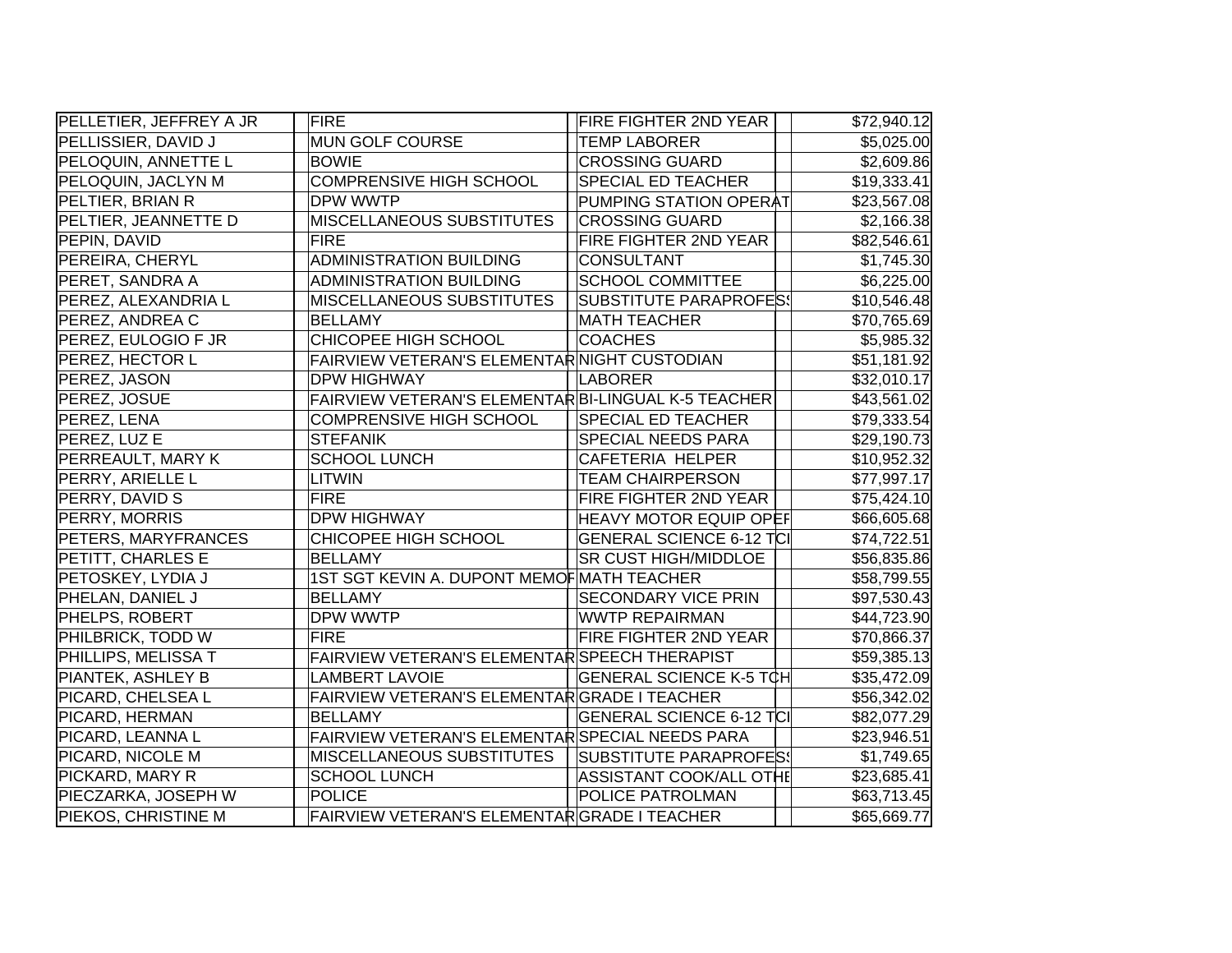| PIERNO, ANTHONY C         | <b>BELLAMY</b>                                    | <b>MATH TEACHER</b>             | \$46,070.74 |
|---------------------------|---------------------------------------------------|---------------------------------|-------------|
| PIEROG, ROBERT D          | <b>MISCELLANEOUS SUBSTITUTES</b>                  | <b>SUBSTITUTE PARAPROFES!</b>   | \$1,147.16  |
| PIERSON, JENNIFER         | <b>LIBRARY</b>                                    | <b>SENIOR LIBRARIAN ASSOCI.</b> | \$34,451.95 |
| PIETRAS, ANDREW S         | <b>DPW HIGHWAY</b>                                | <b>HIGHWAY MAINTENANCE M.</b>   | \$39,928.05 |
| PIETRAS, DEBORAH J        | <b>ELECTRIC LIGHT</b>                             | <b>ELECTRIC LIGHT EMPLOYEI</b>  | \$84,965.13 |
| PIETRAS, GREGORY F        | <b>FIRE</b>                                       | FIRE FIGHTER 2ND YEAR           | \$81,428.67 |
| PIETRZYKOWSKI, REBECCA J  | <b>CHICOPEE HIGH SCHOOL</b>                       | DEPARTMENT SUPERVISOR           | \$99,746.83 |
| PIJAR, JAMES C            | <b>FIRE</b>                                       | FIRE FIGHTER 2ND YEAR           | \$77,187.65 |
| PIKULA, CHRISTINE M       | LAW                                               | <b>ASSOCIATE SOLICITOR</b>      | \$44,603.08 |
| PINA, CHRISTINA           | <b>ADMINISTRATION BUILDING</b>                    | <b>INSTRUCTIONAL TECH 6-12</b>  | \$84,626.36 |
| PINEIRO, ORLANDO A        | <b>BOWE</b>                                       | <b>NIGHT CUSTODIAN</b>          | \$40,828.29 |
| PININSKI, BARBARA A       | <b>AUDITING</b>                                   | <b>ACCOUNTANT</b>               | \$60,039.95 |
| <b>PIQUETTE, KELLEY L</b> | <b>BOWE</b>                                       | <b>MODERATE DISABILITIES T(</b> | \$74,029.24 |
| PIROG, BRIAN D            | <b>FIRE</b>                                       | FIRE FIGHTER 2ND YEAR           | \$39,398.57 |
| PIROG, MARK J             | <b>FIRE</b>                                       | <b>FIRE LIEUTENANT</b>          | \$97,309.92 |
| PIROG, NORMA M            | <b>BELCHER</b>                                    | OFFICE ASSISTANT                | \$23,773.28 |
| PIROG, ROGER M            | <b>BARRY</b>                                      | <b>SR BUILDING CUST/OTHER</b>   | \$49,287.23 |
| PIROG, ZACHARY J          | <b>FIRE</b>                                       | FIRE FIGHTER 2ND YEAR           | \$70,747.36 |
| PISE, MICHAEL J           | <b>ADMINISTRATION BUILDING</b>                    | <b>SCHOOL COMMITTEE</b>         | \$7,000.00  |
| PITONIAK, AMELIA O        | <b>BARRY</b>                                      | <b>MUSIC K-5 TEACHER</b>        | \$19,390.42 |
| PITTELLO, DONNA M         | <b>BOWE</b>                                       | <b>SPECIAL NEEDS PARA</b>       | \$40,767.22 |
| PLACZEK, HOLLIE           | <b>BOWIE</b>                                      | KINDERGARTEN TEACHER            | \$73,029.31 |
| PLANTIER, AMANDA M        | <b>BELLAMY</b>                                    | <b>SR CLERK/TYPIST</b>          | \$42,379.36 |
| PLATANITIS, MARTHA        | <b>MISCELLANEOUS SUBSTITUTES</b>                  | SUBSTITUTE PARAPROFES!          | \$13,575.06 |
| PLOTNIKIEWICZ-WATRAS, EVA | FAIRVIEW VETERAN'S ELEMENTAR SPEECH THERAPIST     |                                 | \$73,198.25 |
| PLUMLEY, MARY C           | <b>BOWE</b>                                       | <b>TITLE I TEACHER</b>          | \$54,168.14 |
| PNIAK-COSTELLO, MARY      | <b>ADMINISTRATION BUILDING</b>                    | <b>SCHOOL COMMITTEE</b>         | \$6,000.00  |
| PODOLSKI, AMY M           | <b>SZETELA</b>                                    | SPECIAL NEEDS PARA              | \$25,478.12 |
| POLI, HEATHER C           | <b>BOWE</b>                                       | <b>GRADE 3 TEACHER</b>          | \$20,936.97 |
| POLITE, PATRICIA D        | <b>SELSER ACADEMY</b>                             | SCHOOL ADJUSTMENT COL           | \$73,564.17 |
| POMEROY, LINDA A          | <b>COMPRENSIVE HIGH SCHOOL</b>                    | SPECIAL NEEDS PARA              | \$30,602.87 |
| POOLE, THOMAS G           | TELECOMMUNICATIONS BUILDING TELECOM COMPUTER TECH |                                 | \$49,781.19 |
| POPE, CHARLES JR          | <b>ELECTRIC LIGHT</b>                             | <b>ELECTRIC LIGHT EMPLOYEI</b>  | \$29,106.55 |
| POPE, KRISTEN             | PLANNING DEPT                                     | <b>SENIOR CLERK</b>             | \$35,913.83 |
| POPOVICH, CAROL A         | <b>ADMINISTRATION BUILDING</b>                    | <b>CONSULTANT</b>               | \$309.65    |
| POREDA, SHELLEY L         | <b>ADMINISTRATION BUILDING</b>                    | <b>ASST BUSINESS MANAGER</b>    | \$32,669.64 |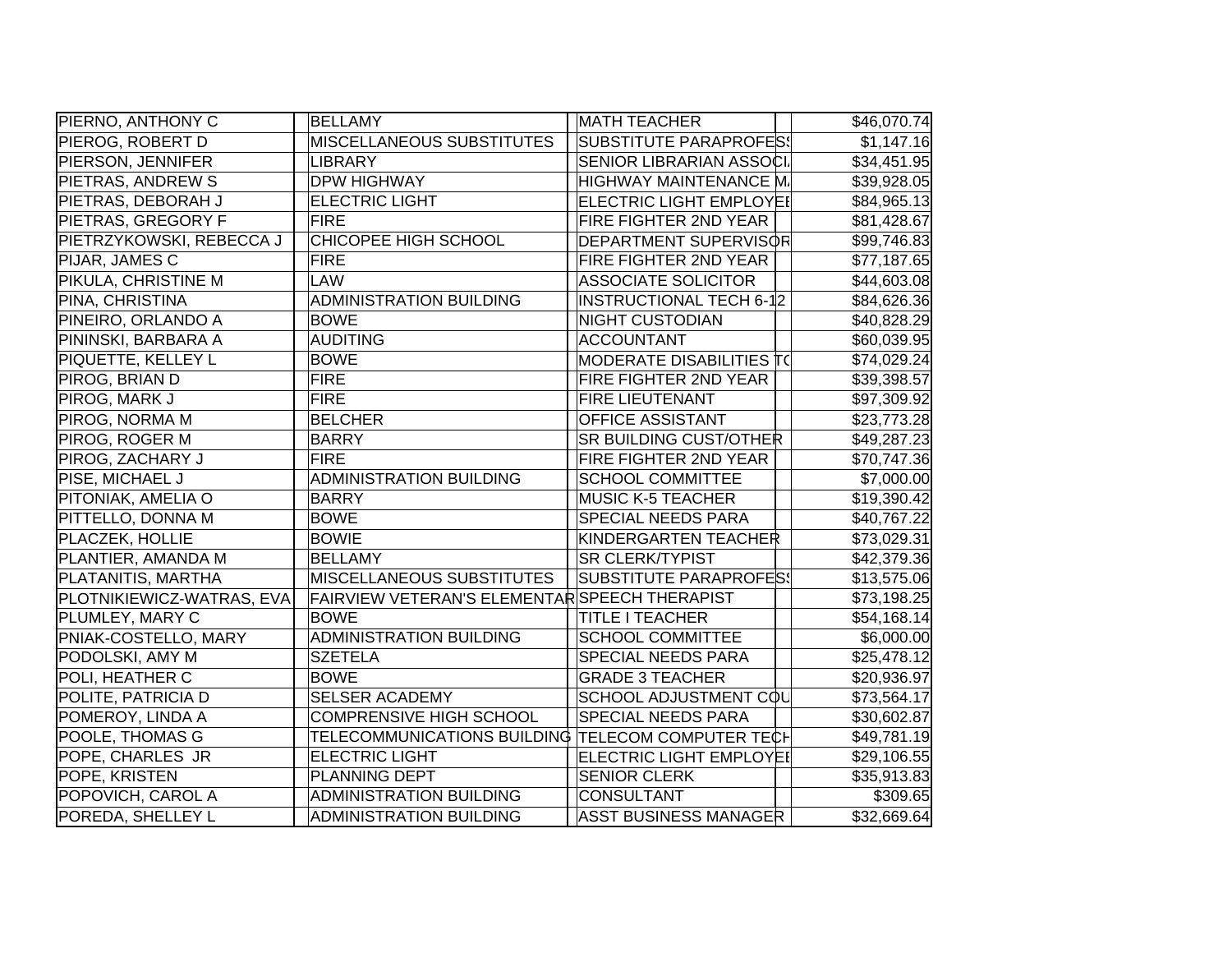| PORTER, GLEN D             | <b>FIRE</b>                                          | FIRE FIGHTER 2ND YEAR          | \$76,773.01  |
|----------------------------|------------------------------------------------------|--------------------------------|--------------|
| PORTER, GLENN E            | <b>BOWE</b>                                          | <b>SUB CROSSING GUARD</b>      | \$169.86     |
| PORTER, MARYANN            | COMPRENSIVE HIGH SCHOOL                              | SPECIAL NEEDS PARA             | \$42,418.18  |
| POST, MATHEW               | <b>POLICE</b>                                        | POLICE PATROLMAN               | \$68,683.57  |
| POTORSKI-DAHL, GINA MARIE  | <b>COMPRENSIVE HIGH SCHOOL</b>                       | <b>ENGLISH TEACHER</b>         | \$78,072.21  |
| POTTER, ARTHUR III         | <b>ELECTRIC LIGHT</b>                                | <b>ELECTRIC LIGHT EMPLOYE!</b> | \$129,858.10 |
| POTTER, DANIEL G           | <b>DPW HIGHWAY</b>                                   | <b>GENERAL FOREMAN</b>         | \$79,426.45  |
| POTTER, MICHAEL            | <b>FLOOD CONTROL</b>                                 | <b>MEO MAINTENANCE MAN</b>     | \$31,229.61  |
| POTTER, SARAH E            | <b>BARRY</b>                                         | REGULAR ED PARAPROFES          | \$11,965.92  |
| POULIOT, CHARLENE M        | FAIRVIEW VETERAN'S ELEMENTARLIBRARY MEDIA TECHNICIAI |                                | \$32,027.61  |
| POULIOT, CLAIRE S          | <b>MISCELLANEOUS SUBSTITUTES</b>                     | <b>SUB CROSSING GUARD</b>      | \$2,198.99   |
| POULIOT, JACK D            | <b>LAMBERT LAVOIE</b>                                | <b>SUBSTITUTE PARAPROFES!</b>  | \$296.31     |
| POULIOT, LEE M             | PLANNING DEPT                                        | PLANNING DIRECTOR              | \$82,404.15  |
| POULIOT, MELISSA A         | <b>SCHOOL LUNCH</b>                                  | CAFETERIA HELPER               | \$8,091.67   |
| POUTRE, JENNIFER M         | FAIRVIEW VETERAN'S ELEMENTAR SPECIAL NEEDS PARA      |                                | \$28,671.07  |
| POWELL, GABRIELLE N        | CHICOPEE HIGH SCHOOL                                 | <b>COACHES</b>                 | \$7,357.97   |
| POWELL, WILLIAM            | <b>POLICE</b>                                        | POLICE PATROLMAN               | \$80,812.17  |
| POWER, LYNN M              | <b>CITY COLLECTORS</b>                               | PRINCIPAL CLERK                | \$45,839.60  |
| POWERS, JOANNE M           | <b>ADMINISTRATION BUILDING</b>                       | <b>CONSULTANT</b>              | \$703.75     |
| POWERS, KELLY A            | <b>LITWIN</b>                                        | REGULAR ED PARAPROFES          | \$34,201.93  |
| POWERS, MEGHAN K           | CHICOPEE HIGH SCHOOL                                 | <b>FRENCH TEACHER</b>          | \$40,641.08  |
| POWERS, NATHAN J           | CHICOPEE HIGH SCHOOL                                 | <b>HISTORY TEACHER</b>         | \$45,545.47  |
| <b>PRAY, GREGORY J</b>     | <b>FIRE</b>                                          | FIRE FIGHTER 1ST YEAR          | \$17,440.48  |
| PREFONTAINE, TINA M        | <b>LITWIN</b>                                        | <b>COMPUTER K-5 TEACHER</b>    | \$76,048.57  |
| <b>PREJSNER, SUSAN L</b>   | <b>SCHOOL LUNCH</b>                                  | <b>CAFETERIA HELPER</b>        | \$13,430.60  |
| PRENDERGAST, MELISSA M     | <b>LITWIN</b>                                        | <b>SUB NOON ATTEND/CROSS</b>   | \$831.55     |
| PRESNAL, DIANE M           | 1ST SGT KEVIN A. DUPONT MEMOF MATH TEACHER           |                                | \$63,325.81  |
| <b>PRESSEY, JENNIFER J</b> | <b>ADMINISTRATION BUILDING</b>                       | <b>SR CLERK/TYPIST</b>         | \$38,589.85  |
| <b>PRESZ, BRENDAN R</b>    | <b>SCHOOL MAINTENANCE</b>                            | MAINTENANCE SUMMER AP          | \$1,362.00   |
| <b>PRESZ, CHASE J</b>      | <b>SCHOOL MAINTENANCE</b>                            | MAINTENANCE SUMMER AP          | \$2,424.00   |
| <b>PRINGLE, MICHELE</b>    | <b>BARRY</b>                                         | TILE I PARAPROFESSIONAL        | \$28,560.66  |
| PRIVE, DAKOTA A            | <b>ELECTRIC LIGHT</b>                                | ELECTRIC LIGHT EMPLOYEI        | \$51,468.41  |
| PRONOVOST, BARBARA J       | <b>LIBRARY</b>                                       | <b>LIBRARIAN ASSOCIATE</b>     | \$42,523.26  |
| PRONOVOST, JEFFREY C       | <b>CAREER TECHNICAL EDUCATION</b>                    | <b>AGRICULTURE RESOURCE</b>    | \$76,201.72  |
| PRONOVOST, JOHN F          | <b>POLICE</b>                                        | POLICE LIEUTENANTS             | \$155,558.85 |
| <b>PROULX, DARLENE J</b>   | <b>MISCELLANEOUS SUBSTITUTES</b>                     | <b>SUBSTITUTE PARAPROFES!</b>  | \$9,871.42   |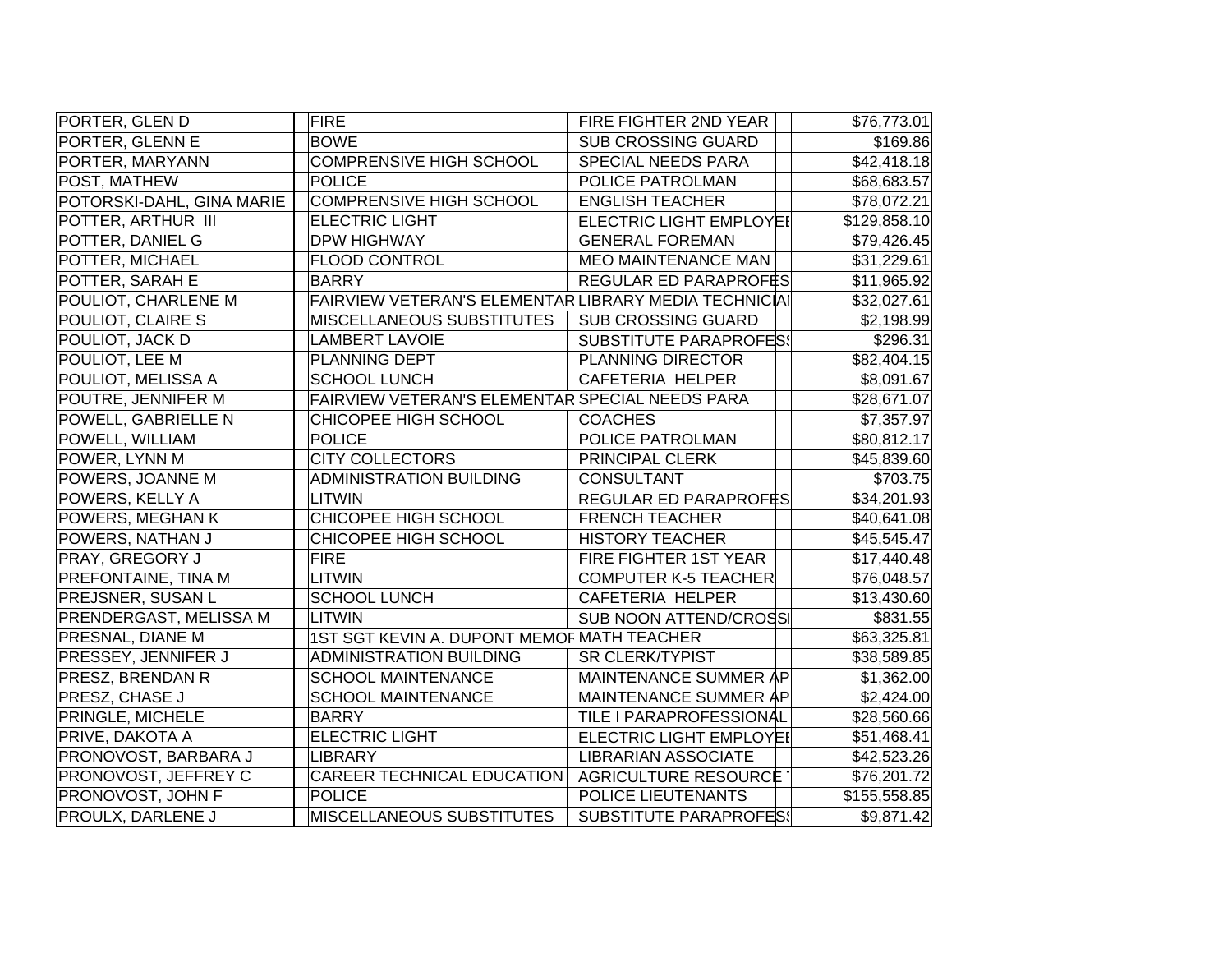| <b>PROUT, MICKENZIE T</b>   | TELECOMMUNICATIONS BUILDING TELCOM PRODUCER/DIREC     |                               | \$5,485.68  |
|-----------------------------|-------------------------------------------------------|-------------------------------|-------------|
| PROVOST, BRENDAN            | TELECOMMUNICATIONS BUILDING TELCOM PRODUCER/DIREC     |                               | \$2,031.86  |
| <b>PROVOST, JENNIFER</b>    | <b>COMPRENSIVE HIGH SCHOOL</b>                        | ELL 6-12 TEACHER              | \$46,428.91 |
| PROVOST, JON K              | <b>POLICE</b>                                         | POLICE PATROLMAN              | \$15,736.46 |
| <b>PROVOST, JOSHUA D</b>    | <b>FIRE</b>                                           | FIRE FIGHTER 2ND YEAR         | \$88,587.51 |
| <b>PRZYBYLOWICZ, EUGENE</b> | MUN GOLF COURSE                                       | <b>TEMP LABORER</b>           | \$5,866.25  |
| PRZYBYLOWICZ, MARZENA       | PARKS AND RECREATION                                  | <b>LIFEGUARD</b>              | \$175.00    |
| PRZYBYLOWICZ, STANLEY A     | LIBRARY                                               | <b>LIBRARY PAGE</b>           | \$2,772.00  |
| PUDELKO, SABRINA            | <b>SZETELA</b>                                        | <b>SPECIAL ED TEACHER</b>     | \$73,029.34 |
| PUESCHEL, AMANDA L          | <b>COMPRENSIVE HIGH SCHOOL</b>                        | <b>SPANISH TEACHER</b>        | \$73,104.35 |
| PURCELL, JACLYN R           | <b>BELLAMY</b>                                        | <b>MATH TEACHER</b>           | \$57,414.32 |
| <b>PYCKO, CAROLINE</b>      | PARKS AND RECREATION                                  | <b>ASST RECREATIONAL LEAD</b> | \$2,208.94  |
| PYTEL, JENNIFER R           | FAIRVIEW VETERAN'S ELEMENTAR SPECIAL NEEDS PARA       |                               | \$28,012.49 |
| QUENNEVILLE, MARK T         | <b>DPW PARKS</b>                                      | PARK MAINTENANCE CRAFT        | \$42,326.15 |
| QUESNEL, NANCY              | <b>COMPRENSIVE HIGH SCHOOL</b>                        | <b>SR CLERK/TYPIST</b>        | \$42,941.45 |
| QUILES, ISMAEL              | <b>FIRE</b>                                           | FIRE FIGHTER 2ND YEAR         | \$71,698.24 |
| QUINLAN, HOPE C             | <b>SCHOOL LUNCH</b>                                   | CAFETERIA HELPER              | \$171.42    |
| QUINN, HEATHER E            | <b>STREIBER</b>                                       | <b>SPECIAL NEEDS PARA</b>     | \$28,053.88 |
| QUINN, MARY                 | <b>SZETELA</b>                                        | SPECIAL NEEDS PARA            | \$39,010.74 |
| QUINONES, ANGEL JR          | <b>HEALTH</b>                                         | CODE ENFORCEMENT INSP         | \$57,695.34 |
| <b>RACINE, RAYMOND R</b>    | <b>CAREER TECHNICAL EDUCATION</b>                     | MANUFACTURING TEACHEF         | \$73,079.32 |
| RAFTERY, TARA-LYNN          | CHICOPEE HIGH SCHOOL                                  | <b>SPECIAL NEEDS PARA</b>     | \$12,783.75 |
| RALEIGH, HEIDI J            | <b>CITY CLERK</b>                                     | <b>SENIOR CLERK</b>           | \$34,421.81 |
| RALEIGH, MCKENNA N          | 1ST SGT KEVIN A. DUPONT MEMOFSPECIAL NEEDS PARA       |                               | \$22,521.95 |
| <b>RALEIGH, TAYLOR M</b>    | <b>SZETELA</b>                                        | <b>OFFICE ASSISTANT</b>       | \$25,133.25 |
| RALSTON, ELIZABETH A        | <b>COMPRENSIVE HIGH SCHOOL</b>                        | SPECIAL NEEDS PARA            | \$30,787.66 |
| RAMIREZ, JUAN               | DPW WWTP                                              | <b>TEMP LABORER</b>           | \$10,101.00 |
| RAMIREZ, NICHOLAS J         | <b>SCHOOL MAINTENANCE</b>                             | MAINTENANCE SUMMER AP         | \$2,568.00  |
| RAMOS COLLAZO, MARILYN      | 1ST SGT KEVIN A. DUPONT MEMOFTILE I PARAPROFESSIONAL  |                               | \$18,597.80 |
| RAMOS, ELBA I               | <b>STEFANIK</b>                                       | <b>CROSSING GUARD</b>         | \$4,746.14  |
| RAMOS, MIGUEL A             | <b>MISCELLANEOUS SUBSTITUTES</b>                      | SUBSTITUTE PARAPROFES!        | \$12,101.46 |
| RANDALL, KIMBERLEE A        | 1ST SGT KEVIN A. DUPONT MEMOFGENERAL SCIENCE 6-12 TCI |                               | \$48,343.78 |
| <b>RANEY, ASHLEY N</b>      | PARKS AND RECREATION                                  | <b>ASST RECREATIONAL LEAD</b> | \$2,492.63  |
| <b>RASH, ROBERT R JR</b>    | 1ST SGT KEVIN A. DUPONT MEMOF MATH TEACHER            |                               | \$45,927.29 |
| RATH, PAULA J               | <b>CITY CLERK</b>                                     | <b>PRINCIPAL CLERK</b>        | \$11,586.35 |
| <b>RATTELL, DAVID P</b>     | <b>CITY HALL MAINTENANCE</b>                          | <b>LABORER</b>                | \$40,792.06 |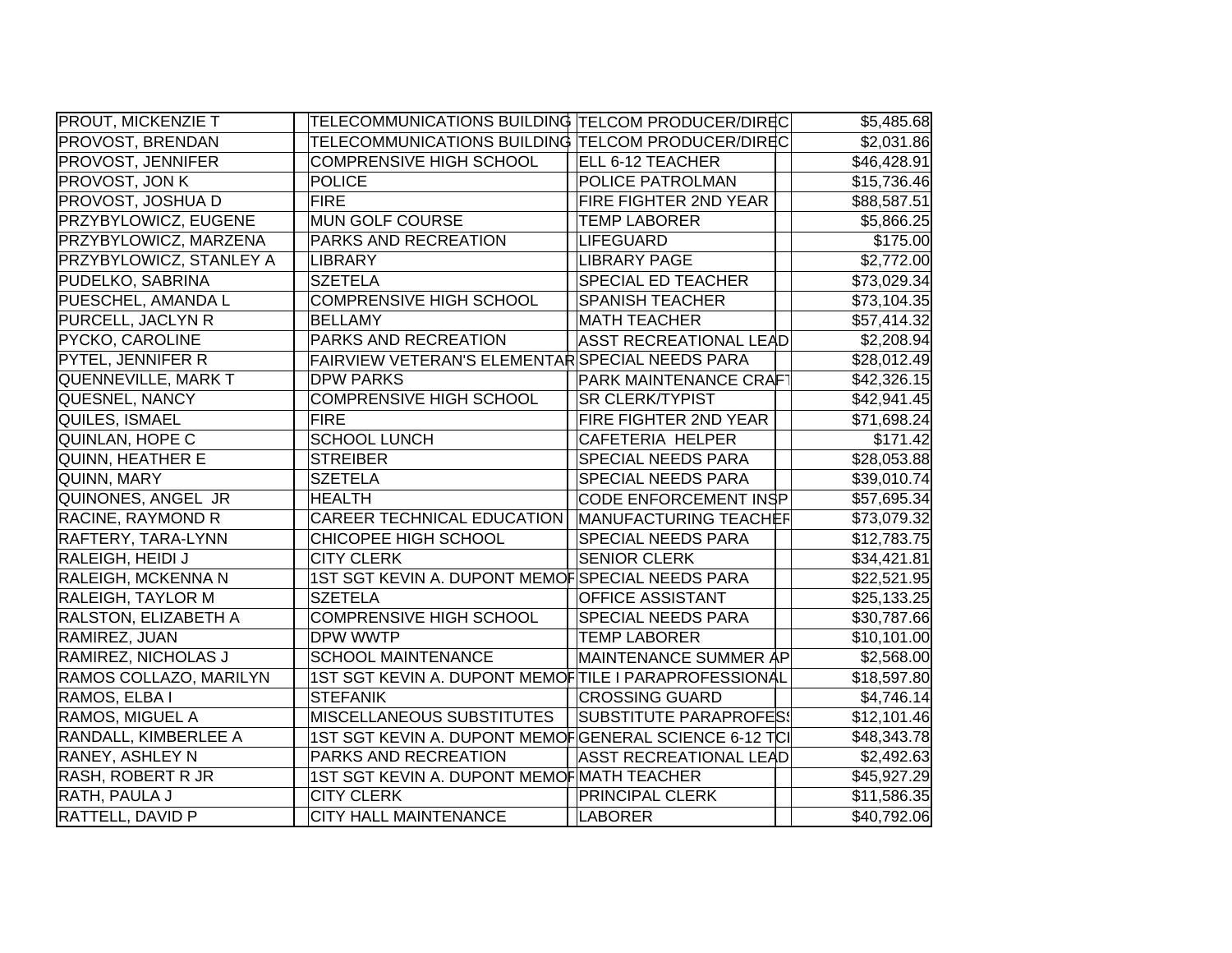| <b>RATTELL, KEITH W</b>    | <b>CITY CLERK</b>                                | <b>CITY CLERK</b>             | \$67,265.70  |
|----------------------------|--------------------------------------------------|-------------------------------|--------------|
| RAYDER, ANDREW             | <b>DPW PARKS</b>                                 | MEO/LABORER                   | \$566.40     |
| RAYMOND, GRAHAM T          | <b>COMPRENSIVE HIGH SCHOOL</b>                   | <b>SOCIAL STUDIES TEACHER</b> | \$77,264.95  |
| <b>READ, SHARON L</b>      | <b>SZETELA</b>                                   | <b>OFFICE ASSISTANT</b>       | \$3,272.75   |
| <b>REAGAN, MICHAEL G</b>   | <b>COMPRENSIVE HIGH SCHOOL</b>                   | <b>MATH TEACHER</b>           | \$61,429.01  |
| <b>REARDON, MICHELLE E</b> | FAIRVIEW VETERAN'S ELEMENTARGRADE 4 TEACHER      |                               | \$73,198.21  |
| <b>REECE, JAMISON L</b>    | <b>FIRE</b>                                      | <b>FIRE FIGHTER 2ND YEAR</b>  | \$73,104.53  |
| <b>REED, CAREN L</b>       | <b>ADMINISTRATION BUILDING</b>                   | <b>ASST BUSINESS MANAGER</b>  | \$32,087.54  |
| <b>REED, EVETTE L</b>      | <b>BOWE</b>                                      | NOON ATTEND/CROSS GUA         | \$12,279.50  |
| <b>REED, JESSICA A</b>     | <b>BELLAMY</b>                                   | <b>MATH TEACHER</b>           | \$24,120.68  |
| <b>REED, WILLIAM P</b>     | 1ST SGT KEVIN A. DUPONT MEMOFSECONDARY VICE PRIN |                               | \$98,941.24  |
| <b>REGE, RICHARD W JR</b>  | <b>ADMINISTRATION BUILDING</b>                   | SUPERINTENDENT                | \$190,108.80 |
| <b>REGO, KATELYN C</b>     | <b>BARRY</b>                                     | SPEECH THERAPY ASST           | \$44,889.51  |
| <b>REID, JANET L</b>       | <b>SZETELA</b>                                   | <b>PRINCIPALS</b>             | \$104,486.51 |
| <b>REID, STEVEN R</b>      | <b>SCHOOL MAINTENANCE</b>                        | MAINTENANCE SUMMER AP         | \$2,962.50   |
| <b>REIDY, JOSEPH</b>       | <b>DPW HIGHWAY</b>                               | <b>SPECIAL MEO</b>            | \$57,624.87  |
| <b>REIDY, RICHARD A</b>    | <b>COMPRENSIVE HIGH SCHOOL</b>                   | SPECIAL NEEDS PARA            | \$31,632.45  |
| <b>REILLY, KERRIN E</b>    | CHICOPEE HIGH SCHOOL                             | <b>SPECIAL ED TEACHER</b>     | \$81,045.92  |
| <b>REMILLARD, ANDRE P</b>  | <b>POLICE</b>                                    | <b>POLICE PATROLMAN</b>       | \$98,846.34  |
| <b>REMILLARD, KARA</b>     | FAIRVIEW VETERAN'S ELEMENTARGRADE 3 TEACHER      |                               | \$74,004.23  |
| <b>REMILLARD, RAYMOND</b>  | <b>DPW WWTP</b>                                  | <b>WWTP REPAIRMAN</b>         | \$45,822.61  |
| <b>RENDER, GERALD P</b>    | <b>DPW SANITATION</b>                            | LABORER                       | \$43,389.21  |
| <b>RENIEWICZ, MEGAN E</b>  | 1ST SGT KEVIN A. DUPONT MEMOFELA 6-12 TEACHER    |                               | \$55,902.26  |
| <b>RENKIE, DEBRA</b>       | <b>SCHOOL LUNCH</b>                              | CAFETERIA HELPER              | \$21,198.54  |
| RENZETTE, REBECCA          | <b>LITWIN</b>                                    | <b>GRADE 5 TEACHER</b>        | \$47,120.44  |
| <b>REYNOLDS, ANNA E</b>    | <b>BOWIE</b>                                     | SPECIAL ED TEACHER            | \$67,276.05  |
| <b>REYNOLDS, LORELEI L</b> | <b>LIBRARY</b>                                   | <b>LIBRARY PAGE</b>           | \$576.00     |
| RIBADENEYRA, ROQUE A       | <b>BELLAMY</b>                                   | SPECIAL NEEDS PARA            | \$42,911.47  |
| <b>RICARDI, AGNES M</b>    | CHICOPEE HIGH SCHOOL                             | <b>FRENCH TEACHER</b>         | \$7,405.26   |
| RICARDI-SHUMSKY, JENNIFER  | <b>DPW PARKS</b>                                 | <b>SENIOR CLERK</b>           | \$42,570.61  |
| <b>RICARDO, BRANDON M</b>  | <b>SCHOOL MAINTENANCE</b>                        | MAINTENANCE SUMMER AP         | \$2,688.00   |
| RICARDO, LISA M            | <b>POLICE</b>                                    | PRINCIPAL CLERK               | \$46,441.01  |
| <b>RICCIARDI, GERARDA</b>  | <b>DPW ADMINISTRATION</b>                        | <b>SENIOR CLERK</b>           | \$40,039.13  |
| <b>RICE, ANDREW</b>        | <b>DPW HIGHWAY</b>                               | <b>DPW MAINTENANCE CRAFT</b>  | \$37,604.35  |
| <b>RICHARD, KAREN J</b>    | <b>SZETELA</b>                                   | <b>INTERVENTION TEACHER</b>   | \$73,937.16  |
| <b>RIEL, DARLENE A</b>     | <b>SELSER ACADEMY</b>                            | <b>SR CLERK/TYPIST</b>        | \$42,679.37  |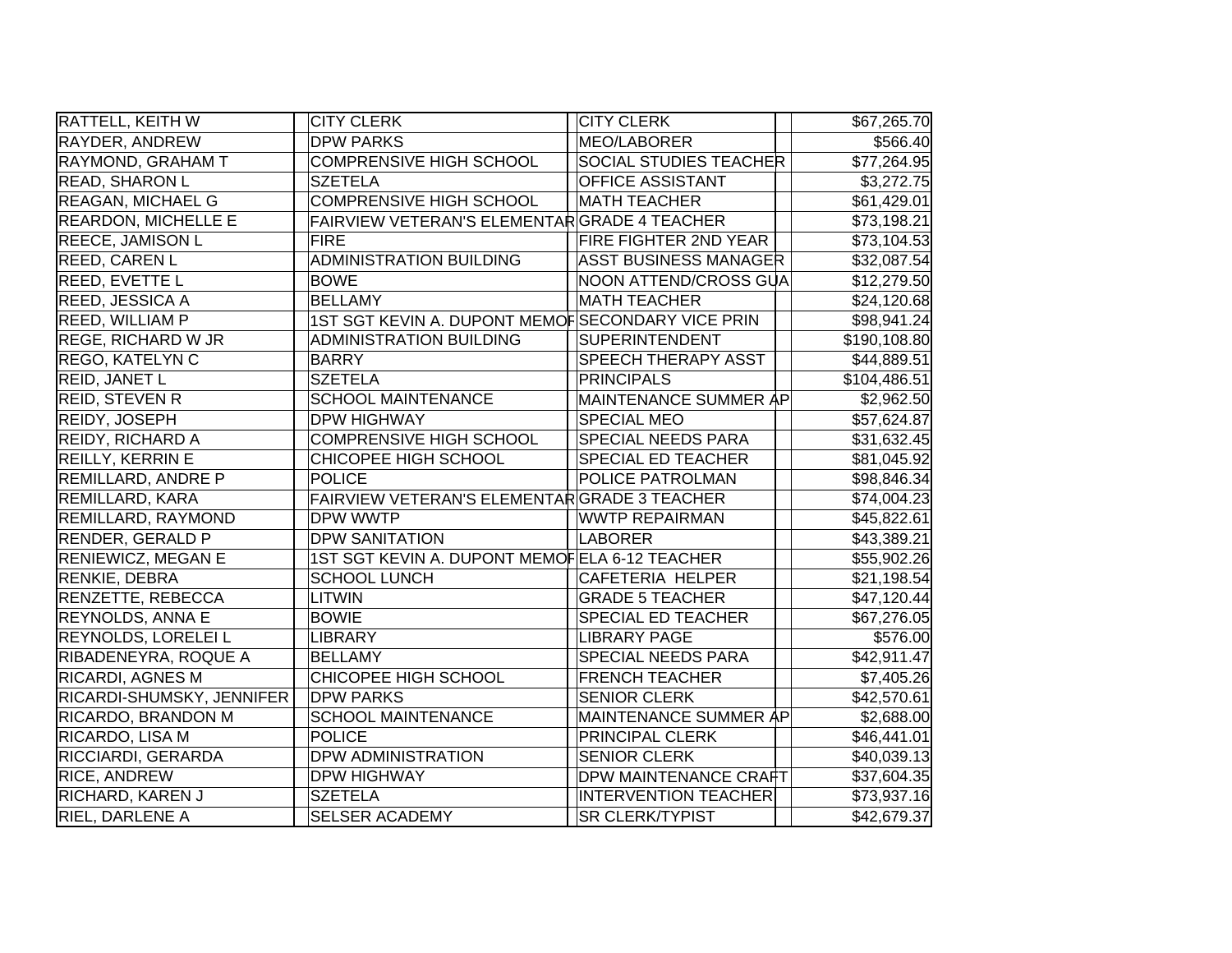| <b>RIETHER, JENNIFER M</b> | FAIRVIEW VETERAN'S ELEMENTARKINDERGARTEN TEACHER     |                                | \$63,410.26             |
|----------------------------|------------------------------------------------------|--------------------------------|-------------------------|
| RILEY, ELAINE M            | <b>SCHOOL LUNCH</b>                                  | CAFETERIA HELPER               | \$21,965.16             |
| RILEY, SHARYN A            | CONTRIBUTORY RETIREMENT                              | <b>RETIREMENT BOARD MEMB</b>   | \$4,500.00              |
| RILEY, SHARYN A            | <b>AUDITING</b>                                      | <b>CITY AUDITOR</b>            | \$106,505.61            |
| <b>RILEY, STACY L</b>      | <b>BARRY</b>                                         | SPECIAL ED TEACHER             | \$47,668.12             |
| RINGUETTE, DANIEL J        | MUN GOLF COURSE                                      | <b>GOLF COURSE RANGER</b>      | \$7,731.75              |
| <b>RIOS - PEREZ, NANCY</b> | FAIRVIEW VETERAN'S ELEMENTAR TILE I PARAPROFESSIONAL |                                | \$35,105.42             |
| RIOS BONES, ALEJANDRO L    | <b>CAREER TECHNICAL EDUCATION</b>                    | MAINTENANCE SUMMER AP          | \$594.00                |
| <b>RIOS, PETER</b>         | <b>WATER</b>                                         | <b>METER READER</b>            | \$46,595.89             |
| <b>RITZER, JOSHUA</b>      | <b>DPW FORESTRY</b>                                  | <b>SPECIAL MEO</b>             | \$53,630.40             |
| RITZER, ZACKARY            | DPW WWTP                                             | <b>HEAD MECHANIC WASTE W.</b>  | \$52,856.90             |
| RIVARD, DUANE E            | 1ST SGT KEVIN A. DUPONT MEMOF MATH TEACHER           |                                | \$73,263.79             |
| RIVAS, JESSICA A           | <b>HUMAN RESOURCES</b>                               | <b>HR GENERALIST</b>           | \$48,000.00             |
| <b>RIVAS, MICHELLE M</b>   | MISCELLANEOUS SUBSTITUTES                            | <b>SUBSTITUTE PARAPROFES!</b>  | \$3,728.00              |
| <b>RIVERA, ABNER</b>       | <b>STEFANIK</b>                                      | NIGHT CUSTODIAN                | \$51,200.91             |
| RIVERA, ANGELIQUE M        | <b>LIBRARY</b>                                       | <b>LIBRARIAN ASSOCIATE</b>     | \$28,726.64             |
| RIVERA, DAVID A            | <b>POLICE</b>                                        | POLICE PATROLMAN               | \$82,696.93             |
| RIVERA, ELIZABETH          | <b>BOWE</b>                                          | <b>TEAM CHAIRPERSON</b>        | \$49,157.00             |
| RIVERA, JERRY              | <b>MGT INFORMATION SYSTEMS</b>                       | <b>INTERN</b>                  | \$17,999.00             |
| <b>RIVERA, LINDA</b>       | <b>ADMINISTRATION BUILDING</b>                       | <b>CONSULTANT</b>              | \$985.25                |
| <b>RIVERA, LISETTE</b>     | <b>BOWE</b>                                          | <b>BI-LINGUAL TUTOR</b>        | \$13,206.56             |
| RIVERA, OLIVIA E           | <b>BARRY</b>                                         | <b>BI-LINGUAL PARAPROFESSI</b> | \$16,229.75             |
| RIVERA, YOLANDA I          | <b>MISCELLANEOUS SUBSTITUTES</b>                     | <b>SUB CROSSING GUARD</b>      | \$1.28                  |
| RIVERA, YOLANDA M          | 1ST SGT KEVIN A. DUPONT MEMOF CROSSING GUARD         |                                | \$6.28                  |
| RIVERA-RIFFENBURG, EVELYN  | <b>HUMAN RESOURCES</b>                               | DIRECTOR OF HUMAN RESO         | \$25,057.62             |
| <b>RIVEST, JOANNE M</b>    | <b>ADMINISTRATION BUILDING</b>                       | ASST SEC ASST SUP STUDE        | \$53,298.77             |
| <b>RIVET, DIANE</b>        | <b>SCHOOL LUNCH</b>                                  | CAFETERIA HELPER               | \$18,976.22             |
| <b>RIVET, RONALD L JR</b>  | TELECOMMUNICATIONS BUILDING ASST CHIEF INFORMATION   |                                | \$86,585.04             |
| <b>RIVET, RYAN L</b>       | TELECOMMUNICATIONS BUILDING TELECOM COMPUTER TECH    |                                | \$59,748.34             |
| <b>RIVET, THOMAS R</b>     | CHICOPEE HIGH SCHOOL                                 | TECH/ENGINEERING 6-12 TE       | \$79,341.93             |
| RIZZO, GEORGINA            | <b>SCHOOL LUNCH</b>                                  | ASSISTANT COOK/ALL OTHE        | \$24,332.87             |
| ROACH, JOHN R              | <b>POLICE</b>                                        | POLICE PATROLMAN               | \$41,319.16             |
| ROBERGE, CYNTHIA M         | FAIRVIEW VETERAN'S ELEMENTAR TEAM CHAIRPERSON        |                                | \$73,029.32             |
| <b>ROBERTS, ALLISON</b>    | PARKS AND RECREATION                                 | DAY CAMP                       | $\overline{\$3,176.25}$ |
| <b>ROBERTS, CATHERIN S</b> | <b>BOWE</b>                                          | <b>SUB NOON ATTEND/CROSS</b>   | \$5.49                  |
| <b>ROBERTS, TARA B</b>     | 1ST SGT KEVIN A. DUPONT MEMOFENGLISH TEACHER         |                                | \$376.53                |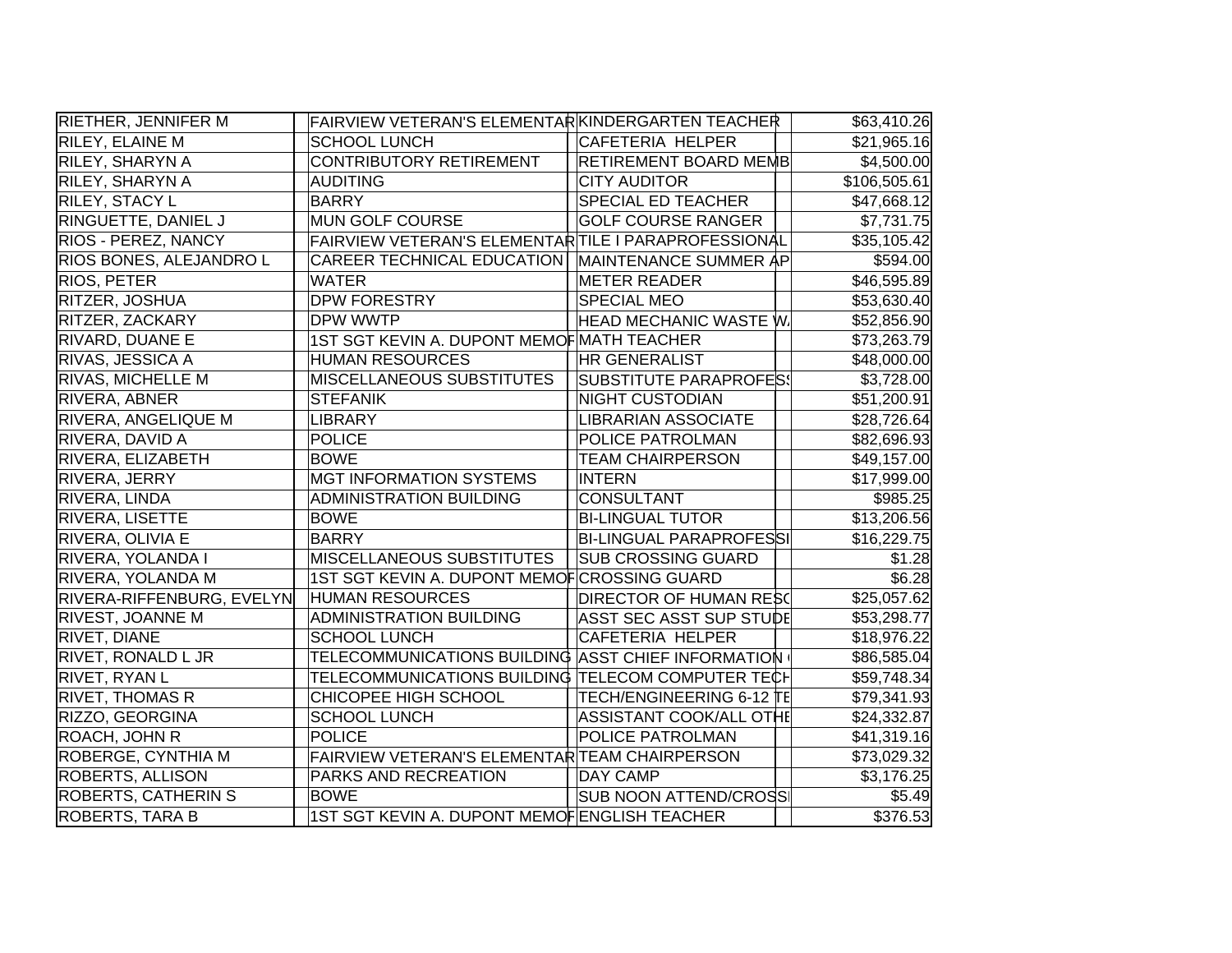| ROBERTS, ZEHRA              | <b>BELLAMY</b>                                  | <b>TILE I PARAPROFESSIONAL</b>  | \$30,234.95 |
|-----------------------------|-------------------------------------------------|---------------------------------|-------------|
| ROBIDOUX, KATIE A           | FAIRVIEW VETERAN'S ELEMENTAR SPECIAL NEEDS PARA |                                 | \$19,822.59 |
| <b>ROBILLARD, DIANE LEE</b> | LIBRARY                                         | MEDIA/COMPUTER SERVICE          | \$64,375.90 |
| ROBILLARD, JENNA ANN        | PARKS AND RECREATION                            | SCORE/KEEPER 9/10               | \$677.00    |
| ROBILLARD, ROXANN M         | <b>MGT INFORMATION SYSTEMS</b>                  | <b>SYSTEM ANALYST</b>           | \$55,901.96 |
| ROBINSON, JOYCE M           | <b>BARRY</b>                                    | <b>GRADE 2 TEACHER</b>          | \$27,920.70 |
| ROBINSON-WOODGETT, JOHN     | CHICOPEE HIGH SCHOOL                            | <b>COACHES</b>                  | \$686.00    |
| <b>ROBISON, KAREN J</b>     | <b>BOWE</b>                                     | <b>SCHOOL NURSES</b>            | \$71,148.40 |
| <b>ROBLES, SAMARA L</b>     | PARKS AND RECREATION                            | <b>SOCCER REFS</b>              | \$132.00    |
| ROCCANTI, MARY              | <b>LITWIN</b>                                   | <b>SPECIAL ED TEACHER</b>       | \$73,029.34 |
| <b>ROCHON, SUSAN</b>        | FAIRVIEW VETERAN'S ELEMENTAR PHYSICAL THERAPIST |                                 | \$78,990.12 |
| RODKEY, ASHLEY H            | <b>SZETELA</b>                                  | <b>SPECIAL ED TEACHER</b>       | \$56,537.28 |
| RODRIGUEZ, DESTINY M        | FAIRVIEW VETERAN'S ELEMENTAR SPECIAL ED TEACHER |                                 | \$44,985.63 |
| RODRIGUEZ, EVAN R           | <b>SELSER ACADEMY</b>                           | <b>HISTORY TEACHER</b>          | \$12,186.60 |
| <b>RODRIGUEZ, FRANCES</b>   | LIBRARY                                         | <b>LIBRARIAN ASSOCIATE</b>      | \$8,353.82  |
| RODRIGUEZ, LIDIA M          | <b>CONTRIBUTORY RETIREMENT</b>                  | <b>RETIREMENT ADM ASST</b>      | \$33,828.92 |
| RODRIGUEZ, LILLIAN          | MISCELLANEOUS SUBSTITUTES                       | <b>SUB CROSSING GUARD</b>       | \$4,785.73  |
| <b>ROGERS, ERIC M</b>       | <b>FIRE</b>                                     | <b>FIRE FIGHTER 1ST YEAR</b>    | \$70,499.52 |
| <b>ROLANDINI, MARK S</b>    | CHICOPEE HIGH SCHOOL                            | SR CUST HIGH/MIDDLOE            | \$56,937.13 |
| <b>ROLLEND, PETER</b>       | CHICOPEE HIGH SCHOOL                            | AIR FORCE JR ROTC TEACH         | \$76,782.23 |
| ROMAN, MARIAH               | <b>LIBRARY</b>                                  | <b>LIBRARIAN ASSOCIATE</b>      | \$1,469.99  |
| ROMANO, RYAN W              | <b>POLICE</b>                                   | POLICE PATROLMAN                | \$67,570.69 |
| <b>RONDEAU, LINNAE M</b>    | CHICOPEE HIGH SCHOOL                            | <b>GENERAL SCIENCE 6-12 TCI</b> | \$78,553.79 |
| RONNAU, NORA D              | <b>LITWIN</b>                                   | <b>TITLE I TEACHER</b>          | \$77,997.20 |
| <b>ROOKE, THOMAS J</b>      | LAW                                             | <b>CHIEF OF LITIGATION</b>      | \$48,644.32 |
| ROOKS, MARGARET             | <b>BELLAMY</b>                                  | SPEECH THERAPY ASST             | \$46,530.14 |
| ROONEY, ADAM                | <b>SCHOOL MAINTENANCE</b>                       | <b>DAY CUSTODIAN</b>            | \$46,213.93 |
| ROOT, KIMBERLY A            | <b>LITWIN</b>                                   | SCHOOL PSYCHOLOGIST             | \$81,966.35 |
| ROSA, DESTINY K             | <b>MISCELLANEOUS SUBSTITUTES</b>                | SUBSTITUTE PARAPROFES!          | \$1,439.22  |
| ROSADO RIVERA, CRYSTAL M    | <b>CAREER TECHNICAL EDUCATION</b>               | MAINTENANCE SUMMER AP           | \$96.00     |
| ROSADO, LUIS A              | MISCELLANEOUS SUBSTITUTES                       | <b>SUBSTITUTE PARAPROFES!</b>   | \$1,128.80  |
| <b>ROSARIO, NEIL D</b>      | COMPRENSIVE HIGH SCHOOL                         | ELA 6-12 TEACHER                | \$78,022.19 |
| <b>ROSE, CHAD L</b>         | <b>SCHOOL MAINTENANCE</b>                       | <b>NIGHT CUSTODIAN</b>          | \$40,188.98 |
| <b>ROSEN, MICHAEL H</b>     | <b>ELECTRIC LIGHT</b>                           | ELECTRIC LIGHT EMPLOYEI         | \$62,153.94 |
| <b>ROSKE, ROBERT A</b>      | <b>DPW WWTP</b>                                 | <b>HEAD PUMPING STATION OF</b>  | \$58,621.07 |
| <b>ROSNER, SUSAN A</b>      | <b>BELCHER</b>                                  | <b>SPECIAL NEEDS PARA</b>       | \$33,671.33 |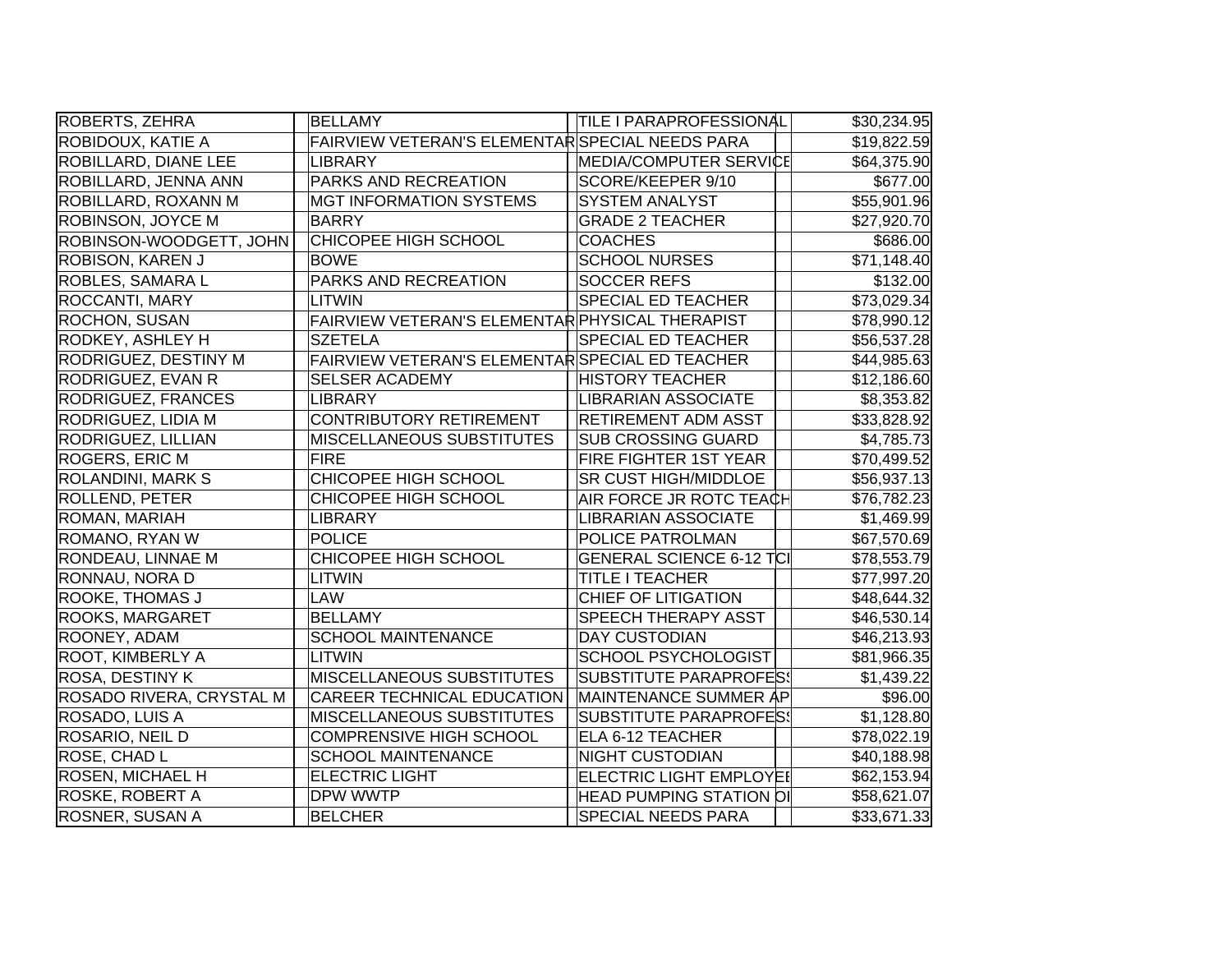| ROSS, MORGAN R             | MISCELLANEOUS SUBSTITUTES                          | <b>SUBSTITUTE PARAPROFES!</b> | \$126.99                 |
|----------------------------|----------------------------------------------------|-------------------------------|--------------------------|
| ROSSI-POULIOT, LISA A      | <b>LAMBERT LAVOIE</b>                              | REGULAR ED PARAPROFËS         | \$31,786.08              |
| ROSSO, THOMAS              | MUN GOLF COURSE                                    | <b>GOLF COURSE RANGER</b>     | \$5,967.00               |
| <b>ROTH, NICOLE J</b>      | FAIRVIEW VETERAN'S ELEMENTAR REGULAR ED PARAPROFES |                               | \$15,335.94              |
| <b>ROULE, SHELLIE K</b>    | <b>STREIBER</b>                                    | <b>SPECIAL ED TEACHER</b>     | \$50,216.21              |
| ROUSSEAU, DOMINIQUE R      | <b>SZETELA</b>                                     | <b>SPECIAL ED TEACHER</b>     | \$19,730.05              |
| ROUSSEAU, FRANCIS E JR     | <b>LAMBERT LAVOIE</b>                              | <b>CROSSING GUARD</b>         | $\overline{$5,322.03}$   |
| <b>ROUX, MARYKATE E</b>    | <b>SCHOOL LUNCH</b>                                | ASSISTANT COOK/ALL OTHE       | \$23,017.01              |
| ROVELLI, JACOB             | <b>CITY HALL MAINTENANCE</b>                       | JR BUILDING CUSTODIAN         | \$478.45                 |
| ROVELLI-GRACE, CARLA       | <b>CITY COUNCIL</b>                                | ADMINISTRATIVE ASST NON       | \$32,778.69              |
| <b>ROWELL, JENNIFER R</b>  | <b>STREIBER</b>                                    | <b>SPECIAL NEEDS PARA</b>     | \$33,191.49              |
| <b>ROY, ALLISON S</b>      | <b>BOWE</b>                                        | REGULAR ED PARAPROFES         | \$5,230.98               |
| <b>ROY, AMBER L</b>        | <b>VETERANS SERVICE</b>                            | VETERAN SERVICE INVESTI       | \$43,765.00              |
| <b>ROY, BRETT G</b>        | <b>FIRE</b>                                        | FIRE FIGHTER 2ND YEAR         | \$67,187.27              |
| <b>ROY, DORIS</b>          | <b>SCHOOL LUNCH</b>                                | <b>CAFETERIA HELPER</b>       | \$19,634.87              |
| ROY, GERARD A              | <b>CITY COUNCIL</b>                                | <b>CITY COUNCILOR</b>         | \$13,250.00              |
| <b>ROY, JOHN M</b>         | <b>FIRE</b>                                        | FIRE FIGHTER 2ND YEAR         | \$71,901.16              |
| <b>ROY, KIMBERLY A</b>     | <b>BELLAMY</b>                                     | <b>SPECIAL ED TEACHER</b>     | \$87,672.56              |
| <b>ROY, MADELEINE L</b>    | <b>SCHOOL LUNCH</b>                                | CAFETERIA HELPER              | \$530.84                 |
| <b>ROY, MARY M</b>         | <b>BELCHER</b>                                     | NOON ATTEND/CROSS GUA         | $\overline{$4,500.94}$   |
| <b>ROY, MATHEW G</b>       | <b>FIRE</b>                                        | <b>FIRE CAPTAIN</b>           | \$107,425.40             |
| <b>ROY, RICHARD P</b>      | <b>FIRE</b>                                        | FIRE FIGHTER 2ND YEAR         | \$75,187.38              |
| <b>ROY, TAMMY L</b>        | <b>BOWIE</b>                                       | <b>OFFICE ASSISTANT</b>       | \$23,977.84              |
| <b>ROY, TIANA M</b>        | CHICOPEE HIGH SCHOOL                               | <b>COACHES</b>                | \$686.00                 |
| <b>RUEL, DONALD J</b>      | <b>BUILDING</b>                                    | <b>TEMPORARY WIRE INSPECT</b> | \$1,944.84               |
| <b>RUFF, STEPHEN A</b>     | 1ST SGT KEVIN A. DUPONT MEMOFSPECIAL ED TEACHER    |                               | $\overline{\$71,922.37}$ |
| <b>RUIZ, AUGUSTINA G</b>   | <b>SCHOOL LUNCH</b>                                | <b>SUB CAFETERIA WORKER</b>   | \$1,764.00               |
| <b>RUIZ, DANIEL A</b>      | <b>FIRE</b>                                        | FIRE FIGHTER 1ST YEAR         | \$49,486.30              |
| <b>RUIZ, JONAEL</b>        | <b>COUNCIL ON AGING</b>                            | PROGRAM TECHNICIAN            | \$33,367.94              |
| <b>RUMPLIK, BETSY K</b>    | <b>SZETELA</b>                                     | EARLY CHILDHOOD CASE M        | \$74,612.75              |
| RUMYANTSEV, OLGA           | CHICOPEE HIGH SCHOOL                               | <b>CHEMISTRY TEACHER</b>      | \$75,935.94              |
| <b>RUSSELL, STEVEN LEE</b> | <b>BELLAMY</b>                                     | <b>DAY CUSTODIAN</b>          | \$40,565.85              |
| <b>RUSSO, CHRISTINE</b>    | FAIRVIEW VETERAN'S ELEMENTARKINDERGARTEN PARA      |                               | \$30,694.47              |
| RUSSO, SCOTT A             | <b>FIRE</b>                                        | FIRE FIGHTER 2ND YEAR         | \$75,425.61              |
| RYAN, ALYSSA A             | <b>HEALTH</b>                                      | <b>PRINCIPAL CLERK</b>        | \$45,839.60              |
| RYAN, LESLIE J             | <b>COMPRENSIVE HIGH SCHOOL</b>                     | <b>SPECIAL NEEDS PARA</b>     | \$28,776.06              |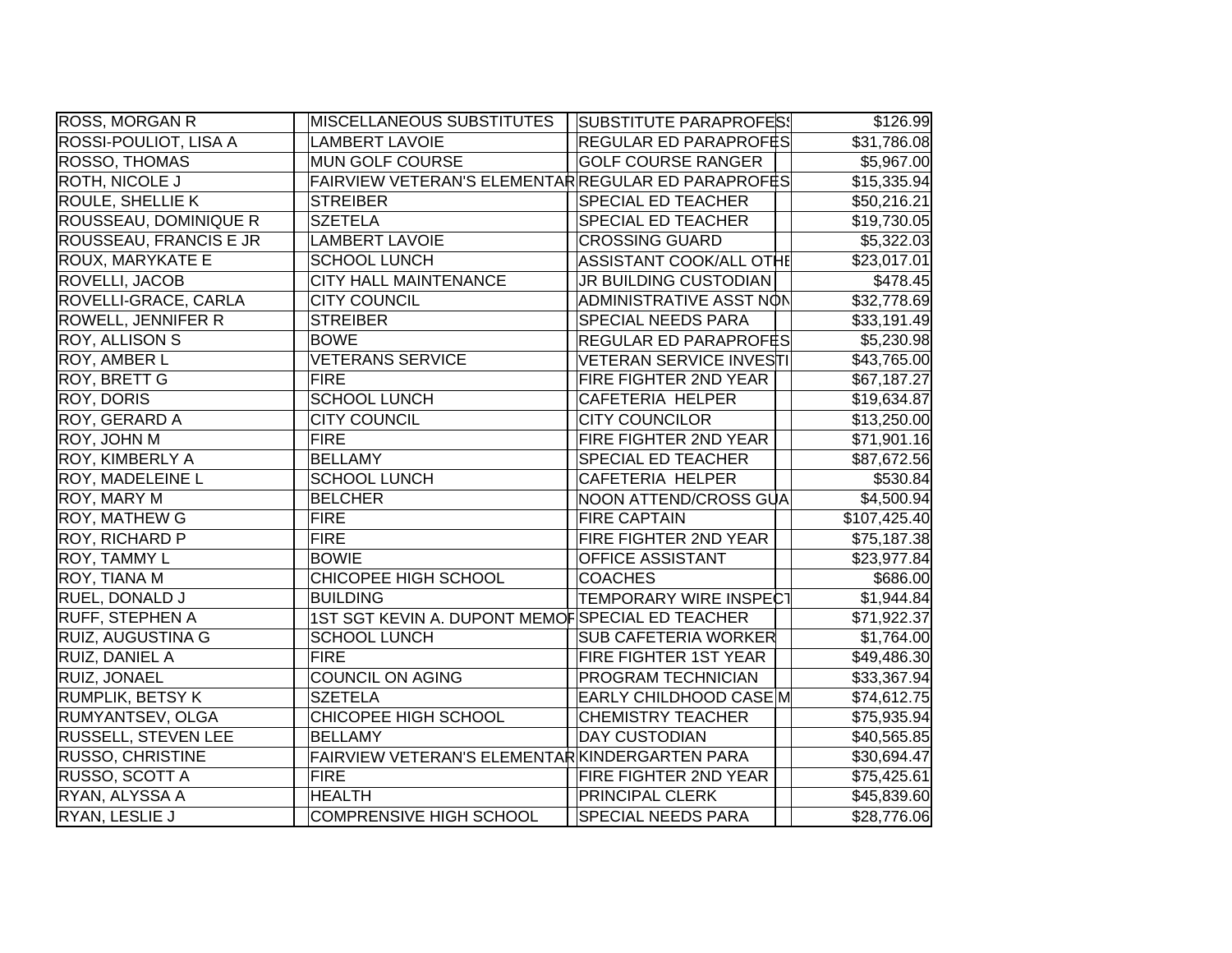| RYAN, MARTHA A              | <b>ADMINISTRATION BUILDING</b>                     | <b>SCHOOL NURSES</b>           | \$28,277.05  |
|-----------------------------|----------------------------------------------------|--------------------------------|--------------|
| <b>RYAN, THOMAS H</b>       | 1ST SGT KEVIN A. DUPONT MEMOF NIGHT CUSTODIAN      |                                | \$45,586.45  |
| <b>RYBAK, EDWARD A</b>      | <b>REGISTRARS</b>                                  | <b>BOARD OF REGISTRAR</b>      | \$500.00     |
| <b>RYCZEK, ALLEN</b>        | CENTRAL MAINTENANCE GARAGE SERVICE OPERATIONS MAN  |                                | \$80,661.11  |
| RYCZEK, LYNN M              | <b>ELECTRIC LIGHT</b>                              | <b>ELECTRIC LIGHT EMPLOYEI</b> | \$47,750.83  |
| <b>RYDER, DORIS J</b>       | <b>ELECTRIC LIGHT</b>                              | <b>ELECTRIC LIGHT EMPLOYEI</b> | \$61,812.18  |
| RYPYSC, PAUL R              | <b>SCHOOL MAINTENANCE</b>                          | <b>SCHOOL MESSENGER</b>        | \$48,839.99  |
| RYS, JILL N                 | <b>SCHOOL LUNCH</b>                                | <b>SUB CAFETERIA WORKER</b>    | \$540.00     |
| <b>SABBS, KAREN D</b>       | FAIRVIEW VETERAN'S ELEMENTAROCCUPATIONAL THERAPIST |                                | \$77,997.20  |
| SACZAWA, JANET M            | <b>SCHOOL LUNCH</b>                                | <b>CAFETERIA HELPER</b>        | \$8,825.38   |
| SAFEER, IFFAT               | MISCELLANEOUS SUBSTITUTES                          | <b>SUBSTITUTE PARAPROFES!</b>  | \$3,894.36   |
| SAJDAK, DONNA L             | <b>LITWIN</b>                                      | <b>SUB NOON ATTEND/CROSS</b>   | \$1,782.17   |
| SAJDAK, RONALD M            | <b>SCHOOL LUNCH</b>                                | <b>CAFETERIA HELPER</b>        | \$16,990.00  |
| SALAMON, BRETT M            | <b>POLICE</b>                                      | POLICE PATROLMAN               | \$81,433.02  |
| SALAMON, BRIAN              | <b>PURCHASING</b>                                  | PURCHASING AGENT               | \$71,800.72  |
| SALAMON, MICHAEL G          | <b>WATER</b>                                       | <b>CROSS CONNECT CNTR INS</b>  | \$74,607.39  |
| SALLI, DEBORAH L            | CHICOPEE HIGH SCHOOL                               | MUSIC 6-12 TEACHER             | \$78,810.66  |
| SAMPEDRO, PAULA V           | CHICOPEE HIGH SCHOOL                               | <b>SPANISH TEACHER</b>         | \$74,453.33  |
| SAMSON, DERICK J            | <b>DPW SANITATION</b>                              | <b>ADM MEO/FOREMAN</b>         | \$73,524.54  |
| SAMSON, PETER               | <b>WATER</b>                                       | <b>WATER FOREMAN</b>           | \$56,574.16  |
| SANCHEZ, AIDALYZ N          | CAREER TECHNICAL EDUCATION                         | MAINTENANCE SUMMER AP          | \$150.00     |
| SANCHEZ, JOSHUA D           | CHICOPEE HIGH SCHOOL                               | <b>AFTER SCHOOL</b>            | \$534.33     |
| SANDERS, LISA A             | <b>HEALTH</b>                                      | <b>HEALTH DIRECTOR</b>         | \$78,695.59  |
| SANFORD, DOUGLAS S          | <b>FIRE</b>                                        | <b>FIRE CAPTAIN</b>            | \$103,236.26 |
| SANFORD, PHILIP S           | <b>FIRE</b>                                        | <b>FIRE LIEUTENANT</b>         | \$87,010.11  |
| SANTA, YARITZA              | 1ST SGT KEVIN A. DUPONT MEMOF CROSSING GUARD       |                                | \$7,922.17   |
| SANTANA, MARTHA E           | <b>SZETELA</b>                                     | SPECIAL NEEDS PARA             | \$28,716.90  |
| SANTERRE, DANIEL W          | <b>DPW PARKS</b>                                   | MEO/LABORER                    | \$41,727.98  |
| SANTERRE, JENNIFER M        | <b>ADMINISTRATION BUILDING</b>                     | PAYROLL/BOOKKEEPING CL         | \$22,588.76  |
| <b>SANTERRE, MICHELLE L</b> | PLANNING DEPT                                      | <b>GIS CORDINATOR</b>          | \$64,319.18  |
| SANTIAGO, ANGELA M          | <b>POLICE</b>                                      | POLICE PATROLMAN               | \$66,055.67  |
| SANTIAGO, JENNIFER L        | <b>SCHOOL LUNCH</b>                                | CAFETERIA HELPER               | \$2,515.09   |
| SANTIAGO, MARIA D           | FAIRVIEW VETERAN'S ELEMENTAROFFICE ASSISTANT       |                                | \$22,967.52  |
| SANTOS, ALICIA              | <b>BUILDING</b>                                    | <b>CLERK</b>                   | \$19,725.59  |
| SANTOS, ALZIRA J            | <b>ELECTRIC LIGHT</b>                              | <b>ELECTRIC LIGHT EMPLOYEI</b> | \$37,350.98  |
| SANTOS, CARMEN              | <b>MISCELLANEOUS SUBSTITUTES</b>                   | SUBSTITUTE PARAPROFES!         | \$663.18     |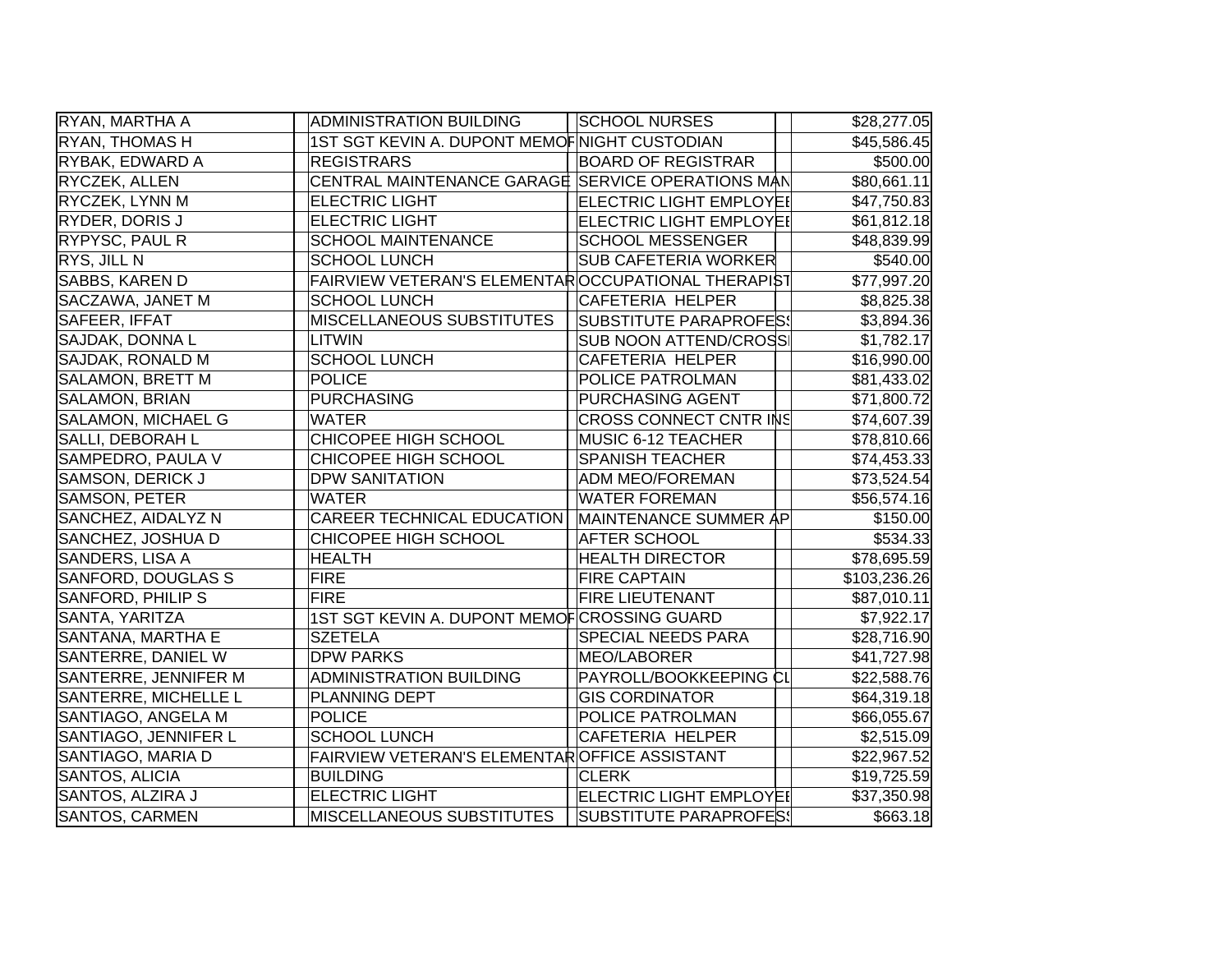| SANTOS, CRISTINA              | <b>MISCELLANEOUS SUBSTITUTES</b>                  | <b>SUBSTITUTE PARAPROFES!</b>   | \$3,898.07  |
|-------------------------------|---------------------------------------------------|---------------------------------|-------------|
| SANTOS, DIANE M               | <b>TREASURERS OFFICE</b>                          | PAYROLL ACCOUNTANT              | \$50,794.62 |
| SANTOS, HELENA C              | <b>AUDITING</b>                                   | <b>PRINCIPAL CLERK</b>          | \$47,476.88 |
| SANTOS, KARI S                | CONTRIBUTORY RETIREMENT                           | ADMINISTRATIVE ASST NON         | \$8,244.91  |
| SANTOS, LUZ E                 | <b>BELCHER</b>                                    | <b>SUB NOON ATTEND/CROSS</b>    | \$2,767.16  |
| SARA, MEGAN C                 | <b>BELLAMY</b>                                    | ELA 6-12 TEACHER                | \$63,400.80 |
| SARLAN, ADAM B                | PARKS AND RECREATION                              | SCORE/KEEPER 9/10               | \$60.00     |
| SARRAGE, HALA                 | <b>BARRY</b>                                      | <b>BI-LINGUAL TUTOR</b>         | \$105.51    |
| <b>SARRASIN, KELLY E</b>      | <b>BELLAMY</b>                                    | SPECIAL NEEDS PARA              | \$26,861.99 |
| <b>SASSER, MELVIN S</b>       | <b>CHICOPEE HIGH SCHOOL</b>                       | PHYSICAL ED TCHR 6-12           | \$85,389.37 |
| SAWA, CHRISTOPHER D           | <b>POLICE</b>                                     | POLICE PATROLMAN                | \$89,337.57 |
| SAWYER, COLIN                 | DPW WWTP                                          | <b>TEMP LABORER</b>             | \$8,280.00  |
| SAWYER, STEVEN                | <b>POLICE</b>                                     | POLICE PATROLMAN                | \$72,038.12 |
| SBREGA, ALLAN J               | DPW WWTP                                          | CHIEF PUMPING STATIONO          | \$69,047.99 |
| <b>SCALZO, LAUREN J</b>       | <b>LITWIN</b>                                     | <b>GRADE 3 TEACHER</b>          | \$70,276.94 |
| <b>SCAMMON, ASHLEY B</b>      | <b>SZETELA</b>                                    | <b>SPECIAL ED TEACHER</b>       | \$66,888.28 |
| <b>SCAMMON, ROBIN</b>         | <b>BOWIE</b>                                      | <b>REGULAR ED PARAPROFËS</b>    | \$27,770.02 |
| <b>SCHICKLER, SHANNON G</b>   | 1ST SGT KEVIN A. DUPONT MEMOFELA 6-12 TEACHER     |                                 | \$68,024.82 |
| <b>SCHLACK, LISA R</b>        | <b>STEFANIK</b>                                   | <b>SPECIAL NEEDS PARA</b>       | \$31,682.33 |
| <b>SCHNAUBER, KAREN A</b>     | <b>STEFANIK</b>                                   | <b>OFFICE ASSISTANT</b>         | \$23,953.68 |
| <b>SCHOFIELD, GRACE F</b>     | <b>BOWIE</b>                                      | <b>GENERAL SCIENCE 6-12 TCI</b> | \$75,935.96 |
| SCHONAGEL, CYNTHIA M H        | <b>ADMINISTRATION BUILDING</b>                    | <b>ASSISTANT FOR ELL</b>        | \$95,346.61 |
| <b>SCHONAGEL, THOMAS F</b>    | <b>COMPRENSIVE HIGH SCHOOL</b>                    | <b>NIGHT CUSTODIAN</b>          | \$52,581.76 |
| <b>SCHRYVER, DAVID M</b>      | <b>ADMINISTRATION BUILDING</b>                    | <b>SCHOOL COMMITTEE</b>         | \$6,000.00  |
| <b>SCHRYVER, JUSTIN C</b>     | <b>SCHOOL MAINTENANCE</b>                         | MAINTENANCE SUMMER AP           | \$2,688.00  |
| <b>SCHUERFELD, MARC DAVID</b> | <b>COMPRENSIVE HIGH SCHOOL</b>                    | SOCIAL STUDIES TEACHER          | \$73,725.28 |
| <b>SCHULTZKI, BRADLEY V</b>   | CENTRAL MAINTENANCE GARAGE MOTOR EQUIPMENT REPAIF |                                 | \$45,714.16 |
| <b>SCHWARZ, KATHLEEN N</b>    | <b>BELCHER</b>                                    | KINDERGARTEN PARA               | \$36,047.46 |
| <b>SCIARRETTA, LANCE M</b>    | <b>DPW PARKS</b>                                  | LABORER                         | \$3,653.25  |
| <b>SCOTT, CHAUNCEY M JR</b>   | <b>COMPRENSIVE HIGH SCHOOL</b>                    | <b>COACHES</b>                  | \$4,167.99  |
| <b>SCOTT, CHRISTOPHER A</b>   | <b>DPW FORESTRY</b>                               | <b>CITY ARBORIST FOREMAN</b>    | \$68,295.29 |
| SCOTT, COLE A                 | DPW WWTP                                          | MAINTENANCE SUPERVISOI          | \$17,202.76 |
| <b>SCOTT, KATHLEEN M</b>      | <b>STEFANIK</b>                                   | <b>GRADE 2 TEACHER</b>          | \$77,048.08 |
| <b>SCOTT, WILLIAM</b>         | <b>COMPRENSIVE HIGH SCHOOL</b>                    | <b>COACHES</b>                  | \$2,778.99  |
| <b>SEARS, JOSHUA W</b>        | MUN GOLF COURSE                                   | <b>TEMP LABORER</b>             | \$3,081.00  |
| SECCARECCIA, MARY             | <b>LAMBERT LAVOIE</b>                             | <b>GENERAL SCIENCE 6-12 TCI</b> | \$73,029.34 |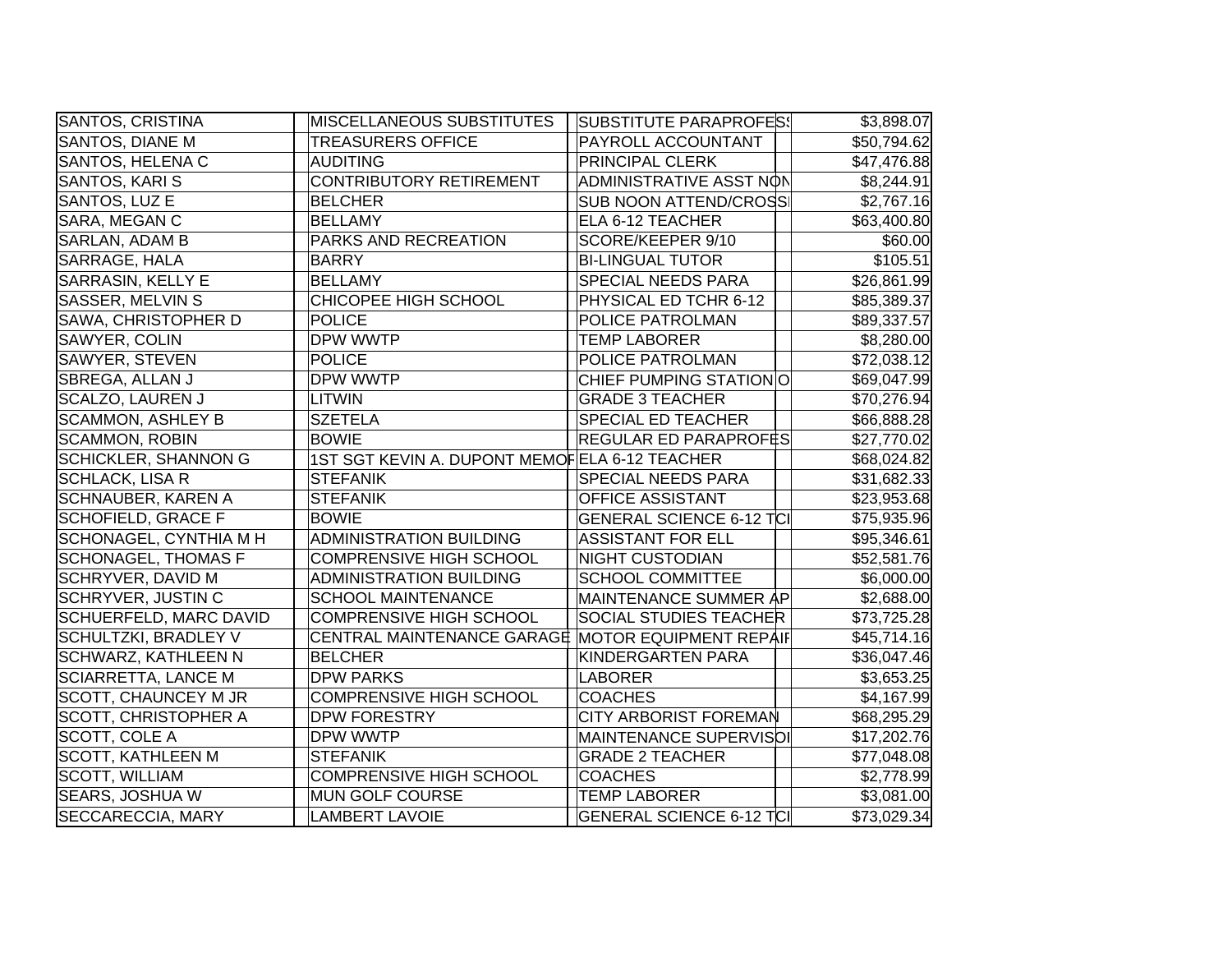| SEDLAK, MELISSA A           | <b>COMPRENSIVE HIGH SCHOOL</b>                        | <b>SOCIAL STUDIES TEACHER</b>   | \$74,763.63             |
|-----------------------------|-------------------------------------------------------|---------------------------------|-------------------------|
| <b>SEIBERT, BRIAN H</b>     | <b>ELECTRIC LIGHT</b>                                 | <b>ELECTRIC LIGHT EMPLOYEI</b>  | \$102,910.56            |
| SEIDNITZER, ANITA M         | <b>BARRY</b>                                          | <b>CROSSING GUARD</b>           | \$8,423.37              |
| SENDEK, EMILY R             | <b>BOWE</b>                                           | <b>GRADE 2 TEACHER</b>          | \$45,020.09             |
| <b>SENECAL, BONNIE</b>      | <b>TREASURERS OFFICE</b>                              | <b>FINANCIAL ANALYST</b>        | \$55,157.48             |
| <b>SERAFIN, MICHAEL M</b>   | MISCELLANEOUS SUBSTITUTES                             | <b>SUB CROSSING GUARD</b>       | \$8,409.45              |
| SERAFINO, MURPHY M          | <b>POLICE</b>                                         | <b>POLICE PATROLMAN</b>         | \$73,685.30             |
| SERRANO, JASLEEN G          | <b>BARRY</b>                                          | <b>SPECIAL NEEDS PARA</b>       | \$13,928.63             |
| <b>SERRANO, RAYCHELLE K</b> | FAIRVIEW VETERAN'S ELEMENTAR SPECIAL NEEDS PARA       |                                 | \$17,671.20             |
| SERRAO, LILLIAN             | <b>BELCHER</b>                                        | <b>GRADE I TEACHER</b>          | \$73,367.12             |
| <b>SESSIONS, MARIETTA A</b> | <b>BELLAMY</b>                                        | <b>ENGLISH TEACHER</b>          | \$73,054.33             |
| SEVILA, JACQUELINE M        | <b>SCHOOL LUNCH</b>                                   | <b>SUB CAFETERIA WORKER</b>     | \$75.00                 |
| SHAFER, TAMMY               | <b>MGT INFORMATION SYSTEMS</b>                        | <b>SR SYSTEMS ANALYST</b>       | \$70,928.17             |
| SHAH, AISHA N               | <b>SZETELA</b>                                        | <b>SUBSTITUTE PARAPROFES!</b>   | \$296.31                |
| SHAPIRO, SARAH R            | <b>ADMINISTRATION BUILDING</b>                        | <b>CONSULTANT</b>               | \$1,037.50              |
| SHAPIRO, SHARON C           | <b>MISCELLANEOUS SUBSTITUTES</b>                      | <b>SUBSTITUTE NURSES</b>        | \$0.00                  |
| SHARRON, AMANDA M           | <b>COMPRENSIVE HIGH SCHOOL</b>                        | <b>MATH TEACHER</b>             | \$58,205.95             |
| SHAW, ROBERT M              | <b>DPW HIGHWAY</b>                                    | <b>DPW MAINTENANCE CRAFT</b>    | $\overline{$}56,365.53$ |
| SHAW, STEPHANIE             | <b>VETERANS SERVICE</b>                               | <b>VETERAN AGENT</b>            | \$69,937.99             |
| SHEEHAN, RYAN D             | 1ST SGT KEVIN A. DUPONT MEMOFGENERAL SCIENCE 6-12 TCI |                                 | \$60,391.67             |
| SHEEHAN-FERREIRA, JOHN A    | <b>COMPRENSIVE HIGH SCHOOL</b>                        | <b>COACHES</b>                  | \$4,061.01              |
| SHELLEY, BRIDGET S          | PARKS AND RECREATION                                  | LIFEGUARD                       | \$3,251.25              |
| SHEPARD, BRENDA             | <b>LAMBERT LAVOIE</b>                                 | LIBRARY MEDIA TECHNICIAI        | \$27,853.49             |
| SHEPARD, DANIEL R           | <b>BELLAMY</b>                                        | <b>GENERAL SCIENCE 6-12 TCI</b> | \$53,025.55             |
| SHEPHARD, STEPHANIE M       | <b>SCHOOL LUNCH</b>                                   | <b>CAFETERIA HELPER</b>         | \$14,192.46             |
| SHERLOCK, JEAN              | CHICOPEE HIGH SCHOOL                                  | SPECIAL ED TEACHER              | \$76,129.83             |
| SHEROKOW, MIRIAH D          | <b>STREIBER</b>                                       | <b>TEAM CHAIRPERSON</b>         | \$54,012.86             |
| SHERRY, SARAH E             | <b>BARRY</b>                                          | <b>GRADE 3 TEACHER</b>          | \$56,604.58             |
| SHEVCHENKO, KONSTANTIN      | <b>HUMAN RESOURCES</b>                                | ADMINISTRATIVE ASST NON         | \$17,967.05             |
| SHUMSKY, JAKOB A            | <b>SCHOOL MAINTENANCE</b>                             | MAINTENANCE SUMMER AP           | \$2,331.25              |
| SHUTE, REBECCA A            | FAIRVIEW VETERAN'S ELEMENTAR TITLE I TEACHER          |                                 | \$73,338.96             |
| SHWACHMAN, GRETA G          | <b>SCHOOL LUNCH</b>                                   | <b>FARM TO SCHOOL PROGRA</b>    | \$46,602.40             |
| SIANO, ZACHARY M            | PARKS AND RECREATION                                  | DAY CAMP                        | \$3,585.00              |
| SICARD, JUSTIN              | <b>WATER</b>                                          | WATER METER REPAIRMAN           | \$60,047.34             |
| SICLARI, PATRICIA A         | <b>BOWIE</b>                                          | <b>SPECIAL NEEDS PARA</b>       | \$29,040.65             |
| SIERACKI, DENNIS A          | CHICOPEE HIGH SCHOOL                                  | <b>BUSINESS TEACHER</b>         | \$2,874.98              |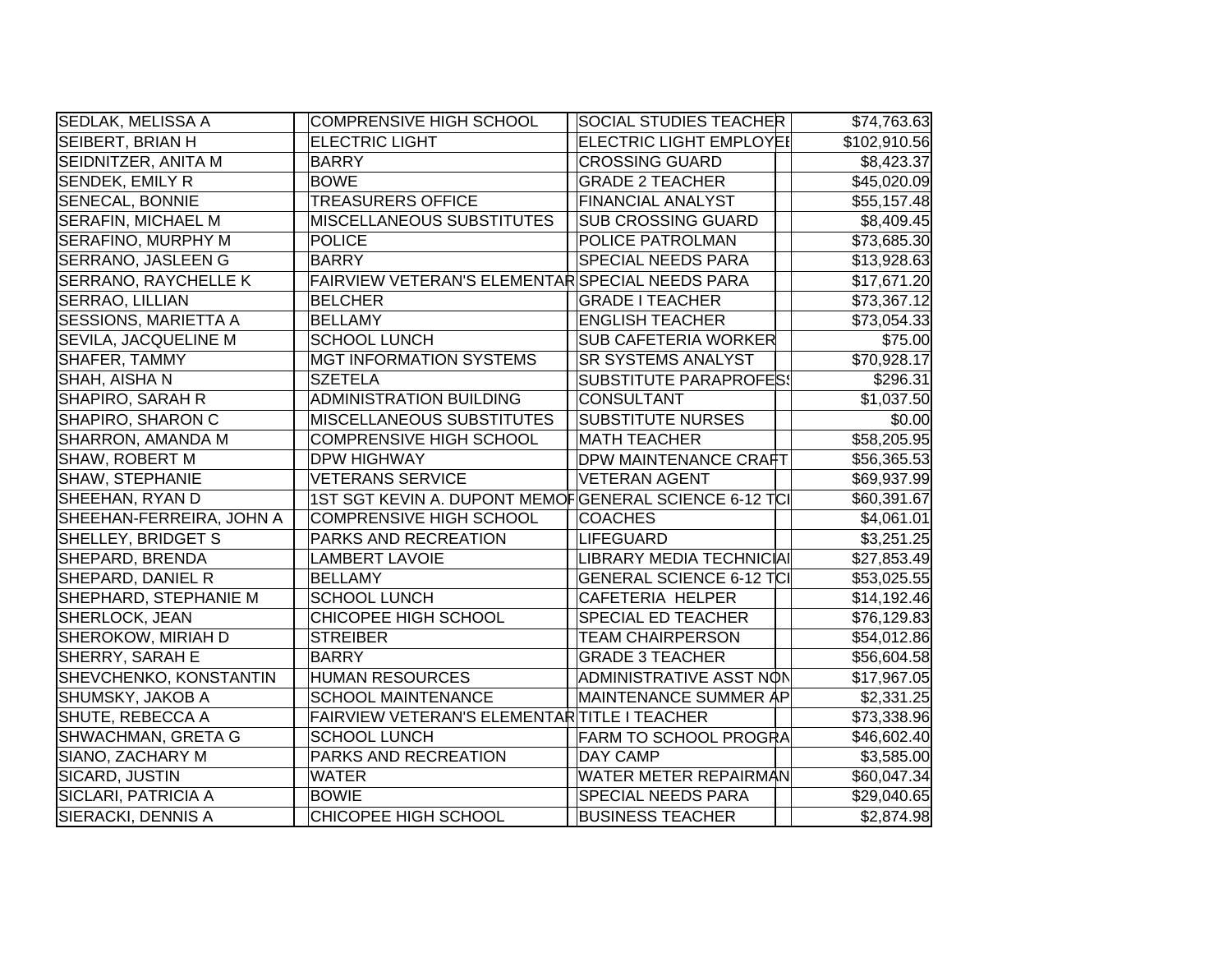| SIKES, JESIKA L          | <b>COMPRENSIVE HIGH SCHOOL</b>                        |                                 |             |
|--------------------------|-------------------------------------------------------|---------------------------------|-------------|
|                          |                                                       | <b>COACHES</b>                  | \$2,295.99  |
| SILVA, SANDRA P          | <b>BELLAMY</b>                                        | <b>MATH TEACHER</b>             | \$74,868.35 |
| SILVER, RALPH            | <b>BUILDING</b>                                       | PLUMBING INSPECTOR PT           | \$24,598.92 |
| SIMARD, CATHERINE F      | <b>SCHOOL LUNCH</b>                                   | <b>ELEMENTRY COOK</b>           | \$34,575.51 |
| SINGLETON, STEPHANIE M   | 1ST SGT KEVIN A. DUPONT MEMOFELA 6-12 TEACHER         |                                 | \$64,665.02 |
| SINKOWSKI, ERIKA D       | <b>BOWE</b>                                           | <b>GRADE 4 TEACHER</b>          | \$58,579.51 |
| SITTARD, DAVID           | PARKS AND RECREATION                                  | <b>HEAD LIFEGUARD</b>           | \$4,316.00  |
| SITTARD, MICHAEL E       | PARKS AND RECREATION                                  | <b>AQUATIC DIRECTOR</b>         | \$7,194.76  |
| SIUDAK, AUDREY R         | <b>STEFANIK</b>                                       | KINDERGARTEN TEACHER            | \$74,642.76 |
| SKAZA, JOHN P III        | <b>FIRE</b>                                           | FIRE FIGHTER 2ND YEAR           | \$67,711.72 |
| SKAZA, KRISTINA          | <b>STREIBER</b>                                       | <b>SPECIAL ED TEACHER</b>       | \$78,081.66 |
| SKIBA, MARTHA L          | <b>SELSER ACADEMY</b>                                 | <b>SECONDARY VICE PRIN</b>      | \$98,649.07 |
| <b>SKINNER, LAUREN E</b> | <b>STREIBER</b>                                       | <b>GRADE 4 TEACHER</b>          | \$60,117.63 |
| <b>SKLARSKI, MICHAEL</b> | <b>COMBINED OVERFLOW</b>                              | <b>SPECIAL MEO</b>              | \$45,643.49 |
| SKORKA, AMY              | 1ST SGT KEVIN A. DUPONT MEMOFTILE I PARAPROFESSIONAL  |                                 | \$42,166.78 |
| <b>SKORUPSKI, JANINE</b> | CHICOPEE HIGH SCHOOL                                  | <b>BI-LINGUAL 6-12 TEACHER</b>  | \$74,229.25 |
| SLACHETKA, JOHN J        | <b>POLICE</b>                                         | POLICE PATROLMAN                | \$63,255.62 |
| <b>SLAPSKI, WILLIAM</b>  | <b>BUILDING</b>                                       | <b>WIRE INSPECTOR</b>           | \$58,694.63 |
| <b>SLATER, JUDY</b>      | <b>BELLAMY</b>                                        | <b>GRADE 6 TEACHER</b>          | \$76,170.40 |
| <b>SLAVIN, NICHOLE</b>   | <b>BOWE</b>                                           | <b>GENERAL SCIENCE K-5 TCH</b>  | \$72,420.31 |
| SLIGO, LUCILLE A         | <b>SCHOOL LUNCH</b>                                   | <b>CAFETERIA HELPER</b>         | \$13,985.99 |
| SMALLEY, SIOBHAN C       | CHICOPEE HIGH SCHOOL                                  | <b>ENGLISH TEACHER</b>          | \$71,395.53 |
| SMITH, AMANDA M          | 1ST SGT KEVIN A. DUPONT MEMOFELA 6-12 TEACHER         |                                 | \$26,082.63 |
| SMITH, CRAIG             | CHICOPEE HIGH SCHOOL                                  | <b>MATH TEACHER</b>             | \$76,513.65 |
| SMITH, GLENN A           | <b>WATER</b>                                          | <b>SENIOR PUMP STATION OPI</b>  | \$86,888.28 |
| SMITH, JILL L            | <b>MISCELLANEOUS SUBSTITUTES</b>                      | <b>SUB CROSSING GUARD</b>       | \$1,136.00  |
| SMITH, JODY R            | <b>BELLAMY</b>                                        | <b>GRADE 6 TEACHER</b>          | \$68,122.65 |
| SMITH, KACIE T           | PARKS AND RECREATION                                  | <b>HEAD LIFEGUARD</b>           | \$4,204.00  |
| SMITH, KIMBERLY          | 1ST SGT KEVIN A. DUPONT MEMOFSPECIAL ED INCLUSION TEA |                                 | \$77,270.83 |
| SMITH, MARC A            | MISCELLANEOUS SUBSTITUTES                             | <b>SUBSTITUTE PARAPROFES!</b>   | \$7,164.24  |
| SMITH, MATTHEW J         | <b>COMPRENSIVE HIGH SCHOOL</b>                        | <b>COACHES</b>                  | \$5,049.00  |
| SMITH, NICHOLAS E        | <b>POLICE</b>                                         | POLICE PATROLMAN                | \$72,010.80 |
| SMITH, PAULINE J         | <b>BOWIE</b>                                          | <b>SUB NOON ATTEND/CROSS</b>    | \$6,553.98  |
| SMITH, SEAN P            | <b>LIBRARY</b>                                        | <b>SENIOR LIBRARIAN ASSOCI.</b> | \$39,776.40 |
| SMITH, THOMAS P          | <b>SELSER ACADEMY</b>                                 | <b>SPECIAL ED TEACHER</b>       | \$65,675.90 |
| SMOLA, ZACHARY D         | POLICE                                                | POLICE PATROLMAN                | \$71,879.42 |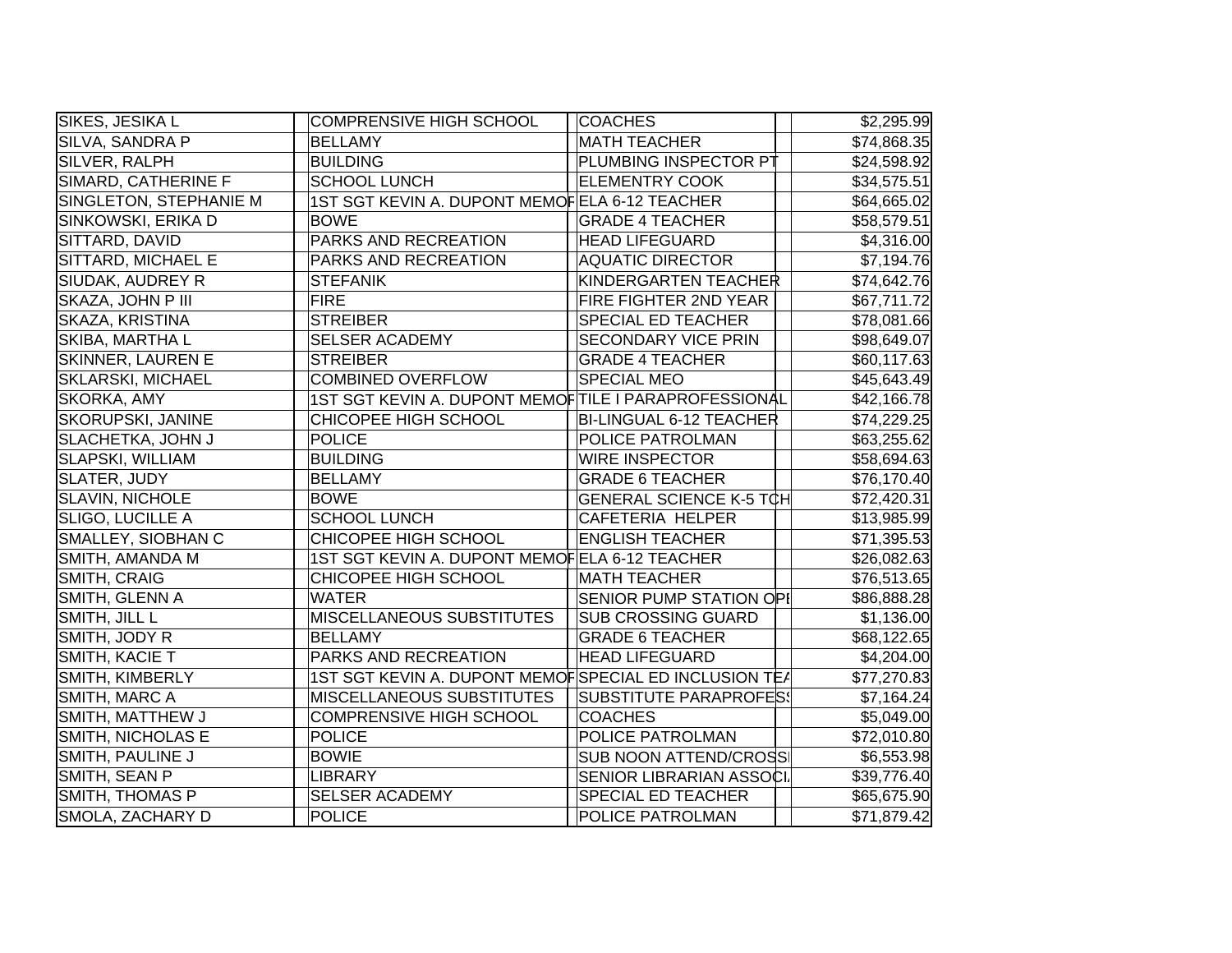| <b>SNIEGOWSKI, PATRICIA A</b> | <b>STEFANIK</b>                                     | <b>SR CLERK/TYPIST</b>        | \$42,604.89  |
|-------------------------------|-----------------------------------------------------|-------------------------------|--------------|
| SNOPEK, CASSIDY E             | <b>LITWIN</b>                                       | <b>SUB NOON ATTEND/CROSS</b>  | \$79.56      |
| SNOW, EMILY L                 | <b>LITWIN</b>                                       | <b>ELL K-5 TEACHER</b>        | \$53,488.54  |
| SOBOLEVA, ELENA               | <b>SZETELA</b>                                      | <b>SPECIAL NEEDS PARA</b>     | \$12,547.76  |
| SOILLIS, PETER N              | <b>BELLAMY</b>                                      | <b>SOCIAL STUDIES TEACHER</b> | \$66,186.44  |
| SOJA, ELIZABETH               | <b>DPW ADMINISTRATION</b>                           | ASSISTANT TO THE DPW \$L      | \$65,274.94  |
| SOJA, KAMILA L                | PARKS AND RECREATION                                | LIFEGUARD                     | \$3,120.00   |
| SORENSEN, PAULA H             | 1ST SGT KEVIN A. DUPONT MEMOFGRADE 6 TEACHER        |                               | \$73,434.36  |
| SOURDIFFE, JAN M              | <b>BARRY</b>                                        | <b>CROSSING GUARD</b>         | \$5,993.61   |
| SOUSA, DANIEL J               | <b>POLICE</b>                                       | <b>POLICE PATROLMAN</b>       | \$78,359.37  |
| SOUSA, DANIEL V               | <b>FIRE</b>                                         | <b>FIRE LIEUTENANT</b>        | \$93,689.44  |
| SOUSA, JASON L                | <b>POLICE</b>                                       | <b>POLICE PATROLMAN</b>       | \$64,855.26  |
| SOUSA, JEFFREY C              | POLICE                                              | POLICE PATROLMAN              | \$59,279.06  |
| SOUVANNASANE, ANOUSON         | <b>POLICE</b>                                       | POLICE PATROLMAN              | \$89,221.87  |
| SOUZA, DAVID A                | <b>SCHOOL MAINTENANCE</b>                           | <b>CRAFTSMAN</b>              | \$3,698.46   |
| <b>SPENCER, TAMMY K</b>       | <b>HEALTH</b>                                       | <b>SANITARIAN</b>             | \$57,612.71  |
| <b>SREY, KOSAL</b>            | PARKS AND RECREATION                                | ASST RECREATIONAL LEAD        | \$1,683.01   |
| <b>SROKA, JAMES F</b>         | <b>BELLAMY</b>                                      | <b>CROSSING GUARD</b>         | \$4,732.31   |
| ST CYR, THOMAS T              | <b>POLICE</b>                                       | <b>POLICE SERGEANTS</b>       | \$93,574.53  |
| <b>ST GEORGE, BERNARD</b>     | <b>LICENSE COMMISSION</b>                           | <b>COMMISSIONER</b>           | \$600.00     |
| ST GEORGE, SHAWN E            | 1ST SGT KEVIN A. DUPONT MEMOF DAY CUSTODIAN         |                               | \$54,804.93  |
| <b>ST LAURENT, RUTH</b>       | <b>LITWIN</b>                                       | KINDERGARTEN PARA             | \$29,638.34  |
| ST ONGE, DEBRA                | <b>SCHOOL LUNCH</b>                                 | ASSISTANT COOK HIGH & M       | \$10,000.26  |
| <b>ST PIERRE, SHARON</b>      | 1ST SGT KEVIN A. DUPONT MEMOFSOCIAL STUDIES TEACHER |                               | \$75,814.50  |
| ST. GEORGE, CHRISTIAN M       | MISCELLANEOUS SUBSTITUTES                           | <b>SUBSTITUTE PARAPROFES!</b> | \$2,982.73   |
| ST. GEORGE, RHIANNA J         | <b>SCHOOL LUNCH</b>                                 | <b>SUB CAFETERIA WORKER</b>   | \$732.00     |
| STACK, CYNTHIA A              | FAIRVIEW VETERAN'S ELEMENTAR NOON ATTEND/CROSS GUA  |                               | \$4,284.04   |
| STADNICKI, REBECCA K          | FAIRVIEW VETERAN'S ELEMENTARGRADE I TEACHER         |                               | \$67,191.63  |
| STAFINSKI, REBECCA L          | <b>BARRY</b>                                        | NOON ATTEND/CROSS GUA         | \$749.84     |
| STAMBORSKI, DANIEL P          | <b>FIRE</b>                                         | <b>FIRE CHIEF</b>             | \$128,718.67 |
| STAMBORSKI, NICHOLAS A        | <b>SCHOOL MAINTENANCE</b>                           | MAINTENANCE SUMMER AP         | \$2,612.50   |
| <b>STANTON, EDWARD</b>        | <b>COMPRENSIVE HIGH SCHOOL</b>                      | <b>SPECIAL ED TEACHER</b>     | \$83,763.05  |
| <b>STANTON, KAREN S</b>       | CHICOPEE HIGH SCHOOL                                | GENERAL SCIENCE 6-12 TCI      | \$156.08     |
| STARCUN, AMY                  | 1ST SGT KEVIN A. DUPONT MEMOF MATH TEACHER          |                               | \$74,999.82  |
| STARSIAK, KRYSTYNA K          | FAIRVIEW VETERAN'S ELEMENTARGRADE 5 TEACHER         |                               | \$31,888.26  |
| STARZYK, ALAN M               | <b>WATER</b>                                        | <b>DRINKING WATER DEPUTY:</b> | \$68,255.12  |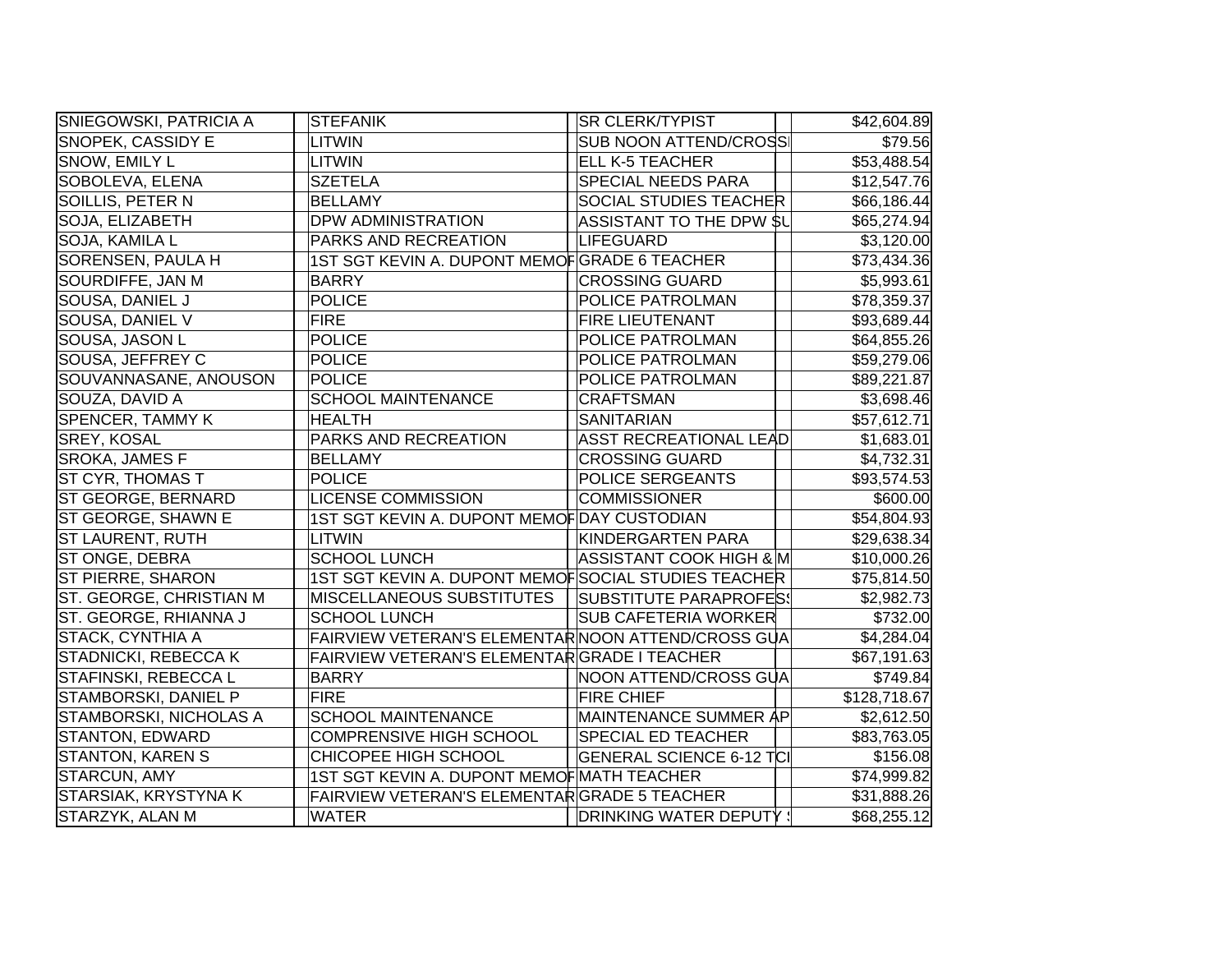| STASIOWSKI, DANIELLE P       | FAIRVIEW VETERAN'S ELEMENTAR ASSISTANT TEACHER     |                                | $\overline{$}129.02$ |
|------------------------------|----------------------------------------------------|--------------------------------|----------------------|
| STASIOWSKI, JEFFREY          | <b>ELECTRIC LIGHT</b>                              | <b>ELECTRIC LIGHT EMPLOYE!</b> | \$108,086.52         |
| STEARLEY, KENNETH            | <b>CITY HALL MAINTENANCE</b>                       | ASSISTANT CITY MESSENGI        | \$63,240.52          |
| STEELE, KRISTIN              | <b>BOWIE</b>                                       | LEARN DISABILITIES TEACH       | \$74,004.25          |
| <b>STEELE, MARK A</b>        | CENTRAL MAINTENANCE GARAGE MOTOR EQUIPMENT REPAIF  |                                | \$54,666.64          |
| <b>STEFANELLI, LORI</b>      | <b>STREIBER</b>                                    | <b>GRADE I TEACHER</b>         | \$73,113.78          |
| <b>STEFANELLI, MADISON</b>   | PARKS AND RECREATION                               | SCORE/KEEPER 9/10              | \$1,694.75           |
| <b>STEFANELLI, MICHAEL A</b> | <b>ELECTRIC LIGHT</b>                              | ELECTRIC LIGHT EMPLOYEI        | \$71,468.40          |
| STEFANIK, CHRISTINE A        | CHICOPEE HIGH SCHOOL                               | <b>SR CLERK/TYPIST</b>         | \$43,107.49          |
| STEFANIK, CRAIG M            | <b>CITY HALL MAINTENANCE</b>                       | <b>BLDG MAINTENANCE CRAFT</b>  | \$48,487.80          |
| <b>STEFANIK, JAMES A</b>     | <b>FIRE</b>                                        | FIRE FIGHTER 2ND YEAR          | \$96,091.58          |
| STEFFENHAGEN, TIANA M        | <b>AUDITING</b>                                    | SENIOR ACCOUNTANT              | \$67,018.40          |
| STEIN, VALERI                | <b>FIRE</b>                                        | FIRE FIGHTER 1ST YEAR          | \$78,155.59          |
| <b>STEINIGER, THOMAS</b>     | CHICOPEE HIGH SCHOOL                               | SOCIAL STUDIES TEACHER         | \$75,985.95          |
| STELLATO, DANIELLE K         | <b>SCHOOL LUNCH</b>                                | <b>SUB CAFETERIA WORKER</b>    | \$276.00             |
| STELLATO, SAMANTHA R         | <b>SCHOOL LUNCH</b>                                | <b>CAFETERIA HELPER</b>        | \$9,250.64           |
| STENUIS, JENNIFER A          | FAIRVIEW VETERAN'S ELEMENTARASSISTANT TEACHER      |                                | \$28,518.80          |
| STEPANOVA, LYUDMILA F        | <b>SCHOOL LUNCH</b>                                | <b>CAFETERIA HELPER</b>        | \$11,984.76          |
| <b>STEPNO, MASON</b>         | PARKS AND RECREATION                               | LIFEGUARD                      | \$4,113.75           |
| STEPNO, TINA M               | <b>TREASURERS OFFICE</b>                           | <b>SENIOR CLERK</b>            | \$40,280.72          |
| <b>STEWART, DASAUN M</b>     | PARKS AND RECREATION                               | REFEREE 9/10                   | \$317.00             |
| <b>STILES, MARC J</b>        | <b>FIRE</b>                                        | FIRE FIGHTER 1ST YEAR          | \$75,045.07          |
| STILLWELL, KIMBERLY S        | <b>BELLAMY</b>                                     | <b>SPEECH THERAPIST</b>        | \$75,935.95          |
| STOCHEL, MARC                | 1ST SGT KEVIN A. DUPONT MEMOF AUTISM TEACHER       |                                | \$31,072.24          |
| STOKES, CORRINA              | <b>LIBRARY</b>                                     | <b>LIBRARIAN ASSOCIATE</b>     | \$6,091.10           |
| STOLAR, ANDREA               | <b>ADMINISTRATION BUILDING</b>                     | <b>DIRECTOR OF SPECIAL ED</b>  | \$110,608.79         |
| STOLAR, PAUL                 | <b>COMPRENSIVE HIGH SCHOOL</b>                     | SPECIAL ED HORTICULTURI        | \$72,823.22          |
| STONE, ASHLEY T              | FAIRVIEW VETERAN'S ELEMENTAR SCHOOL NURSES         |                                | \$67,011.31          |
| STORTZ, RYAN C               | <b>CAREER TECHNICAL EDUCATION</b>                  | MAINTENANCE SUMMER AP          | \$150.00             |
| <b>STRANGE, DONALD</b>       | <b>POLICE</b>                                      | POLICE CAPTAINS                | \$144,610.76         |
| STRANGE, MELISSA P           | <b>CAREER TECHNICAL EDUCATION</b>                  | <b>ASSISTANT TEACHER</b>       | \$12,431.25          |
| STRATOS, AUDRA B             | <b>LAMBERT LAVOIE</b>                              | NOON ATTEND/CROSS GUA          | \$4,002.22           |
| STRATOS, REBECCA             | <b>BOWE</b>                                        | TILE I PARAPROFESSIONAL        | \$40,442.71          |
| STRAW, JENNIFER MARIE        | <b>BELLAMY</b>                                     | READING 6-12 TEACHER           | \$75,632.07          |
| STREPKA, BENJAMIN T          | <b>DPW PARKS</b>                                   | <b>SUPERINTENDENT OF PARK</b>  | \$84,656.54          |
| <b>STRYCHARZ, LEIGH C</b>    | 1ST SGT KEVIN A. DUPONT MEMOFREGULAR ED PARAPROFES |                                | \$1,805.65           |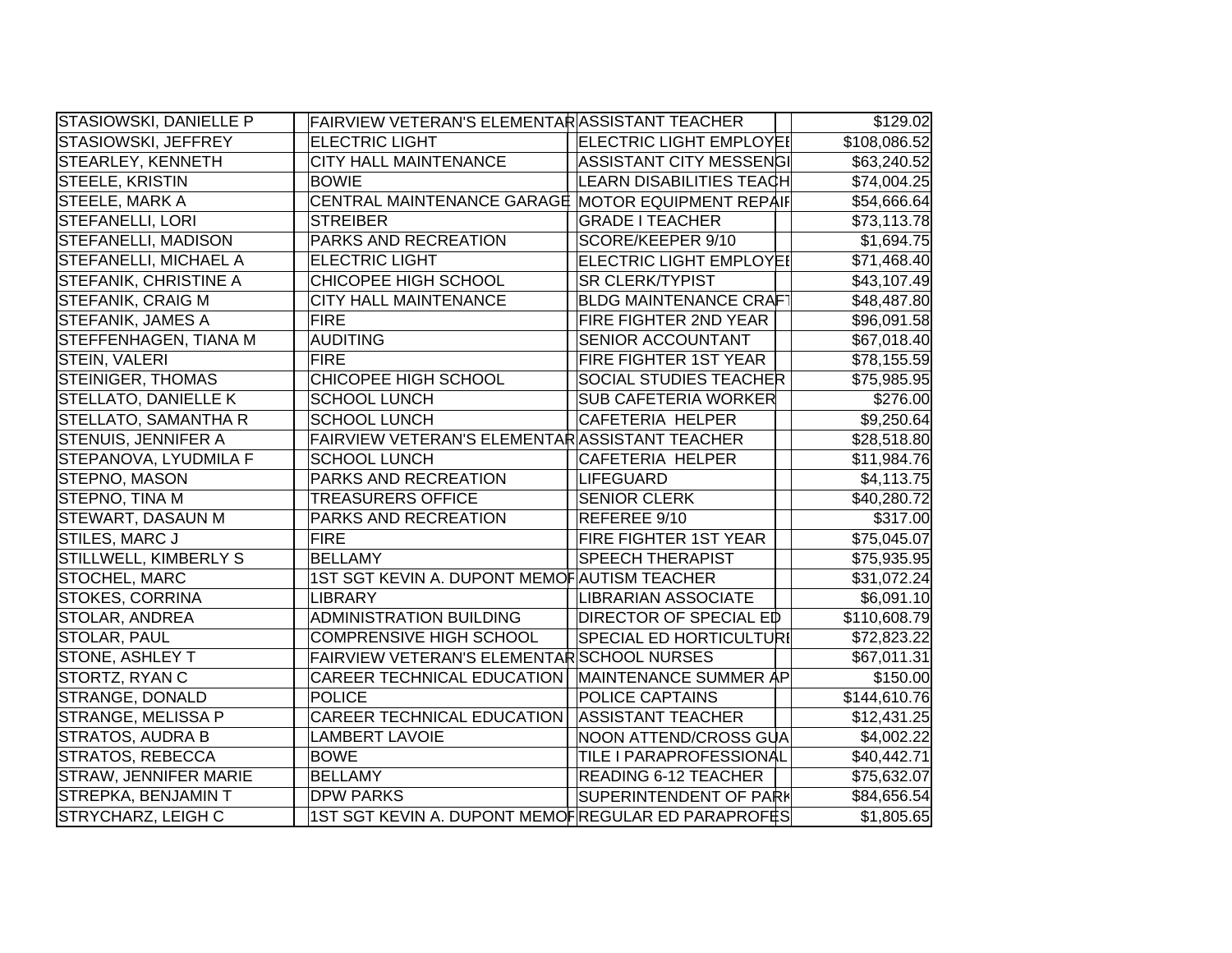| STRYCHARZ, ROBB             | <b>REGISTRARS</b>                                | <b>CENSUS TAKER</b>             | \$4,552.00   |
|-----------------------------|--------------------------------------------------|---------------------------------|--------------|
| STYCKIEWICZ, ALAN D         | CAREER TECHNICAL EDUCATION                       | <b>CONSTRUCTION TEACHER</b>     | \$83,317.97  |
| STYCKIEWICZ, CHEYENNE A     | <b>SZETELA</b>                                   | SUBSTITUTE PARAPROFES!          | \$550.29     |
| STYCKIEWICZ, DEBORAH A      | ADMINISTRATION BUILDING                          | <b>SCHOOL COMMITTEE</b>         | \$6,350.00   |
| STYCKIEWICZ, TAYLOR C       | <b>BELLAMY</b>                                   | <b>GENERAL SCIENCE 6-12 TCI</b> | \$50,334.91  |
| <b>SUCHY, BRIAN W</b>       | <b>ASSESSORS</b>                                 | ASSESSOR                        | \$60,013.62  |
| SULLIVAN, CHRISTINE P       | <b>SELSER ACADEMY</b>                            | <b>SPECIAL ED TEACHER</b>       | \$76,435.95  |
| SULLIVAN, DANIEL P          | <b>POLICE</b>                                    | <b>POLICE CAPTAINS</b>          | \$92,831.47  |
| SULLIVAN, JOSEPH P          | <b>SCHOOL LUNCH</b>                              | STOREKEEPER                     | \$55,539.68  |
| <b>SULLIVAN, KEITH</b>      | <b>SCHOOL MAINTENANCE</b>                        | ASST DIRECTOR MAINTENA          | \$78,620.58  |
| SULLIVAN, MELISSA A         | <b>BOWE</b>                                      | <b>TITLE I TEACHER</b>          | \$74,937.18  |
| SULLIVAN, MICHELLE M        | FAIRVIEW VETERAN'S ELEMENTARKINDERGARTEN TEACHER |                                 | \$49,733.98  |
| SULLIVAN, PAIGE A           | FAIRVIEW VETERAN'S ELEMENTARGRADE 3 TEACHER      |                                 | \$50,239.45  |
| <b>SULLIVAN, PHYLLIS</b>    | <b>ADMINISTRATION BUILDING</b>                   | <b>SR CLERK/TYPIST</b>          | \$42,529.32  |
| SUMMERS, DANIEL P           | <b>DPW HIGHWAY</b>                               | <b>WORKING FOREMAN LABOF</b>    | \$80,761.59  |
| SUNNY, ERIK J               | <b>POLICE</b>                                    | <b>POLICE PATROLMAN</b>         | \$75,784.87  |
| SURDYKA, JANINA             | <b>REGISTRARS</b>                                | <b>REGISTRAR</b>                | \$66,012.16  |
| <b>SURPRENANT, DANIEL P</b> | <b>POLICE</b>                                    | POLICE PATROLMAN                | \$101,040.29 |
| SURPRENANT, SARAH E         | <b>BELCHER</b>                                   | KINDERGARTEN TEACHER            | \$10,962.84  |
| SURPRISE, JASON C           | CHICOPEE HIGH SCHOOL                             | <b>MATH TEACHER</b>             | \$65,816.64  |
| SURREIRA, ALEXANDER J       | <b>DPW ENGINEERING</b>                           | CONSTRUCTION INSPECTO           | \$64,594.26  |
| <b>SUTTON, MELANIE M</b>    | <b>BARRY</b>                                     | <b>GRADE I TEACHER</b>          | \$73,029.33  |
| SWAIN, WILLIAM M            | <b>ELECTRIC LIGHT</b>                            | <b>ELECTRIC LIGHT EMPLOYEI</b>  | \$32,323.20  |
| SWEENEY, JILL A             | <b>SCHOOL LUNCH</b>                              | <b>CAFETERIA HELPER</b>         | \$14,124.20  |
| <b>SWEENEY, MICHAEL S</b>   | <b>COMPRENSIVE HIGH SCHOOL</b>                   | <b>COACHES</b>                  | \$3,420.00   |
| <b>SWEENEY, TIMOTHY</b>     | <b>ADMINISTRATION BUILDING</b>                   | <b>DISTRICTWIDE CONTENT SI</b>  | \$87,472.60  |
| SWIATLOWSKI, ALLISON        | <b>BOWIE</b>                                     | <b>GRADE 5 TEACHER</b>          | \$75,967.53  |
| <b>SWICONEK, SARAH T</b>    | <b>LITWIN</b>                                    | <b>ACADEMIC SUPPORT TEACI</b>   | \$77,518.57  |
| SYKES, CHRISTIAN J          | <b>POLICE</b>                                    | <b>SPECIAL POLICE OFFICER</b>   | \$25,750.26  |
| SYLVESTER, ELIZABETH M      | <b>LAMBERT LAVOIE</b>                            | <b>SPECIAL ED TEACHER</b>       | \$50,328.81  |
| SZCZEBAK, FUSANG C          | <b>BOWE</b>                                      | <b>GUIDANCE K-5</b>             | \$73,022.59  |
| SZETELA, CHESTER            | <b>ADMINISTRATION BUILDING</b>                   | <b>SCHOOL COMMITTEE</b>         | \$6,400.00   |
| SZMYD-KOWAL, HALINA A       | <b>LAMBERT LAVOIE</b>                            | <b>SUB CROSSING GUARD</b>       | \$7,848.75   |
| SZUMSKI, JASON JR.          | PARKS AND RECREATION                             | <b>ASST RECREATIONAL LEAD</b>   | \$2,728.50   |
| SZURA, PRZEMYSLAW           | <b>POLICE</b>                                    | <b>POLICE PATROLMAN</b>         | \$67,298.39  |
| <b>TAILLEFER, LAURIE</b>    | <b>CITY COLLECTORS</b>                           | <b>SENIOR CLERK</b>             | \$43,661.00  |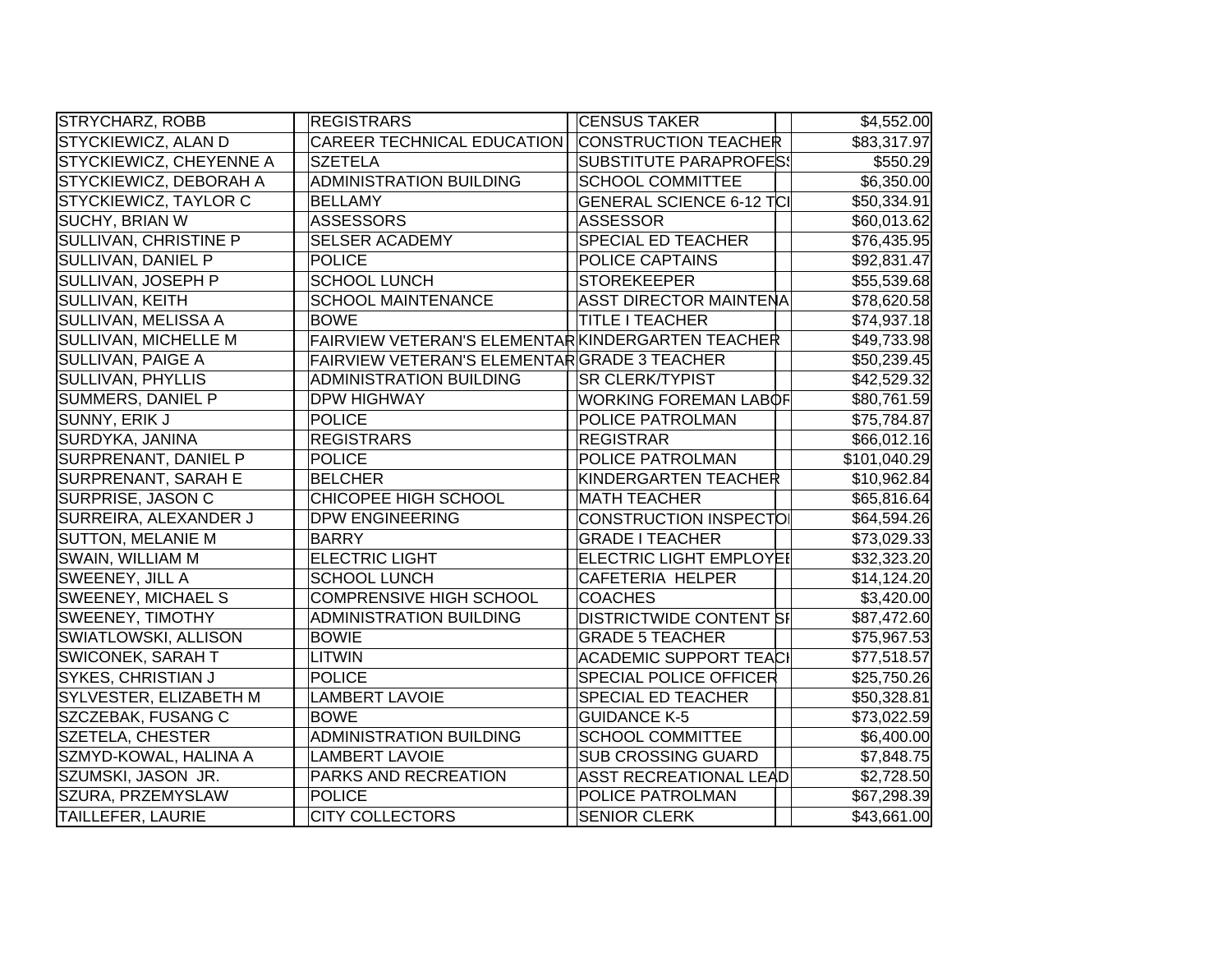| TALMONT, RENATA S          | AUDITING                                         | ACCOUNTANT                    | \$53,763.43  |
|----------------------------|--------------------------------------------------|-------------------------------|--------------|
| TANGUAY, ADAM P            | CHICOPEE HIGH SCHOOL                             | SOCIAL STUDIES TEACHER        | \$87,176.21  |
| TANHAUSER, JAMES E JR      | <b>ADMINISTRATION BUILDING</b>                   | <b>SCHOOL COMMITTEE</b>       | \$6,000.00   |
| TARDY, LAURA M             | <b>BOWE</b>                                      | NOON ATTEND/CROSS GUA         | \$4,218.88   |
| TARKA, KATARZYNA           | <b>BUILDING</b>                                  | <b>SENIOR CLERK</b>           | \$37,133.01  |
| TARR, KELLY L              | CHICOPEE HIGH SCHOOL                             | LIBRARIAN 6-12                | \$66,273.77  |
| <b>TARRANT, MICHAEL</b>    | <b>CAREER TECHNICAL EDUCATION</b>                | <b>CONSTRUCTION TEACHER</b>   | \$37,117.80  |
| TARRANT, STEPHANIE A       | <b>SCHOOL LUNCH</b>                              | <b>CAFETERIA HELPER</b>       | \$10,325.76  |
| <b>TAVARES, MELISSA K</b>  | CHICOPEE HIGH SCHOOL                             | HEALTH/CONSUMER SCI TC        | \$67,748.79  |
| TAWFIK, JENNIFER L         | <b>BOWE</b>                                      | SPECIAL ED INCLUSION TEA      | \$74,111.30  |
| <b>TAYLOR, CHRISTINA P</b> | <b>SELSER ACADEMY</b>                            | PHYSICAL ED TCHR 6-12         | \$386.38     |
| TAYLOR, ELIZABETH A        | FAIRVIEW VETERAN'S ELEMENTAR SCHOOL PSYCHOLOGIST |                               | \$5,107.07   |
| TAYLOR, KURT A JR.         | <b>POLICE</b>                                    | <b>SPECIAL POLICE OFFICER</b> | \$60.00      |
| TAYLOR, TODD LYNN          | <b>FIRE</b>                                      | FIRE FIGHTER 2ND YEAR         | \$73,310.95  |
| TEALL, RISA                | <b>BOWE</b>                                      | <b>SPEECH THERAPIST</b>       | \$73,029.34  |
| TEIXEIRA, NOLAN M          | MISCELLANEOUS SUBSTITUTES                        | <b>SUBSTITUTE PARAPROFES!</b> | \$3,817.08   |
| <b>TEMPLE, BOBBI A</b>     | <b>BOWE</b>                                      | <b>GRADE 2 TEACHER</b>        | \$48,809.75  |
| TENCZAR, ABBEY L           | <b>STEFANIK</b>                                  | <b>GUIDANCE K-5</b>           | \$74,016.80  |
| TENEKJIAN, MARK J          | <b>COMPRENSIVE HIGH SCHOOL</b>                   | SOCIAL STUDIES TEACHER        | \$73,760.80  |
| <b>TENEROWICZ, BRENT A</b> | <b>LIBRARY</b>                                   | SENIOR LIBRARIAN ASSOCI.      | \$37,711.50  |
| <b>TERESO, KYLE M</b>      | CHICOPEE HIGH SCHOOL                             | <b>COACHES</b>                | \$2,295.99   |
| <b>TERKELSEN, PAULA</b>    | <b>STREIBER</b>                                  | <b>GRADE 5 TEACHER</b>        | \$73,994.94  |
| <b>TERRON, ASHLEY I</b>    | <b>CAREER TECHNICAL EDUCATION</b>                | MAINTENANCE SUMMER AP         | \$180.00     |
| <b>TESSIER, STEVEN J</b>   | <b>FIRE</b>                                      | FIRE FIGHTER 2ND YEAR         | \$103,716.24 |
| TETREAULT, ROBERT M        | <b>FIRE</b>                                      | FIRE FIGHTER 2ND YEAR         | \$88,920.64  |
| THEBERGE, MICHELE L        | <b>BELLAMY</b>                                   | <b>SCHOOL NURSES</b>          | \$78,636.67  |
| THERIAULT, AMANDA L        | <b>STEFANIK</b>                                  | <b>PRINCIPALS</b>             | \$101,368.15 |
| THERIAULT, KRISTAL         | <b>BELLAMY</b>                                   | <b>SPECIAL NEEDS PARA</b>     | \$41,368.48  |
| THERIAULT, KRISTOPHER J    | 1ST SGT KEVIN A. DUPONT MEMOF PRINCIPALS         |                               | \$107,949.09 |
| THEROUX, CHRISTINE M       | <b>COMPRENSIVE HIGH SCHOOL</b>                   | <b>SECONDARY VICE PRIN</b>    | \$92,374.32  |
| THEROUX, GRACE L           | <b>SCHOOL MAINTENANCE</b>                        | MAINTENANCE SUMMER AP         | \$2,425.00   |
| THEROUX, SUE ANN R         | SUMMER SCHOOL                                    | SUMMER SCHOOL SALARY          | \$16,884.00  |
| THERRIEN, JENNIFER L       | <b>BARRY</b>                                     | SPECIAL NEEDS PARA            | \$22,928.37  |
| THERRIEN, KIMBERLY A       | <b>BOWIE</b>                                     | SPECIAL NEEDS PARA            | \$39,807.90  |
| THERRIEN, KIRSTEN S        | <b>FIRE</b>                                      | FIRE FIGHTER 1ST YEAR         | \$71,505.73  |
| THIBAULT, THERESA R        | <b>SCHOOL LUNCH</b>                              | <b>CAFETERIA HELPER</b>       | \$5,327.79   |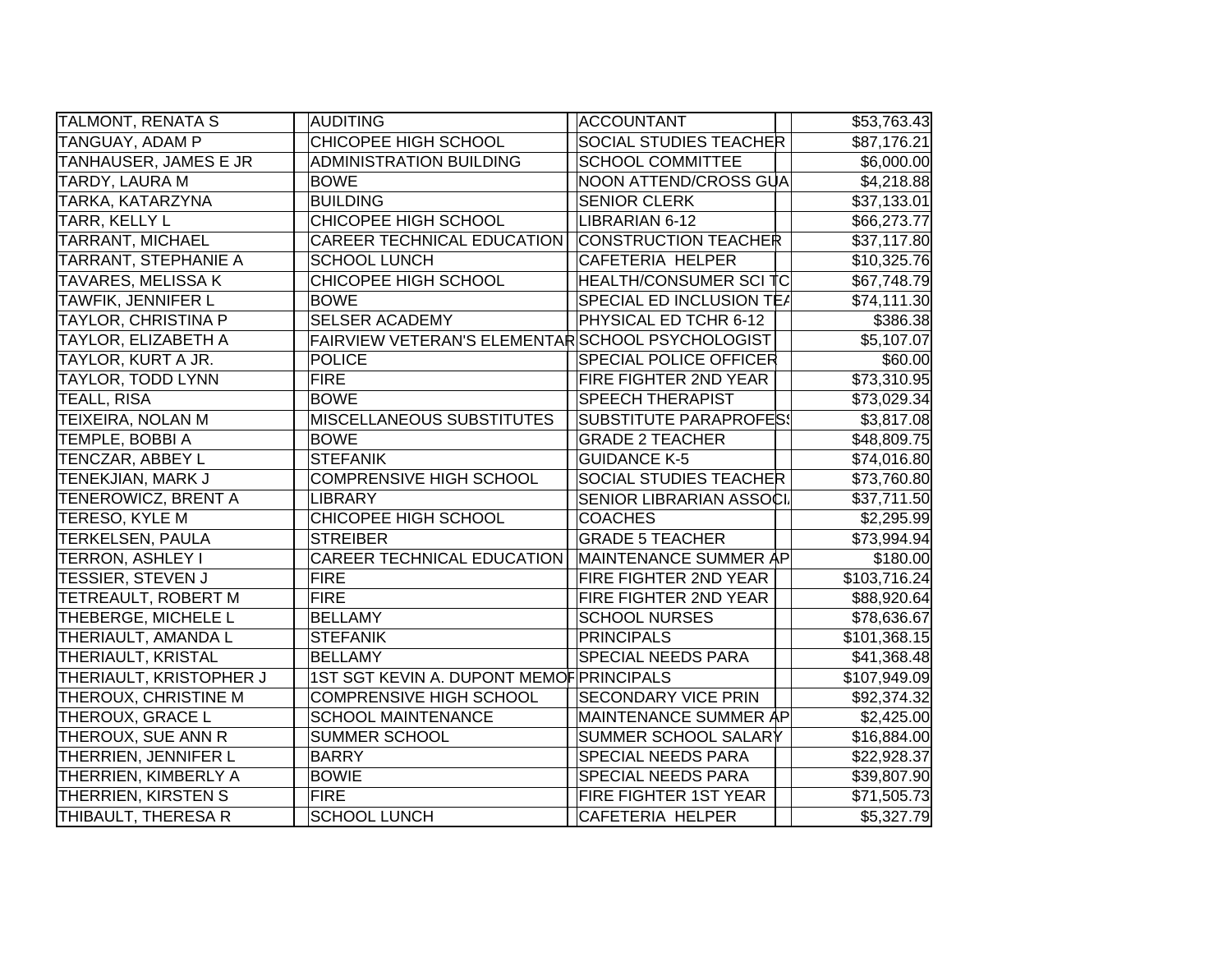| THIEME, KIMBERLY S             | <b>SELSER ACADEMY</b>                              | <b>SPECIAL NEEDS PARA</b>      | \$12,093.16  |
|--------------------------------|----------------------------------------------------|--------------------------------|--------------|
| THILLET, IRIS                  | FAIRVIEW VETERAN'S ELEMENTAR REGULAR ED PARAPROFES |                                | \$32,485.47  |
| THIVIERGE, ERIK C              | PARKS AND RECREATION                               | SCORE/KEEPER 9/10              | \$24.00      |
| THOMANN, KATHARYN A            | 1ST SGT KEVIN A. DUPONT MEMOFSPECIAL ED TEACHER    |                                | \$6,957.27   |
| THOMAS, MICHAEL                | <b>POLICE</b>                                      | <b>POLICE PATROLMAN</b>        | \$102,583.19 |
| THOMAS, RAYMOND G JR           | <b>ELECTRIC LIGHT</b>                              | ELECTRIC LIGHT EMPLOYEI        | \$101,481.80 |
| THOMPSON-BOWERS,               | <b>ELECTRIC LIGHT</b>                              | <b>ELECTRIC LIGHT EMPLOYEI</b> | \$83,682.32  |
| THORNTON, JESSICA M            | <b>SZETELA</b>                                     | <b>SPECIAL NEEDS PARA</b>      | \$25,484.46  |
| <b>THOUIN, AMY L</b>           | FAIRVIEW VETERAN'S ELEMENTAR SPECIAL NEEDS PARA    |                                | \$29,810.71  |
| THRESHER, BRIANNA K            | <b>STEFANIK</b>                                    | <b>SPECIAL ED TEACHER</b>      | \$19,308.42  |
| <b>THRESHER, KAREN L</b>       | <b>LITWIN</b>                                      | <b>OFFICE ASSISTANT</b>        | \$22,180.19  |
| <b>THURSTON, CARL</b>          | <b>COLLECTION SYSTEM</b>                           | <b>COLLECTION SYSTEM SUPE</b>  | \$93,091.15  |
| THURSTON, TYLER                | <b>FLOOD CONTROL</b>                               | <b>TEMP LABORER</b>            | \$6,822.00   |
| TILLOTSON, JAMES K             | <b>CITY COUNCIL</b>                                | <b>CITY COUNCILOR</b>          | \$13,500.00  |
| TIMM-TARAVELLA, MAUREEN        | <b>BELLAMY</b>                                     | <b>MATH TEACHER</b>            | \$74,223.24  |
| TOMLINSON, ALAN R              | MUN GOLF COURSE                                    | <b>GOLF COURSE RANGER</b>      | \$8,235.50   |
| TOMLINSON, SHELLY A            | <b>SCHOOL LUNCH</b>                                | <b>CAFETERIA HELPER</b>        | \$7,150.05   |
| <b>TORRES, ALONI</b>           | PARKS AND RECREATION                               | SCORE/KEEPER 9/10              | \$344.00     |
| <b>TORRES, AMEYRA NICOLE</b>   | <b>CAREER TECHNICAL EDUCATION</b>                  | MAINTENANCE SUMMER AP          | \$348.00     |
| <b>TORRES, GENESIS J</b>       | MISCELLANEOUS SUBSTITUTES                          | <b>SUB CROSSING GUARD</b>      | \$14.55      |
| <b>TORRES, JELITZA L</b>       | <b>CAREER TECHNICAL EDUCATION</b>                  | MAINTENANCE SUMMER AP          | \$96.00      |
| <b>TORRES, JENNIFER</b>        | <b>LAMBERT LAVOIE</b>                              | <b>CROSSING GUARD</b>          | \$876.27     |
| <b>TORRES, JESSICA</b>         | <b>BELLAMY</b>                                     | <b>SPANISH TEACHER</b>         | \$74,009.18  |
| <b>TORRES, JOEL</b>            | <b>POLICE</b>                                      | <b>POLICE PATROLMAN</b>        | \$23,287.39  |
| TORREY, CHRISTIE L             | <b>SCHOOL LUNCH</b>                                | <b>SUB CAFETERIA WORKER</b>    | \$192.00     |
| TOUCHETTE, PHILIP F            | DPW WWTP                                           | HEAD PUMPING STATION OI        | \$67,679.29  |
| TOUGAS, CAROLINE A             | MISCELLANEOUS SUBSTITUTES                          | SUBSTITUTE PARAPROFES!         | \$7,345.77   |
| TRAXEL, NICOLE C               | CHICOPEE HIGH SCHOOL                               | SPECIAL NEEDS PARA             | \$38,398.10  |
| TREHEY, JAMES F                | <b>SCHOOL MAINTENANCE</b>                          | <b>CRAFTSMAN</b>               | \$66,649.25  |
| TRELOAR, MARGARET              | CHICOPEE HIGH SCHOOL                               | <b>ENGLISH TEACHER</b>         | \$73,029.35  |
| TREMBLAY, JEREMY               | <b>ELECTRIC LIGHT</b>                              | <b>ELECTRIC LIGHT EMPLOYEI</b> | \$84,288.61  |
| TRIAL, MARK D                  | <b>WATER</b>                                       | <b>BACTERIOLOGIST</b>          | \$68,557.87  |
| TRINIDAD-LASANTA, KEVIN        | <b>STEFANIK</b>                                    | <b>CROSSING GUARD</b>          | \$1,009.59   |
| <b>TROMBLEY, MORGAN</b>        | PARKS AND RECREATION                               | LIFEGUARD                      | \$3,558.75   |
| TRUONG, NHAC D                 | <b>POLICE</b>                                      | POLICE PATROLMAN               | \$31,362.55  |
| <b>TRUSIEWICZ, ALEXANDER C</b> | <b>POLICE</b>                                      | <b>POLICE PATROLMAN</b>        | \$1,728.06   |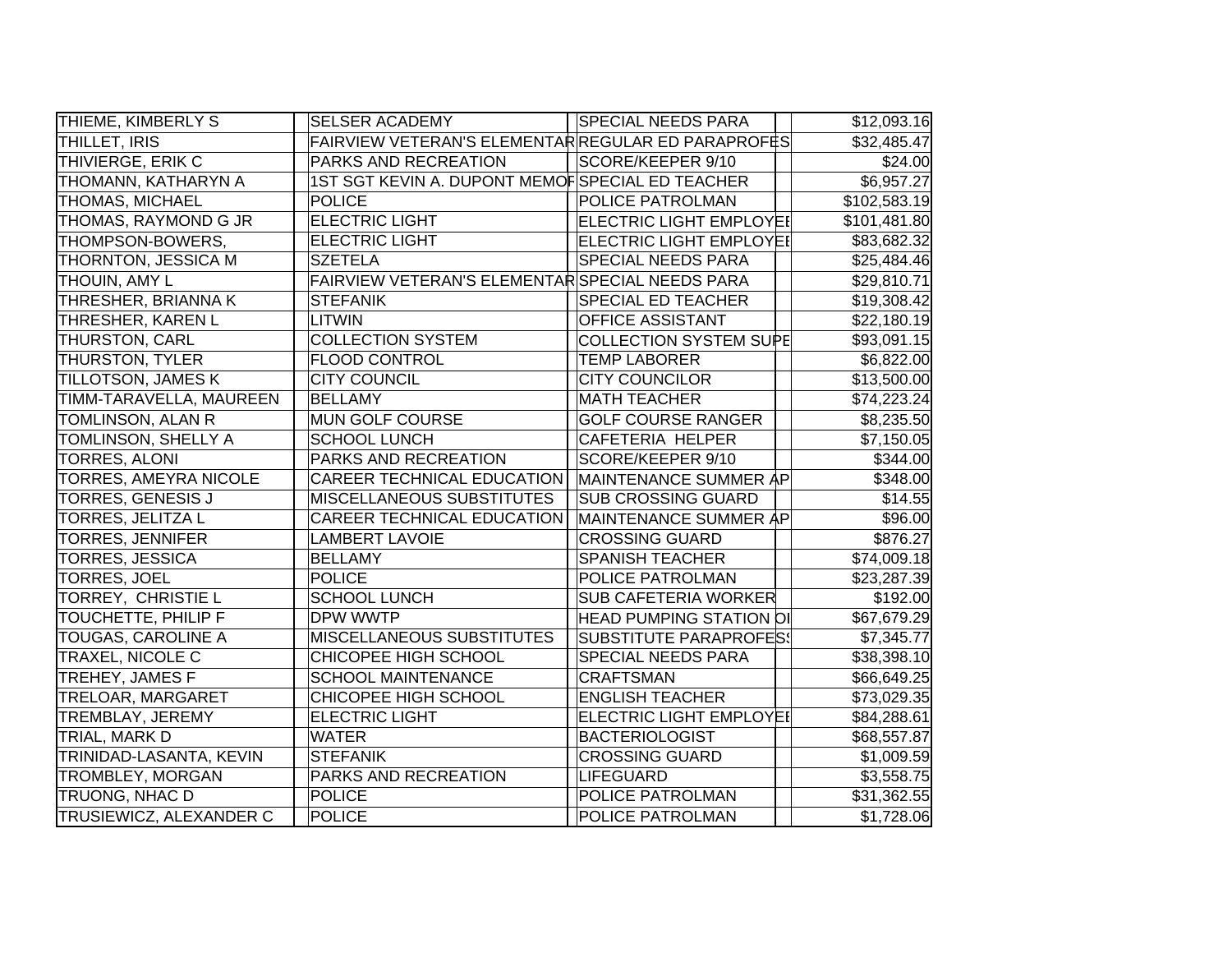| <b>TRYBUS, ALYSSA M</b>    | FAIRVIEW VETERAN'S ELEMENTARGRADE 4 TEACHER          |                                | \$49,958.82 |
|----------------------------|------------------------------------------------------|--------------------------------|-------------|
| <b>TRZNADEL, EILEEN C</b>  | ADMINISTRATION BUILDING                              | <b>CONSULTANT</b>              | \$985.25    |
| TRZNADEL, THOMAS F         | <b>DPW PARKS</b>                                     | <b>PARK FOREMAN</b>            | \$67,574.58 |
| TSILIBOCOS, ELIZABETH E    | <b>COMPRENSIVE HIGH SCHOOL</b>                       | <b>SPECIAL ED TEACHER</b>      | \$74,060.55 |
| TURGEON, BRENDA M          | 1ST SGT KEVIN A. DUPONT MEMOFSPECIAL NEEDS PARA      |                                | \$31,031.55 |
| TURGEON, DONALD J          | CHICOPEE HIGH SCHOOL                                 | <b>COACHES</b>                 | \$10,098.00 |
| TURGEON, MATTHEW J         | <b>FIRE</b>                                          | <b>FIRE FIGHTER 2ND YEAR</b>   | \$86,267.53 |
| <b>TURGEON, MATTHEW R</b>  | FAIRVIEW VETERAN'S ELEMENTARGENERAL SCIENCE 6-12 TCI |                                | \$50,145.74 |
| <b>TURGEON, ROBERT</b>     | 1ST SGT KEVIN A. DUPONT MEMOFDAY CUSTODIAN           |                                | \$48,146.01 |
| TURGEON, ZACHARY J         | <b>FIRE</b>                                          | FIRE FIGHTER 1ST YEAR          | \$69,566.39 |
| TURMEL, KAREN M            | <b>ADMINISTRATION BUILDING</b>                       | CONSULTANT RETIRED             | \$16,807.81 |
| TURNBERG, BENJAMIN F       | <b>FIRE</b>                                          | <b>FIRE INSPECTOR</b>          | \$99,087.83 |
| TURNER, BARBARA J          | <b>MISCELLANEOUS SUBSTITUTES</b>                     | SUBSTITUTE PARAPROFES          | \$4,352.97  |
| TWAROG, JOAN               | <b>SZETELA</b>                                       | <b>EARLY CHILDHOOD PARA</b>    | \$36,132.60 |
| TWINING, TERRY JEAN        | MISCELLANEOUS SUBSTITUTES                            | <b>SUB NOON ATTEND/CROSS</b>   | \$11,048.97 |
| TZOVARRAS, TANYA N         | FAIRVIEW VETERAN'S ELEMENTAR SCHOOL PSYCHOLOGIST     |                                | \$80,375.87 |
| ULLOA-HILTZ, CATALINA M    | PARKS AND RECREATION                                 | SCORE/KEEPER 9/10              | \$2,416.50  |
| <b>URBAN, BRITTANY E</b>   | <b>LITWIN</b>                                        | <b>GRADE 4 TEACHER</b>         | \$50,352.24 |
| URSINO, JANET L            | <b>BOWIE</b>                                         | <b>SPECIAL ED TEACHER</b>      | \$75,935.95 |
| USZYNSKI, MARCELLA D       | 1ST SGT KEVIN A. DUPONT MEMOFSPECIAL NEEDS PARA      |                                | \$28,620.56 |
| VALEGO, BRETT P            | <b>SELSER ACADEMY</b>                                | <b>INTERVENTION TEACHER</b>    | \$67,191.68 |
| VALENTIN, JONATHAN         | <b>DPW SANITATION</b>                                | <b>SPECIAL MEO</b>             | \$43,380.57 |
| VALENTIN-FRANCO, NANISHY   | <b>MISCELLANEOUS SUBSTITUTES</b>                     | <b>SUBSTITUTE NURSES</b>       | \$408.00    |
| VALLADARES, VERONICA       | <b>VETERANS SERVICE</b>                              | <b>CLERK</b>                   | \$35,651.62 |
| <b>VALLEY, FRANK W</b>     | FLOOD CONTROL                                        | <b>FLOOD CONTROL ADVISOR</b>   | \$18,029.39 |
| <b>VALLIERE, MICHAEL L</b> | <b>SCHOOL LUNCH</b>                                  | <b>CAFETERIA HELPER</b>        | \$10,083.87 |
| VALOIS, LEE A              | <b>STREIBER</b>                                      | SPECIAL NEEDS PARA             | \$33,133.21 |
| VAN BUREN, MAUREEN         | <b>ELECTRIC LIGHT</b>                                | <b>ELECTRIC LIGHT EMPLOYEI</b> | \$48,394.64 |
| VAN BUREN, REBECCA M       | <b>SCHOOL LUNCH</b>                                  | <b>ELEMENTRY COOK</b>          | \$26,096.34 |
| VAN DER BEKEN, TIMOTHY A   | <b>STEFANIK</b>                                      | <b>GRADE 3 TEACHER</b>         | \$73,029.32 |
| VANASSE, ESTELLE           | <b>SCHOOL LUNCH</b>                                  | CAFETERIA HELPER               | \$84.15     |
| VARGAS, FRANCHESKA         | <b>LITWIN</b>                                        | <b>SUB NOON ATTEND/CROSS</b>   | \$1,116.28  |
| VARHUE, MARIA K            | <b>BARRY</b>                                         | <b>BI-LINGUAL K-5 TEACHER</b>  | \$73,789.37 |
| VARZEAS, JODI A            | CHICOPEE HIGH SCHOOL                                 | <b>ENGLISH TEACHER</b>         | \$76,965.77 |
| VASQUEZ, SHYENNE Y         | 1ST SGT KEVIN A. DUPONT MEMOFTILE I PARAPROFESSIONAL |                                | \$23,606.87 |
| VATTER, CHARLES            | DPW WWTP                                             | <b>MECHANIC WWTP</b>           | \$1,409.14  |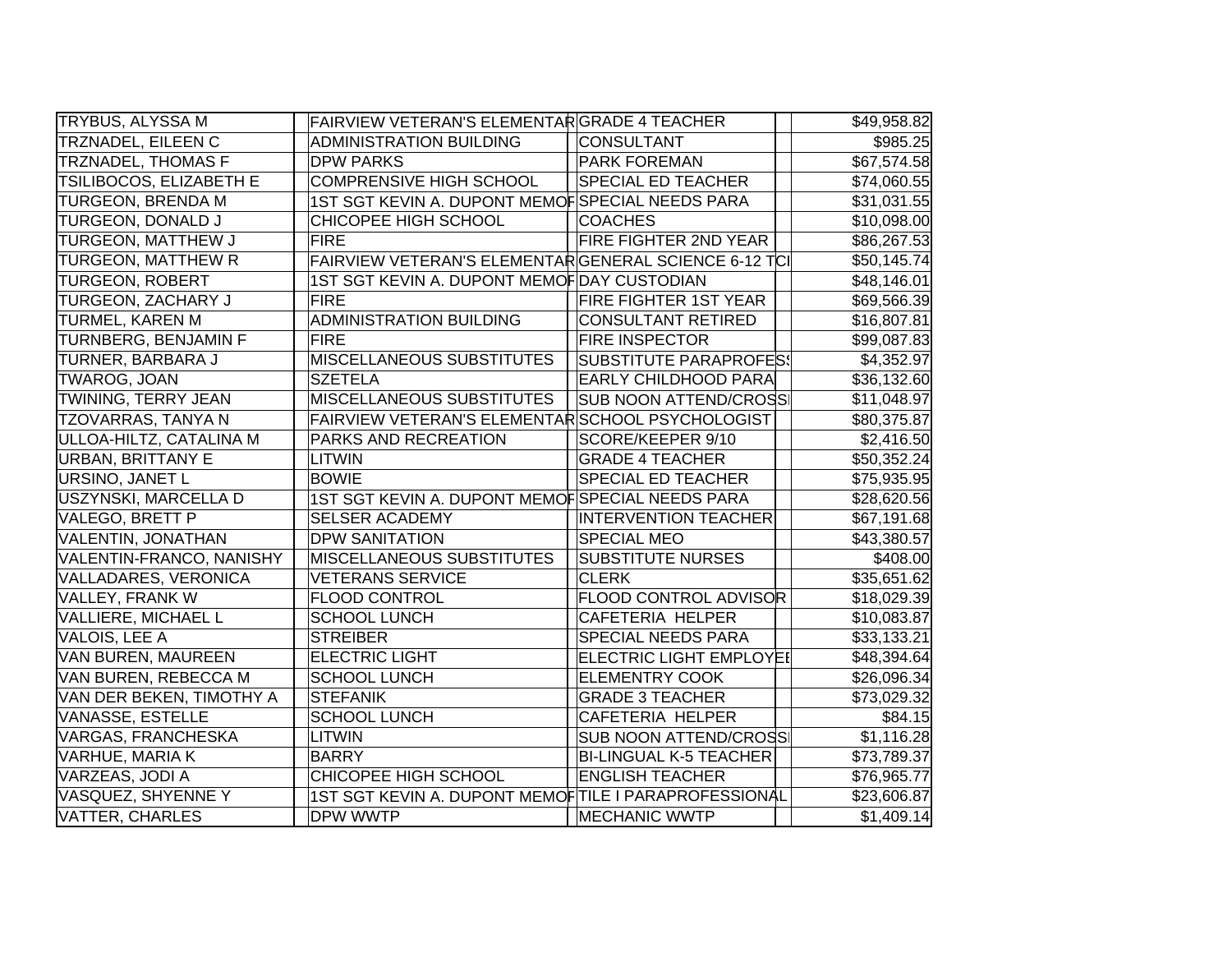| VAUGHAN, JENNIFER A         | <b>LAMBERT LAVOIE</b>                      | <b>GRADE I TEACHER</b>         | \$40,320.80 |
|-----------------------------|--------------------------------------------|--------------------------------|-------------|
| VAUTRIN, AIMEE L            | MISCELLANEOUS SUBSTITUTES                  | <b>SUBSTITUTE PARAPROFES!</b>  | \$1,269.90  |
| VAUTRIN, LINDA A            | <b>BELLAMY</b>                             | TILE I PARAPROFESSIONAL        | \$27,873.41 |
| VAZQUEZ, JOSE E             | <b>MISCELLANEOUS SUBSTITUTES</b>           | <b>SUB CROSSING GUARD</b>      | \$373.41    |
| <b>VECCHIARELLI, DIANNE</b> | CHICOPEE HIGH SCHOOL                       | <b>GUIDANCE 6-12</b>           | \$82,132.70 |
| VEGA, AMI E                 | <b>SCHOOL LUNCH</b>                        | CAFETERIA HELPER               | \$14,080.28 |
| VEGA, LINDA I               | MISCELLANEOUS SUBSTITUTES                  | <b>SUBSTITUTE PARAPROFESS</b>  | \$8,082.51  |
| VELAZQUEZ-FLORES, KAREN J   | <b>MISCELLANEOUS SUBSTITUTES</b>           | <b>SUBSTITUTE PARAPROFES!</b>  | \$286.97    |
| VELEZ, JUAN G               | CITY HALL MAINTENANCE                      | JR BUILDING CUSTODIAN          | \$12,524.71 |
| VELEZ, MARITZA              | CHICOPEE HIGH SCHOOL                       | SPECIAL NEEDS PARA             | \$19,748.61 |
| VELOZO, TIMOTHY P           | CHICOPEE HIGH SCHOOL                       | <b>MATH TEACHER</b>            | \$42,091.76 |
| <b>VERNON, ANDREW</b>       | <b>MGT INFORMATION SYSTEMS</b>             | CHIEF INFORMATION OFFIC        | \$94,192.63 |
| VEZINA, LOUIS F JR          | <b>COMPRENSIVE HIGH SCHOOL</b>             | <b>COACHES</b>                 | \$4,144.00  |
| VEZINA, LOUIS F JR          | <b>POLICE</b>                              | POLICE PATROLMAN               | \$72,421.88 |
| VICALVI, MATTHEW J          | MISCELLANEOUS SUBSTITUTES                  | <b>SUB CROSSING GUARD</b>      | \$4.61      |
| <b>VICKERS, CARRIE M</b>    | CAREER TECHNICAL EDUCATION                 | <b>GUIDANCE 6-12</b>           | \$60,400.61 |
| VIEAU, ALYSSA               | PARKS AND RECREATION                       | <b>LIFEGUARD</b>               | \$3,120.00  |
| VIEAU, JENNA                | PARKS AND RECREATION                       | <b>LIFEGUARD</b>               | \$4,376.25  |
| VIEAU, JOHN L               | <b>CITY COUNCIL</b>                        | <b>CITY COUNCILOR</b>          | \$13,399.96 |
| <b>VIENS, CRAIG A</b>       | 1ST SGT KEVIN A. DUPONT MEMOF MATH TEACHER |                                | \$80,533.87 |
| <b>VIENS, NICK E</b>        | CHICOPEE HIGH SCHOOL                       | <b>COACHES</b>                 | \$3,420.00  |
| <b>VIENS, PAUL D</b>        | <b>LAMBERT LAVOIE</b>                      | <b>NIGHT CUSTODIAN</b>         | \$48,827.16 |
| <b>VIEU, NICOLE M</b>       | <b>BOWE</b>                                | SPECIAL NEEDS PARA             | \$22,490.68 |
| VILLEGAS, KIMBERLY A        | <b>LAMBERT LAVOIE</b>                      | <b>GRADE 2 TEACHER</b>         | \$73,029.34 |
| <b>VINCENT, CHRISTINE A</b> | <b>SCHOOL LUNCH</b>                        | <b>CAFETERIA HELPER</b>        | \$14,891.92 |
| VITORINO, KAREN L           | CHICOPEE HIGH SCHOOL                       | SPECIAL NEEDS PARA             | \$29,149.19 |
| VOZELLA, ZACHARY R          | <b>FIRE</b>                                | FIRE LIEUTENANT                | \$97,993.70 |
| <b>WADAS, MONIKA</b>        | <b>ELECTRIC LIGHT</b>                      | <b>ELECTRIC LIGHT EMPLOYE!</b> | \$39,862.41 |
| <b>WAGE, MAUREEN E</b>      | <b>SZETELA</b>                             | SPECIAL ED TEACHER             | \$73,296.75 |
| <b>WAGNER, JEFFREY A</b>    | MISCELLANEOUS SUBSTITUTES                  | <b>SUBSTITUTE PARAPROFES!</b>  | \$871.37    |
| <b>WAHLGREN, ALBERT L</b>   | <b>COMBINED OVERFLOW</b>                   | <b>SPECIAL MEO</b>             | \$57,728.62 |
| <b>WALAS, CHRISTINA M</b>   | <b>SCHOOL LUNCH</b>                        | SUB CAFETERIA WORKER           | \$168.00    |
| <b>WALAS, DIANNE M</b>      | <b>STEFANIK</b>                            | <b>SPEECH THERAPIST</b>        | \$75,853.96 |
| <b>WALCH, ERIN M</b>        | <b>STREIBER</b>                            | <b>AUTISM TEACHER</b>          | \$51,123.06 |
| <b>WALCZAK, DIANNE E</b>    | PRETREATMENT                               | <b>CLERK</b>                   | \$28,512.89 |
| <b>WALCZAK, JANICE</b>      | <b>ADMINISTRATION BUILDING</b>             | <b>CONSULTANT RETIRED</b>      | \$7,520.00  |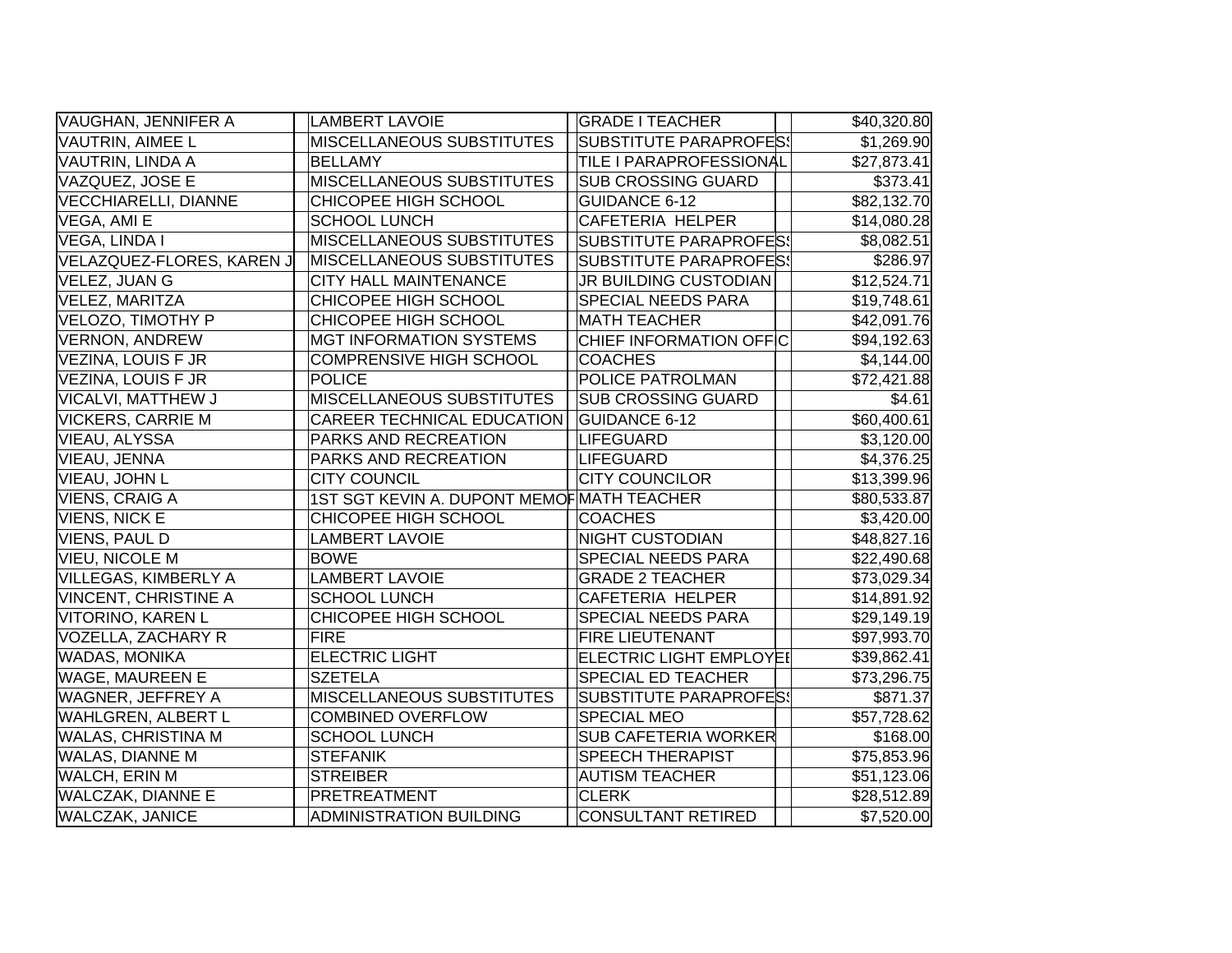| <b>WALCZAK, STANLEY JOHN</b> | <b>CITY COUNCIL</b>                                | <b>CITY COUNCILOR</b>           | \$13,500.00             |
|------------------------------|----------------------------------------------------|---------------------------------|-------------------------|
| <b>WALES-PETIT, CALEB</b>    | PARKS AND RECREATION                               | SCORE/KEEPER 9/10               | \$180.00                |
| WALL, MARY JANE P            | FAIRVIEW VETERAN'S ELEMENTAR CROSSING GUARD        |                                 | \$9,336.84              |
| <b>WALLER, THERESA A</b>     | <b>SCHOOL LUNCH</b>                                | CAFETERIA HELPER                | \$17,432.89             |
| <b>WALLER, THOMAS A</b>      | MISCELLANEOUS SUBSTITUTES                          | <b>SUB CROSSING GUARD</b>       | \$788.32                |
| <b>WALSH, HOLLY L</b>        | <b>SZETELA</b>                                     | REGULAR ED PARAPROFËS           | \$36,646.01             |
| <b>WALSH, KELLY</b>          | <b>BELLAMY</b>                                     | <b>SPECIAL ED TEACHER</b>       | \$84,292.72             |
| <b>WALSH, RACHEL B</b>       | <b>LIBRARY</b>                                     | <b>SENIOR LIBRARIAN ASSOCI.</b> | \$40,557.02             |
| WALSH, SEAN P                | <b>DPW HIGHWAY</b>                                 | HIGHWAY MAINTENANCE M.          | \$45,240.64             |
| <b>WALTER, DENNIS</b>        | <b>CITY HALL MAINTENANCE</b>                       | JR BUILDING CUSTODIAN           | \$987.66                |
| <b>WALTER, LARRY D</b>       | <b>MISCELLANEOUS SUBSTITUTES</b>                   | <b>SUB CROSSING GUARD</b>       | \$7,186.33              |
| WANAT, JACEK                 | <b>POLICE</b>                                      | POLICE PATROLMAN                | \$82,023.51             |
| WANDAS SOCHA, DEBORAH L      | <b>SCHOOL MAINTENANCE</b>                          | ADMIN ASST TO DIR MAINTE        | \$53,415.05             |
| <b>WANDAS, WALTER R</b>      | <b>SCHOOL MAINTENANCE</b>                          | <b>SUBSTITUTE PARAPROFES!</b>   | \$830.92                |
| WANZO, ALEXIS M              | PARKS AND RECREATION                               | <b>DAY CAMP</b>                 | \$3,135.00              |
| <b>WARCHOL, BRIAN E</b>      | CHICOPEE HIGH SCHOOL                               | <b>SPECIAL ED TEACHER</b>       | \$69,709.82             |
| <b>WARD, CHRISTOPHER J</b>   | MUN GOLF COURSE                                    | <b>GOLF COURSE RANGER</b>       | \$1,696.50              |
| <b>WARREN, SOPHIE A</b>      | PARKS AND RECREATION                               | <b>DAY CAMP</b>                 | \$3,040.88              |
| <b>WARWICK, AMANDA C</b>     | <b>LAMBERT LAVOIE</b>                              | REGULAR ED PARAPROFES           | \$20,748.51             |
| <b>WARZYBOK, GREGORY P</b>   | PARKS AND RECREATION                               | LIFEGUARD                       | \$3,821.25              |
| <b>WATSON, ERIC J</b>        | <b>POLICE</b>                                      | <b>POLICE CAPTAINS</b>          | \$147,768.79            |
| WATSON, JOSEPH J             | FAIRVIEW VETERAN'S ELEMENTAR SPECIAL NEEDS PARA    |                                 | \$25,081.38             |
| WAWRZYNIAK, JASON            | <b>STEFANIK</b>                                    | <b>MUSIC K-5 TEACHER</b>        | \$74,267.93             |
| <b>WEBB, RACHEL E</b>        | <b>BELLAMY</b>                                     | <b>ELA 6-12 TEACHER</b>         | \$76,291.85             |
| <b>WEBER, JASON S</b>        | CHICOPEE HIGH SCHOOL                               | <b>SPECIAL NEEDS PARA</b>       | \$33,158.36             |
| <b>WEBER, KELSEY M</b>       | 1ST SGT KEVIN A. DUPONT MEMOFSPECIAL NEEDS PARA    |                                 | \$30,552.45             |
| <b>WECKERLY, ALISON M</b>    | <b>SELSER ACADEMY</b>                              | <b>SPECIAL ED TEACHER</b>       | \$2,048.36              |
| <b>WECKERLY, ALISON M</b>    | <b>SELSER ACADEMY</b>                              | <b>SPECIAL ED TEACHER</b>       | \$5,655.90              |
| <b>WEGLINSKI, MEGAN</b>      | 1ST SGT KEVIN A. DUPONT MEMOFREGULAR ED PARAPROFES |                                 | \$29,053.49             |
| <b>WEGMAN, NANCY L</b>       | <b>STEFANIK</b>                                    | LIBRARY MEDIA TECHNICIAI        | \$28,990.67             |
| <b>WEGRZYN, DANIEL C</b>     | CENTRAL MAINTENANCE GARAGE MOTOR EQUIPMENT REPAIF  |                                 | \$54,765.16             |
| <b>WEGRZYN, SAMANTHA</b>     | PARKS AND RECREATION                               | <b>ASST RECREATIONAL LEAD</b>   | \$2,186.63              |
| <b>WEGRZYNEK, JAN F</b>      | <b>POLICE</b>                                      | <b>POLICE LIEUTENANTS</b>       | \$105,657.43            |
| <b>WEIBEL, REBECCA S</b>     | FAIRVIEW VETERAN'S ELEMENTAR ASSISTANT TEACHER     |                                 | \$11,038.15             |
| <b>WEINBERG, HEATHER J</b>   | <b>STEFANIK</b>                                    | <b>SCHOOL NURSES</b>            | $\overline{$}73,518.86$ |
| <b>WEISS, KATHY</b>          | <b>BELLAMY</b>                                     | <b>GUIDANCE 6-12</b>            | \$82,350.19             |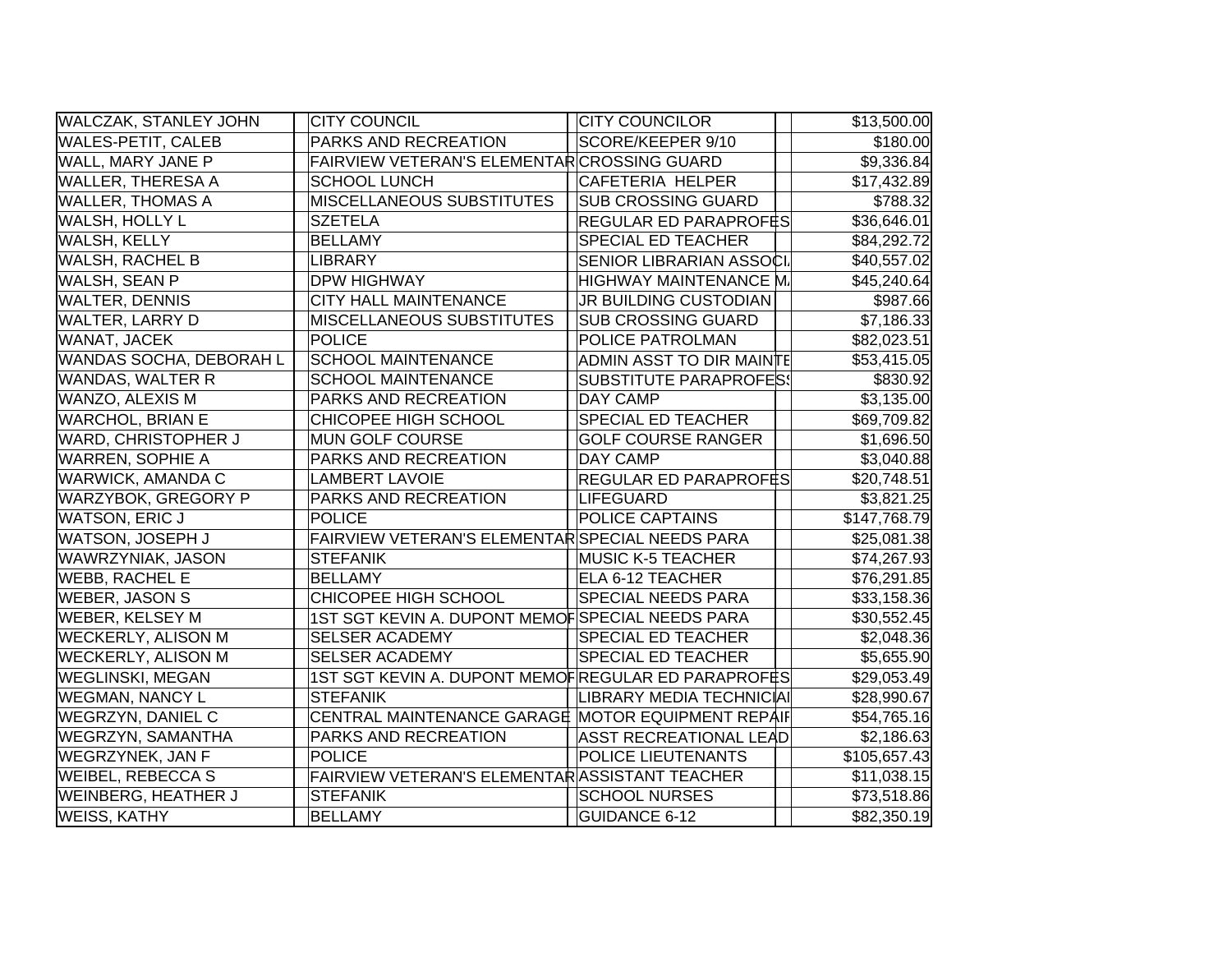| <b>WELLS, VIRGINIA L</b>      | <b>BOWE</b>                                          | <b>CROSSING GUARD</b>          | \$6,663.72              |
|-------------------------------|------------------------------------------------------|--------------------------------|-------------------------|
| <b>WENZELL, CHRISTOPHER</b>   | <b>ELECTRIC LIGHT</b>                                | <b>ELECTRIC LIGHT EMPLOYEI</b> | \$107,978.35            |
| WESTOVER, DAWN P              | <b>MISCELLANEOUS SUBSTITUTES</b>                     | <b>SUB NOON ATTEND/CROSS</b>   | \$3,037.20              |
| WHALEN, ERIN V                | <b>BARRY</b>                                         | <b>GRADE 5 TEACHER</b>         | \$73,029.34             |
| WHALLEY, KYLE                 | <b>POLICE</b>                                        | POLICE PATROLMAN               | \$80,535.03             |
| WHITE, AMY M                  | <b>STEFANIK</b>                                      | <b>GRADE 4 TEACHER</b>         | \$80,671.47             |
| WHITE, JEFFREY S              | <b>BOWIE</b>                                         | <b>ART K-5 TEACHER</b>         | \$73,198.22             |
| WHITE, KEITH M                | <b>DPW PARKS</b>                                     | <b>LABORER</b>                 | \$15,689.45             |
| <b>WHITE, MARY P</b>          | FAIRVIEW VETERAN'S ELEMENTAR SPECIAL NEEDS PARA      |                                | \$36,687.40             |
| WHITEHOUSE, LAURA M           | <b>BELLAMY</b>                                       | <b>SPECIAL NEEDS PARA</b>      | \$29,461.38             |
| <b>WICKLES, NICHOLAS E</b>    | FAIRVIEW VETERAN'S ELEMENTAR PHYSICAL ED K-5 TEACHER |                                | \$72,739.43             |
| <b>WIDELO, KENNETH R</b>      | CAREER TECHNICAL EDUCATION   DIRECTOR CAREER TECH    |                                | \$110,643.03            |
| WIDOR, JULIE E                | <b>BOWE</b>                                          | <b>GRADE 4 TEACHER</b>         | \$72,809.53             |
| WIETECHA, JOSHUA              | PARKS AND RECREATION                                 | LIFEGUARD                      | \$3,401.25              |
| <b>WIETECHA, SYDNEY</b>       | PARKS AND RECREATION                                 | LIFEGUARD                      | \$3,528.75              |
| WILK, DOUGLAS J               | <b>BUILDING</b>                                      | <b>SEALER OF WEIGHTS/MEAS</b>  | \$61,226.40             |
| WILK, MELANIE M               | <b>SCHOOL LUNCH</b>                                  | <b>DIRECTOR FOOD SERVICES</b>  | \$64,737.71             |
| <b>WILK, MICHAEL L</b>        | <b>POLICE</b>                                        | POLICE PATROLMAN               | \$86,470.45             |
| <b>WILKES, MARK</b>           | <b>POLICE</b>                                        | POLICE PATROLMAN               | \$79,193.59             |
| <b>WILLETT, STEPHAN J</b>     | <b>FIRE</b>                                          | <b>FIRE FIGHTER 1ST YEAR</b>   | \$56,954.26             |
| WILLETTE, DEBORAH L           | TELECOMMUNICATIONS BUILDING ADM ASST TECH SERV       |                                | \$13,382.57             |
| WILLIAMS, ALI S               | 1ST SGT KEVIN A. DUPONT MEMOFREGULAR ED PARAPROFES   |                                | \$12,201.74             |
| <b>WILLIAMS, AMANDA B</b>     | <b>COMPRENSIVE HIGH SCHOOL</b>                       | <b>BIOLOGY TEACHER</b>         | \$73,576.10             |
| <b>WILLIAMS, ANDREA C</b>     | CHICOPEE HIGH SCHOOL                                 | <b>SECONDARY VICE PRIN</b>     | \$95,048.85             |
| WILLIAMS, DAVID M             | <b>CAREER TECHNICAL EDUCATION</b>                    | MANUFACTURING TEACHEF          | \$73,054.32             |
| WILLIAMS, ELIZABETH           | <b>SZETELA</b>                                       | <b>EARLY CHILDHOOD PARA</b>    | \$27,795.44             |
| WILLIAMS, ISAIAH A            | <b>CAREER TECHNICAL EDUCATION</b>                    | MAINTENANCE SUMMER AP          | \$330.00                |
| <b>WILLIAMS, LESLEE</b>       | <b>STREIBER</b>                                      | <b>REGULAR ED PARAPROFES</b>   | \$25,026.90             |
| <b>WILLIAMS, RACHEL</b>       | <b>BARRY</b>                                         | <b>ELEMENTRY VICE PRIN</b>     | \$87,441.90             |
| <b>WILLIAMS, RODNEY</b>       | CHICOPEE HIGH SCHOOL                                 | <b>SPECIAL NEEDS PARA</b>      | $\overline{$}28,565.84$ |
| <b>WILLIAMSON, VICTORIA G</b> | <b>BARRY</b>                                         | <b>GUIDANCE K-5</b>            | \$20,562.03             |
| WILLOUGHBY, JANET A           | <b>SCHOOL LUNCH</b>                                  | <b>CAFETERIA HELPER</b>        | \$1,290.72              |
| <b>WILSON, BRYAN K</b>        | <b>ELECTRIC LIGHT</b>                                | <b>ELECTRIC LIGHT EMPLOYEI</b> | \$74,349.47             |
| <b>WILSON, CAROLYN</b>        | <b>MISCELLANEOUS SUBSTITUTES</b>                     | SUBSTITUTE PARAPROFES!         | \$6,896.10              |
| <b>WILSON, CATHLEEN</b>       | MISCELLANEOUS SUBSTITUTES                            | <b>SUBSTITUTE PARAPROFES!</b>  | \$1,432.50              |
| <b>WILSON, JANUARY</b>        | <b>STREIBER</b>                                      | <b>PRINCIPALS</b>              | \$107,251.65            |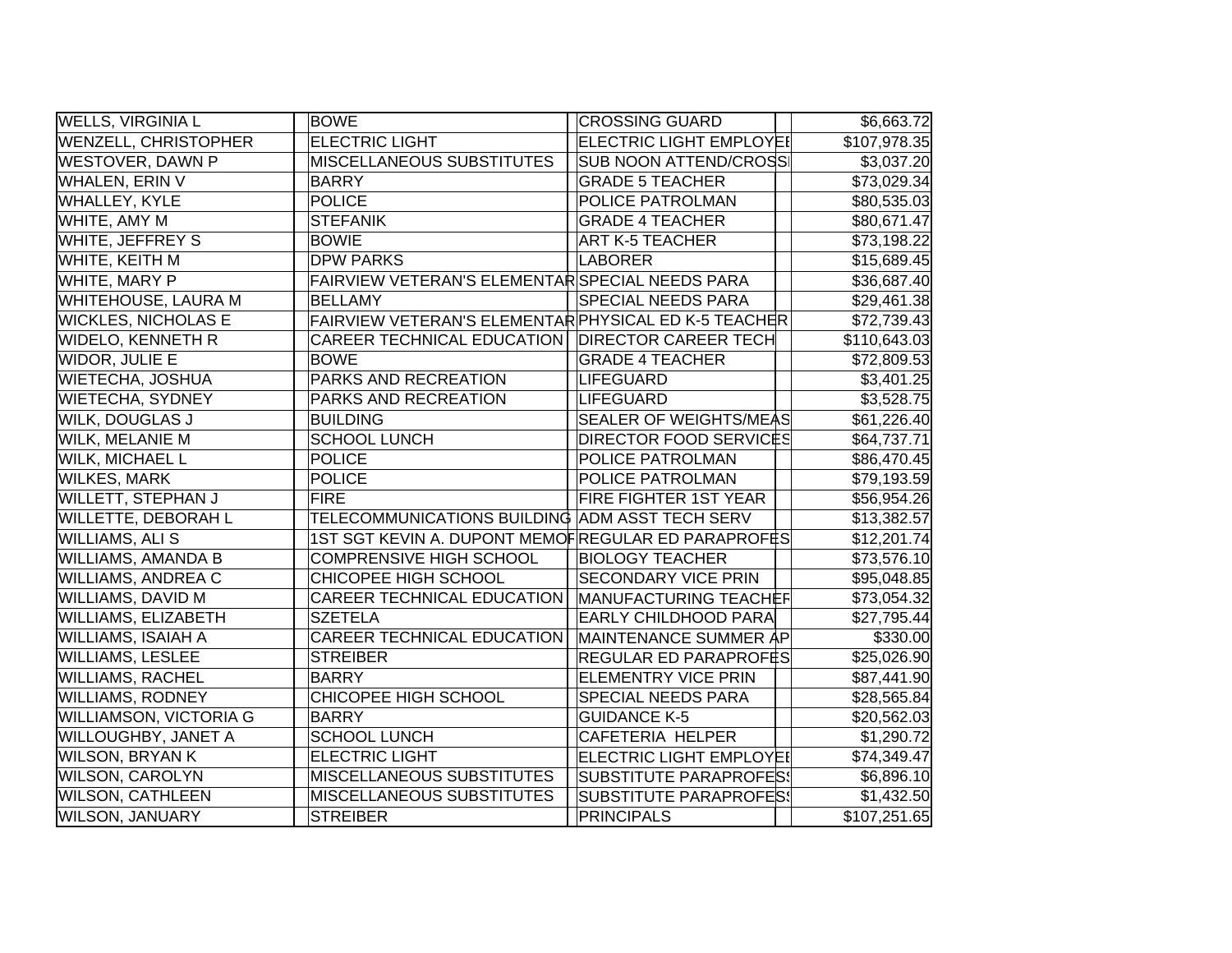| WILSON, JESSICA J            | <b>STEFANIK</b>                                       | <b>SPECIAL NEEDS PARA</b>     | \$17,071.01  |
|------------------------------|-------------------------------------------------------|-------------------------------|--------------|
| WILSON, MALIK K              | CHICOPEE HIGH SCHOOL                                  | <b>TEAM CHAIRPERSON</b>       | \$29,538.28  |
| WILSON, MCKENZIE C           | <b>COMPRENSIVE HIGH SCHOOL</b>                        | <b>COACHES</b>                | \$2,354.01   |
| WINANS, REBECCA L            | CHICOPEE HIGH SCHOOL                                  | PHYSICAL ED TCHR 6-12         | \$15,197.39  |
| WINKLER, TRACY L             | CHICOPEE HIGH SCHOOL                                  | <b>SPECIAL ED TEACHER</b>     | \$73,571.79  |
| WINSLOW, JOHN R              | 1ST SGT KEVIN A. DUPONT MEMOFSPECIAL ED TEACHER       |                               | \$17,186.74  |
| WINSPEARE, PAUL              | <b>HUMAN RESOURCES</b>                                | <b>HR GENERALIST</b>          | \$31,879.20  |
| <b>WODECKI, SARAH L</b>      | <b>STEFANIK</b>                                       | <b>SPECIAL ED TEACHER</b>     | \$50,021.04  |
| <b>WOFFORD, PATRICK W</b>    | TELECOMMUNICATIONS BUILDING INFORMATION TECH SERV     |                               | \$81,305.49  |
| WOJCIK, JOSEPH D             | <b>STEFANIK</b>                                       | <b>SR BUILDING CUST/OTHER</b> | \$55,427.97  |
| <b>WOJCIK, MARJORIE A</b>    | ADMINISTRATION BUILDING                               | SCHOOL COMMITTEE VICE         | \$7,750.04   |
| <b>WOJCIK, MEGHAN E</b>      | CAREER TECHNICAL EDUCATION                            | MAINTENANCE SUMMER AP         | \$3,192.00   |
| <b>WOJCIK, NICOLE</b>        | CAREER TECHNICAL EDUCATION                            | <b>ADMIN SEC DIR CTE</b>      | \$55,825.61  |
| <b>WOJTASZEK, BOGDAN P</b>   | CHICOPEE HIGH SCHOOL                                  | <b>NIGHT CUSTODIAN</b>        | \$50,807.52  |
| WOJTASZEK, IWONA T           | <b>SCHOOL MAINTENANCE</b>                             | <b>NIGHT CUSTODIAN</b>        | \$55,320.41  |
| WOLANCZYK, REBECCA M         | <b>BARRY</b>                                          | <b>SPECIAL ED TEACHER</b>     | \$359.58     |
| <b>WOLF, KIMBERLY A</b>      | <b>COMPRENSIVE HIGH SCHOOL</b>                        | <b>SCHOOL NURSES</b>          | \$79,274.48  |
| <b>WOLOWICZ, DAVID A</b>     | <b>POLICE</b>                                         | POLICE PATROLMAN              | \$37,816.16  |
| WOOD, WILLIAM JUDE           | <b>DPW WWTP</b>                                       | <b>CHIEF OPERATOR WWTP</b>    | \$83,748.65  |
| WOODAMAN, ELIZABETH A        | <b>BOWE</b>                                           | <b>GRADE 3 TEACHER</b>        | \$59,261.65  |
| <b>WOODILL, DANIEL</b>       | PARKS AND RECREATION                                  | <b>RECREATION SUPERVISOR</b>  | \$50,847.19  |
| WOOLEY, ALYSSA A             | <b>CAREER TECHNICAL EDUCATION</b>                     | MAINTENANCE SUMMER AP         | \$366.00     |
| <b>WORTELBOER, FUYAN</b>     | <b>COMPRENSIVE HIGH SCHOOL</b>                        | <b>CHINESE TEACHER</b>        | \$72,360.45  |
| WORTHY, ZYARA-STAR           | 1ST SGT KEVIN A. DUPONT MEMOFSPECIAL ED INCLUSION TEA |                               | \$55,637.22  |
| WOZNIAK, ELIZABETH E         | PARKS AND RECREATION                                  | <b>DAY CAMP</b>               | \$3,040.88   |
| WOZNIAK, JAMES M             | CAREER TECHNICAL EDUCATION                            | <b>INFORMATION TECH SERV</b>  | \$77,435.95  |
| <b>WRAY, HAMILTON T</b>      | <b>POLICE</b>                                         | POLICE SERGEANTS              | \$123,253.42 |
| <b>WRIGHT, BEVERLY A</b>     | <b>BELLAMY</b>                                        | <b>GRADE 6 TEACHER</b>        | \$73,370.08  |
| <b>WRIGHT, CHRISTOPHER J</b> | CHICOPEE HIGH SCHOOL                                  | <b>NIGHT CUSTODIAN</b>        | \$43,429.21  |
| WRIGHT, HELEN M              | CHICOPEE HIGH SCHOOL                                  | <b>SPECIAL ED TEACHER</b>     | \$65,800.89  |
| <b>WRIGHT, LINDA A</b>       | CHICOPEE HIGH SCHOOL                                  | <b>SR CLERK/TYPIST</b>        | \$41,790.08  |
| <b>WROTH, HALEY A</b>        | FAIRVIEW VETERAN'S ELEMENTAR SPECIAL NEEDS PARA       |                               | \$252.12     |
| <b>WROZEK, ANDRZEJ J</b>     | <b>MISCELLANEOUS SUBSTITUTES</b>                      | <b>SUB CROSSING GUARD</b>     | \$2,273.89   |
| <b>WROZEK, KRZYSZTOF G</b>   | CHICOPEE HIGH SCHOOL                                  | <b>DAY CUSTODIAN</b>          | \$45,300.01  |
| <b>WROZEK, MELINDA J</b>     | <b>SZETELA</b>                                        | <b>SPECIAL ED TEACHER</b>     | \$79,870.84  |
| <b>WRZESINSKI, DOROTHY</b>   | <b>WATER</b>                                          | <b>SENIOR ACCOUNT CLERK</b>   | \$48,964.65  |